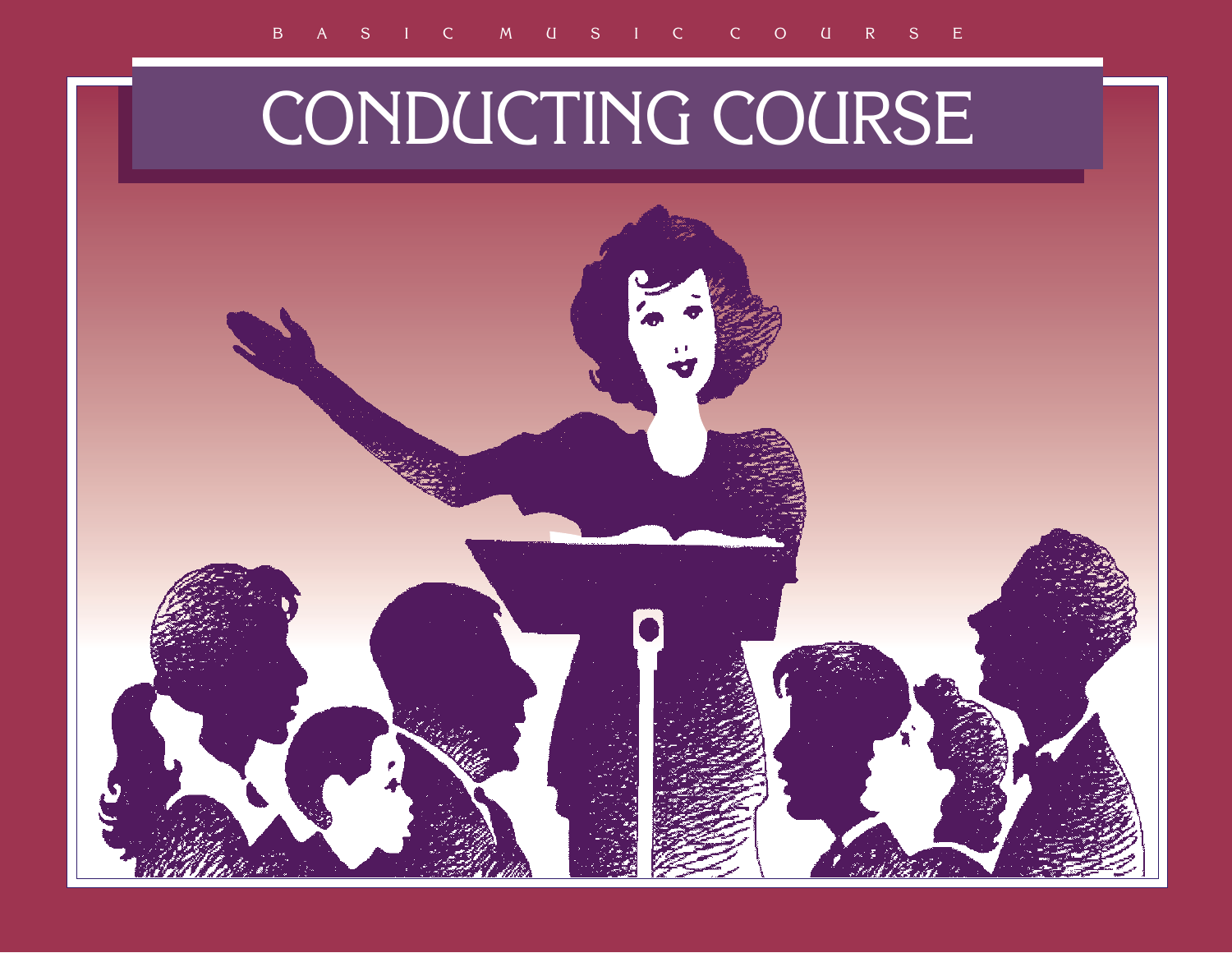## THE CONDUCTING MANUAL OF THE BASIC MUSIC COURSE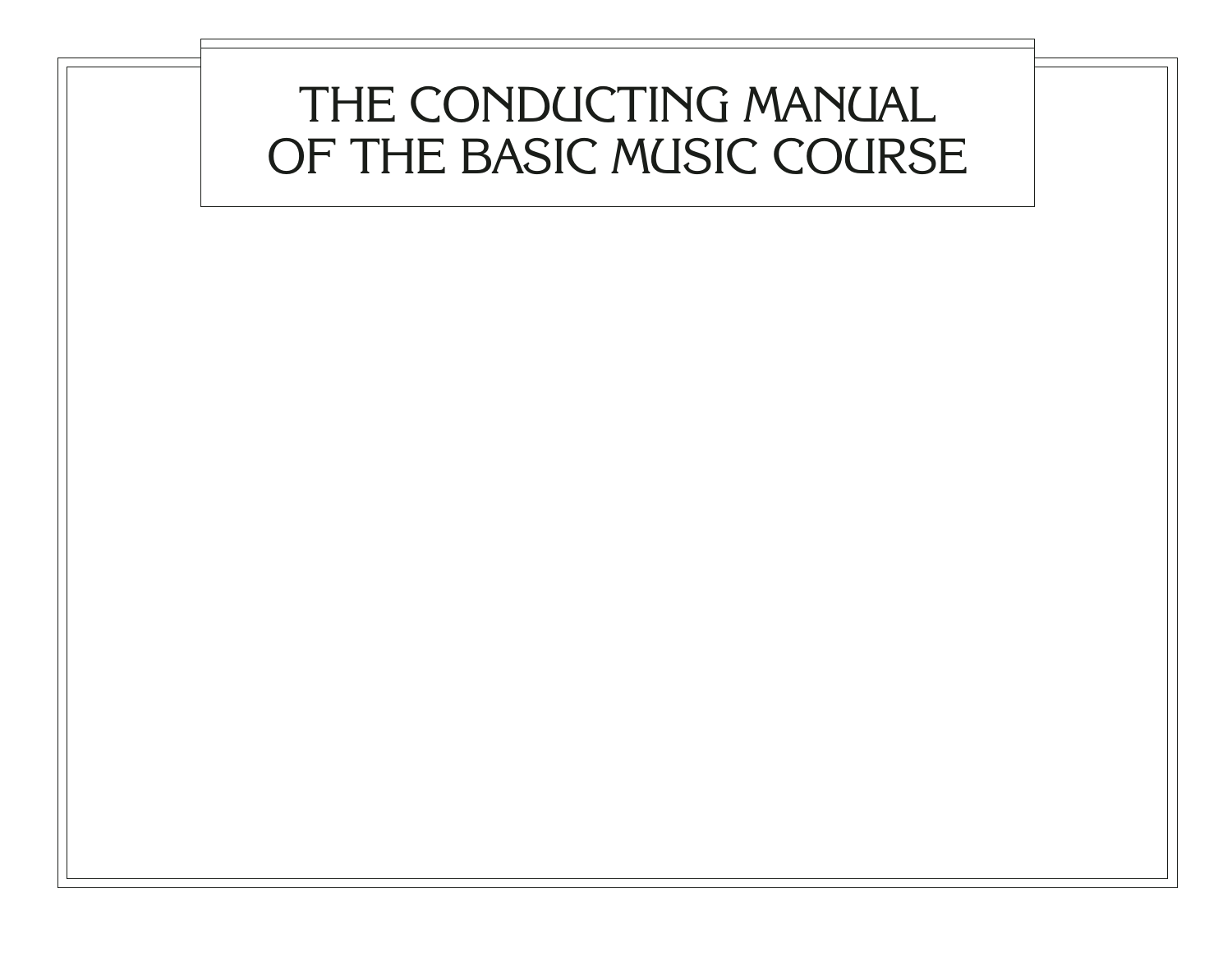Copyright © 1992 The Church of Jesus Christ of Latter-day Saints All Rights Reserved Printed in the United States of America Published by The Church of Jesus Christ of Latter-day Saints Salt Lake City, Utah

31241 5/92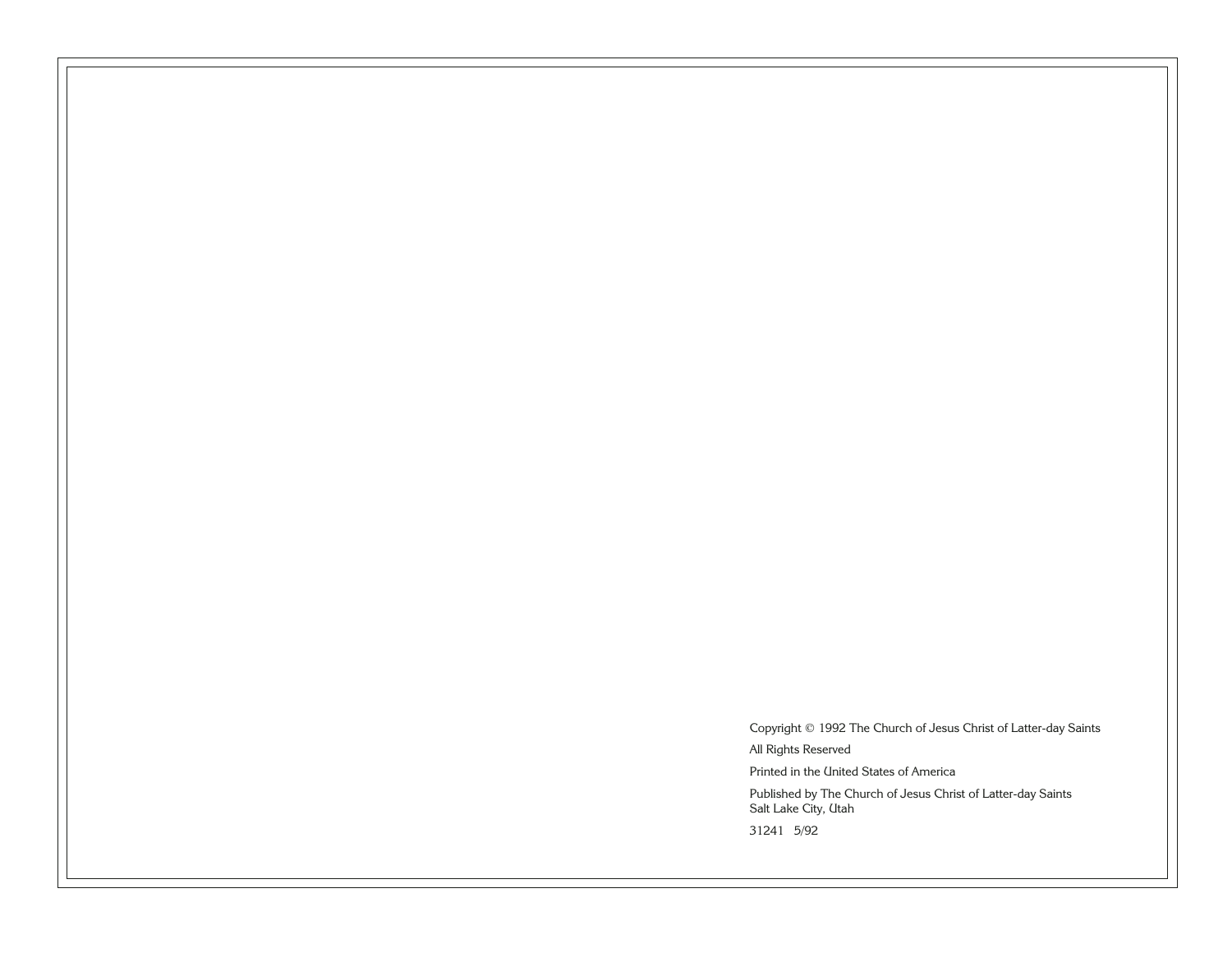## **CONTENTS**

| Introduction to the Basic Music Course1                   |  |  |  |
|-----------------------------------------------------------|--|--|--|
|                                                           |  |  |  |
| Learning about Beats and Rhythm 4                         |  |  |  |
|                                                           |  |  |  |
|                                                           |  |  |  |
|                                                           |  |  |  |
|                                                           |  |  |  |
|                                                           |  |  |  |
| Practicing the Rhythmic Names 11                          |  |  |  |
| Combining Rhythmic Notes 12                               |  |  |  |
| Reading the Rhythm of the Hymns13                         |  |  |  |
|                                                           |  |  |  |
|                                                           |  |  |  |
|                                                           |  |  |  |
| The Three-beat Pattern 20                                 |  |  |  |
| The Preparatory Beat 22                                   |  |  |  |
|                                                           |  |  |  |
| The Cutoff between Verses26                               |  |  |  |
|                                                           |  |  |  |
| The Cutoff between Verses<br>in Hymns with Pickup Beats30 |  |  |  |
|                                                           |  |  |  |
|                                                           |  |  |  |
| The Four-beat Pattern34                                   |  |  |  |
| Practicing the Four-beat Pattern 35                       |  |  |  |
|                                                           |  |  |  |
| The Cutoff between Verses37                               |  |  |  |
|                                                           |  |  |  |

| The Cutoff between Verses<br>in Hymns with Pickup Beats39 |  |
|-----------------------------------------------------------|--|
|                                                           |  |
|                                                           |  |
|                                                           |  |
| Hymns with Dotted Notes 43                                |  |
| The Two-beat Pattern44                                    |  |
|                                                           |  |
| The Cutoff between Verses47                               |  |
| The Cutoff between Verses<br>in Hymns with Pickup Beats48 |  |
|                                                           |  |
|                                                           |  |
| Practicing Sixteenth Notes 51                             |  |
| Practicing Dotted Rhythms 52                              |  |
|                                                           |  |
|                                                           |  |
|                                                           |  |
| The Cutoff between Verses57                               |  |
| The Cutoff between Verses<br>in Hymns with Pickup Beats57 |  |
| Alternate Six-beat Patterns 58                            |  |
| The Double Three-beat Pattern58                           |  |
| The Altered Four-beat Pattern59                           |  |
|                                                           |  |
|                                                           |  |
|                                                           |  |
|                                                           |  |

| How to Set Up Basic                  |
|--------------------------------------|
| Music Course Programs 67             |
|                                      |
|                                      |
|                                      |
|                                      |
|                                      |
| To the Teacher: Getting Started68    |
|                                      |
| Teaching Musical Principles 68       |
| Practicing Musical Skills 69         |
|                                      |
| Effective Teaching Methods 69        |
| Tips for Teaching the                |
| Conducting Course71                  |
| Basic Music Course Lesson Outline 72 |
| Guidelines for Choir Directors 73    |
| Skills for Conducting a Choir73      |
|                                      |
| Facial Expression and Eye Contact 73 |
| Using the Left Arm and Hand73        |
|                                      |
| Choral Conducting Techniques75       |
|                                      |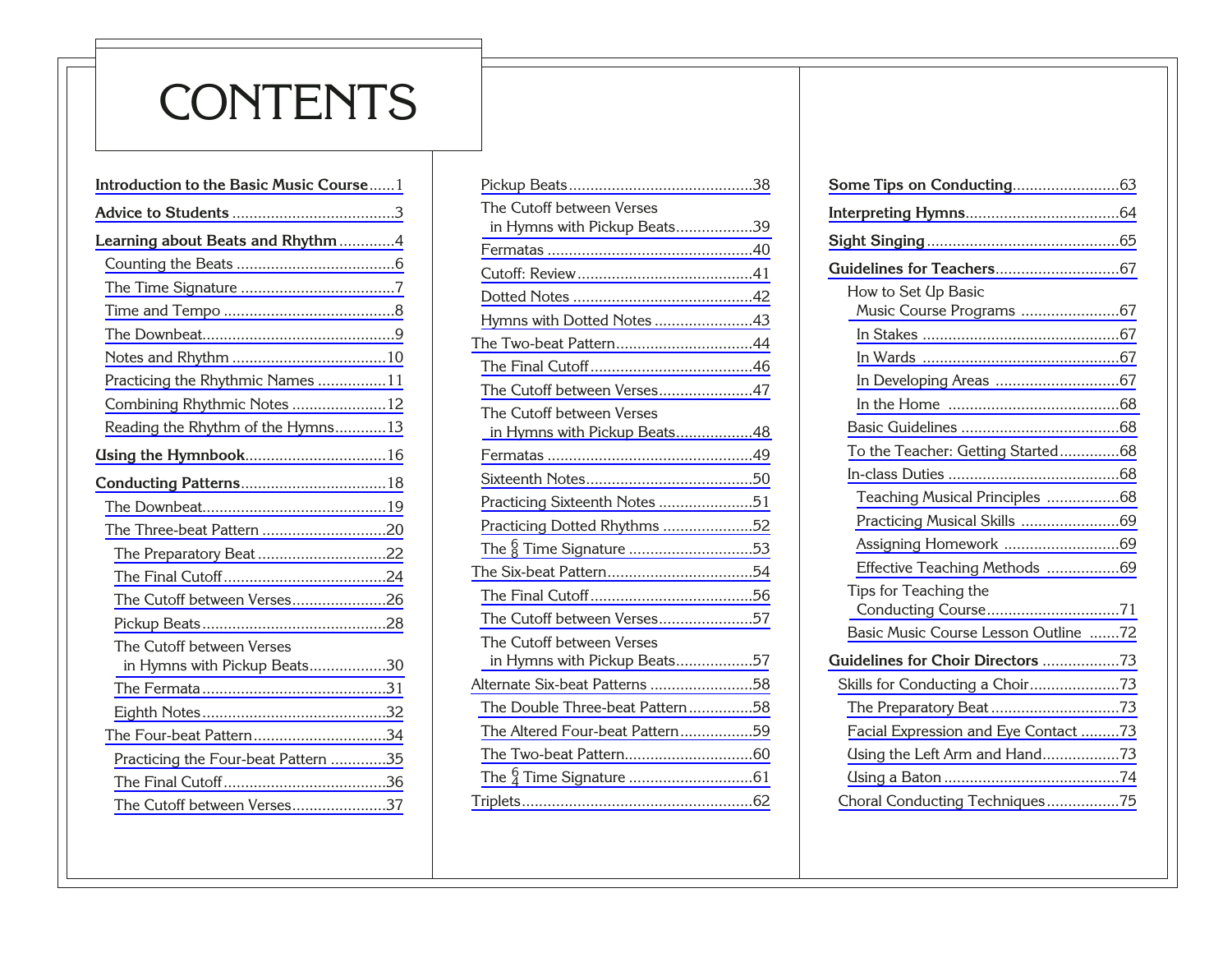| Choosing the Right Music 76            |
|----------------------------------------|
| Music That Is Right for the Occasion76 |
| Sacrament Meeting76                    |
|                                        |
| Music That Is Right for the Choir76    |
|                                        |
|                                        |
|                                        |
|                                        |
| <b>Frequency of Rehearsals</b>         |
| and Performances 77                    |
| Ability of the Accompanist 77          |
| Adding Variety to Hymn Singing77       |

| The Rehearsal Agenda 79                 |  |
|-----------------------------------------|--|
| How to Rehearse a New Piece of Music79  |  |
|                                         |  |
|                                         |  |
|                                         |  |
| Polish the Performance80                |  |
|                                         |  |
| Guidelines for Successful Rehearsals 80 |  |

| Principles of Good Singing81         |  |
|--------------------------------------|--|
|                                      |  |
|                                      |  |
|                                      |  |
|                                      |  |
|                                      |  |
|                                      |  |
| Ingredients of a Successful Choir 83 |  |
| <b>Guidelines for Conducting</b>     |  |
|                                      |  |
|                                      |  |
|                                      |  |
|                                      |  |
|                                      |  |
|                                      |  |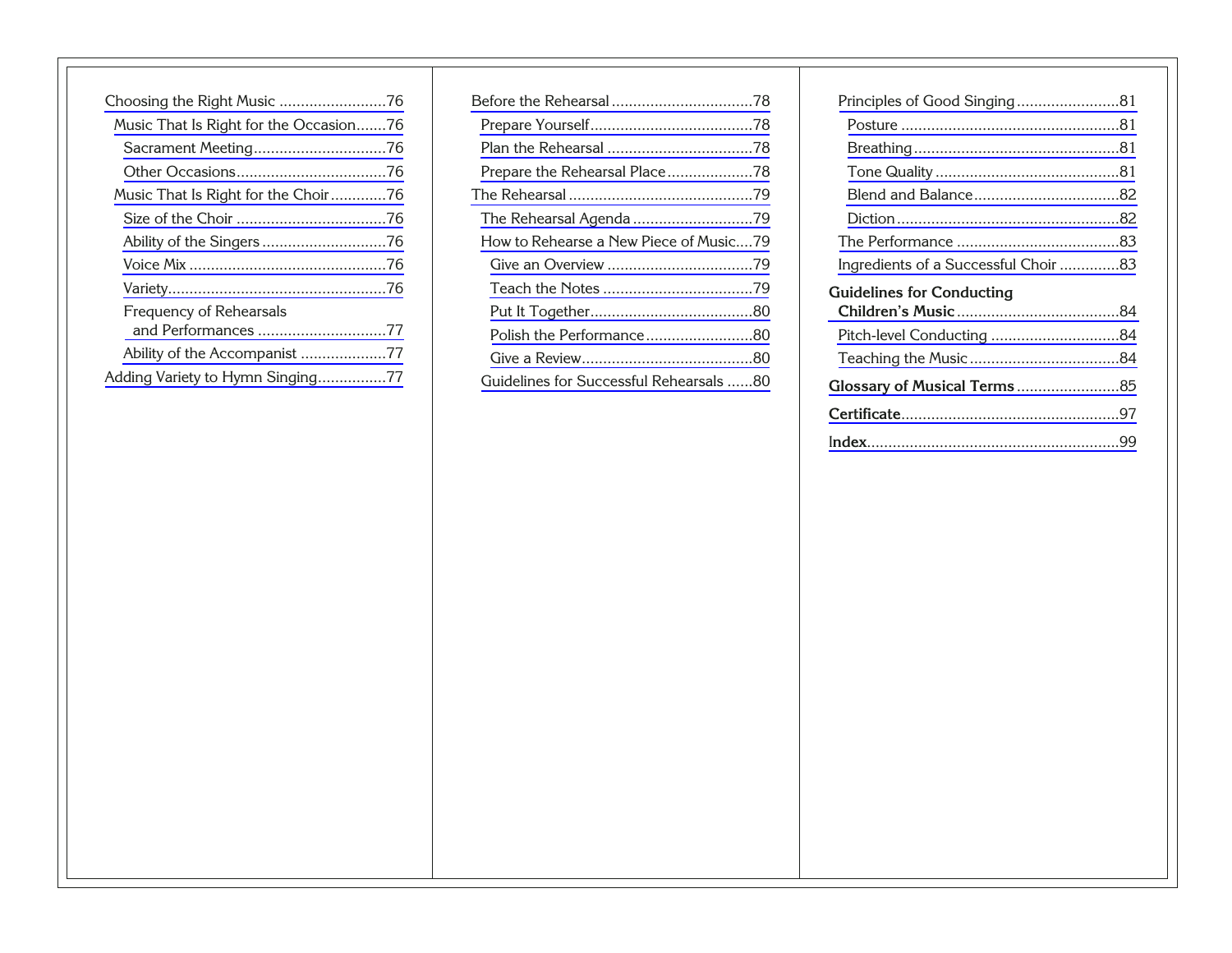### <span id="page-5-0"></span>INTRODUCTION TO THE BASIC MUSIC COURSE

Music has always been an important part of worship for Latter-day Saints. It inspires and strengthens, brings beauty and unity, and is a unique way to express feelings about the gospel.

Many Church members want to learn how to read music, conduct hymns, and play a keyboard instrument. The purpose of the Basic Music Course is to help you develop these skills. As you do, you will enrich your life and be able to serve in new ways.

The Basic Music Course has two parts: the *Conducting Course* and the *Keyboard Course.* You do not need previous musical training to begin these courses. As you progress through them, you will learn music skills in a carefully planned order.

You should begin with the *Conducting Course.* After completing it, you will know the basics of rhythm and note reading; you will also know how to use the Church hymnbook and how to conduct most hymns. After completing the Keyboard Course, you will know how to read music and play some simple hymns on any keyboard instrument.

The Basic Music Course can be used in branches, wards, stakes, and homes to teach all interested members and nonmembers.

No fees beyond the cost of materials should be charged. The materials for the conducting and keyboard courses are listed below.

*[Conducting Course](http://www.ldscatalog.com/webapp/wcs/stores/servlet/CategoryDisplay?catalogId=10001&storeId=10001&categoryId=100188&langId=-1&parent_category_rn=100184&bcname=Music%20Training&top=&resetCat=N&initBC=Y&level=2&replBC=subcatlist100184)* (33619)

*Conducting Course* manual (31241)

*Conducting Course* audiocassette (52150)

(The videocassette *Music Training* [53042] includes the segment "How to Conduct a Hymn," which correlates with this course but is not part of the *Conducting Course.* )

*[Keyboard Course](http://www.ldscatalog.com/webapp/wcs/stores/servlet/CategoryDisplay?catalogId=10001&storeId=10001&categoryId=100188&langId=-1&parent_category_rn=100184&bcname=Music%20Training&top=&resetCat=N&initBC=Y&level=2&replBC=subcatlist100184)* (33620)

*Keyboard Course* manual (31242)

*Keyboard Course* audiocassette (52149)

*Hymns Made Easy* (31249; also available separately)

Cardboard keyboard (31244)

Music note cards (31245)

Carrying sack (80378)

[Electronic keyboard \(80509;](http://www.ldscatalog.com/webapp/wcs/stores/servlet/CategoryDisplay?catalogId=10001&storeId=10001&categoryId=100188&langId=-1&parent_category_rn=100184&bcname=Music%20Training&top=&resetCat=N&initBC=Y&level=2&replBC=subcatlist100184) has four octaves of full-sized keys and is suitable for playing all of the hymns)

These items are available from the Salt Lake Distribution Center (1999 West 1700 South, Salt Lake City, UT 84104) and other area distribution centers worldwide.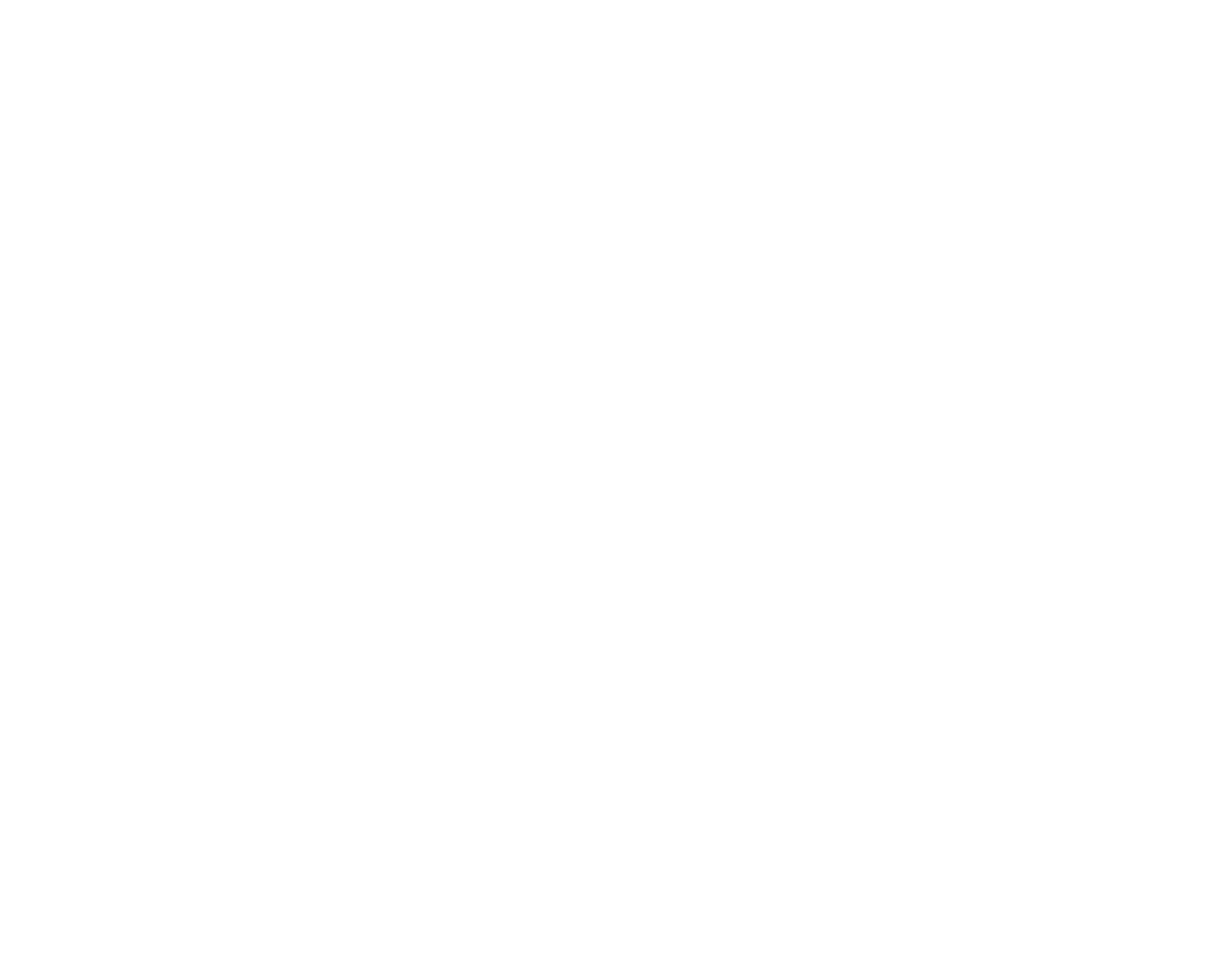## <span id="page-7-0"></span>ADVICE TO STUDENTS

The goal of the Conducting Course is to teach you all the skills you need to serve as music director in your ward or branch and to teach others how to conduct. Even though you may not feel confident with your new skills, the Church needs you to help others learn. Teaching will improve your skills and give you more confidence.

Here are some suggestions that will help you successfully complete this course:

- 1. *Follow the course in order.* This course is arranged to help you learn concepts in a logical progression. Even if you already understand a concept, review it and do the practice assignments.
- 2. *Try to master each concept and skill before moving ahead.* Practice each skill until you feel comfortable with it. If a skill is too hard for you, do your best and move on. It is better to finish the course than quit because you have difficulty with one or two skills. With patience and practice, you will eventually master all the skills.
- 3. *Follow all the practice instructions.* This will help you learn the skills more quickly.
- 4. *Use the resources provided.* The audiocassette that comes with this course has examples of what you are learning. The boxed numbers in this manual refer to numbered examples on the tape that illustrate basic skills.
- 5. *Use* Hymns, *the Church's standard hymnbook.* The manual often instructs you to refer to it, and you should use it whenever you work on this course.
- 6. *Use the [Glossary of Musical Terms](#page-89-0) to learn more about the words printed in bold type in the manual.* Each of these words appears in bold type the first time it is used.
- 7. *Use your skills as you learn them.* As you serve the Lord by helping others worship him through music, he will bless you. "For my soul delighteth in the song of the heart; yea, the song of the righteous is a prayer unto me, and it shall be answered with a blessing upon their heads" (D&C 25:12).

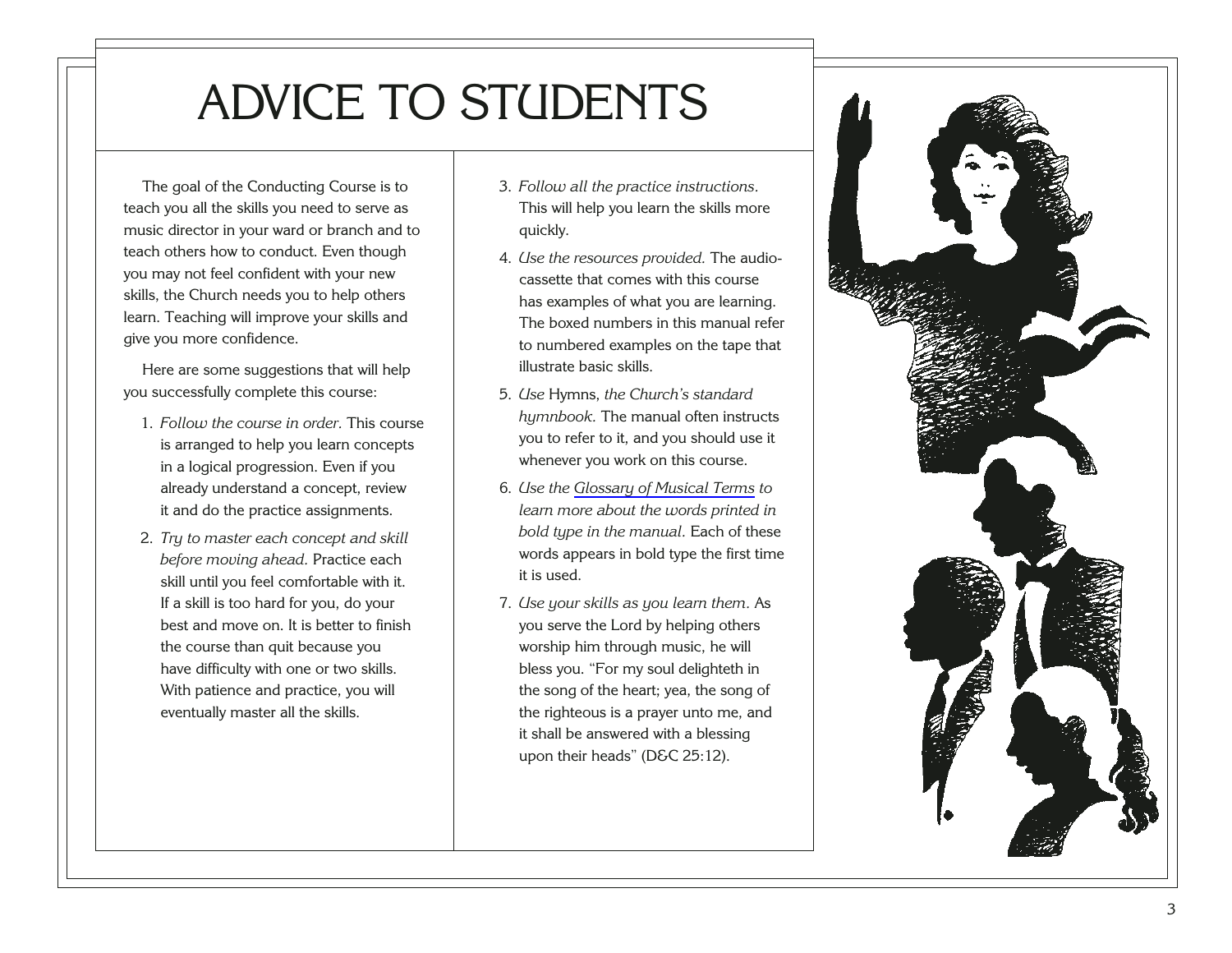## <span id="page-8-0"></span>LEARNING ABOUT BEATS AND RHYTHM

œ œ œ œ œ œ œ œ œ œ œ œ

The first step in reading **rhythm** is finding the **beat**. The beat in music is steady, like your heartbeat or a ticking clock. The rhythm in a piece of music is based on a constant **fundamental beat** that you can hear and feel. When you tap your foot to lively music, you are feeling the fundamental beat and marking it with your foot. This fundamental beat can be shown by evenly spaced musical **notes** like these:

\* [1](http://broadcast.lds.org/churchmusic/MP3/eng/course/Conducting_01_eng.mp3) Tap these beats on a table or on your lap. Tap once for each note.

\*The numbers in the black boxes correspond to selections on the audiocassette. Each example begins with one measure of rhythmic clicks.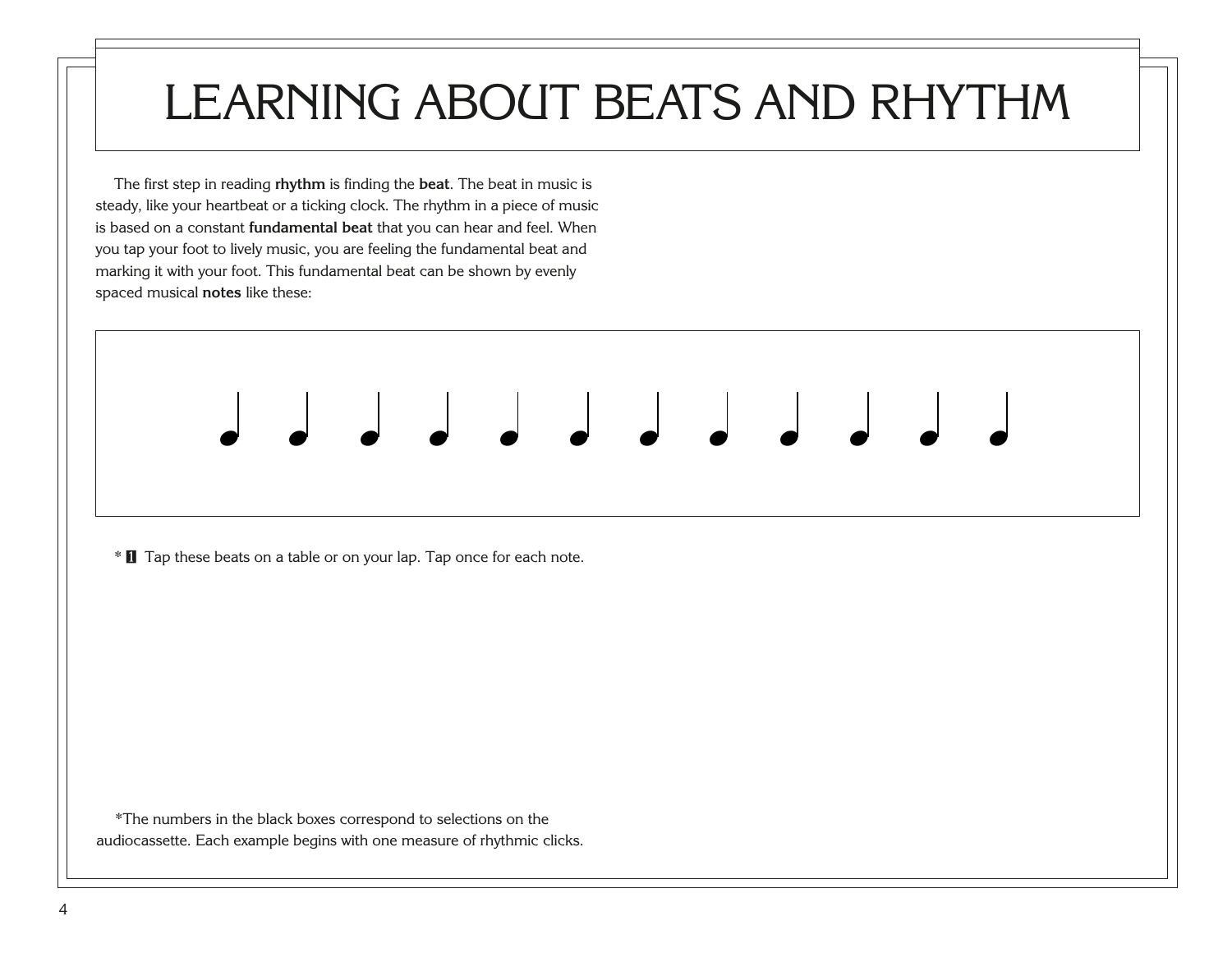In written music, beats and notes are grouped into **[measures](#page-94-0)**. Measures are divided by **[barlines](#page-89-0)**.



Music can be written with any number of beats per measure. Most hymns and children's songs have three beats per measure as shown above or four beats, two beats, or six beats per measure as shown below.





œ œ œ œ œ œ œ œ œ œ œ œ

<sup>[2](http://broadcast.lds.org/churchmusic/MP3/eng/course/Conducting_02_eng.mp3)</sup> Tap each line of notes on this page. Tap evenly, once for each note. Do not pause at the barlines.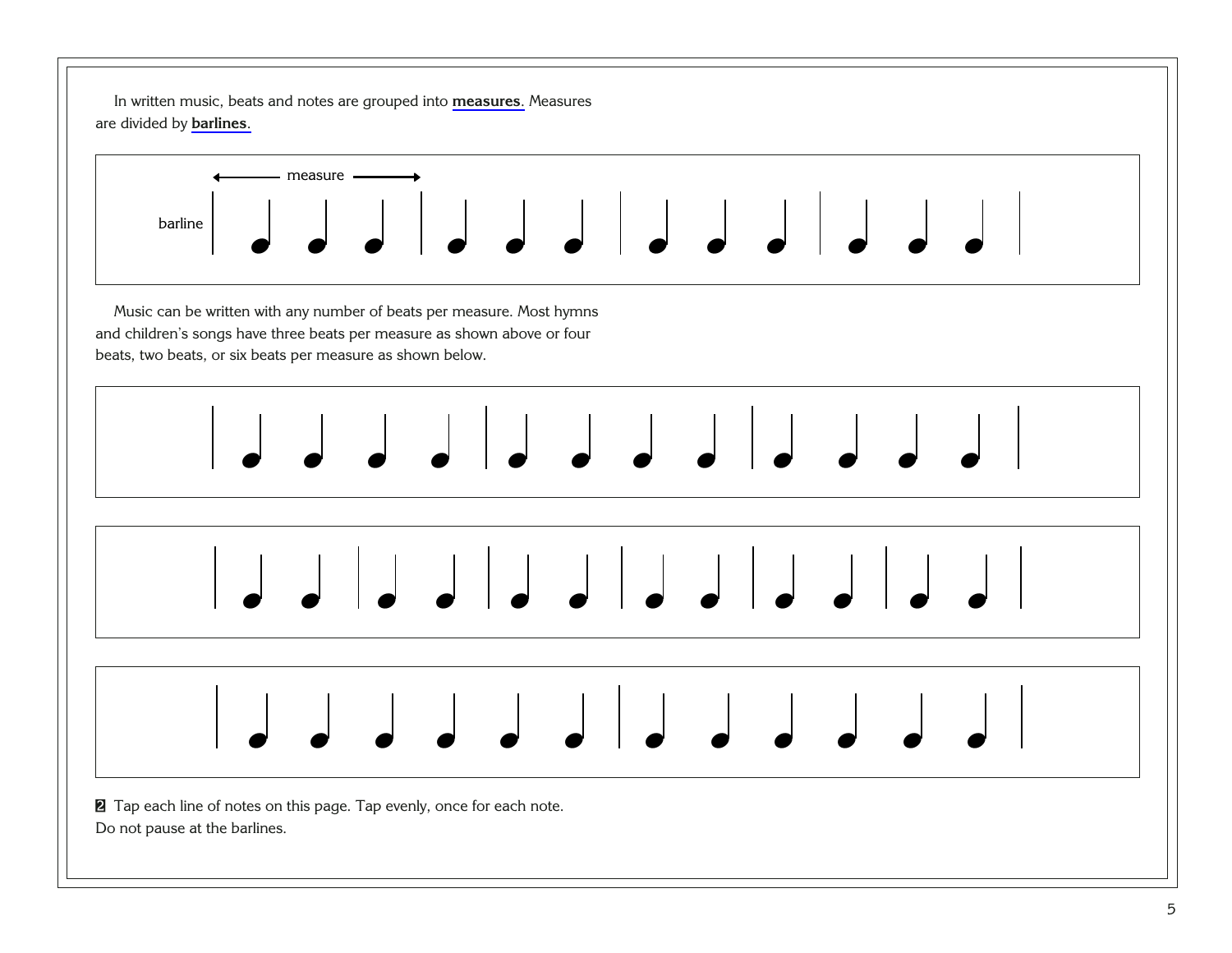<span id="page-10-0"></span>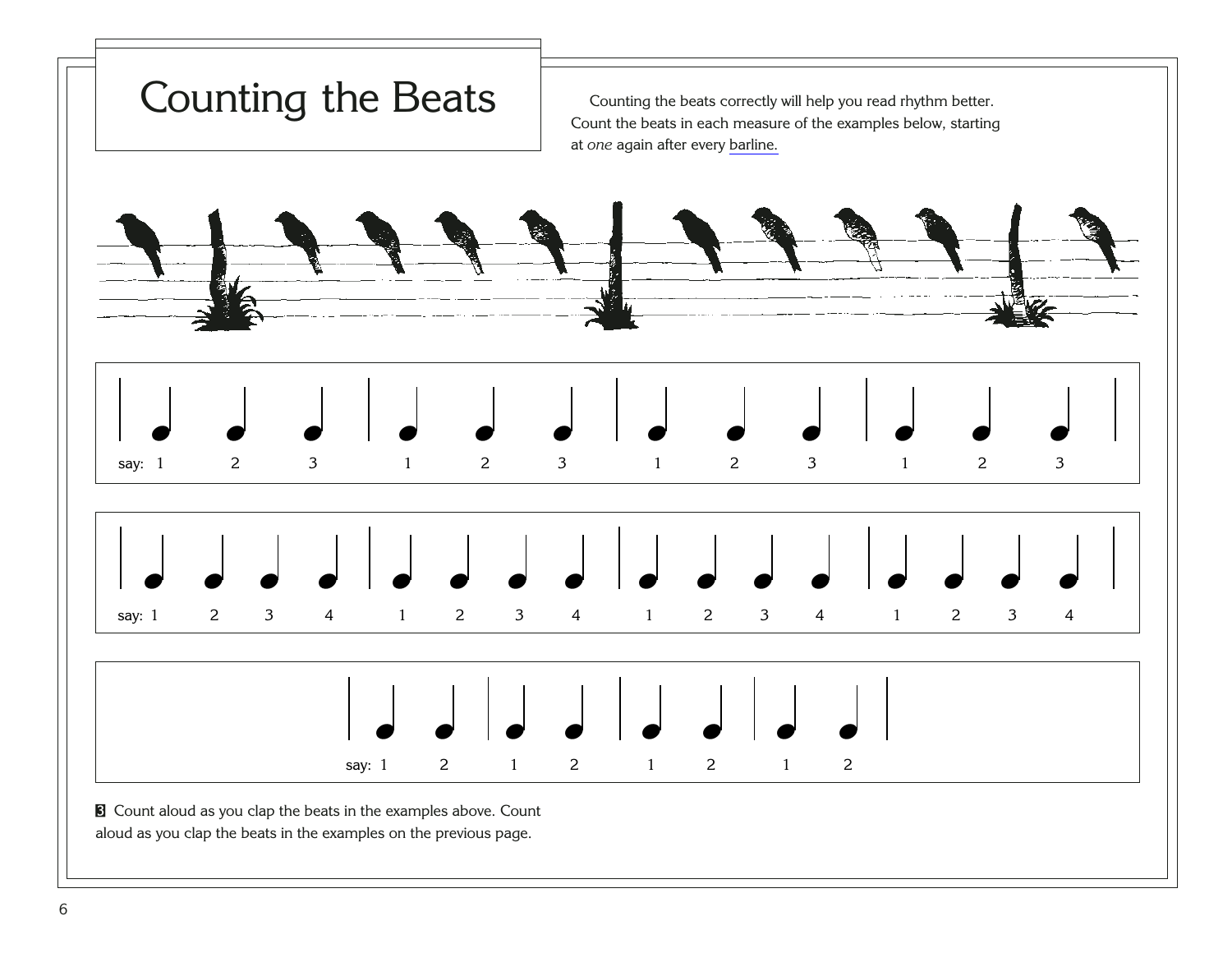### <span id="page-11-0"></span>The Time Signature

You can find out the number of beats per measure for any hymn or song by reading the **[time signature](#page-99-0)** at the beginning of the music. The time signature is made up of two numbers, one above the other:



The top number shows the number of beats per measure. The bottom number shows the kind of note that is the fundamental beat for each measure. You will learn more about the bottom number later.



several hymns. Look up "[Time signature"](#page-99-0) in this manual's Glossary of Musical Terms for more information.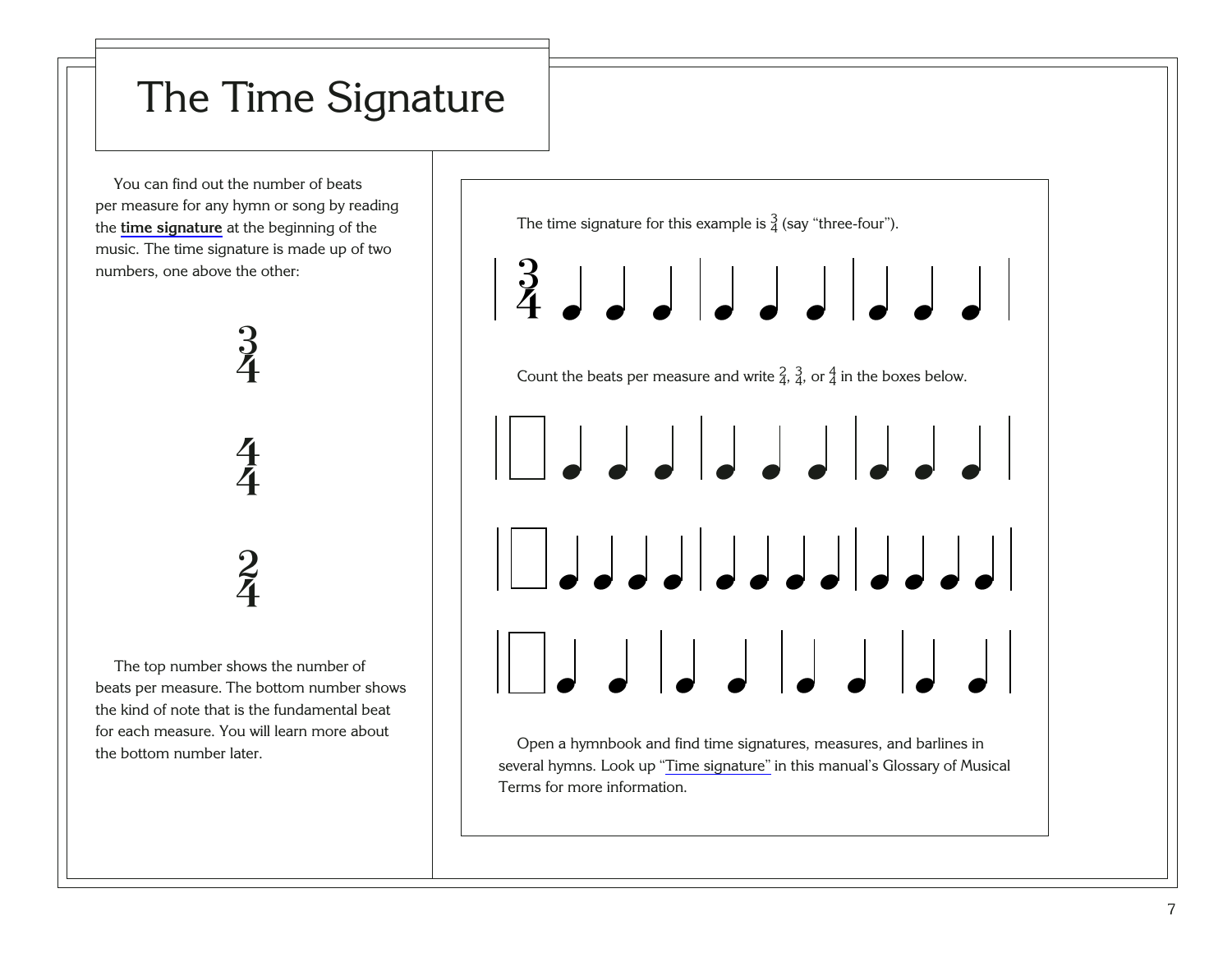### <span id="page-12-0"></span>Time and Tempo

The number of beats per measure and the time signature usually stay the same from the beginning of a song to the end. In only a few hymns does the time signature change (see, for example, "Come, Come, Ye Saints" [*Hymns,* no. 30]).

Another aspect of rhythm that usually stays the same throughout a hymn or song is **tempo**. The tempo is the speed of the fundamental beat and should stay even from beat to beat.

[4](http://broadcast.lds.org/churchmusic/MP3/eng/course/Conducting_04_eng.mp3) Clap the following lines three times, using a different tempo each time. Clap the line fast, then slow, then medium fast. Count as you clap.



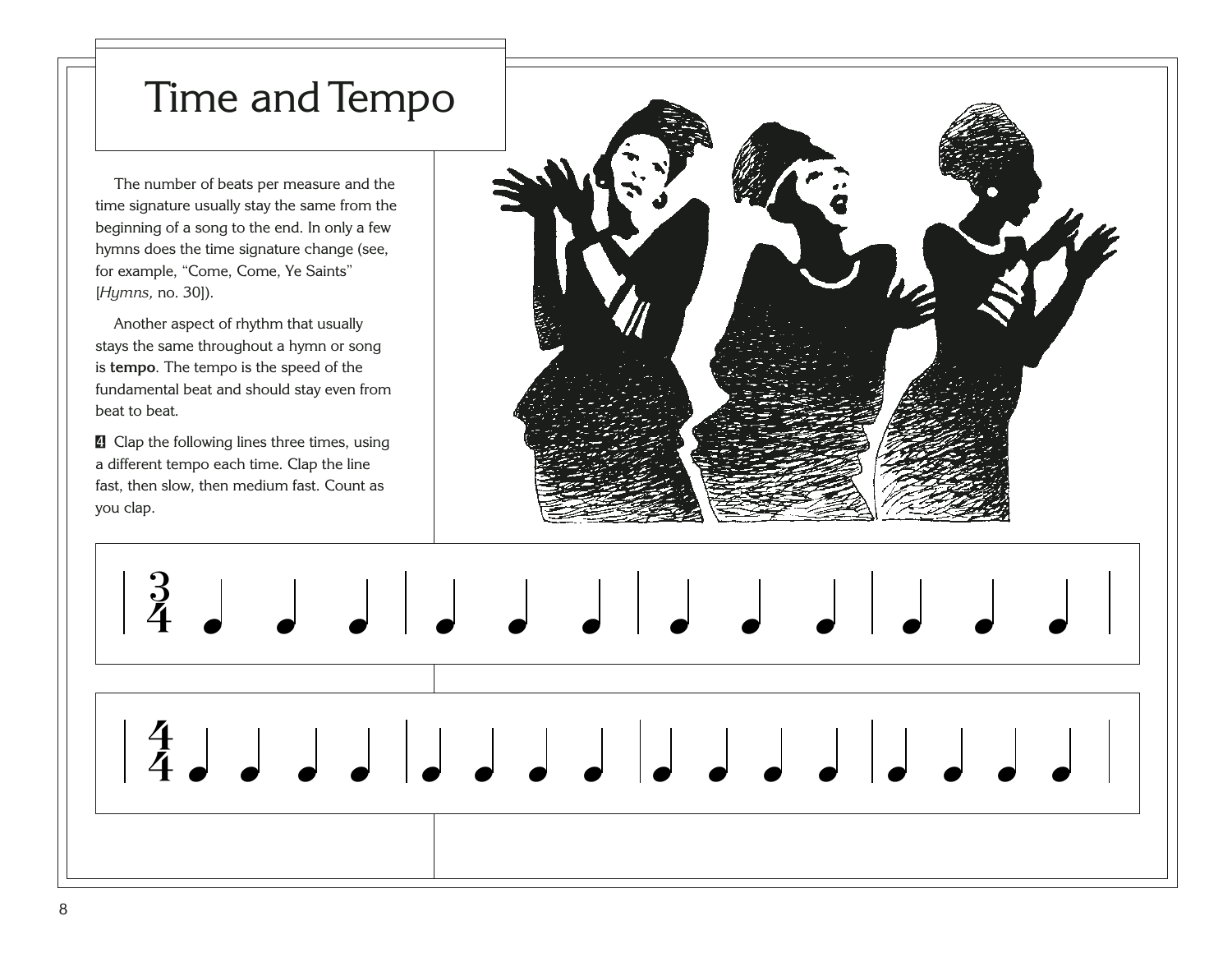<span id="page-13-0"></span>

When listening to a song, you can find out the time signature by listening for or feeling the downbeats. Since you know the downbeat is count one, continue counting beats until you feel the next downbeat. The number of counts from one downbeat to the next is the top number of the time signature.

Listen to a recording of music or to someone playing a piano. Can you feel the beat? Is the tempo fast or slow? Clap with the beat, emphasizing the downbeat. Count the beats to find the top number of the time signature.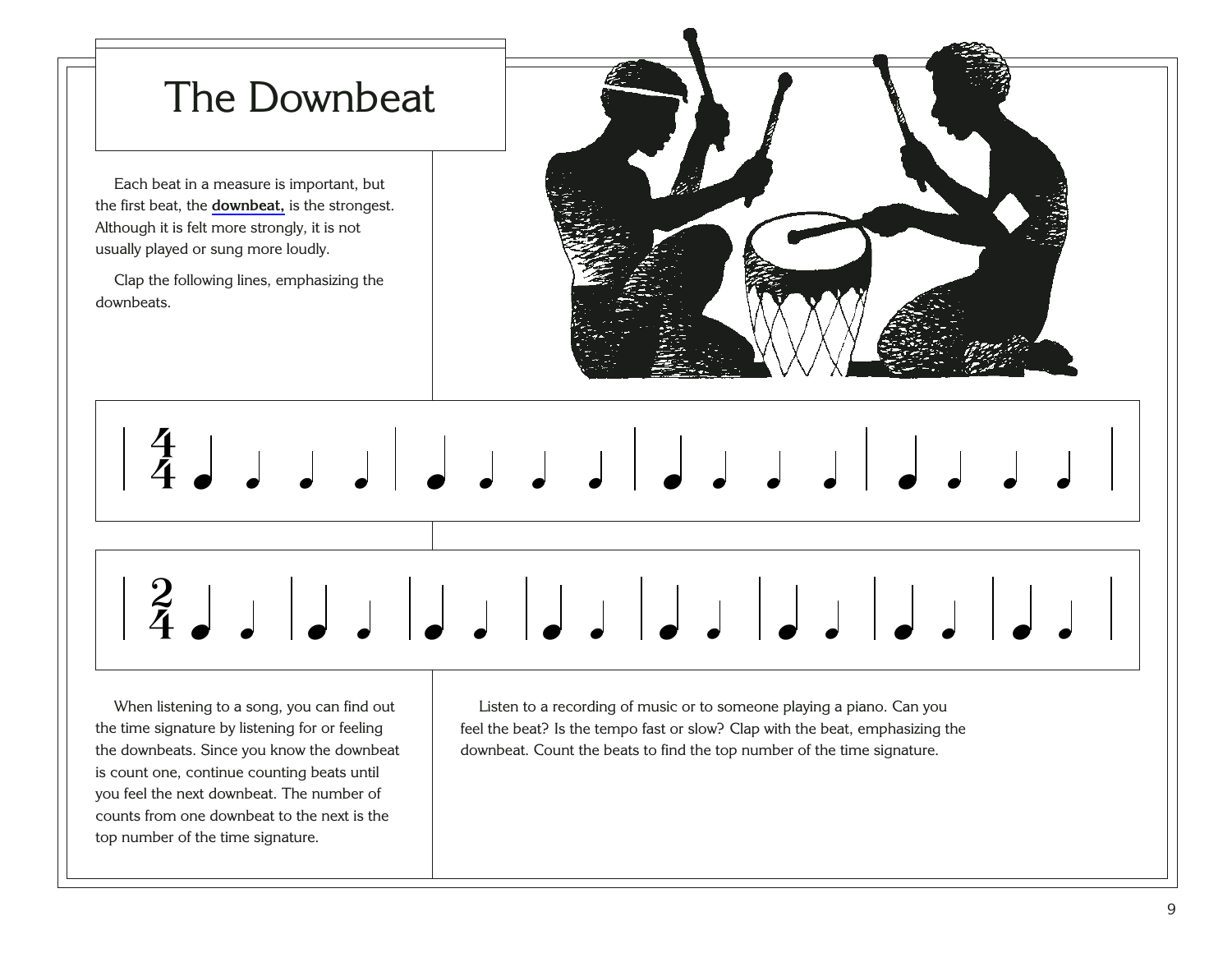### <span id="page-14-0"></span>Notes and Rhythm

On the page, beats are written as musical notes. There are several kinds of notes, and each kind receives a different value or number of beats.

Time signatures with four as the bottom number give notes these values:

quarter notes  $\left(\int\right)$  one beat half notes  $\left( \int \right)$  two beats

dotted half notes ( $\int$ ) three beats

whole notes  $(a)$  four beats

Time signatures with other numbers on the bottom give these same notes a different number of beats.



You can quickly learn to read rhythm by using rhythmic names to express each kind of note. Say "dah" for the first beat of each note and "ah" for the other beats of the note.

| Note name        | <b>Number</b><br>of beats | <b>Note</b> | Rhythmic name |
|------------------|---------------------------|-------------|---------------|
| Quarter note     | 1                         |             | dah           |
| Half note        | 2                         | C           | dah-ah        |
| Dotted half note | 3                         | d.          | dah-ah-ah     |
| Whole note       | 4                         | $\Omega$    | dah-ah-ah-ah  |
|                  |                           |             |               |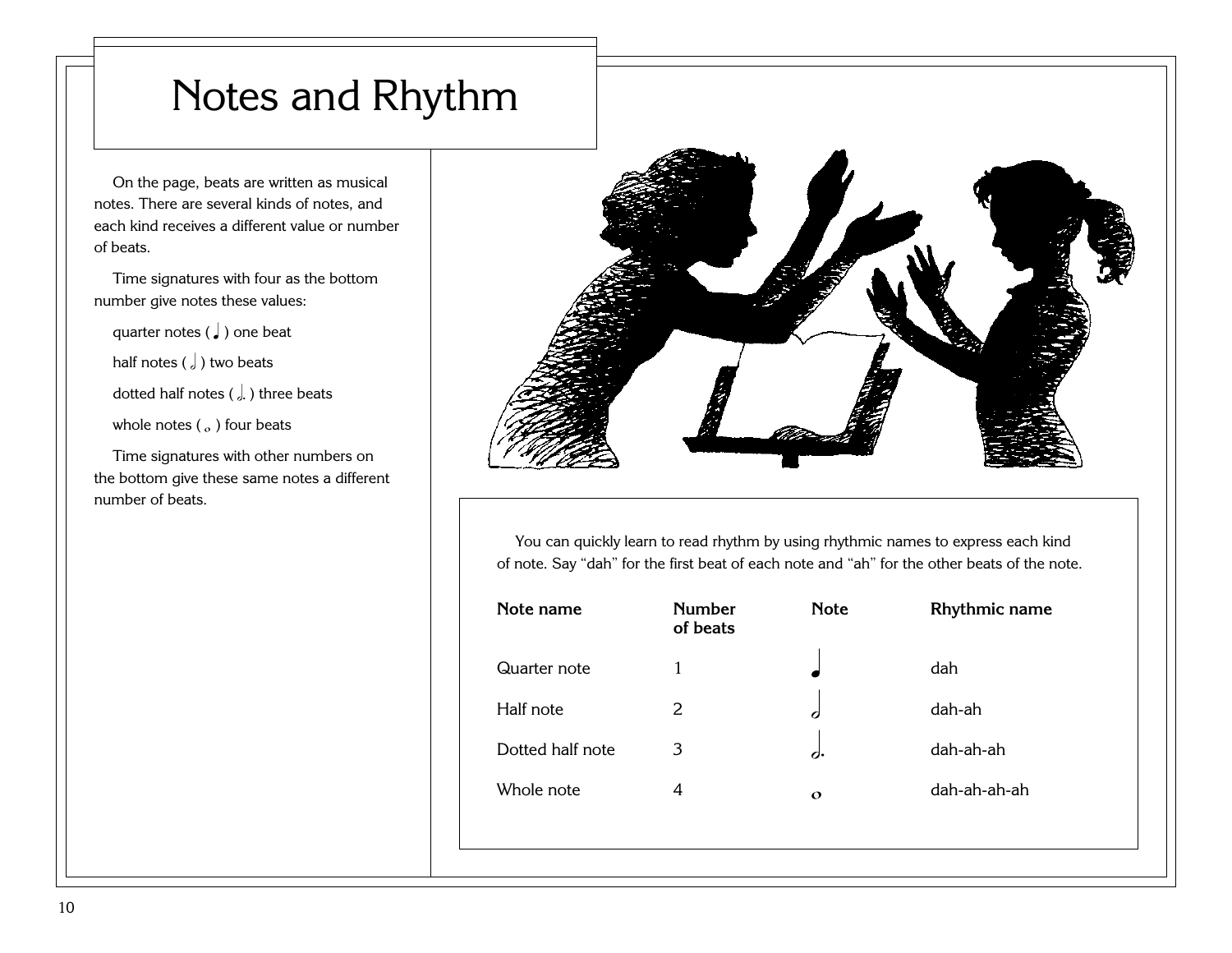## <span id="page-15-0"></span>Practicing the Rhythmic Names

**[5](http://broadcast.lds.org/churchmusic/MP3/eng/course/Conducting_05_eng.mp3)** Clap a steady beat while saying the rhythmic names of the notes below. Asterisks (\*) show when to clap. Review and practice the rhythmic names until you know them well.

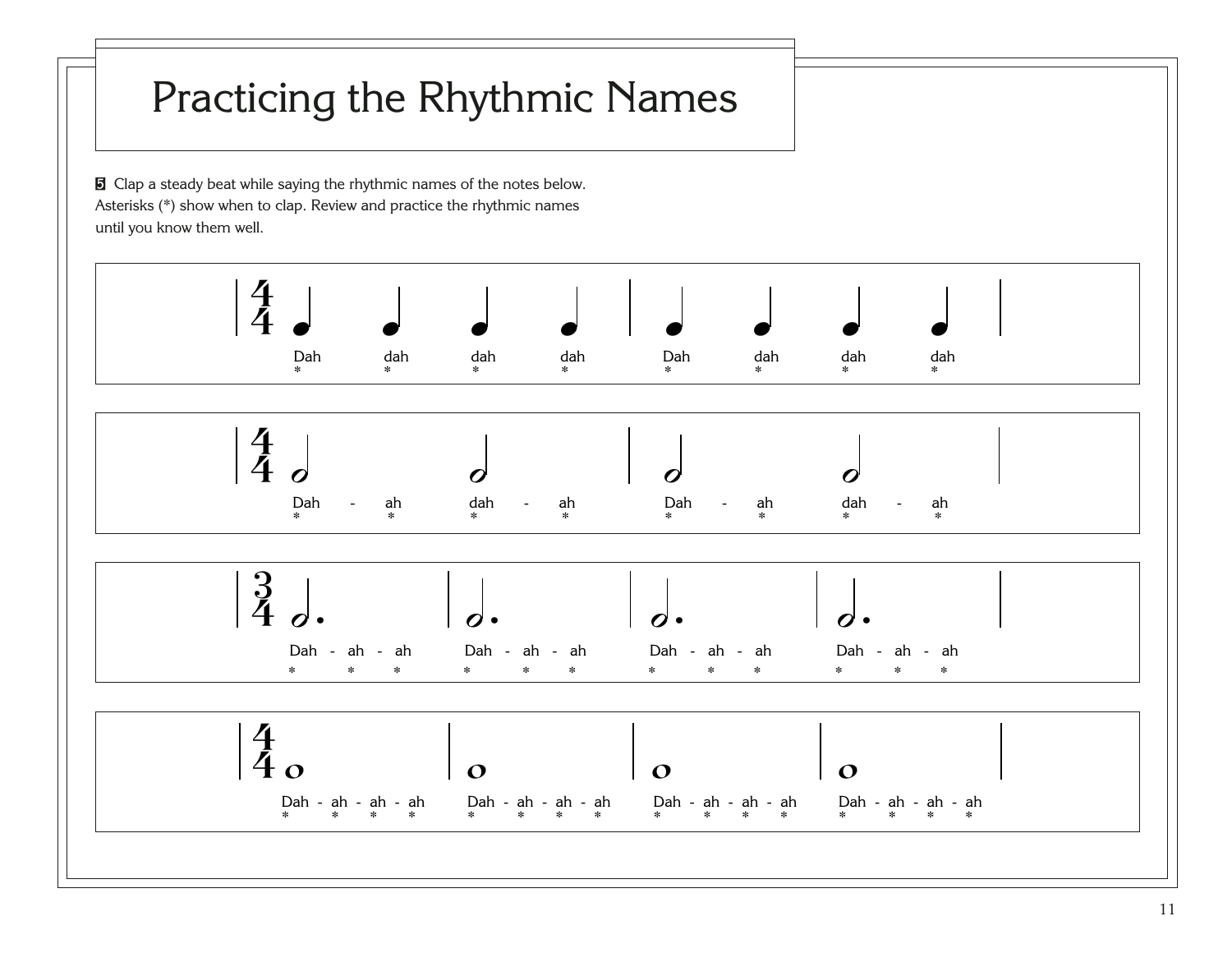<span id="page-16-0"></span>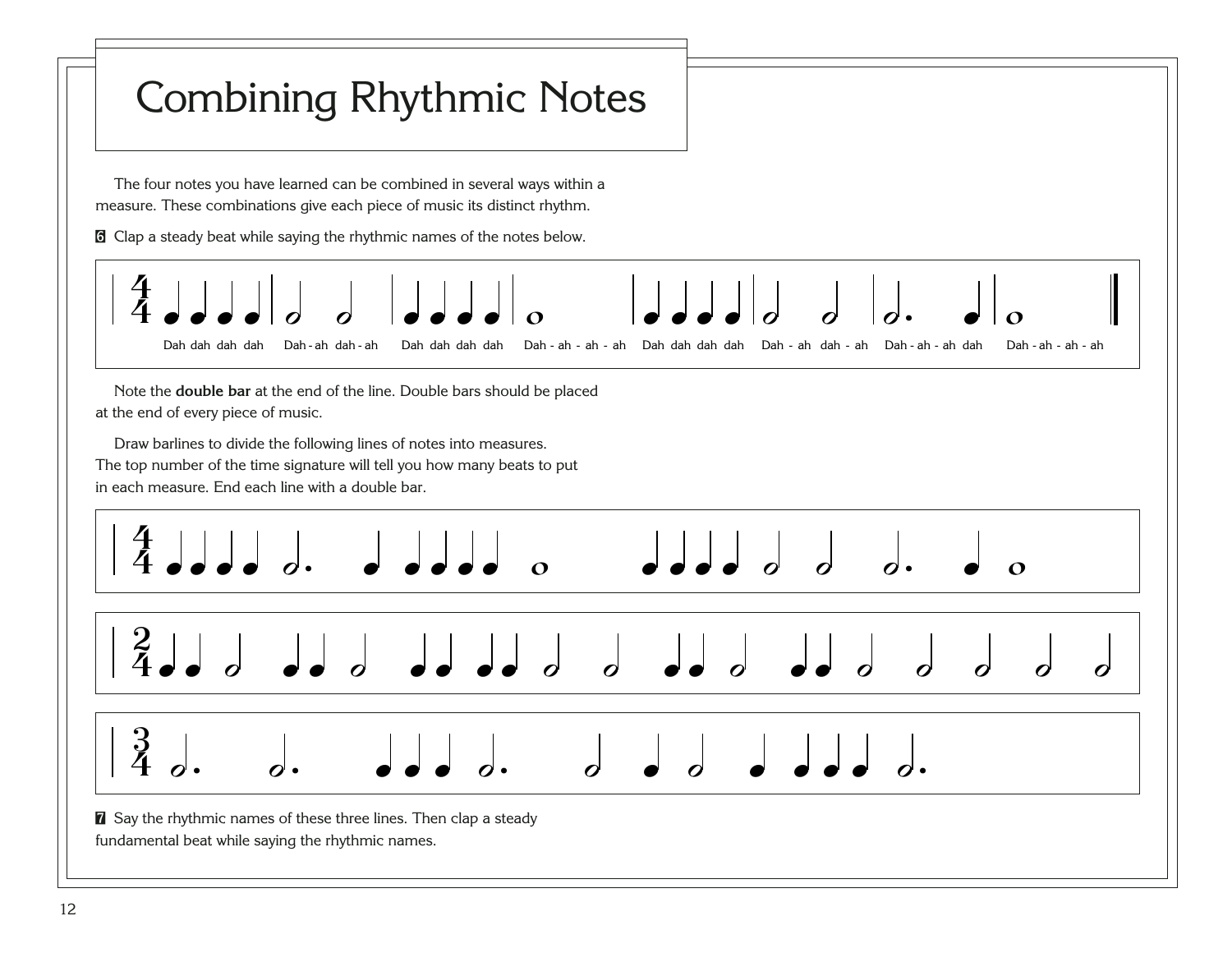<span id="page-17-0"></span>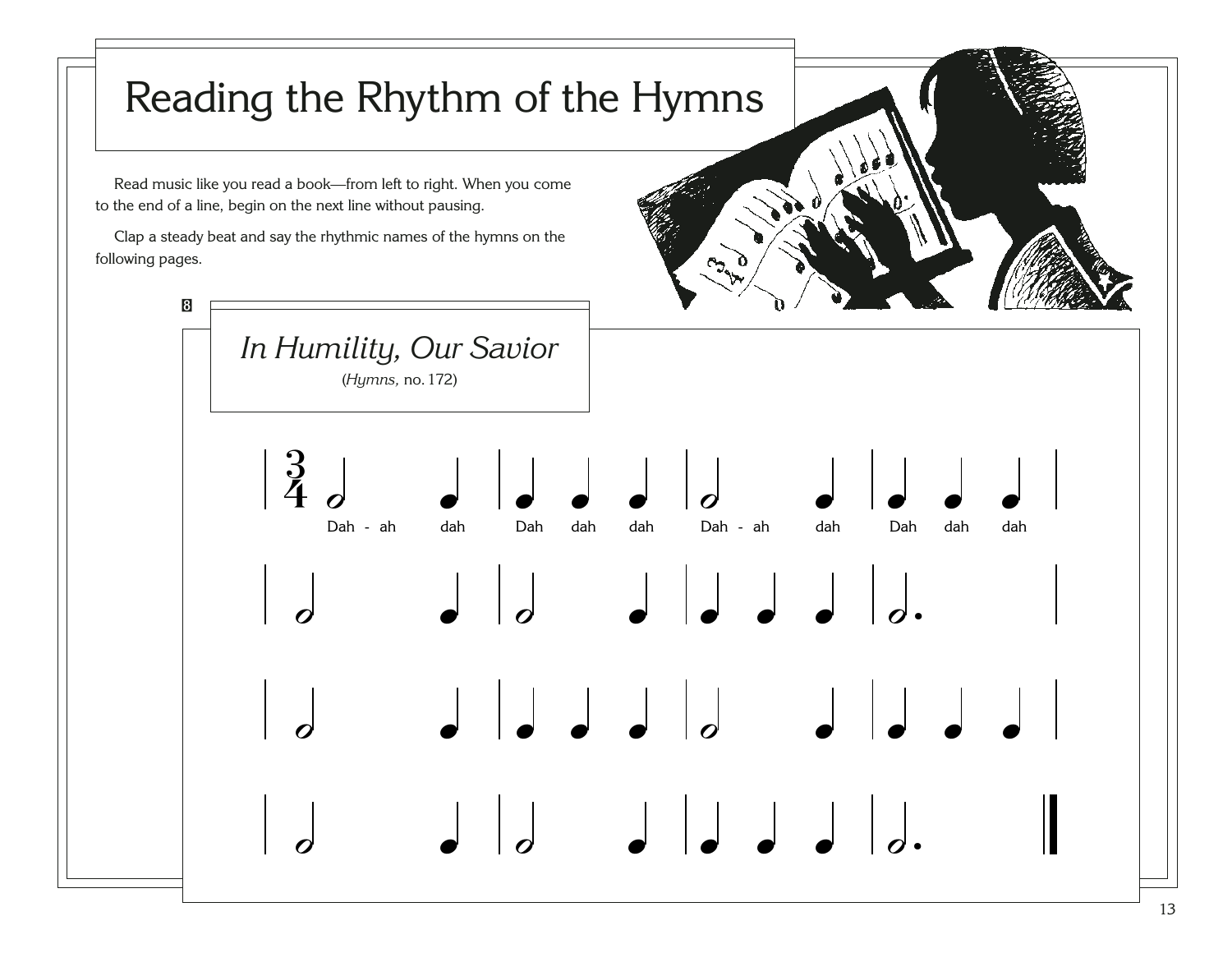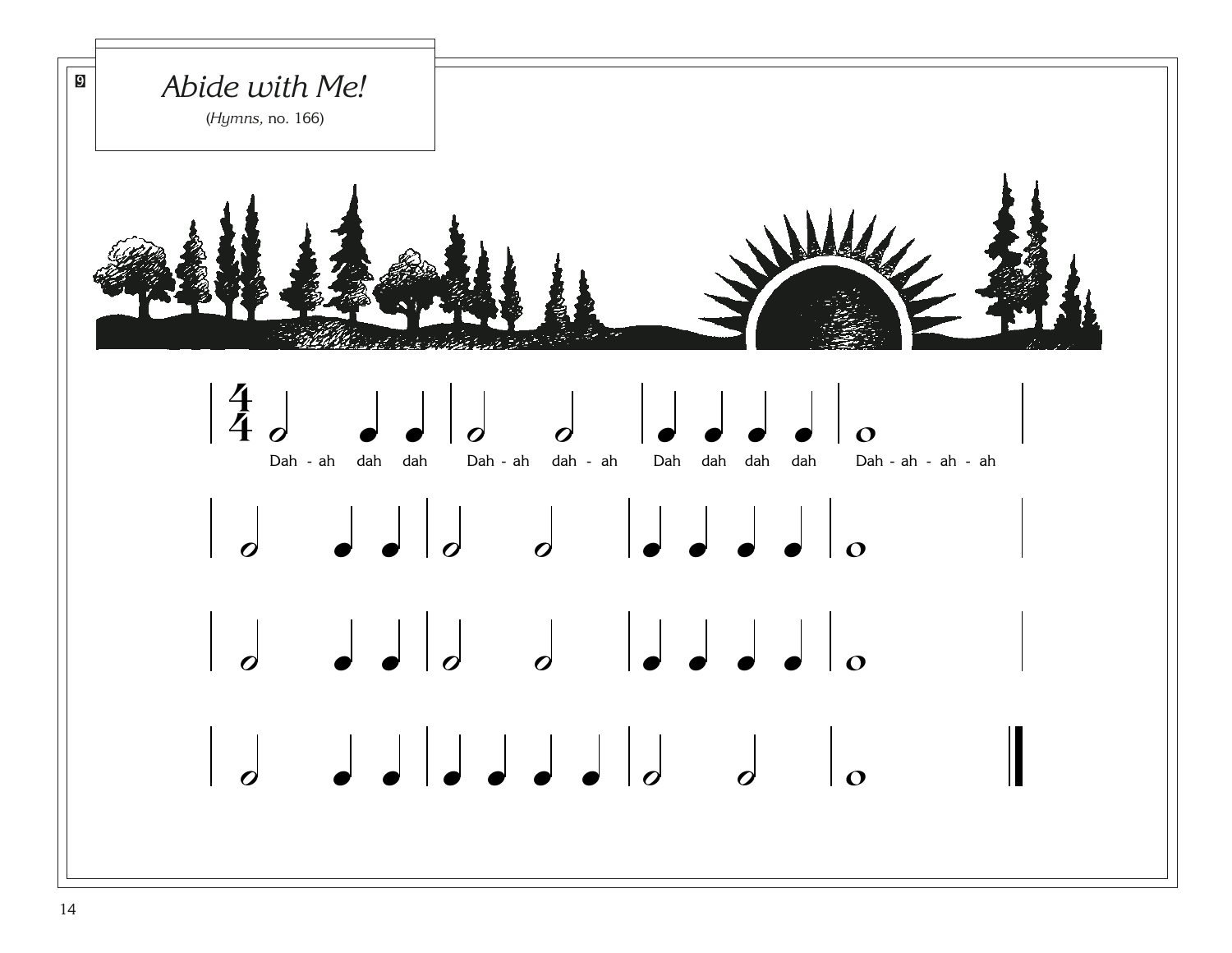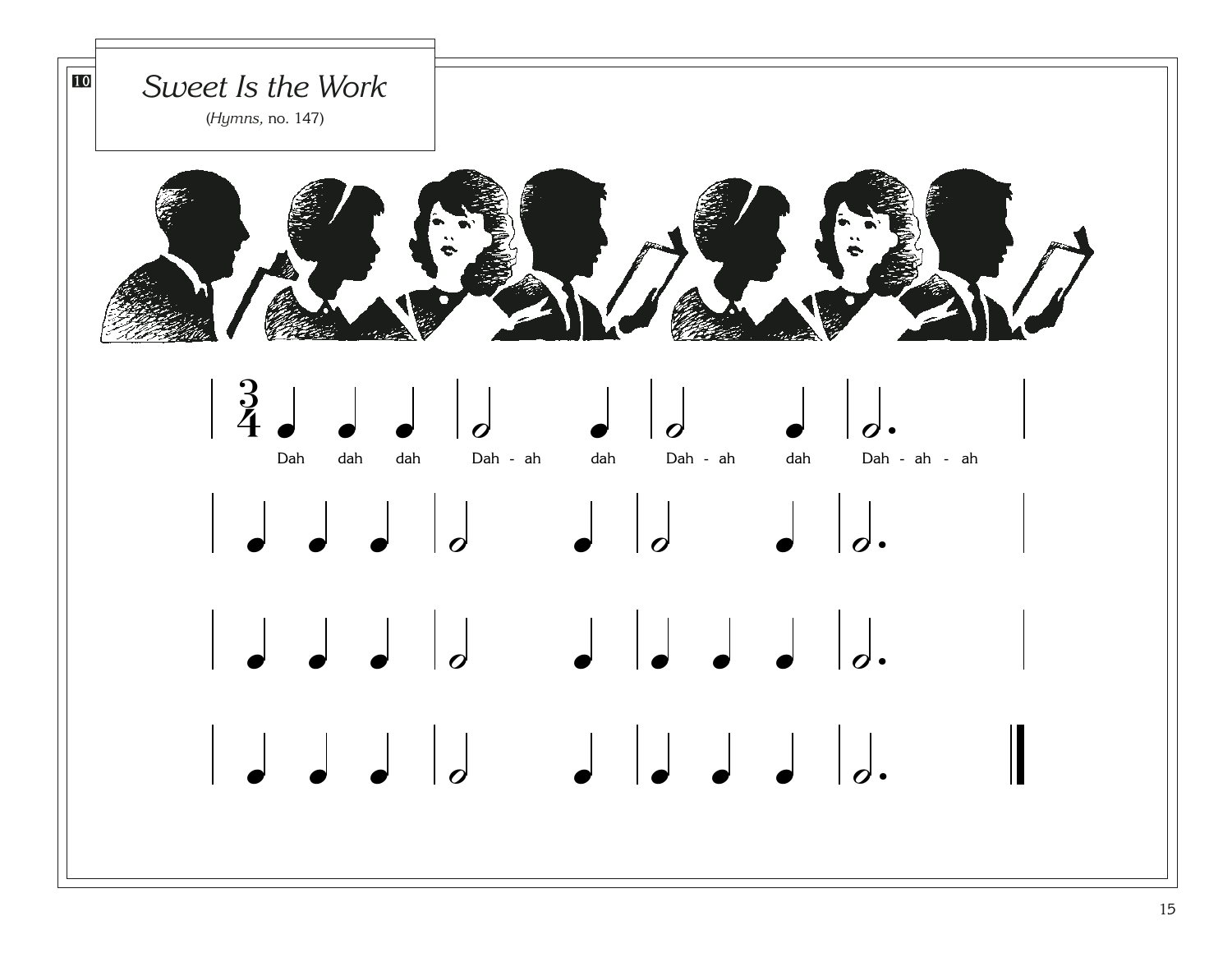## USING THE HYMNBOOK

<span id="page-20-0"></span>Many of the songs you will conduct are from the hymnbook, and you should learn about its resources. Using these resources will help you conduct the hymns. The items described below are numbered on the sample hymn on page 17.

- 1. The title of the hymn.
- 2. The hymn number. It is correct to refer to *hymn numbers* rather than *page numbers.*
- 3. The mood marking, suggesting the general feeling or spirit of the hymn.
- 4. The suggested [tempo](#page-98-0) (rate of beats per minute) for the hymn. Here,  $\sqrt{ } = 84 - 96$ tells us that 84 to 96 quarter notes can be played in sixty seconds, or about three quarter notes every two seconds.
- 5. The treble clef sign ( $\overset{\wedge}{\Phi}$ ) and the bass clef sign (  $\mathcal{Y}$  ). These are placed on five-line staffs  $(\frac{\frac{1}{2}}{\frac{1}{2}})$ .
- 6. The [key signature,](#page-94-0) showing what key the hymn is written in. This tells how many sharps or flats the hymn has.
- 7. The [time signature](#page-99-0) [\(see p. 7\).](#page-11-0)
- 8. [Introduction brackets,](#page-93-0) showing a suitable piano or organ introduction.



- 9. The hymn text. There are six verses (or [stanzas\)](#page-98-0) in this text.
- 10. Additional verses of the text. You areencouraged to include these when you sing the hymns.
- 11. The author of the text.
- 12. The composer or music source.
- 13. Suggested scriptures that may be crossreferenced with the hymns. Study these scriptures to help you better understand the meaning and spirit of the hymns.

Turn to "How Great Thou Art" (*Hymns,* no. 86) and identify the items listed above. This hymn has a **[refrain](#page-96-0)** on the second page which is sung after each verse. Look through the hymnbook and find another hymn with a refrain.

The section "Using the Hymnbook" (*Hymns,* pp. 379–86) has more helpful information. Turn to page 383 and read the helps for beginning music directors.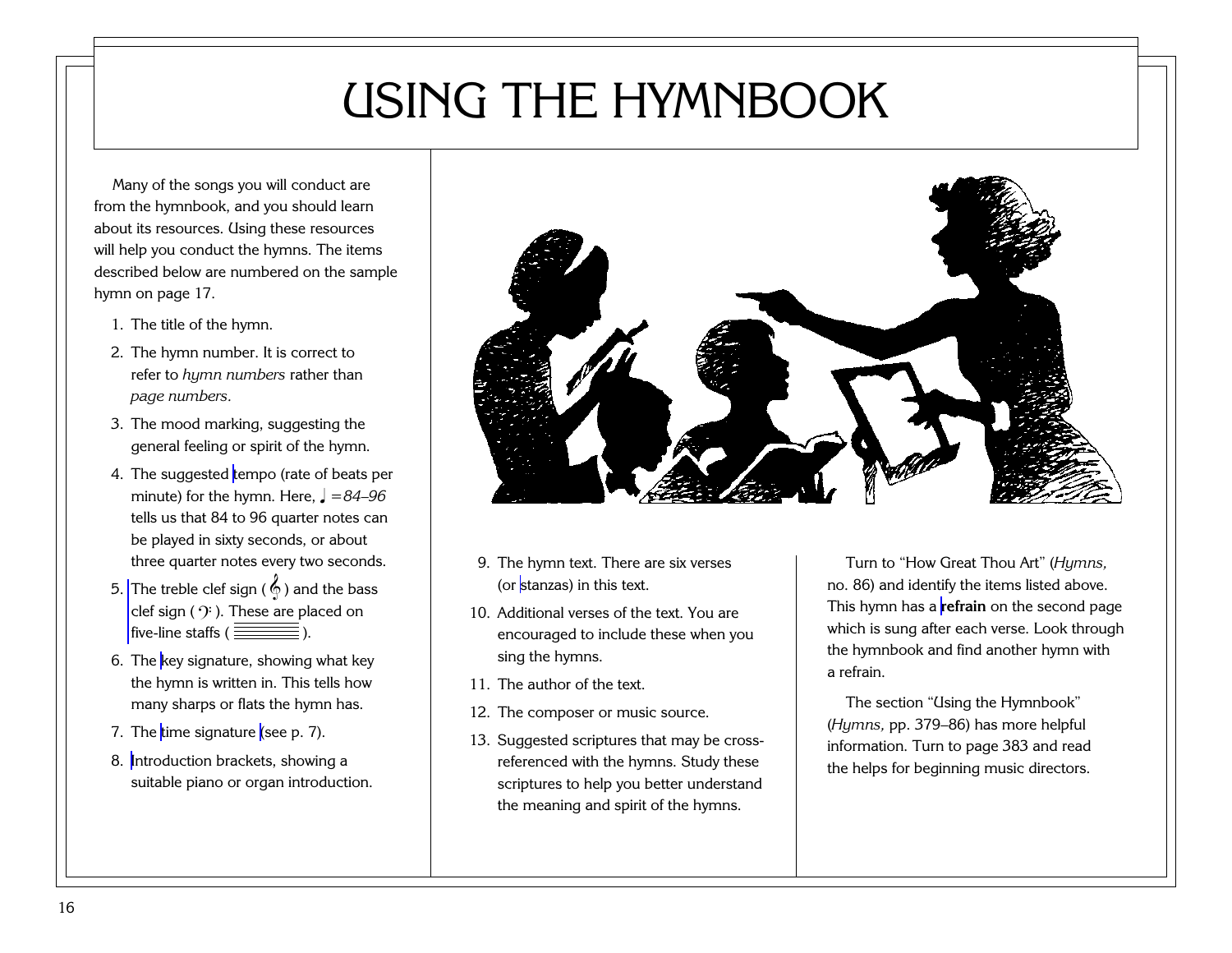

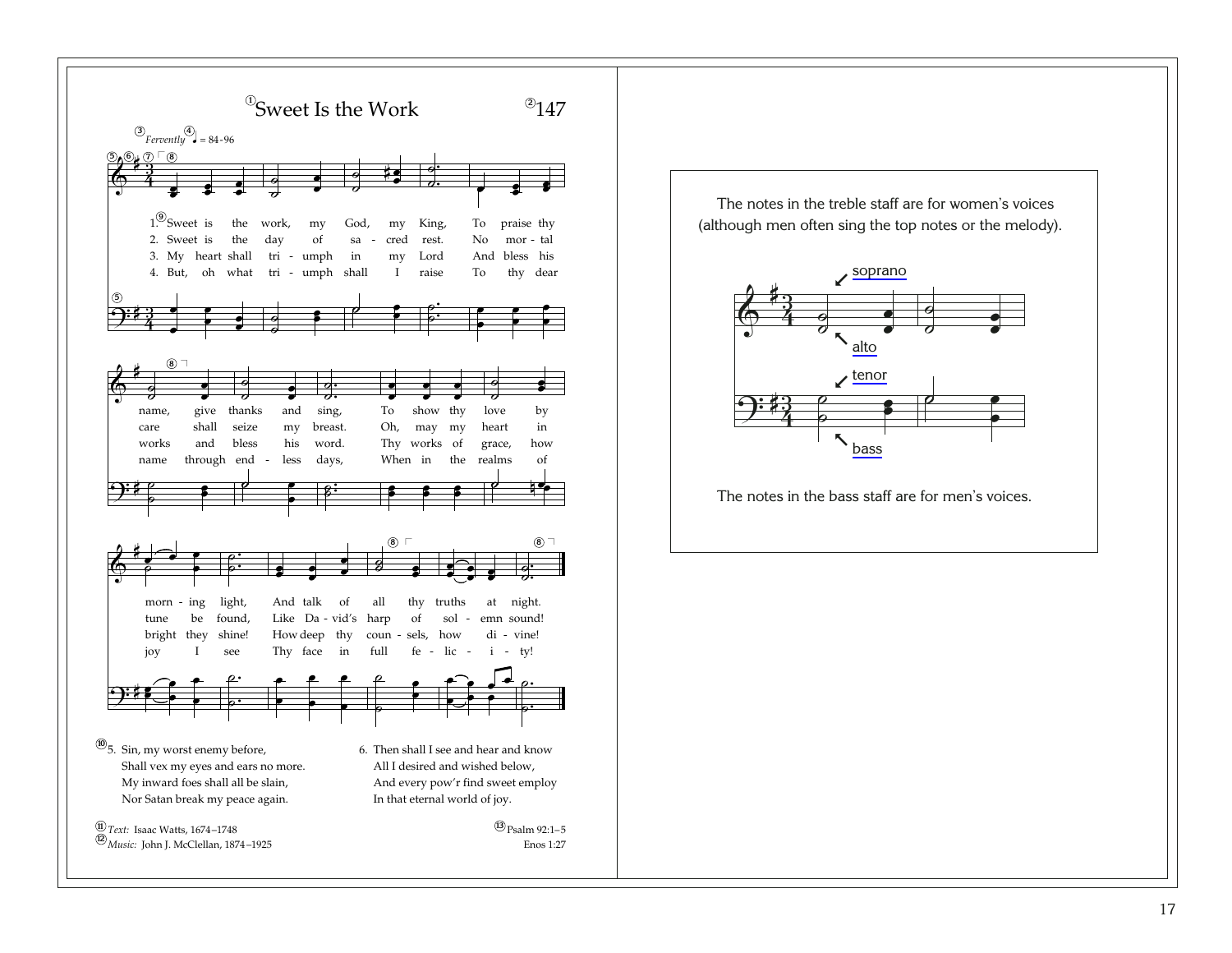## CONDUCTING PATTERNS

<span id="page-22-0"></span>Music directors help people sing together. They do this by showing the beat of a hymn through arm movements that follow certain patterns. The patterns are based on the number of beats per measure as shown by the top number of the time signature. The four beat patterns that are the most common in conducting are the three-beat pattern, the four-beat pattern, the two-beat pattern, and the six-beat pattern.

Note: Every beat pattern illustration in this manual has small numbered circles that show where the beats actually occur in the pattern. Bounce your hand lightly at the circles to emphasize each beat. You will need to move slightly faster in some parts of the pattern than in others so that the beats keep a steady rhythm.

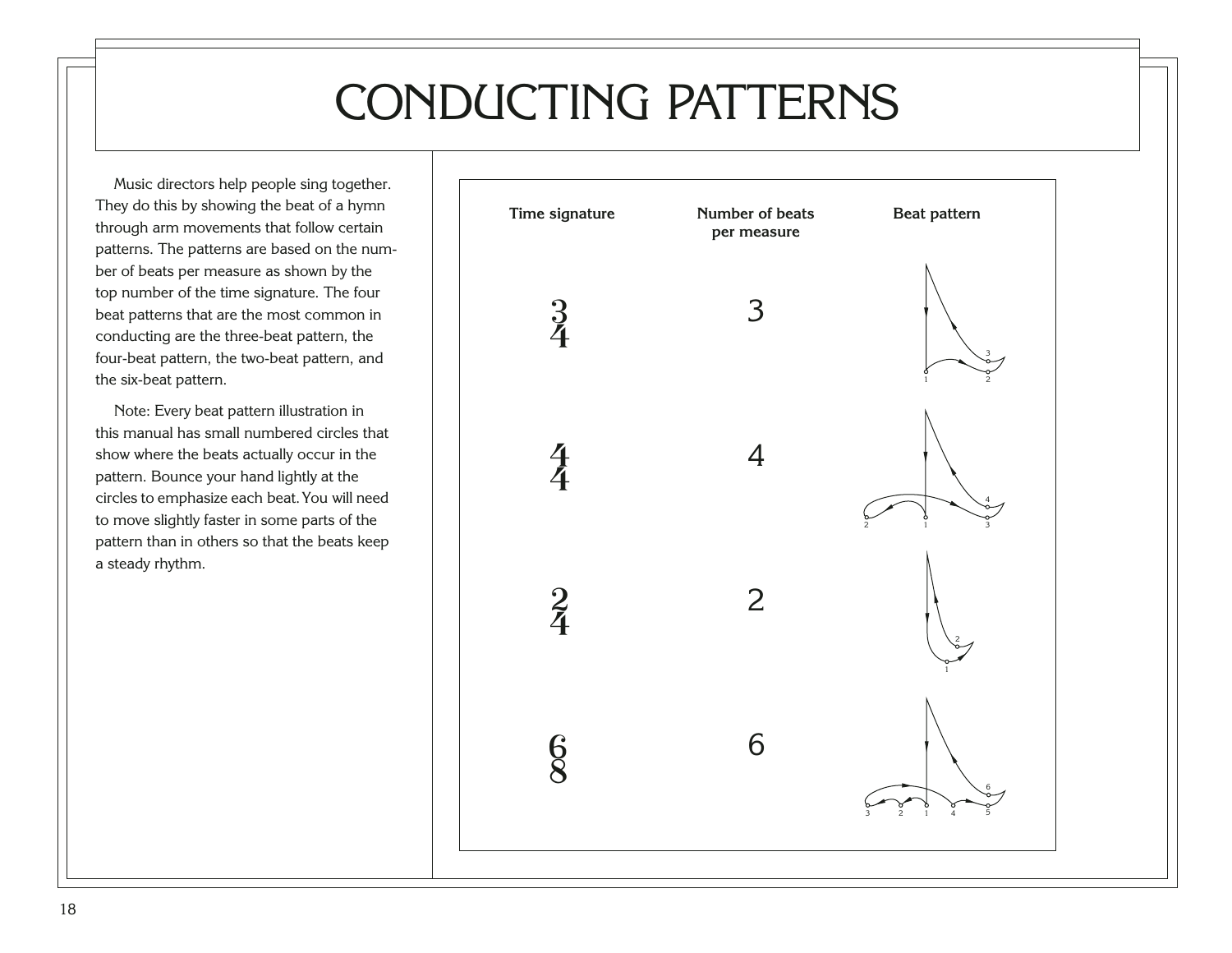### <span id="page-23-0"></span>The Downbeat

Each beat pattern begins with a strong downward arm motion. This shows the downbeat. It occurs on the first beat of every measure, regardless of the time signature.

To practice the downbeat, stand with your feet slightly apart, extend your right arm forward from your shoulder, and bend your elbow. Keep your hand relaxed and turn your palm slightly down. Make a strong movement downward, ending in a little bounce at about waist level.



Practice this motion, saying "one" as you make the bounce at the bottom.

downbeat

1 bounce

Listen to [11](http://broadcast.lds.org/churchmusic/MP3/eng/course/Conducting_11_eng.mp3) on the audiocassette ("Sweet Is the Work" [Hymns, no. 147]). Count out loud with the voice on the tape. Practice the downbeats by bringing your arm down every time you say "one."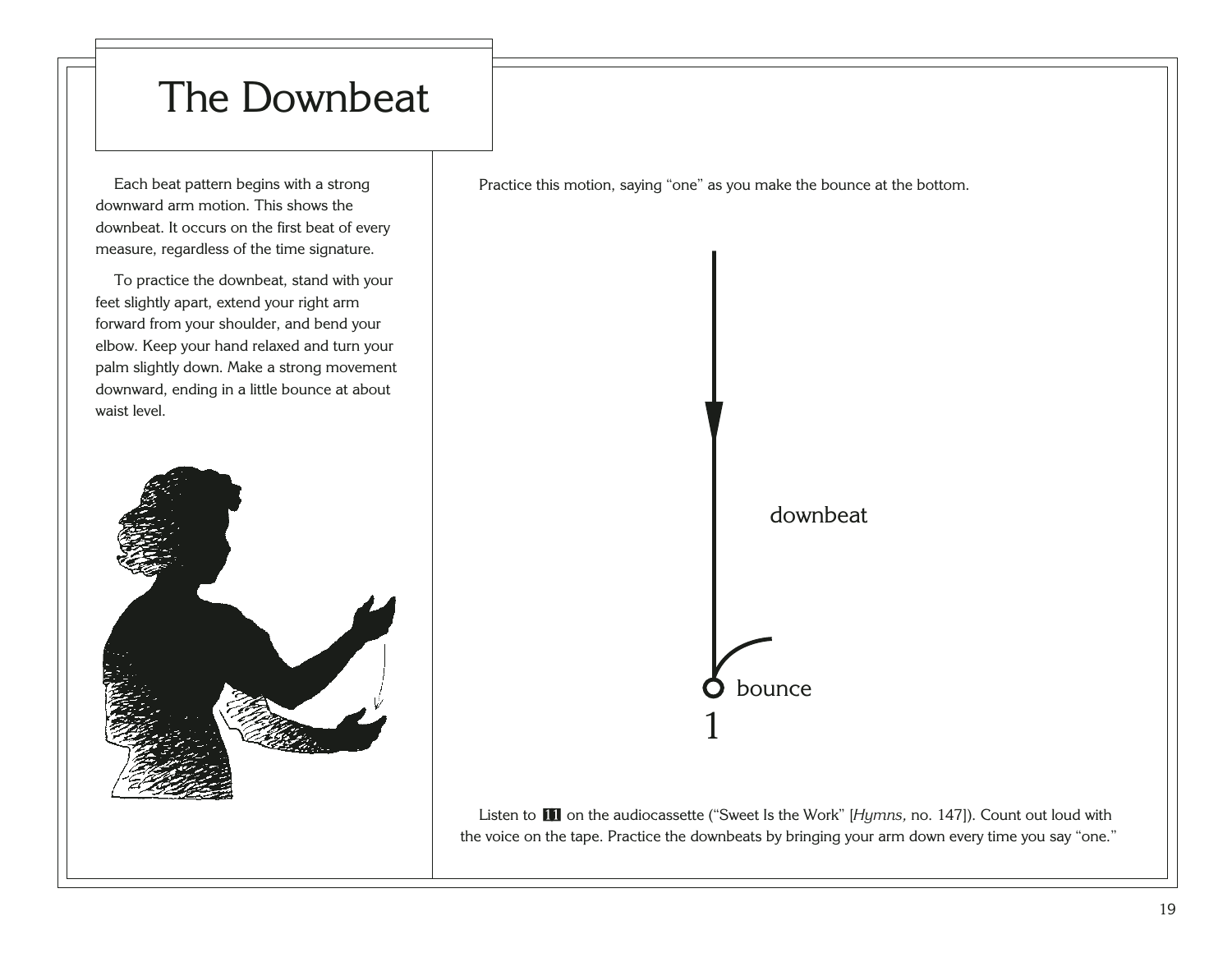### <span id="page-24-0"></span>The Three-beat Pattern

For songs that have three beats per measure, use the three-beat pattern. Bring your arm down for the first beat, move your arm to the right for the second beat, and bring it back up to where you started for the third beat. Emphasize the little bounce on beat one and the dips on beats two and three. Each bounce and dip, shown by a circle on the diagram, is called an **[ictus](#page-93-0)**. The ictus shows clearly where the beat is and emphasizing them makes your conducting easy to follow.

Practice the three-beat pattern a few times, making your movements smooth and even. Keep your shoulder and wrist still (the wrist bends only slightly to emphasize the beats) and let all the movement come from your elbow and forearm.

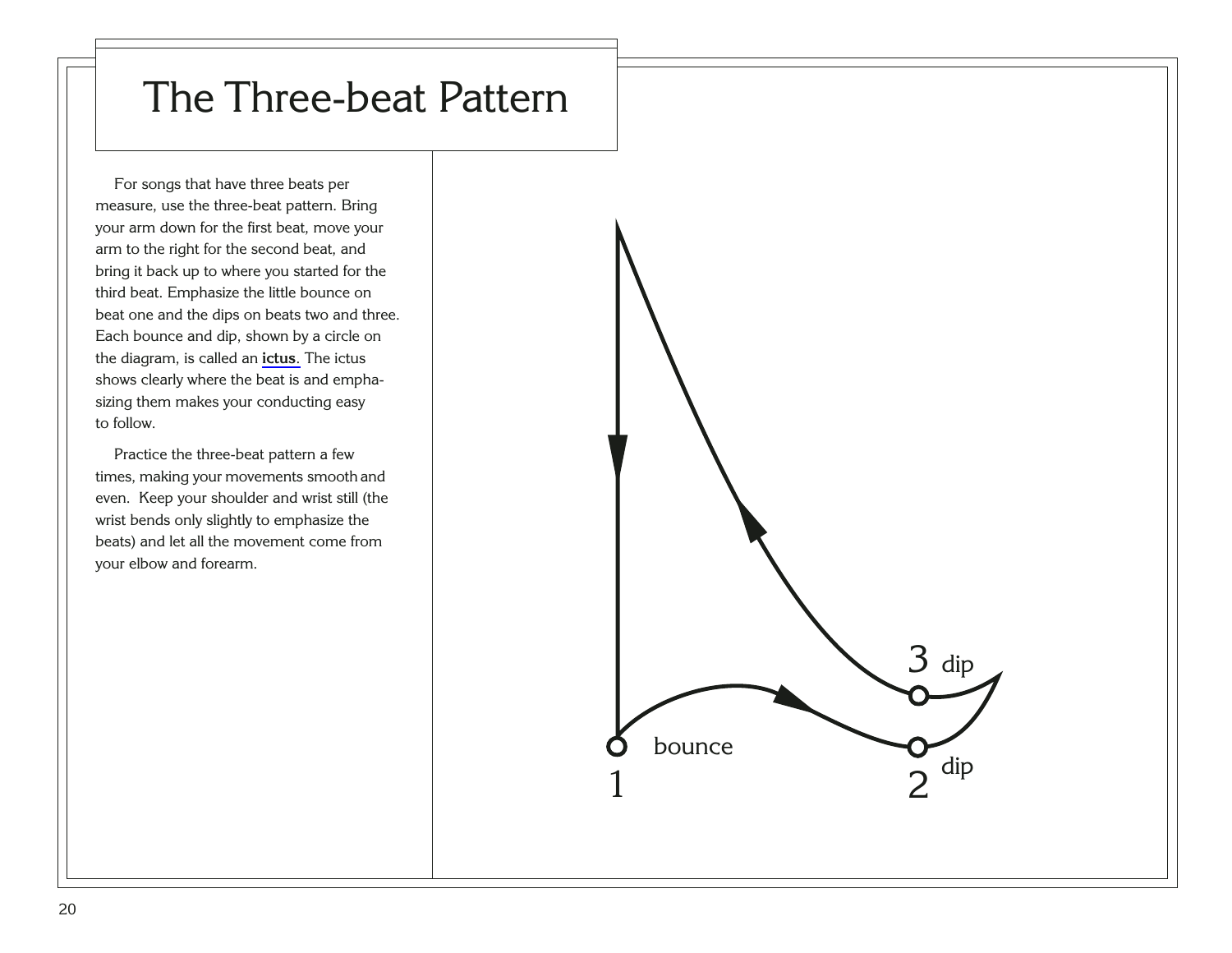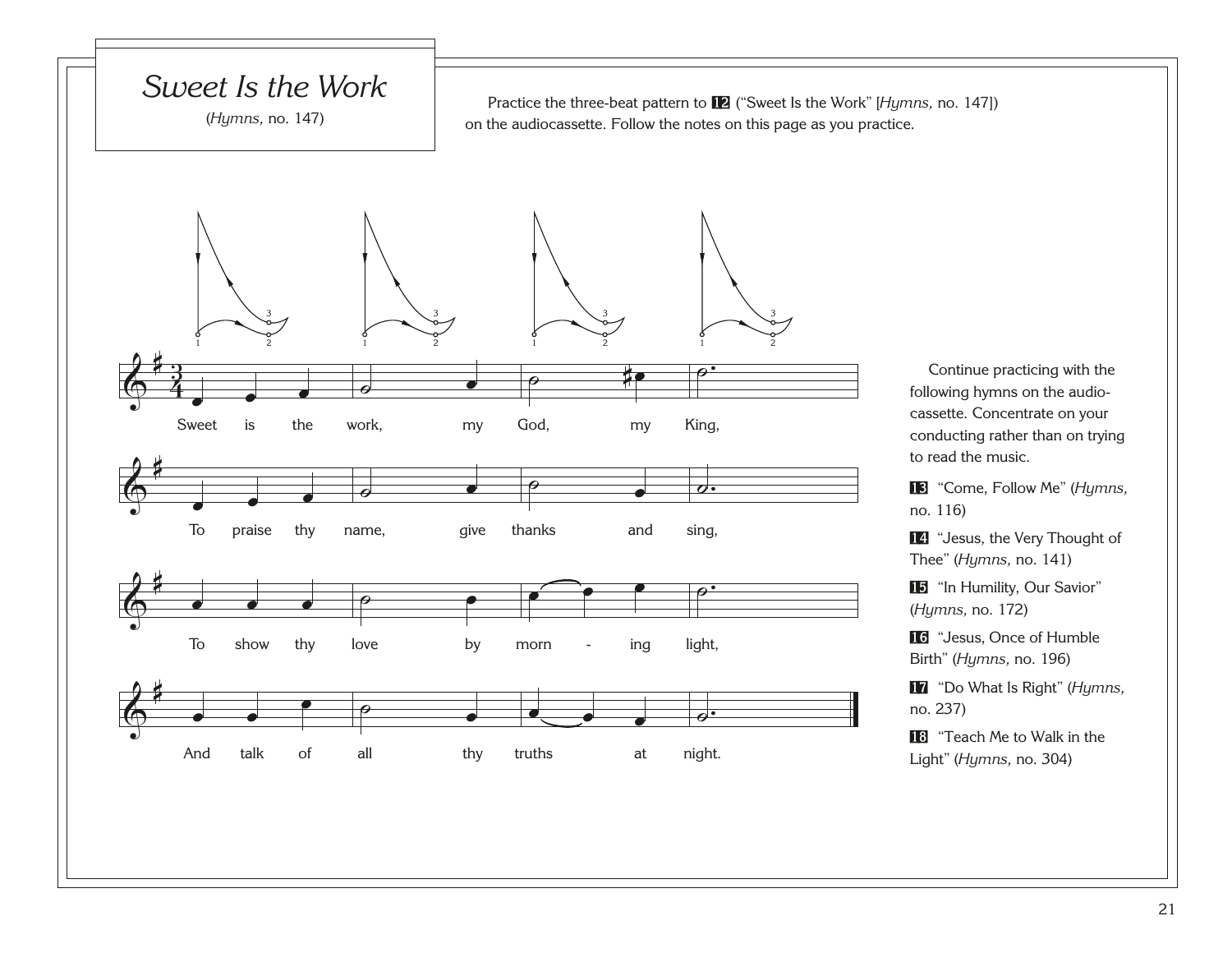#### <span id="page-26-0"></span>THE PREPARATORY BEAT

The **[preparatory beat](#page-96-0)** is a small arm motion just before the first beat of a hymn. It tells the singers that the music is about to begin. It allows them to take a breath and begin singing all together.

The accompanist usually plays an introduction to each song or hymn. During the last measure of the introduction, hold your arm out in the conducting stance. When the introduction ends, make the preparatory beat and begin the regular beat pattern.



 $\frac{3}{2}$ 1 downbeat preparatory beat In  $\frac{3}{4}$  time, if *beat one* is the first beat of the hymn, then *beat three* is the preparatory beat.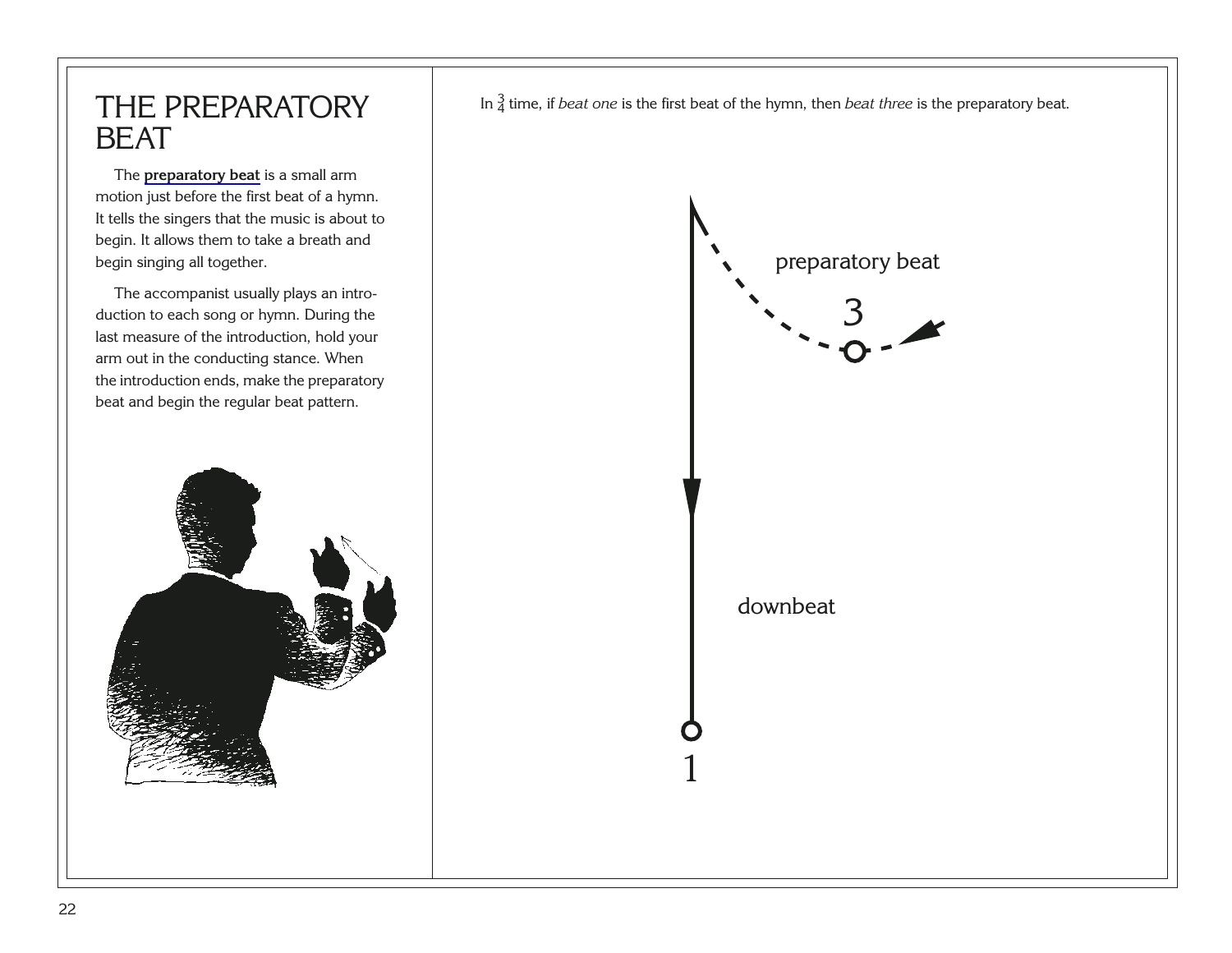To practice the preparatory beat, stand in the ready position (as illustrated). Think "one, two," bring your arm up for the preparatory beat as you say "three," and then down for "one." Practice this pattern, counting out loud, until you are comfortable doing the preparatory beat.

Practice starting the hymn "Sweet Is the Work" (*Hymns,* no. 147) by getting in the ready position, then conducting the preparatory beat and the first line of music. Sing the words as you conduct.



Repeat this several times. You could also practice with audiocassette examples [14](http://broadcast.lds.org/churchmusic/MP3/eng/course/Conducting_14_eng.mp3) and [15](http://broadcast.lds.org/churchmusic/MP3/eng/course/Conducting_15_eng.mp3), "Jesus, the Very Thought of Thee" (*Hymns,* no. 141) and "In Humility, Our Savior" (*Hymns,* no. 172).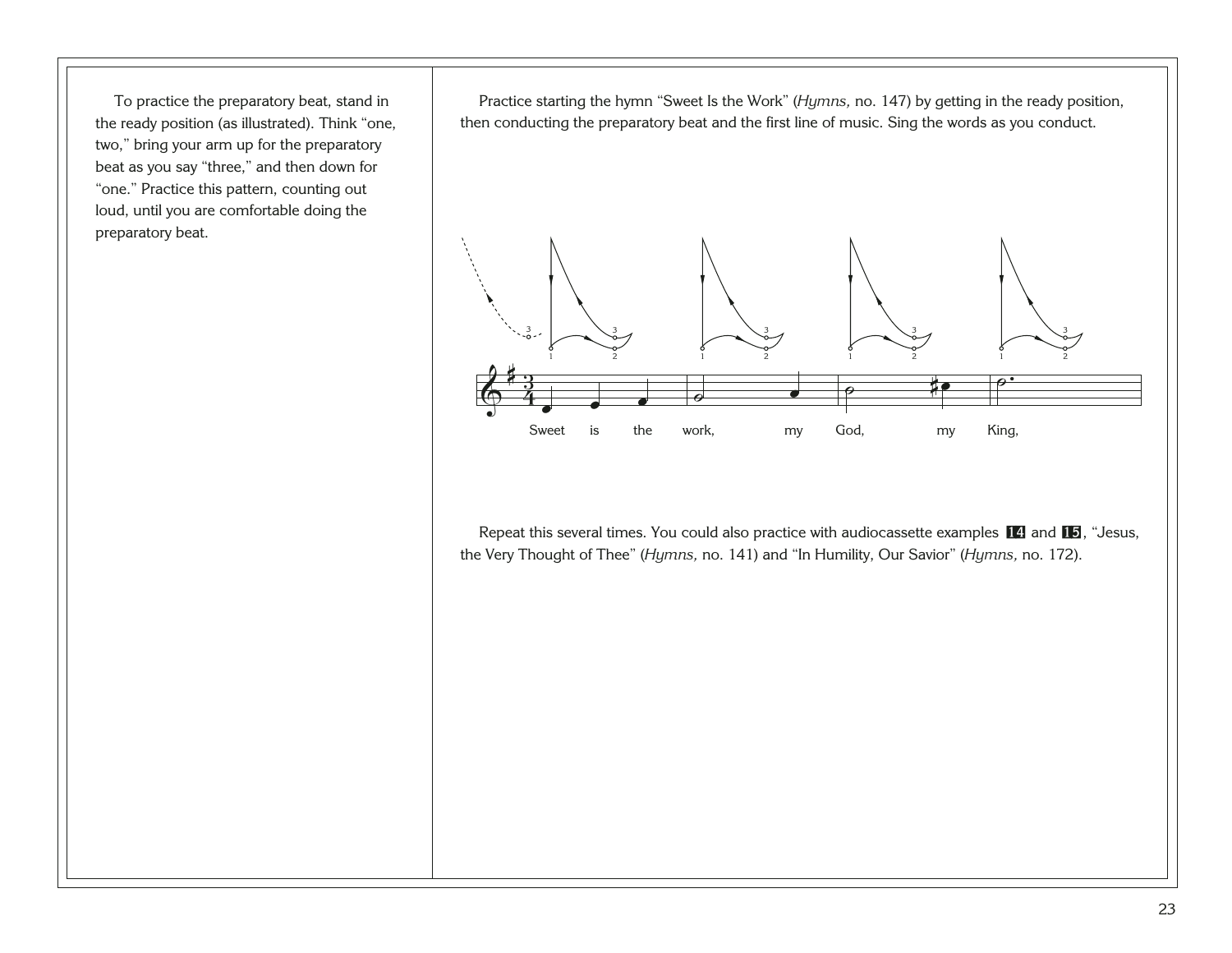#### <span id="page-28-0"></span>THE FINAL CUTOFF

The final cutoff is the gesture you make during the last beat of a hymn and tells the singers when to stop singing.

To prepare for the cutoff, stop the beat pattern at the last syllable of the text whether it comes at the beginning of the measure or in the middle. Hold your arm out from your body and a little to the right. Hold this position to the end of the last measure, raise your arm, and do the cutoff by making the gesture as illustrated.



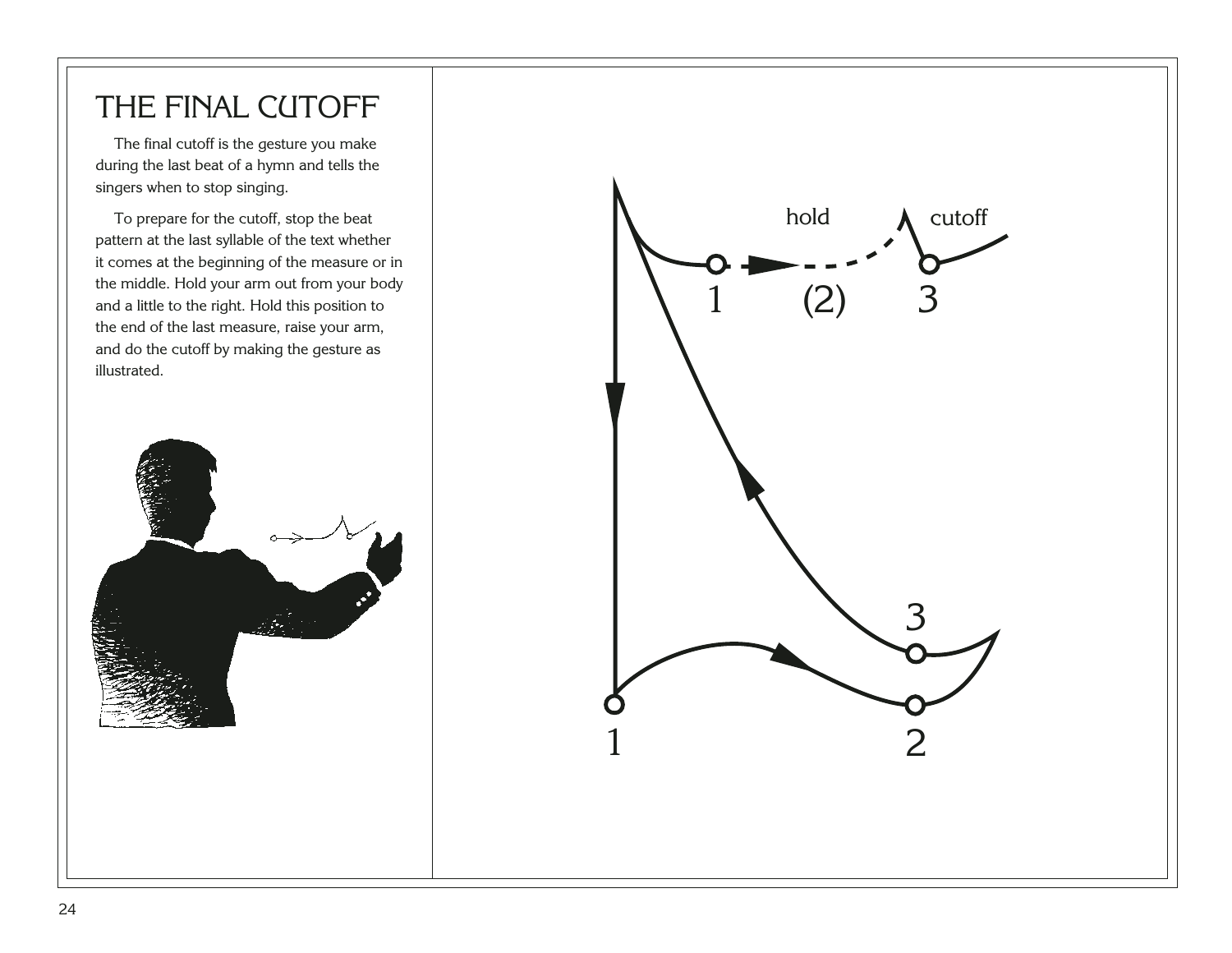To practice the final cutoff, stand in the ready position, raise your arm slightly, and make the cutoff by bringing your arm down and bouncing it to the right. This need not be a large gesture, but it should be a definite one (the bounce is where the music ends).

The cutoff motion should come from the elbow and shoulder, not the wrist. When the movement is completed, lower your arm to your side. Practice the final cutoff a few times, making your motions smooth.

Now suppose that you are conducting the last four measures of a hymn. Count "one, two, three" as you conduct three measures and as you hold your arm in the ready position during the last measure. To conclude the hymn, do a cutoff as you say "three" on the last measure.



Repeat this until you are comfortable with it. Count evenly until the final measure when you may slow the beat slightly. Do this exercise with "Sweet Is the Work," shown on page 21. You could also practice the final cutoff on "Come, Follow Me" (*Hymns,* no. 116), "Jesus, Once of Humble Birth" (*Hymns,* no. 196), and "Do What Is Right" (*Hymns,* no. 237).

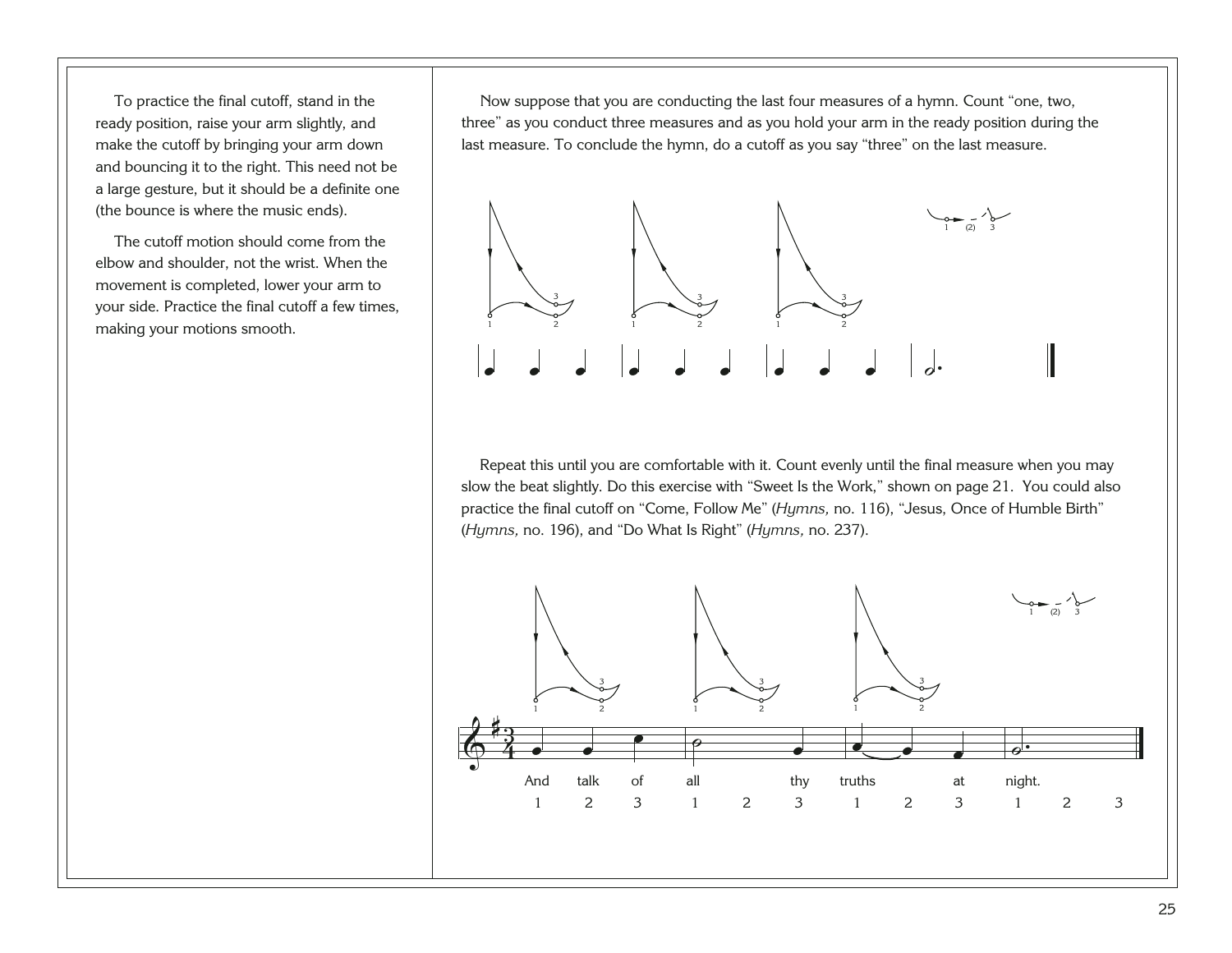#### <span id="page-30-0"></span>THE CUTOFF BETWEEN VERSES

The cutoff between verses is different from the final cutoff because it includes a preparatory beat that leads into a new verse.

Prepare for this cutoff just as you do for the final cutoff, stopping the beat pattern and holding your arm still as you come to the last syllable of the text. Hold this position to the end of the last measure; then do the cutoff and the preparatory beat as shown.

To practice the cutoff and preparatory beat, stand in the ready position as if holding the final syllable. Make the cutoff by raising your arm slightly and then bringing it down to the left in the cutoff gesture. The arm comes up after the bounce to start the preparatory beat, then straight down for the downbeat of the new verse. Practice this cutoff, preparatory beat, and downbeat a few times. Let your motions flow smoothly from one movement to the next.

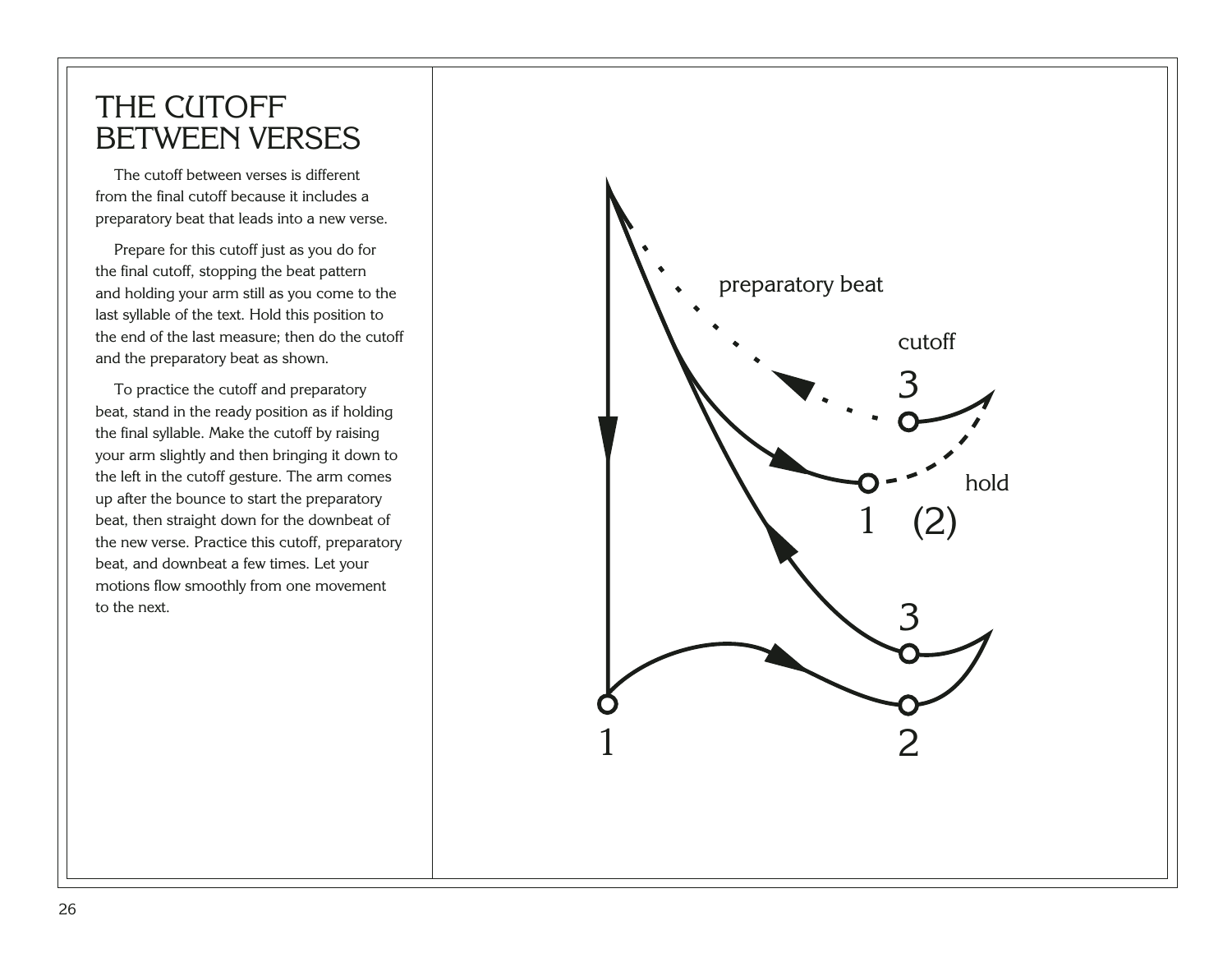Now practice counting while doing the cutoff, preparatory beat, and downbeat. Say "one, two, three" while conducting a measure. Then hold for the last measure, counting "one, two," raise your arm, and on "three" make the cutoff and the preparatory beat. Continue on to the downbeat and count through two new measures.

Slow the beat at the end of one verse and hesitate slightly before the preparatory beat of the next to give singers time to move their eyes to the top of the page and catch a breath between verses.

Repeat this exercise until you are comfortable with these skills. Once you learn them, you can direct a hymn from beginning to end. Using the skills you have learned, conduct all the verses of [19](http://broadcast.lds.org/churchmusic/MP3/eng/course/Conducting_19_eng.mp3) "Sweet Is the Work" *(Hymns,* no. 147). You could direct your class or teacher or sing to yourself.

Other hymns you could direct are—

"Come, Follow Me" *(Hymns,* no. 116)

"Jesus, the Very Thought of Thee" *(Hymns,* no. 141)

"In Humility, Our Savior" *(Hymns,* no. 172)

"Jesus, Once of Humble Birth" *(Hymns,* no. 196)

"Do What Is Right" *(Hymns,* no. 237)

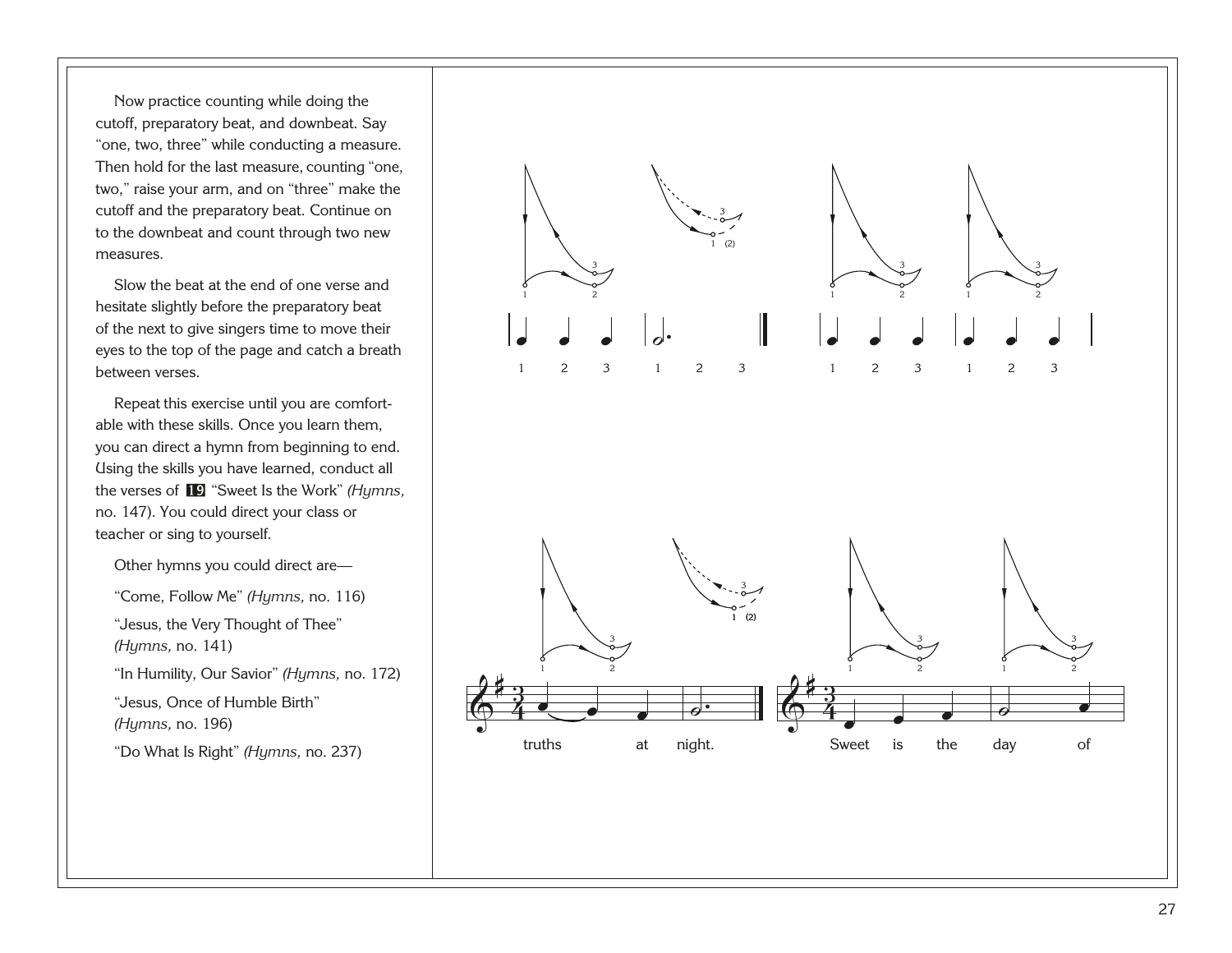#### <span id="page-32-0"></span>PICKUP BEATS

Look at "How Gentle God's Commands" (*Hymns,* no. 125). The first note of the hymn (the note to start singing on) is beat three of the measure. (The first two beats are in the last measure of the hymn.) Beginning notes in partial measures are called *pickup beats.* Pickup beats are common in hymns. They allow the meter of the music to match the natural meter of the hymn text.

When a  $\frac{3}{4}$  time hymn begins with a pickup on beat three, the preparatory beat is on beat two. Practice by holding your arm in ready position, then moving your arm to the right for beat two (the preparatory beat) and then up for beat three (the pickup beat). Follow through with the pattern a few times. Repeat this exercise until you feel comfortable with it.

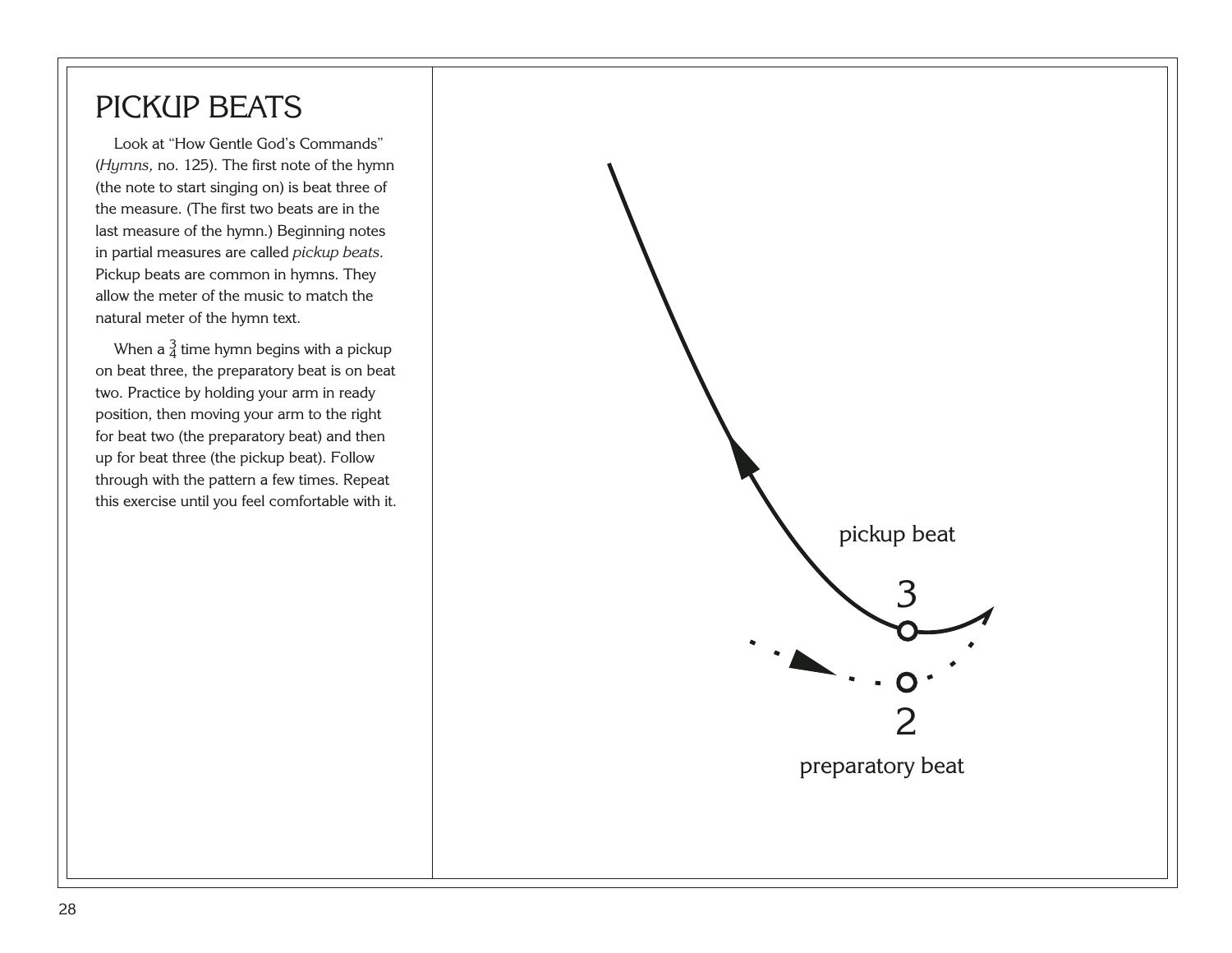Practice the preparatory beat and pickup beat while conducting and singing the first line of "How Gentle God's Commands" (*Hymns,* no. 125). You could also practice the preparatory beat and pickup beat for the following hymns:

"I Need Thee Every Hour" (*Hymns,* no. 98)

"Abide with Me; 'Tis Eventide" (*Hymns,* no. 165)

"I Stand All Amazed" (*Hymns,* no. 193)

"How Great the Wisdom and the Love" (*Hymns,* no. 195)

"Away in a Manger" (*Hymns,* no. 206)

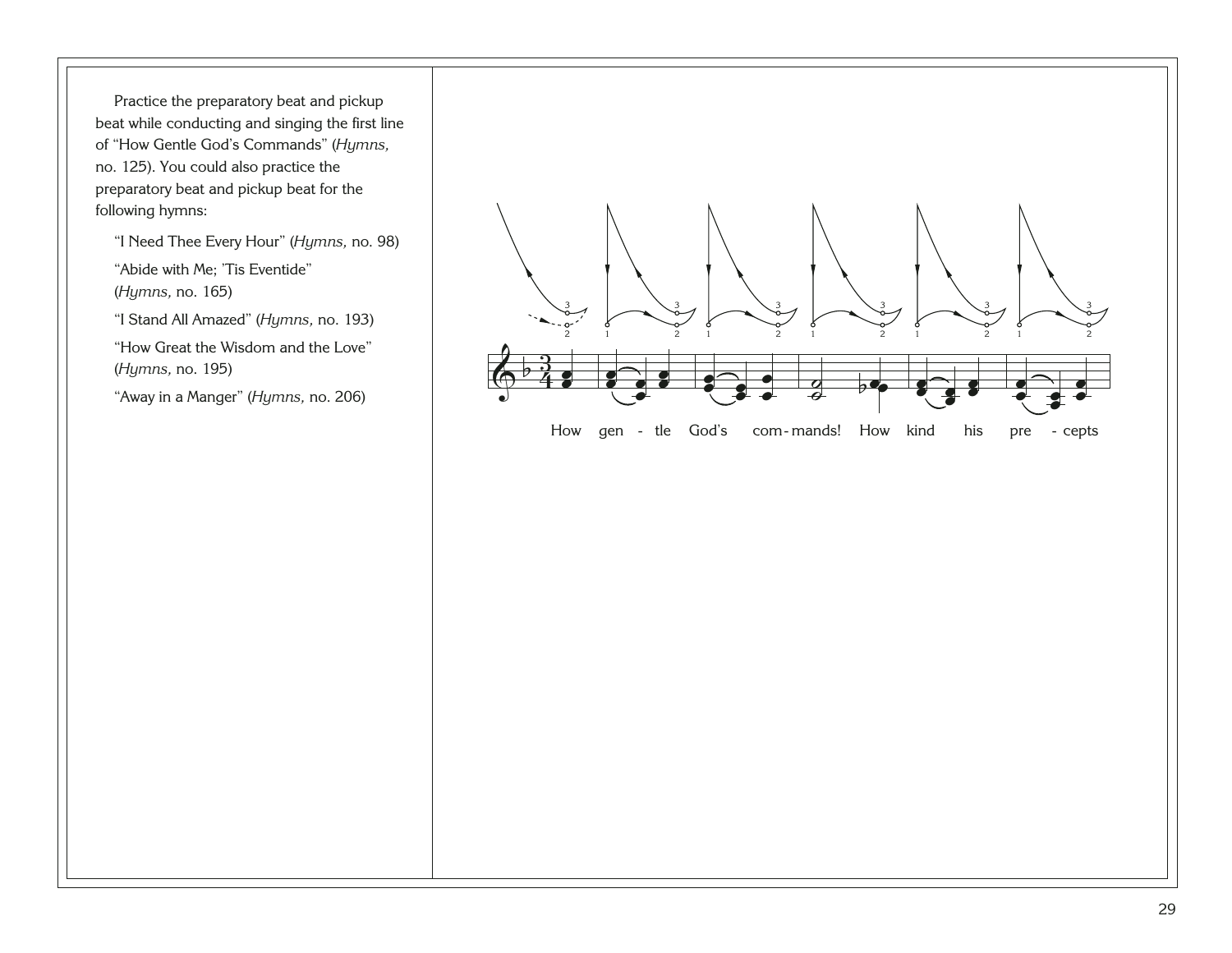#### <span id="page-34-0"></span>THE CUTOFF BETWEEN VERSES IN HYMNS WITH PICKUP BEATS

In hymns with pickup beats, the cutoff between verses resembles the final cutoff except that the motion continues to the right to form a preparatory beat.

To practice this motion, stand in the ready position as if holding the final syllable of a verse. Make the regular cutoff motion but bounce your arm to the right. Continue the motion to the right as a preparatory beat, then to the left and up for the pickup beat, then straight down for a downbeat. Practice this cutoff, preparatory beat, pickup beat, and downbeat a few times.

Continue practicing these actions by conducting and counting two measures as if you were ending one verse and two measures as if starting a new one. Conduct a measure, then hold on "one," raise your arm, and on "two" make the cutoff and the preparatory beat. Hesitate slightly and on "three" bring your arm up to the left, then down on "one." Follow through by conducting two measures.



As you have already learned, you should slow the beat slightly at the end of one verse and hesitate before the pickup of the next to let the singers find the top of the page and take a breath. The hesitation should not interrupt the flow of the rhythm.

Using these skills from verse to verse, practice directing entire hymns that start with pickup beats. Practice conducting all verses of [20](http://broadcast.lds.org/churchmusic/MP3/eng/course/Conducting_20_eng.mp3) "How Gentle God's Commands" (*Hymns,* no. 125). Choose other hymns to practice from the list on page 29.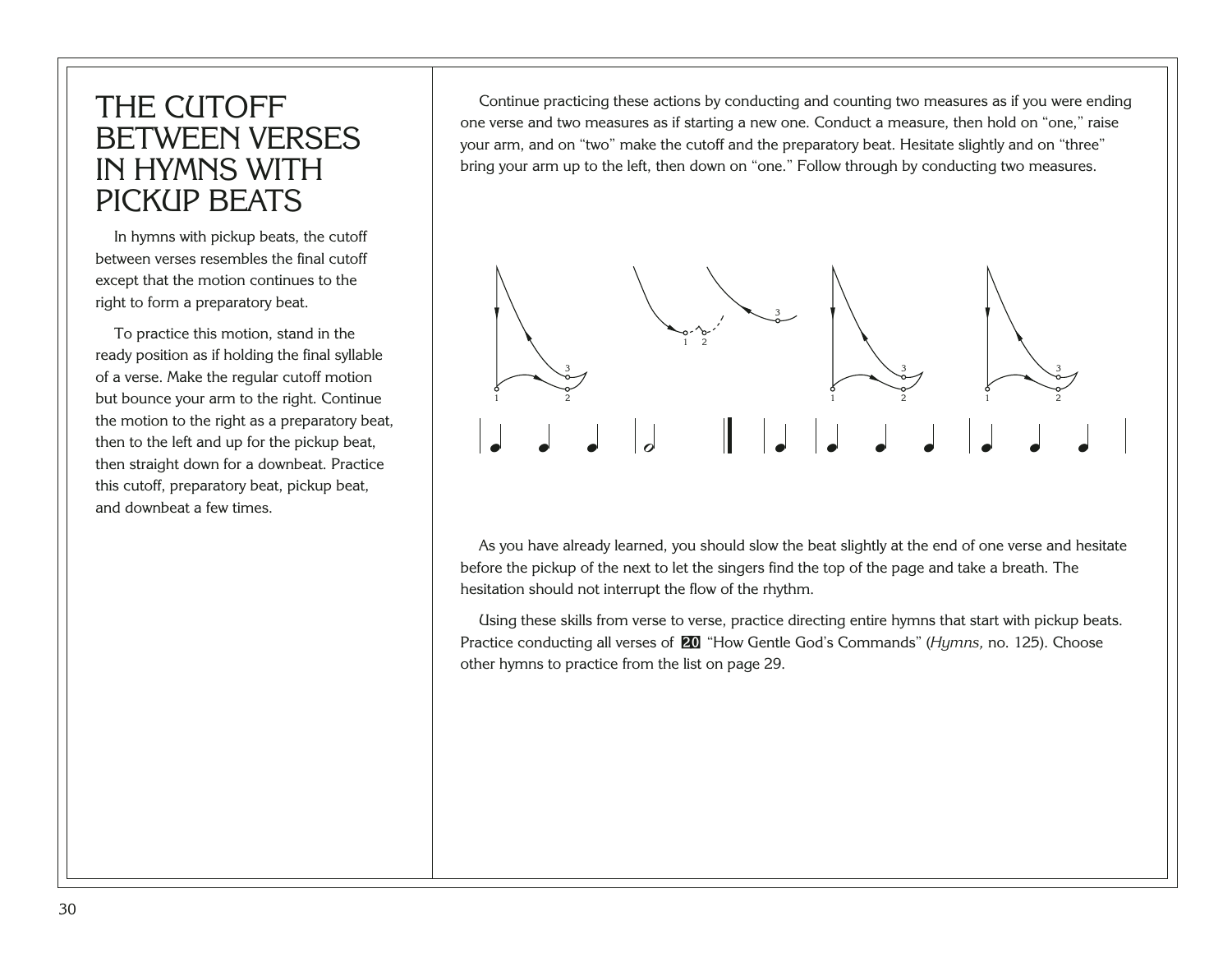#### <span id="page-35-0"></span>THE FERMATA

A **fermata** ( $\widehat{\cdot}$ ) placed above a note tells you to hold that note for an extra beat or two.

In the hymn "We Thank Thee, O God, for a Prophet" (*Hymns,* no.19), there is a fermata over the last syllable of the second line: "We thank thee for sending the gospel." The note above the syllable *pel* is a quarter note with a fermata. The quarter note usually gets one beat, but the fermata tells us to hold the note longer than usual.

 $\frac{1}{\bullet}$ 

gos - pel

*o*<br>10s - pe

While conducting, treat the fermata like a cutoff. When you come to the fermata, hold your arm still in the ready position. At the end of the fermata do a cutoff followed by a preparatory beat, then continue the beat pattern for the notes after the fermata. Do not pause between the cutoff and the preparatory beat; the "tail" of the cutoff actually becomes the preparatory beat.

Practice directing these four measures until you can direct the fermata with ease.



[21](http://broadcast.lds.org/churchmusic/MP3/eng/course/Conducting_21_eng.mp3) Direct "How Great the Wisdom and the Love" (*Hymns,* no. 195) in its entirety.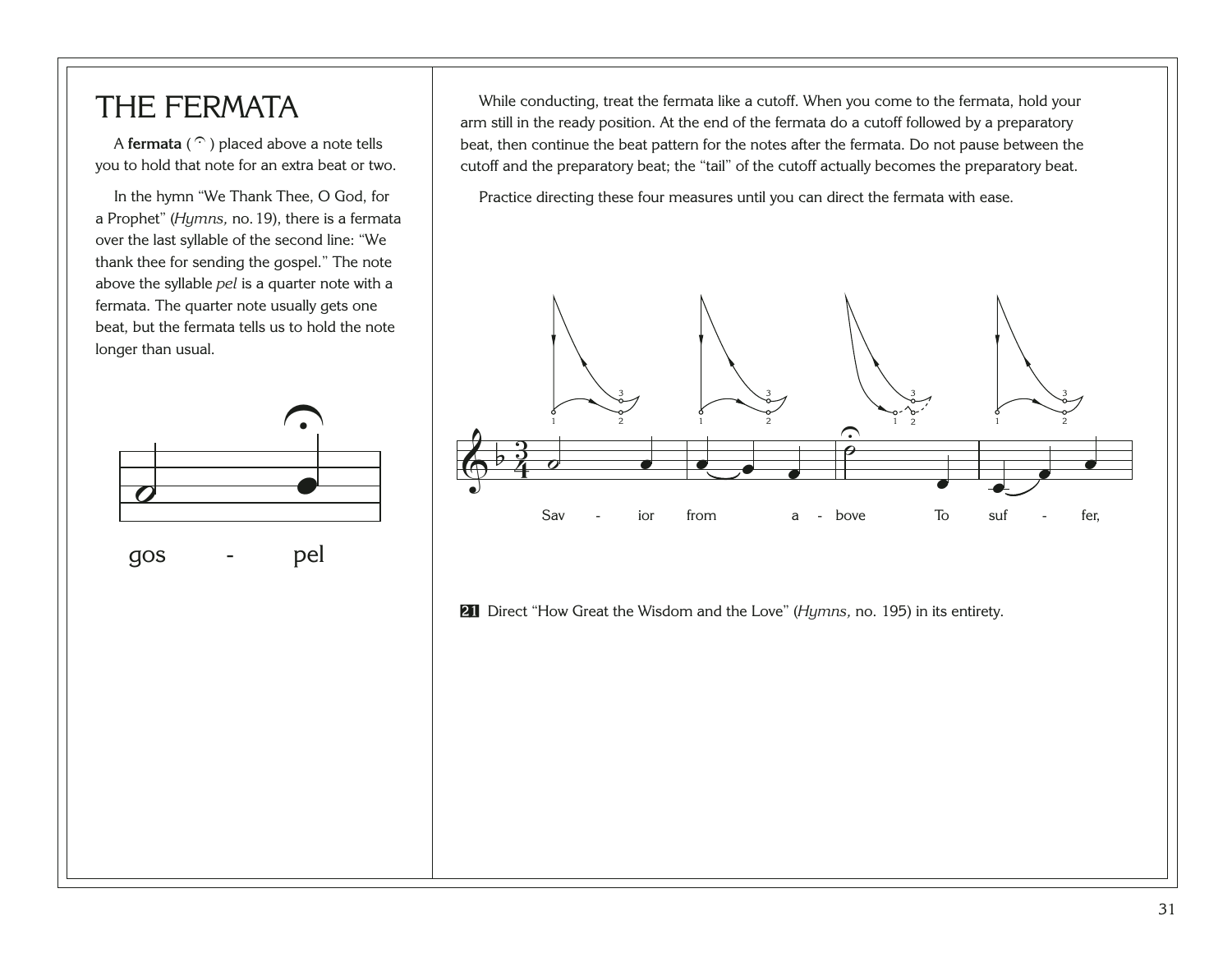### EIGHTH NOTES

A quarter note ( $\downarrow$ ) can be divided in half, creating two notes that are half of a beat each. These half beat notes are called *eighth notes.* Eighth notes are flagged on the stems ( $\downarrow$ ) or connected by a beam ( $\Box$ ). Generally either two or four eighth notes can be connected by one beam. Eighth notes are twice as fast as quarter notes.

The rhythmic name for eighth notes is dah-nah. Say "dah" on the beat and "nah" on the off beat (the point between the beats).





[22](http://broadcast.lds.org/churchmusic/MP3/eng/course/Conducting_22_eng.mp3) Clap once for each beat as you say the following rhythms. The \* shows the beat.



[23](http://broadcast.lds.org/churchmusic/MP3/eng/course/Conducting_23_eng.mp3) Say the rhythmic names of the notes below while clapping a steady beat.

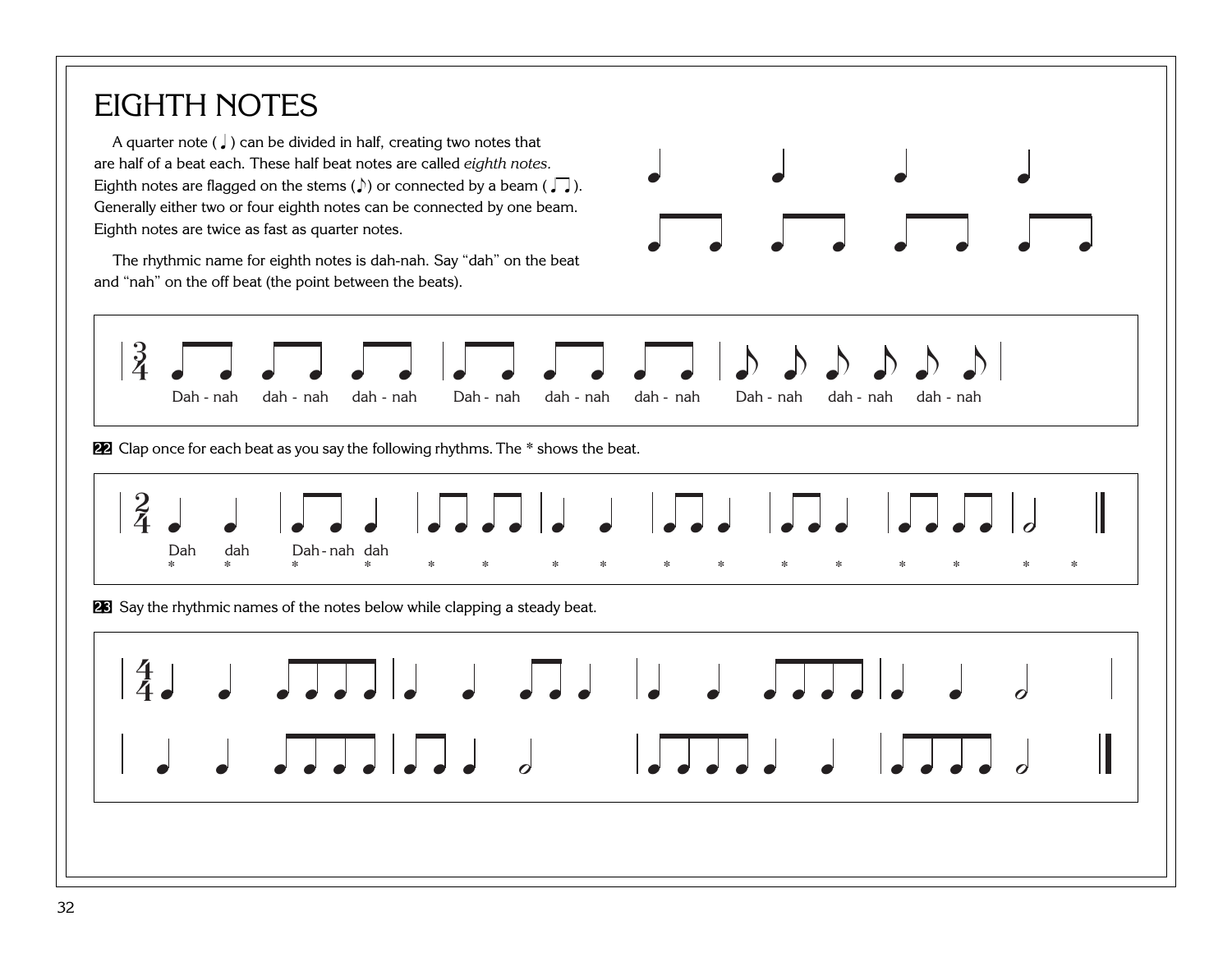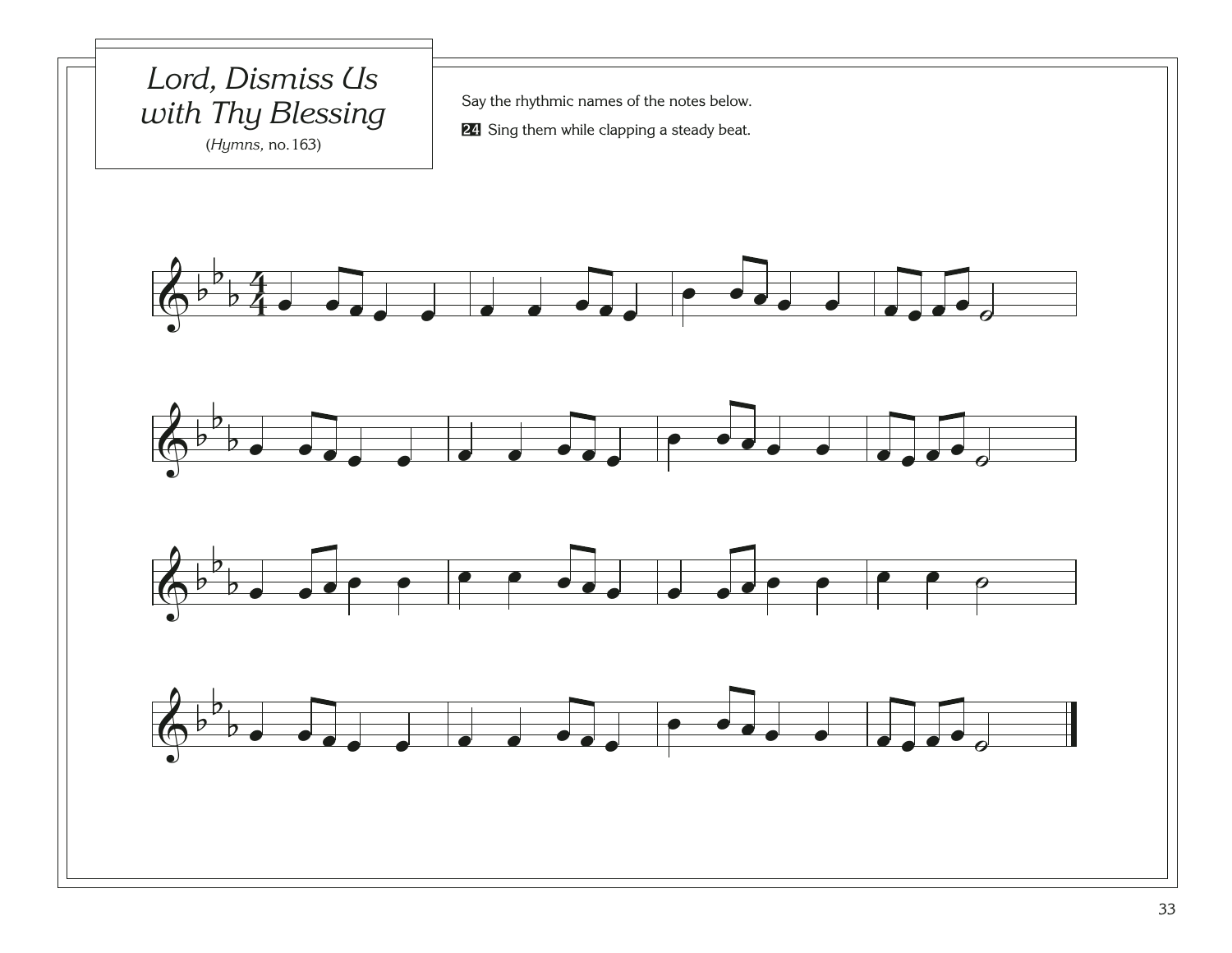## The Four-beat Pattern

For music with the time signature  $\frac{4}{4}$ , use the four-beat pattern. Bring your arm down on the downbeat (beat one), left on beat two, a longer beat to the right on beat three, and up on beat four. Remember to emphasize the little bounce on beat one and the dips on beats two, three, and four so that your conducting will be easy to follow.

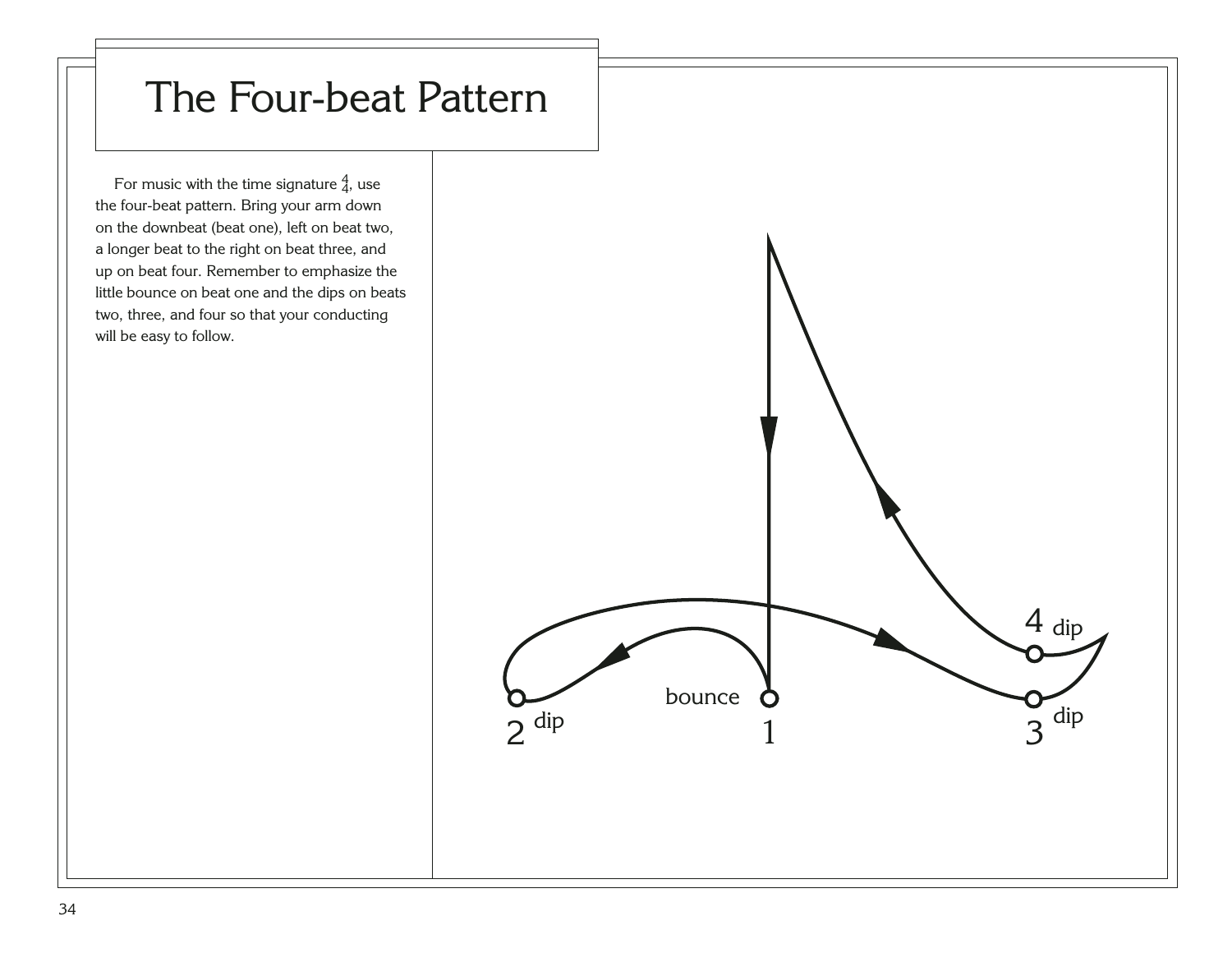#### <span id="page-39-0"></span>PRACTICING THE FOUR-BEAT PATTERN

Practice the four-beat pattern several times, making your movements smooth and even.

Practice the four-beat pattern while listening to [24](http://broadcast.lds.org/churchmusic/MP3/eng/course/Conducting_24_eng.mp3), "Lord, Dismiss Us with Thy Blessing" (*Hymns,* no. 163), on the audiocassette. Follow the notes on this page and sing the words as you direct. You could also practice the four-beat pattern on examples [25](http://broadcast.lds.org/churchmusic/MP3/eng/course/Conducting_25_eng.mp3), [26](http://broadcast.lds.org/churchmusic/MP3/eng/course/Conducting_26_eng.mp3), and [27](http://broadcast.lds.org/churchmusic/MP3/eng/course/Conducting_27_eng.mp3), "Abide with Me!" (*Hymns,*  no. 166), "We Will Sing of Zion" (*Hymns,*  no. 47), and "As I Search the Holy Scriptures" (*Hymns,* no. 277).

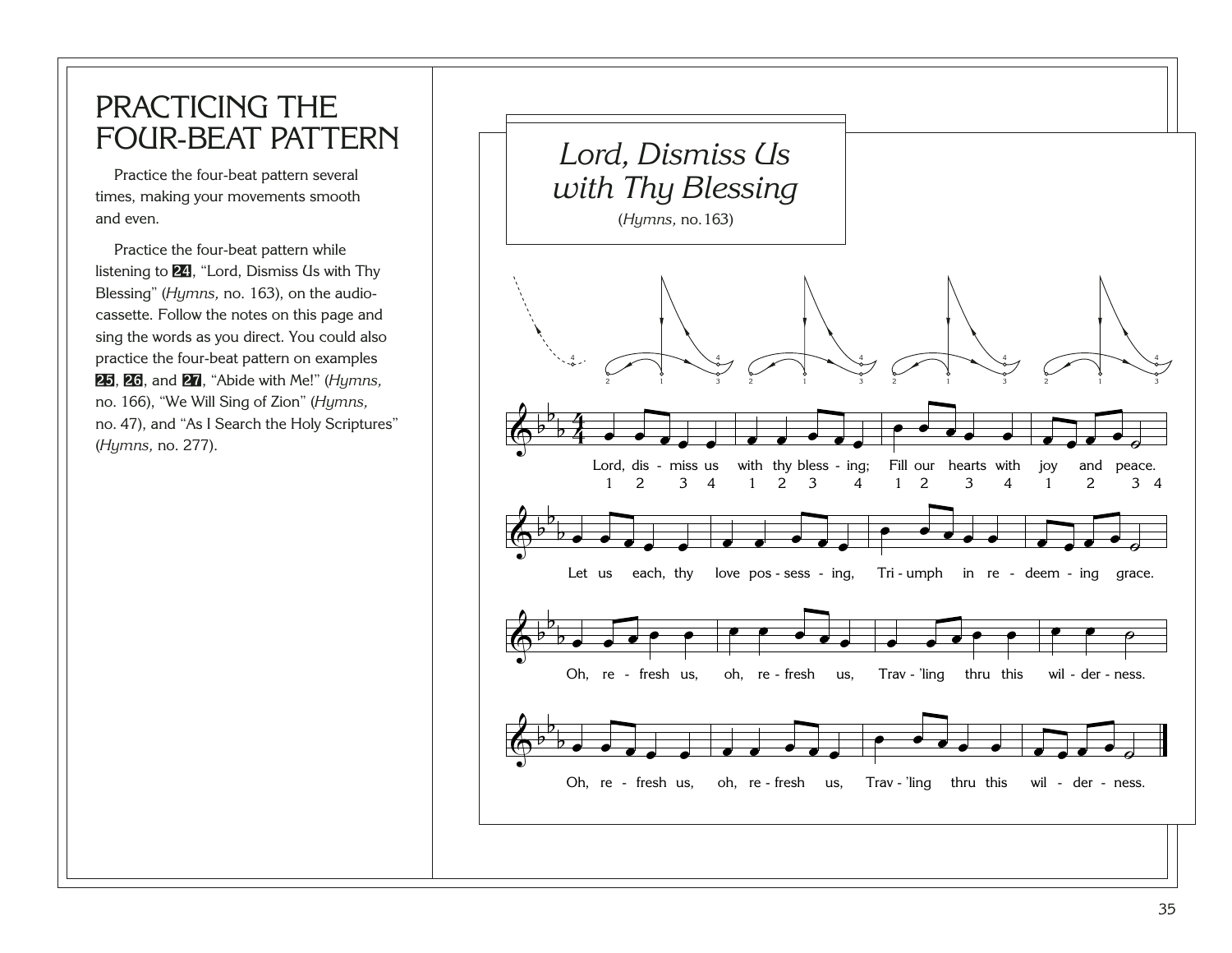### THE FINAL CUTOFF

The final cutoff for the four-beat pattern is done like the final cutoff you have already learned. On the last syllable hold your arm still. As the cutoff nears, raise your arm slightly and then bring it down, bouncing to the right to make the cutoff.

Practice the final cutoff by conducting four measures as if concluding a four-beat hymn. Count as you conduct three measures; then on the last measure hold your arm still while counting "one, two, three," and do the cutoff on "four." Repeat this a few times, remembering to do the cutoff motion from the elbow, not from the wrist. Practice the final cutoff while conducting the four-beat hymns listed on [page 35](#page-39-0).



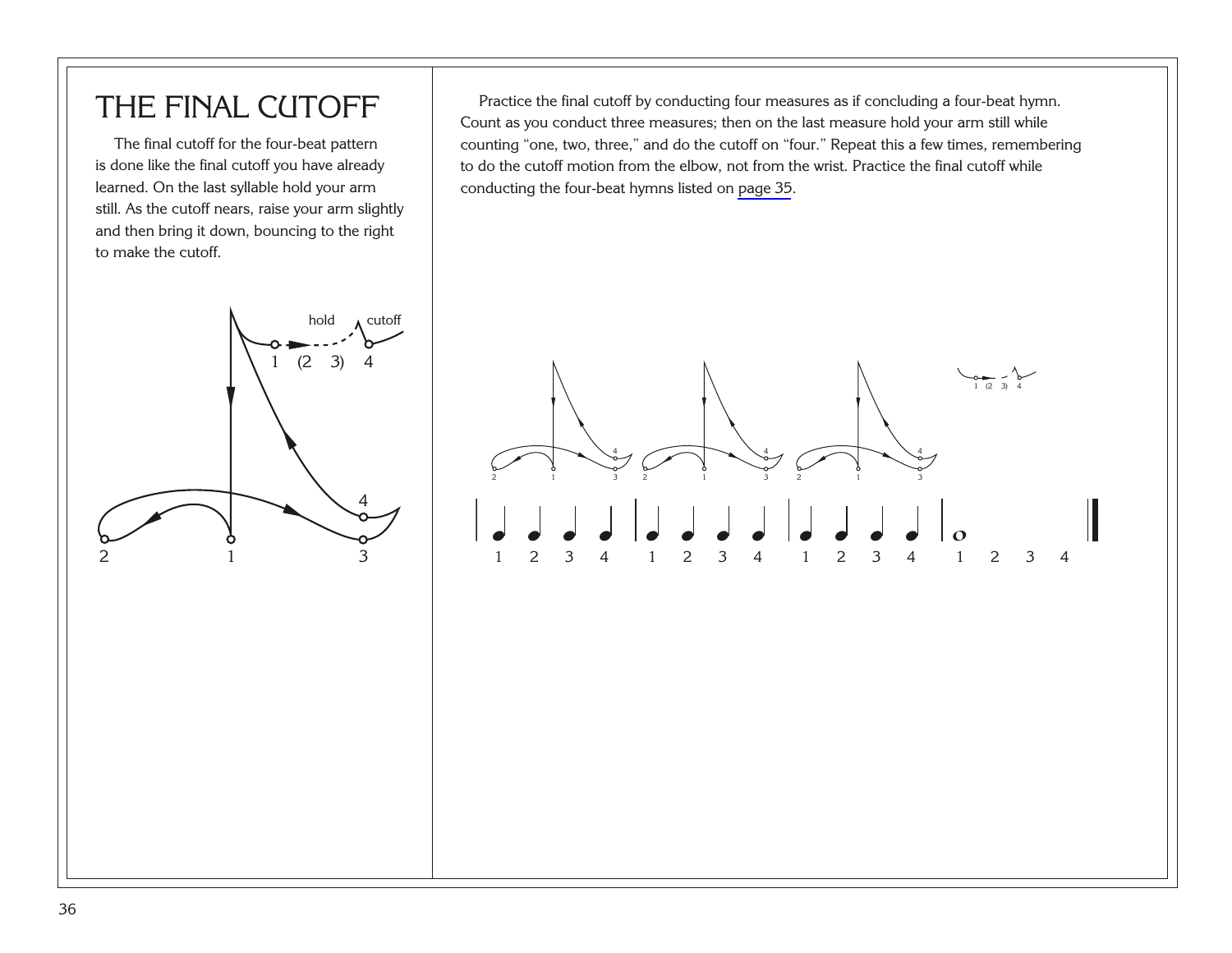#### THE CUTOFF BETWEEN VERSES

The cutoff between verses in four-beat hymns is like the cutoff between verses in three-beat hymns. The cutoff at the end of one verse is followed by a preparatory beat to begin the next.

Practice this cutoff and preparatory beat by counting and conducting two measures as if ending one verse and two more measures as if starting a new one. Conduct a measure; then hold, counting "one, two, three." On "four" make the cutoff and the preparatory beat, hesitate slightly, and then bring your arm down for the downbeat and conduct two full measures.

Practice these motions a few times, remembering to slow your counting just a bit in the last measure before beginning the new verse. When you are ready, practice the hymns listed on [page 35,](#page-39-0) conducting from verse to verse.



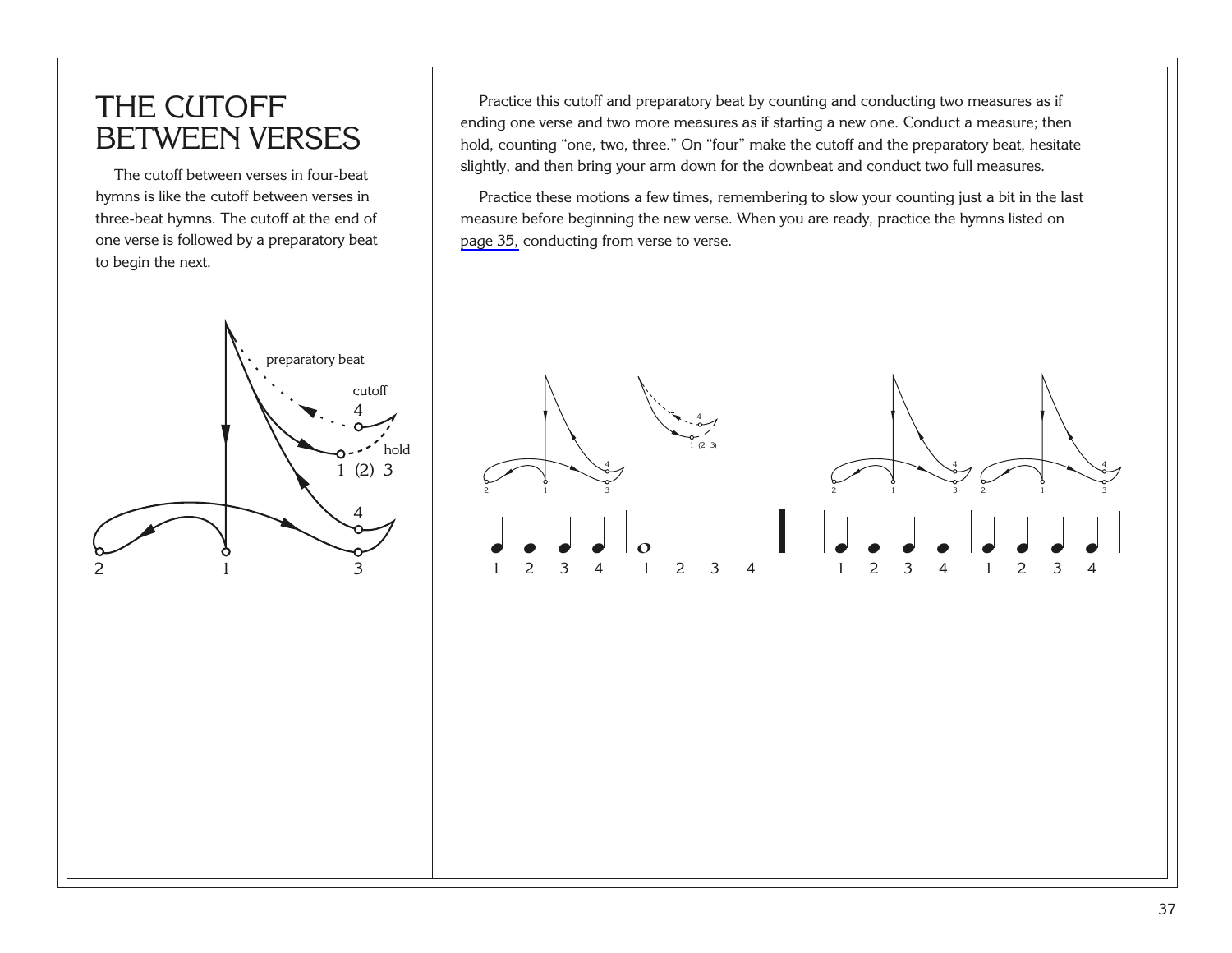#### <span id="page-42-0"></span>PICKUP BEATS

Practice directing these  $\frac{4}{4}$  hymns with pickup beats:

Come, We That Love the Lord (*Hymns,* no. 119) [29](http://broadcast.lds.org/churchmusic/MP3/eng/course/Conducting_29_eng.mp3) Redeemer of Israel (*Hymns,* no. 6)





How Firm a Foundation (Hymns, no. 85)

**H** We Love Thy House, O God (*Hymns, no.* 247)

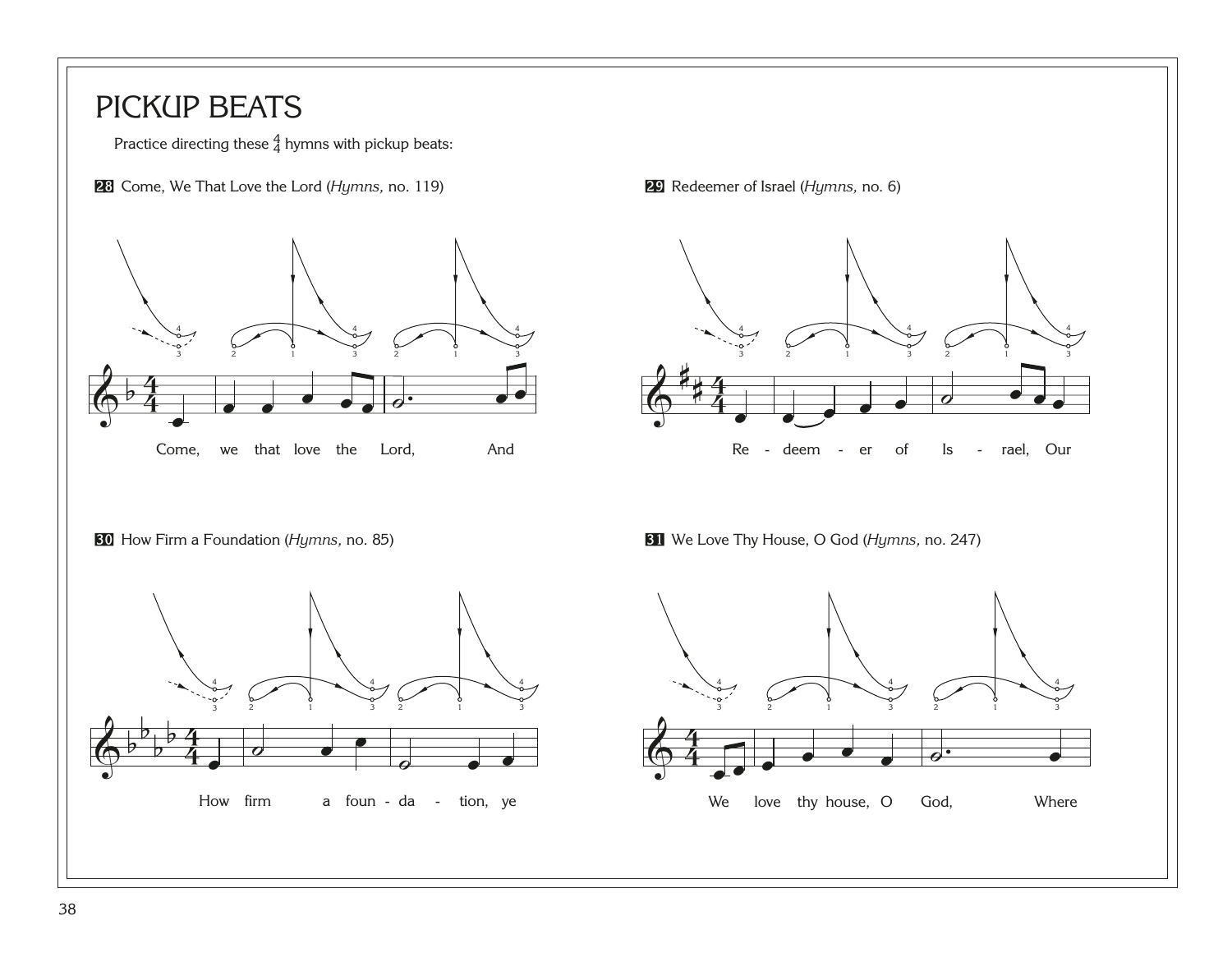#### THE CUTOFF BETWEEN VERSES IN HYMNS WITH PICKUP BEATS

In four-beat hymns with pickup beats, the cutoff between verses is the same as you have learned for three-beat hymns with pickup beats.

Practice the cutoff and pickup beats by conducting and counting two measures as if you were ending one verse and two measures as if starting a new one. Conduct a measure, hold on "one, two," raise your arm, and on "three" make the cutoff and the preparatory beat. On "four" bring your arm up for the pickup beat. Follow the pickup beat with two measures of conducting the four-beat pattern as shown.

Repeat this a few times. Remember to hesitate slightly before the pickup beat. When you are comfortable with this, practice directing all the verses of the hymns on [page 38.](#page-42-0)



4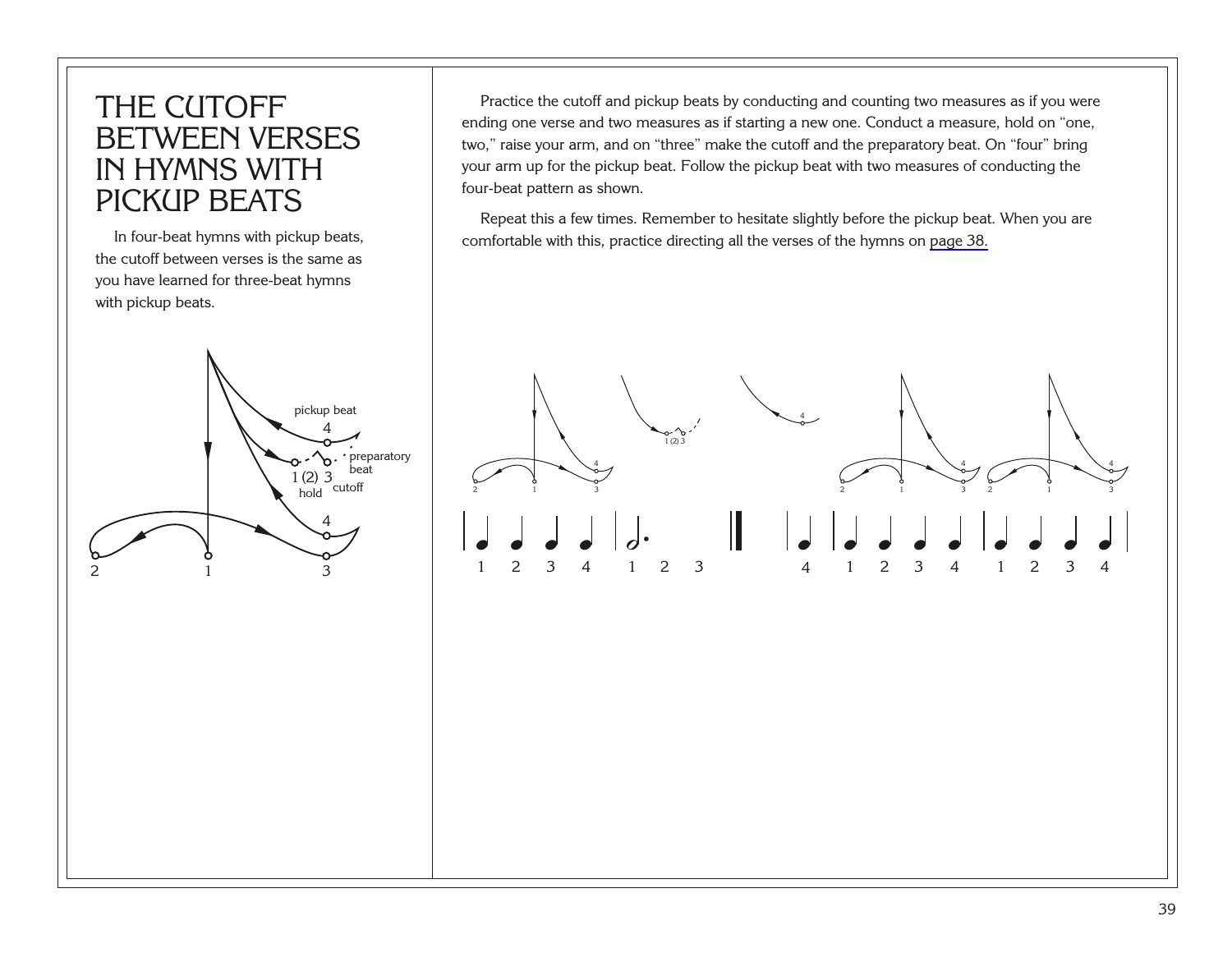#### <span id="page-44-0"></span>**FERMATAS**

Practice conducting these hymns with fermatas:





"In Memory of the Crucified" (*Hymns,* no. 190)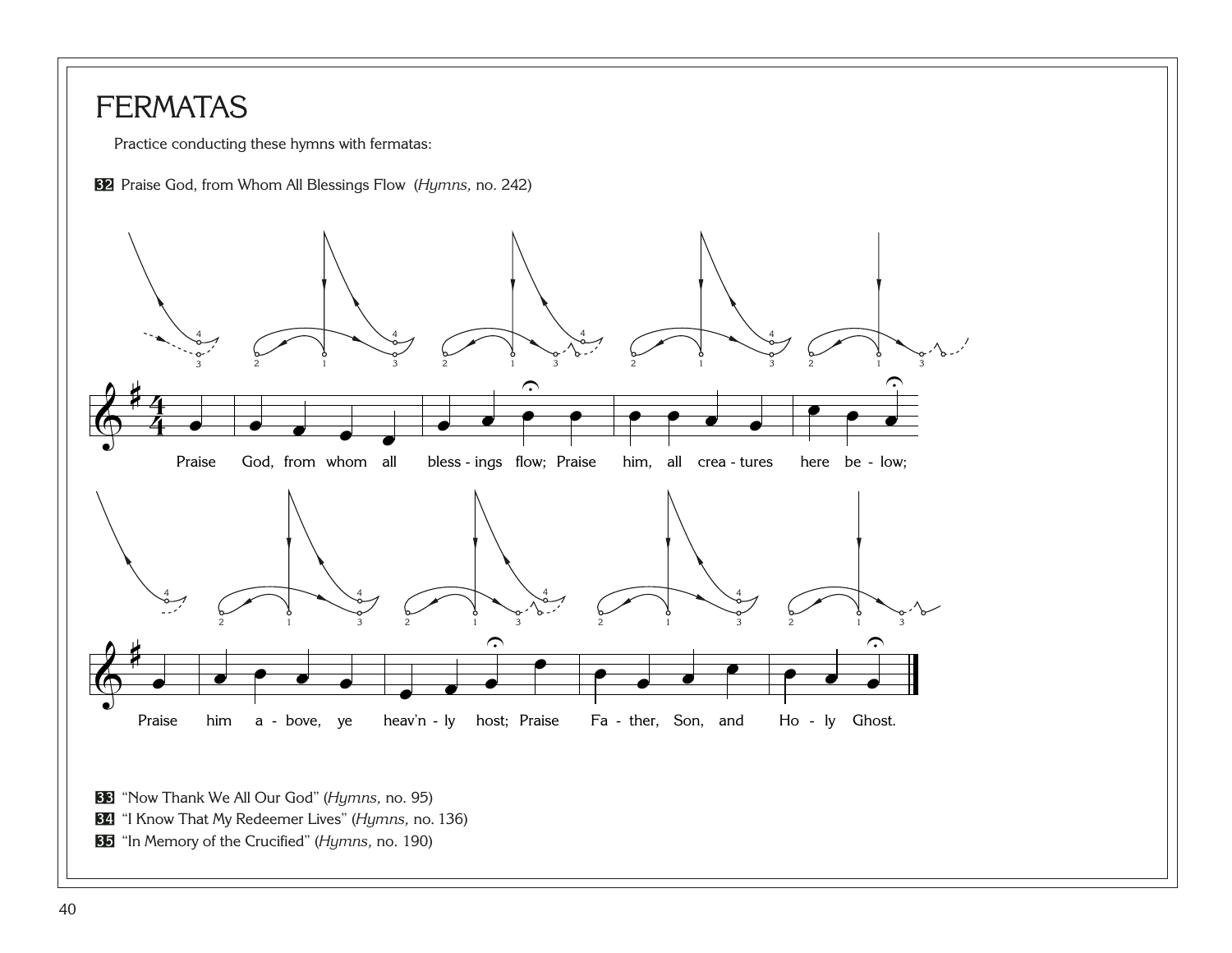#### CUTOFF: REVIEW

You have learned that in the three- and four-beat patterns all cutoffs begin by raising the arm slightly just before making the cutoff motion.



In the cutoff between verses, move your arm either to the right or the left depending on whether the new verse begins with or without a pickup beat.

Before you conduct a hymn, decide not only which beat pattern to use, but also which cutoff to use, depending on whether the hymn begins with or without a pickup beat. It may help you to say to yourself, "*with* to the right, *without* to the left."

Whether a hymn begins with or without a pickup beat, the *final cutoff* is *always* to the *right.*



In hymns *without* pickup beats, the cutoff is to the left:



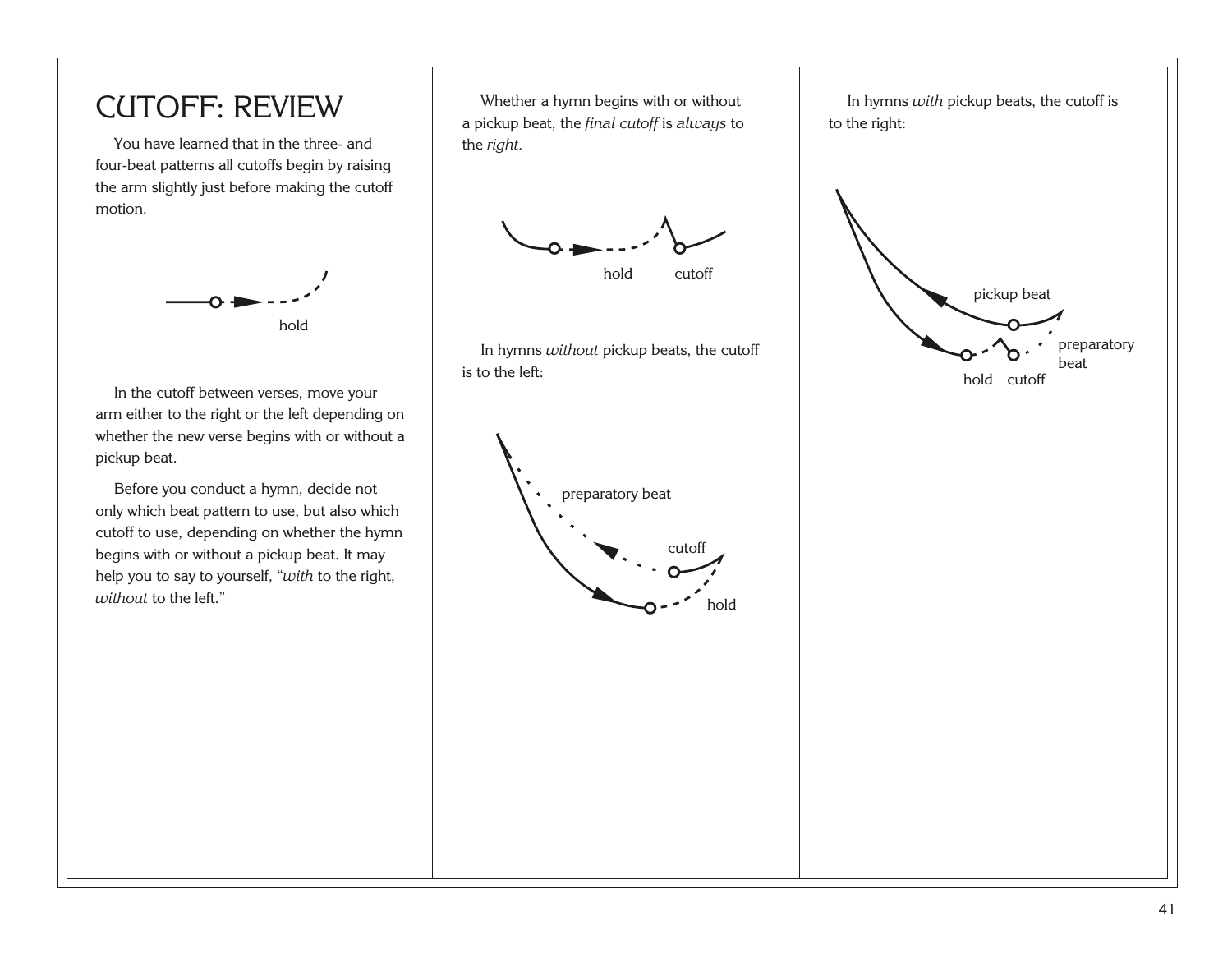### DOTTED NOTES

A dot next to a note increases the value of the note by one-half. A half note ( $\int$ ) gets two beats. If you add a dot to it ( $\int$ ), its value increases by half of the original note, making it worth three beats. The same is true with quarter notes. Compare the rhythms at the right.

A quarter note ( $\downarrow$ ) gets one beat. If you add a dot to it ( $\downarrow$ ), its value increases by half of the original note, making it worth  $1\frac{1}{2}$  beats. The other  $\frac{1}{2}$  beat is usually written as an eighth note (  $\Box$ ).



86 Clap a steady beat and say the following rhythmic names:

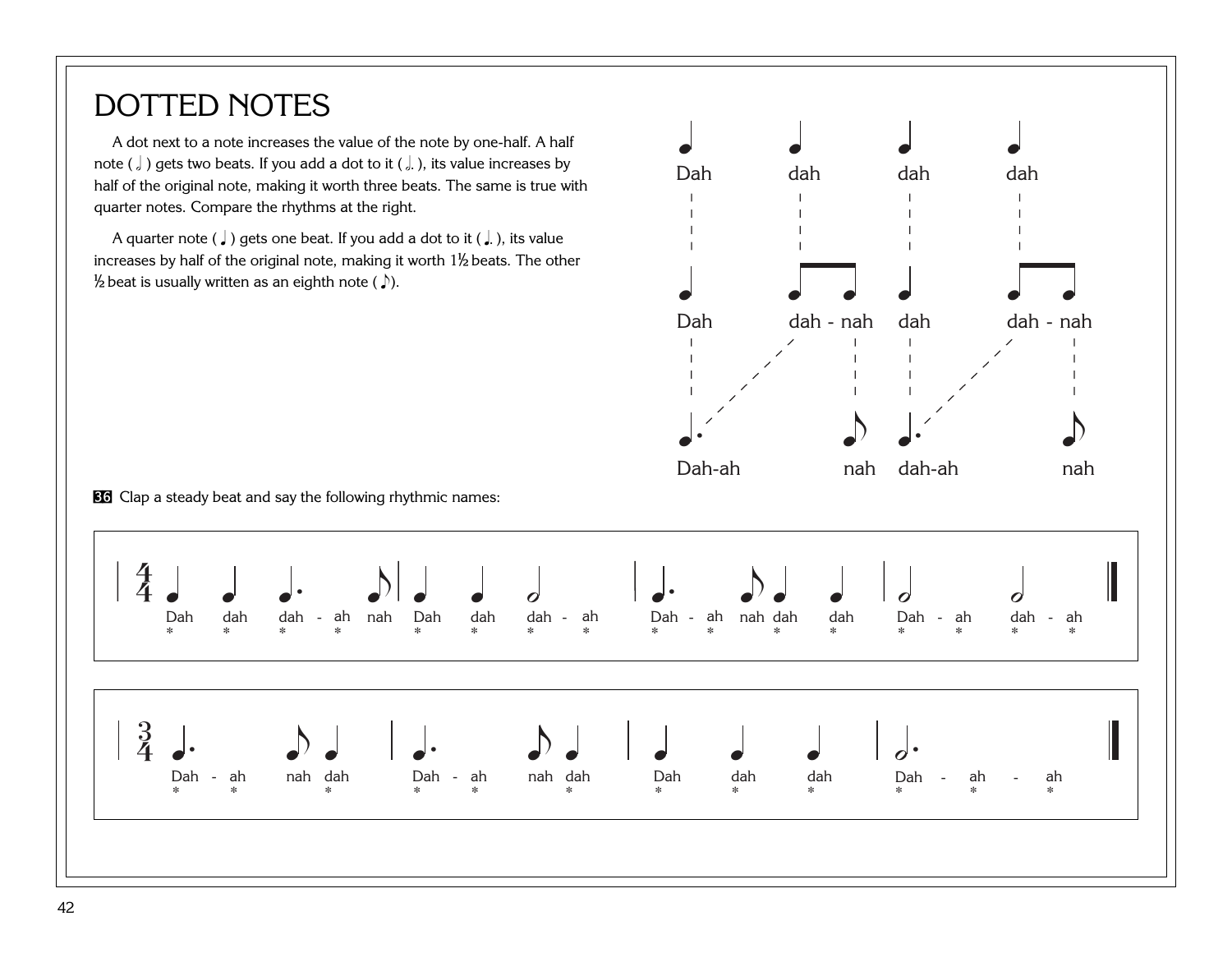### HYMNS WITH DOTTED NOTES

Regardless of the rhythm of the notes in a hymn, your job is to indicate a steady beat through your beat pattern. Though many hymns have dotted notes and other complicated rhythms, do not change your beat pattern to reflect these rhythms. The following hymns contain dotted notes. Practice conducting them while you listen to the audiocassette.

**[37](http://broadcast.lds.org/churchmusic/MP3/eng/course/Conducting_37_eng.mp3)** "O God, the Eternal Father" (*Hymns,* no. 175)

**[38](http://broadcast.lds.org/churchmusic/MP3/eng/course/Conducting_38_eng.mp3)** "I Need Thee Every Hour" (*Hymns,* no. 98)

**[39](http://broadcast.lds.org/churchmusic/MP3/eng/course/Conducting_39_eng.mp3)** "Guide Us, O Thou Great Jehovah" (*Hymns,* no. 83)

[40](http://broadcast.lds.org/churchmusic/MP3/eng/course/Conducting_40_eng.mp3) "Praise to the Lord, the Almighty" (*Hymns,* no. 72)

[41](http://broadcast.lds.org/churchmusic/MP3/eng/course/Conducting_41_eng.mp3) "Hope of Israel" (*Hymns,* no. 259)

[42](http://broadcast.lds.org/churchmusic/MP3/eng/course/Conducting_42_eng.mp3) "I Know My Father Lives" (*Hymns,* no. 302)

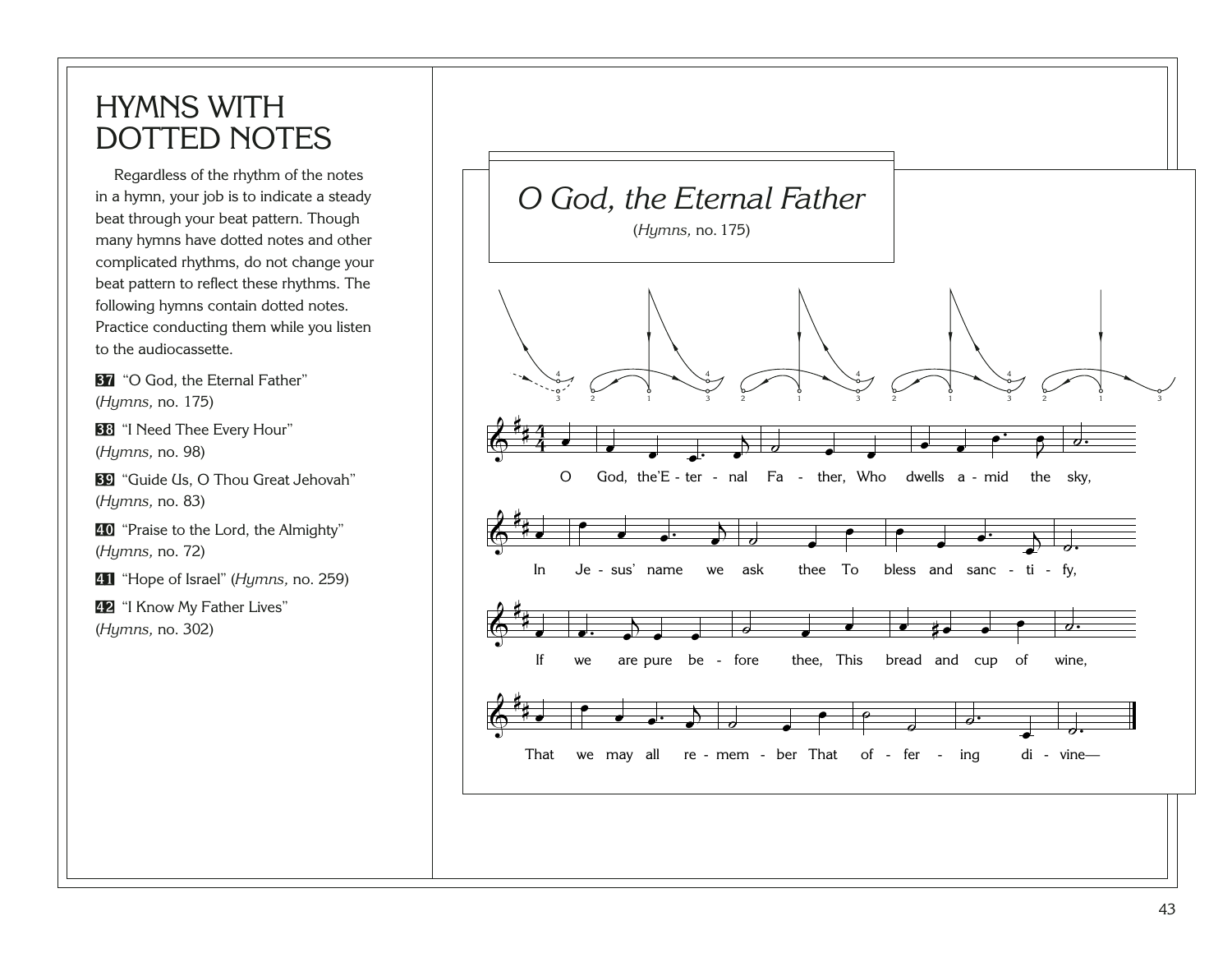# The Two-beat Pattern

2

1

Use the two-beat pattern for hymns with a  $\frac{2}{4}$  or  $\frac{2}{2}$  [time signature.](#page-99-0) Bring your arm down and to the right for beat one, then up and in for beat two. Each ictus indicates where the beat occurs.

Practice the two-beat pattern, using smooth and even movements.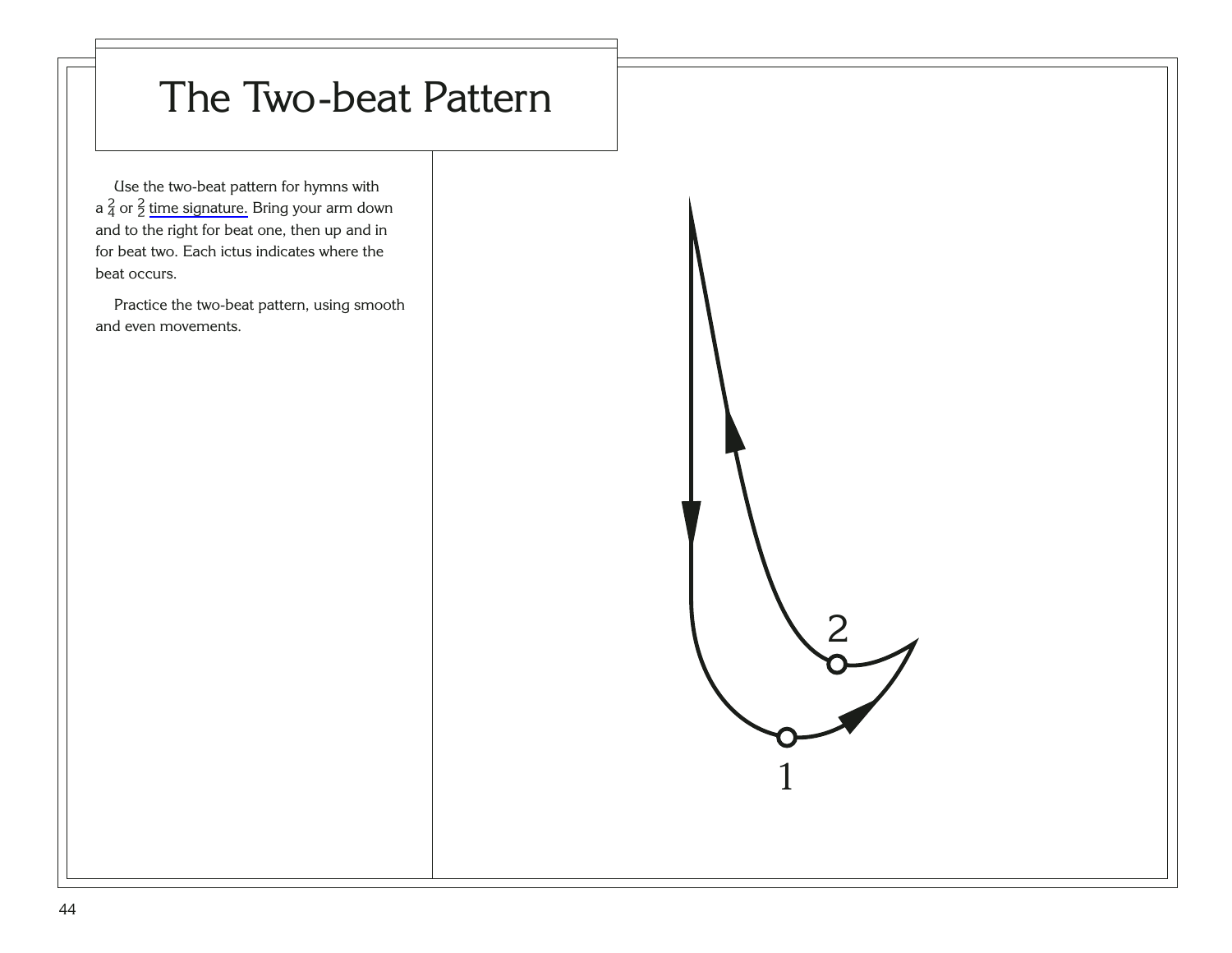<span id="page-49-0"></span>Practice the two-beat pattern while listening to audiocassette examples [43](http://broadcast.lds.org/churchmusic/MP3/eng/course/Conducting_43_eng.mp3) and [44](http://broadcast.lds.org/churchmusic/MP3/eng/course/Conducting_44_eng.mp3), "Count Your Blessings" (*Hymns,* no. 241) and "God Speed the Right" (*Hymns,* no. 106). Follow the notes in the hymnbook as you direct.

In the last line of "Count Your Blessings," *rit.* is written above the [treble clef,](#page-91-0) and two measures later *[a tempo](#page-89-0)* is written. *[Rit.](#page-97-0)* is an abbreviation for *ritard* or *[ritardando.](#page-97-0)* It tells you to slow the tempo. *[A tempo](#page-89-0)* tells you to return to the original tempo. When you conduct the last line of "Count Your Blessings," you should slow the beat for two measures, and then quicken the beat for the last three measures.

The time signature for "God Speed the Right" is  $\frac{2}{3}$ , meaning that there are two beats per measure and that the half note is the fundamental beat.



[44](http://broadcast.lds.org/churchmusic/MP3/eng/course/Conducting_44_eng.mp3) God Speed the Right (*Hymns,* no. 106)

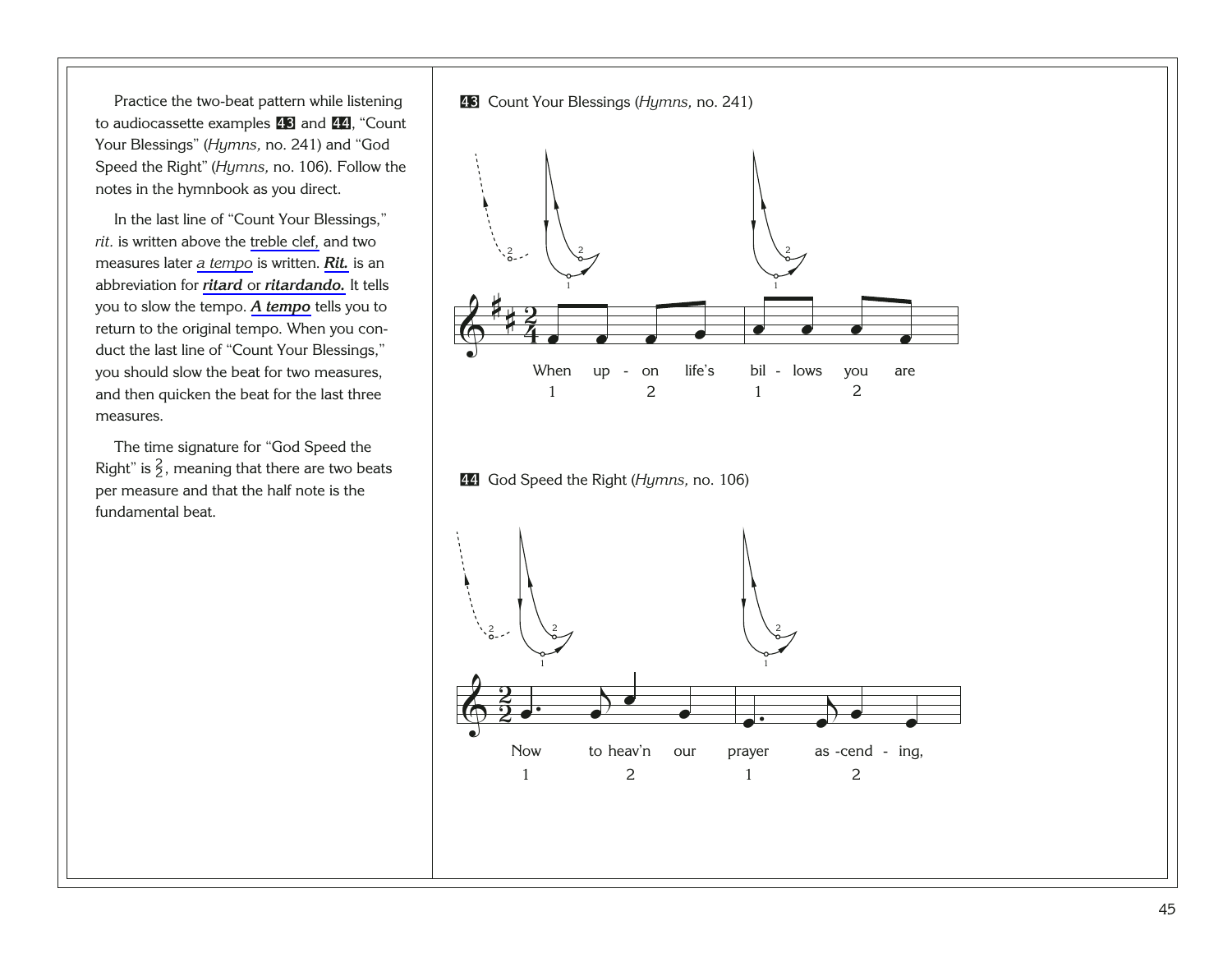### THE FINAL CUTOFF

The final cutoff for the two-beat pattern is done like the final cutoff for the other beat patterns you have learned. Hold your arm still on the last syllable of the text and then do the cutoff on the last beat.



Practice this final cutoff by conducting four measures as if concluding a two-beat hymn. Conduct three measures; then on the last measure hold on "one" and do the cutoff on "two."

Repeat this a few times before practicing the final cutoff with the hymns on [page 45.](#page-49-0)

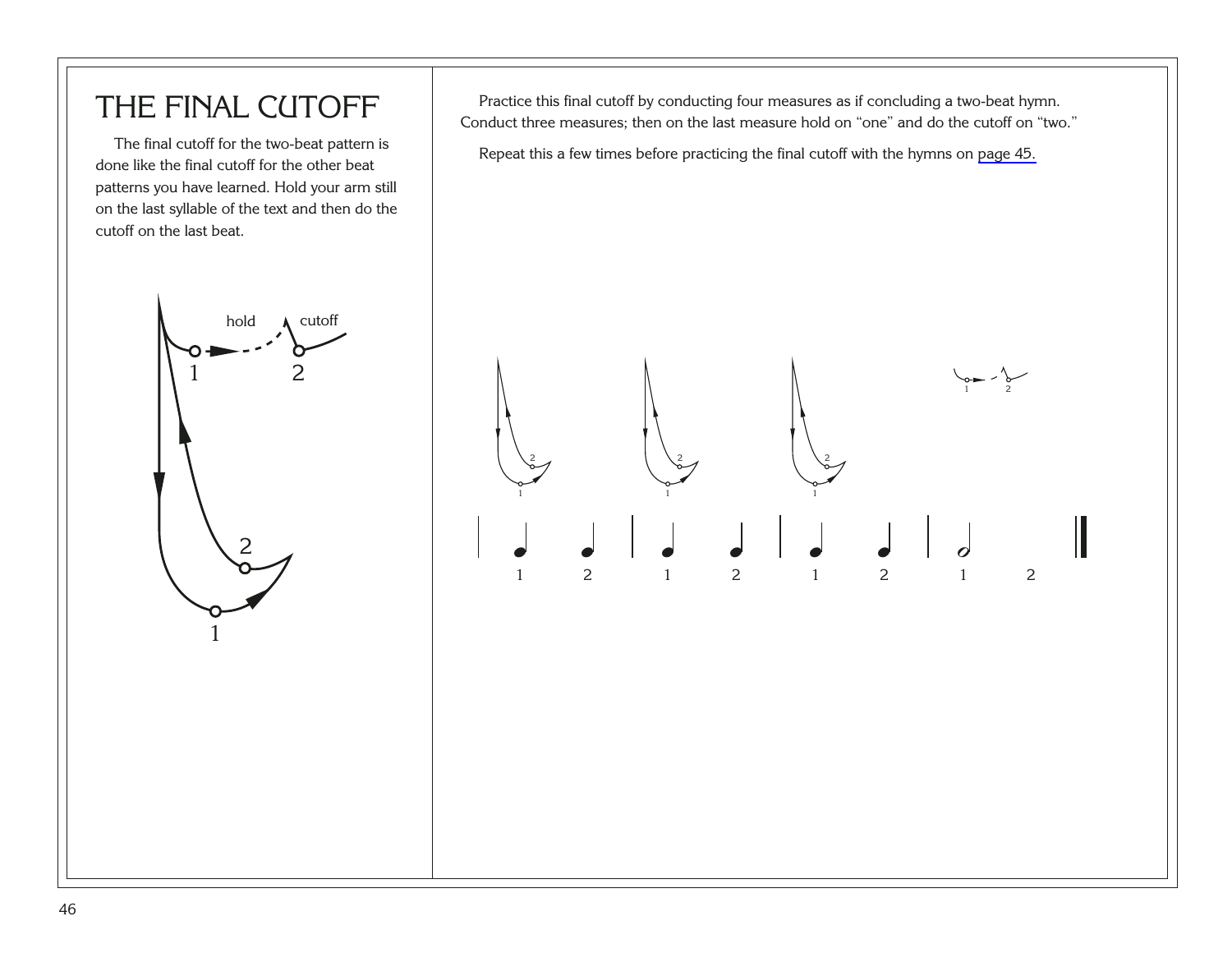#### THE CUTOFF BETWEEN VERSES

The cutoff between verses in two-beat hymns is like the cutoff between verses you have already learned. The cutoff of one verse is followed by the preparatory beat of the next.



Practice the cutoff between verses by counting and conducting two measures as if ending a verse and two more measures as if beginning a new one.



Repeat these motions a few times until you are comfortable with them. Then conduct all the verses of the hymns on [page 45.](#page-49-0)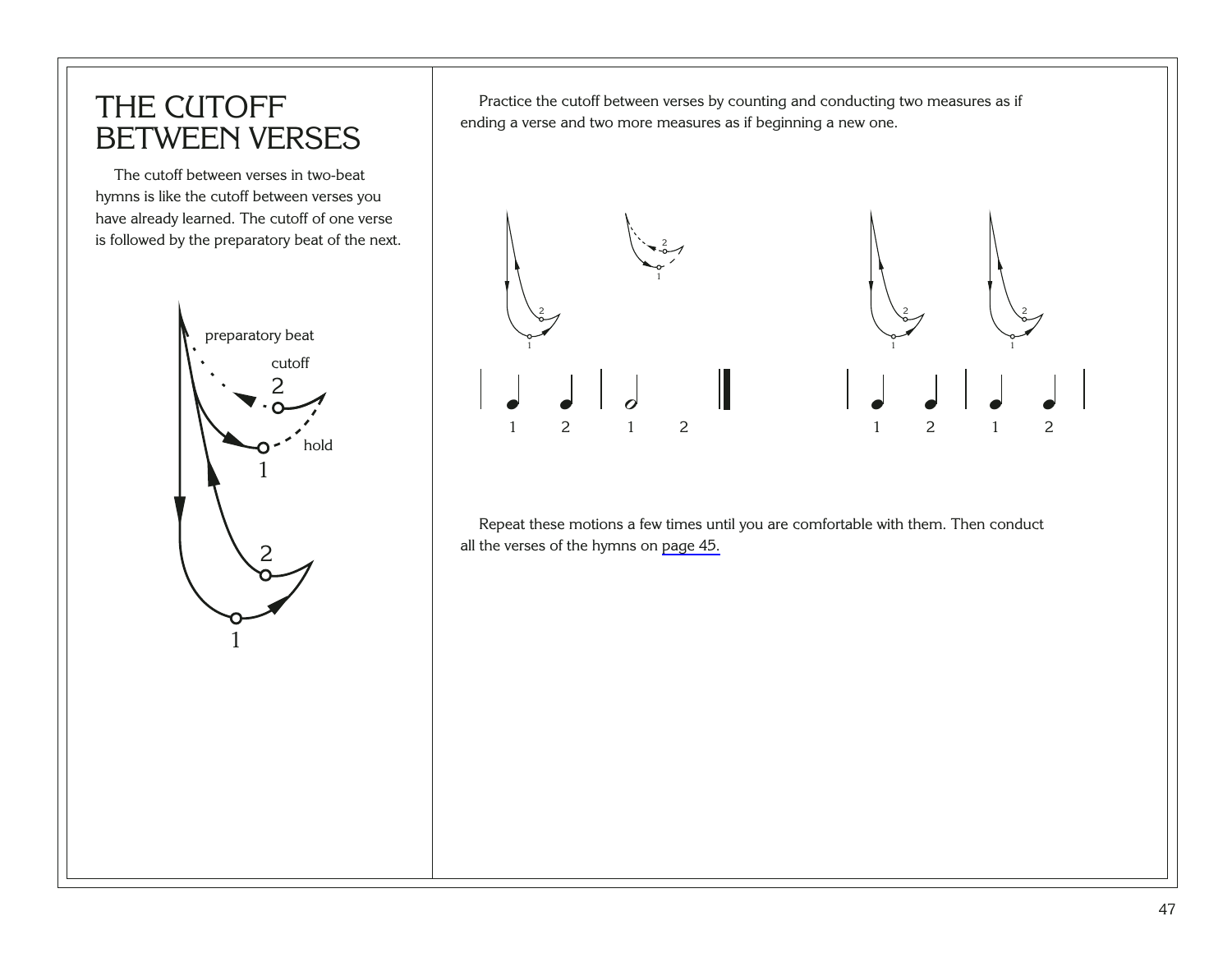#### THE CUTOFF BETWEEN VERSES IN HYMNS WITH PICKUP BEATS

In two-beat hymns with pickup beats, the cutoff between verses is done the same way it is in three- and four-beat hymns.



Practice these motions by conducting two measures as if ending a verse and two measures as if starting a new one. Count as you conduct.

Continue practicing by conducting "God Loved Us, So He Sent His Son," (*Hymns,* no. 187).



Note: In hymns that have a  $\frac{2}{3}$  time signature, quarter notes get  $\frac{1}{2}$  a beat. When the pickup beats in these hymns are quarter notes, the preparatory and pickup beats are done quickly to indicate half beats rather than whole.



Repeat this a few times, and then conduct all the verses to the following hymns:

[45](http://broadcast.lds.org/churchmusic/MP3/eng/course/Conducting_45_eng.mp3) "High on a Mountain Top" (*Hymns,* no. 5)

[46](http://broadcast.lds.org/churchmusic/MP3/eng/course/Conducting_46_eng.mp3) "Because I Have Been Given Much" (*Hymns,* no. 219)

"While Shepherds Watched Their Flocks" (*Hymns,* no. 211)

"Ye Elders of Israel" (*Hymns,* no. 319)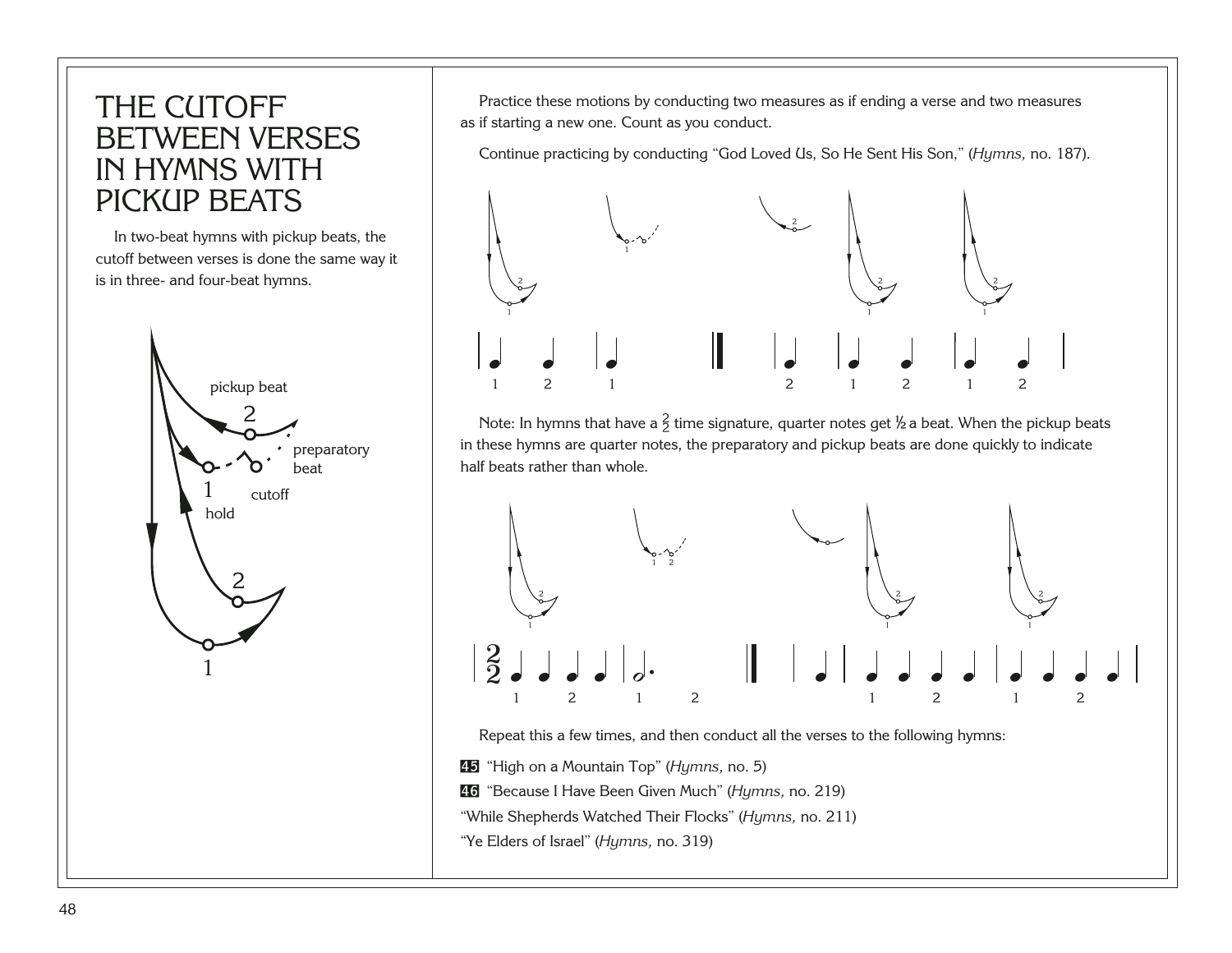#### **[FERMATAS](#page-92-0)**

Review the fermata on [page 40](#page-44-0) of this course. Two examples of fermatas in twobeat time are shown on this page.

The fermata in "Keep the Commandments" (*Hymns,* no. 303) requires an extra beat and a cutoff. The upbeat is faster than usual; it happens on an eighth note on the word *in.*

"God Loved Us, So He Sent His Son" (*Hymns,* no. 187) starts on a pickup beat, so the preparatory beat is on the downbeat. All fermatas in this hymn can be conducted as shown in the illustration.

Follow the instructions for these hymns and practice them with the tape.

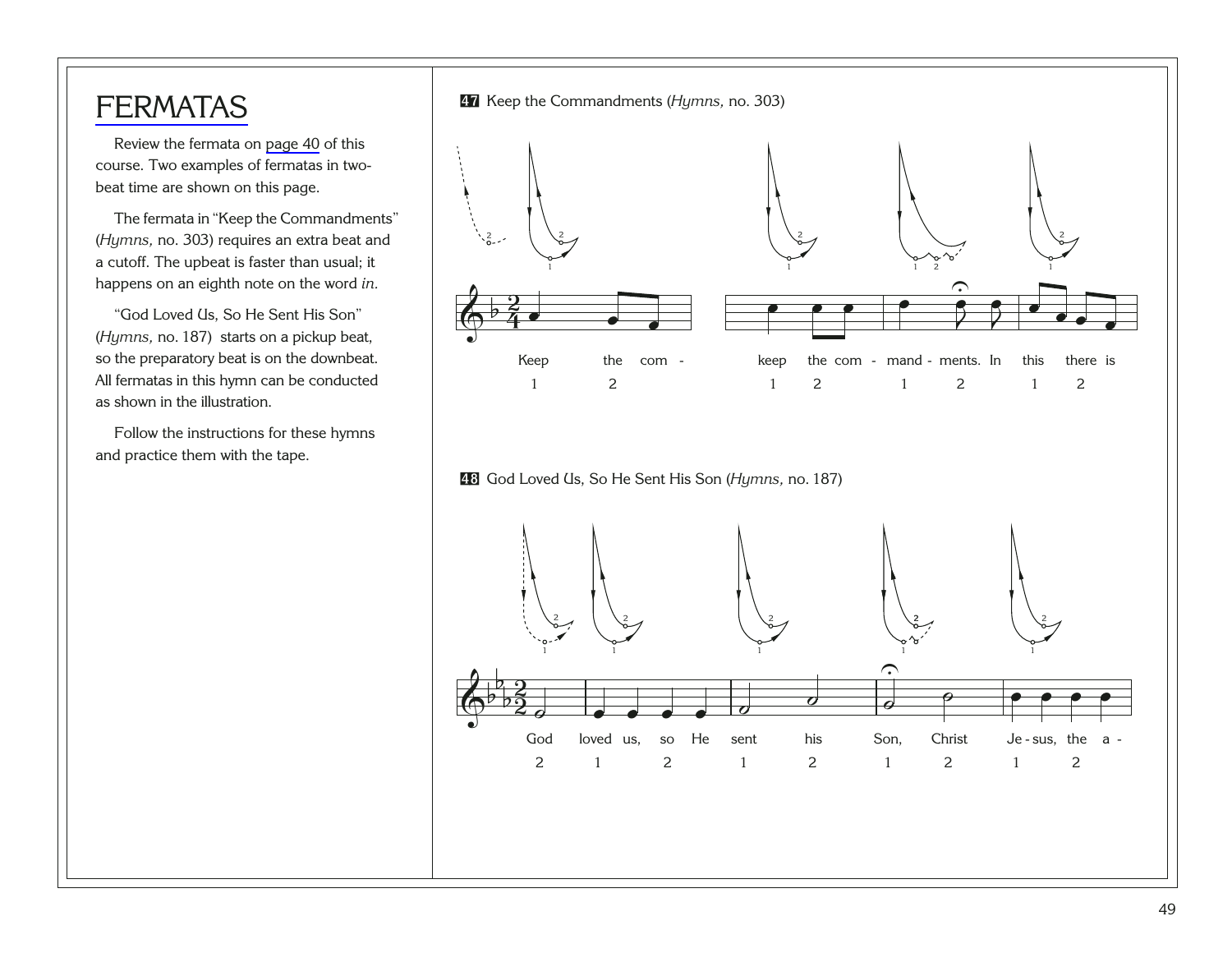### SIXTEENTH NOTES

Two eighth notes ( $\sqrt{ }$ ) can be divided in half, creating four notes that are B beat each. These notes are sixteenth notes and are double flagged (x ) or double beamed ( $\sqrt{ }$ ). Sixteenth notes are twice as fast as eighth notes. Four sixteenth notes ( $\sqrt{1}$ ) equal one quarter note ( ). The rhythmic name for sixteenth notes is dah-nee-nah-nee.

[49](http://broadcast.lds.org/churchmusic/MP3/eng/course/Conducting_49_eng.mp3) Clap once for each beat and say the rhythmic names. The \* shows the beat. Keep your clapping even.



œ œ œ œ

œ œ œ œ œ œ œ œ

 $\overline{C}$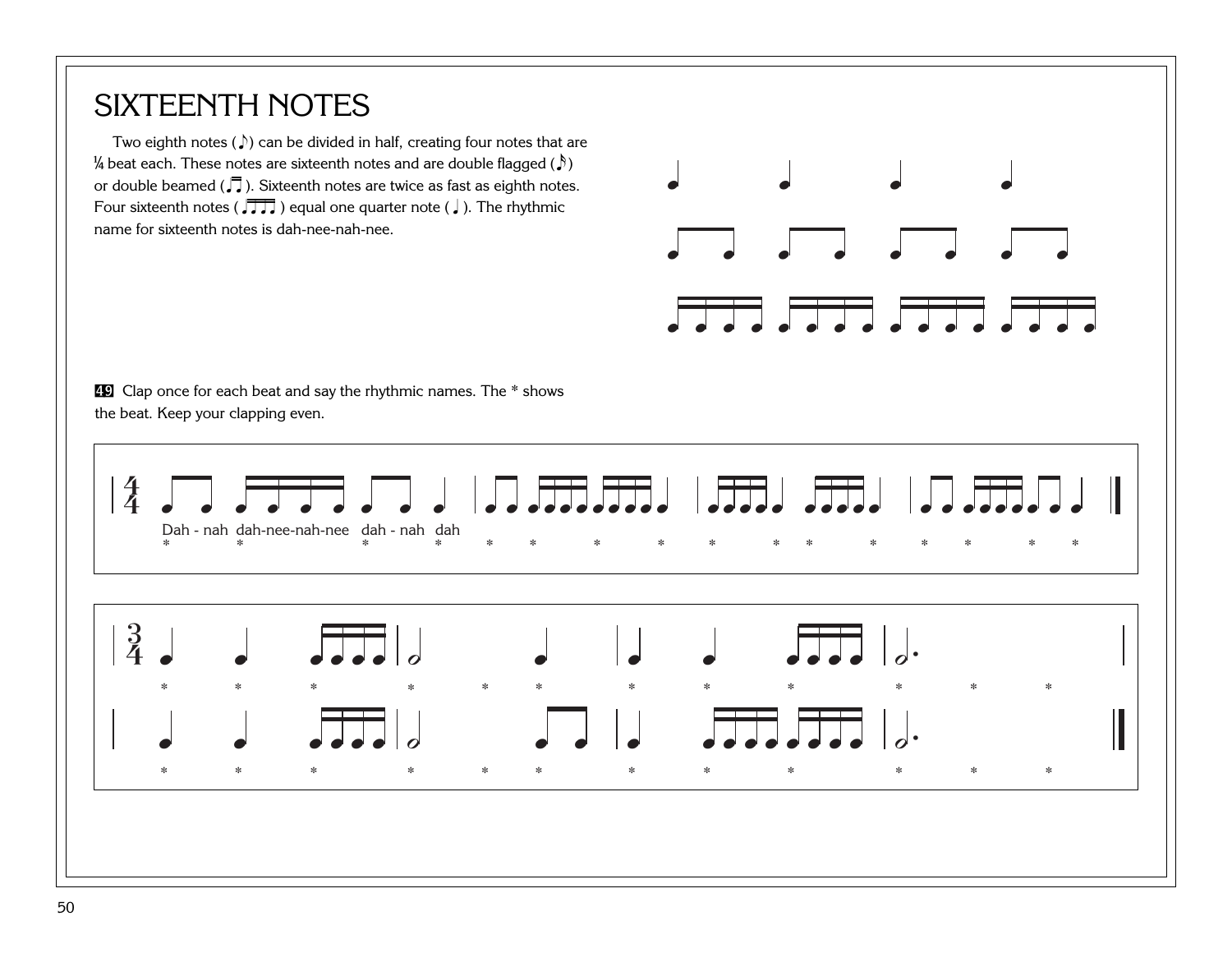### PRACTICING SIXTEENTH NOTES

Combining two or three of the sixteenth notes in a group of four creates some interesting rhythms, as shown at the right.

The dotted eighth note and sixteenth note rhythm ( $\Box$ ) is used often in the hymns. It has an irregular, short, skipping motion unlike the regular dah-nah. This rhythm is sometimes called "dotted rhythm." The rhythmic name is dah-nee.



[50](http://broadcast.lds.org/churchmusic/MP3/eng/course/Conducting_50_eng.mp3) Clap a steady beat and say the dah-nahs below, then the dah-nees.

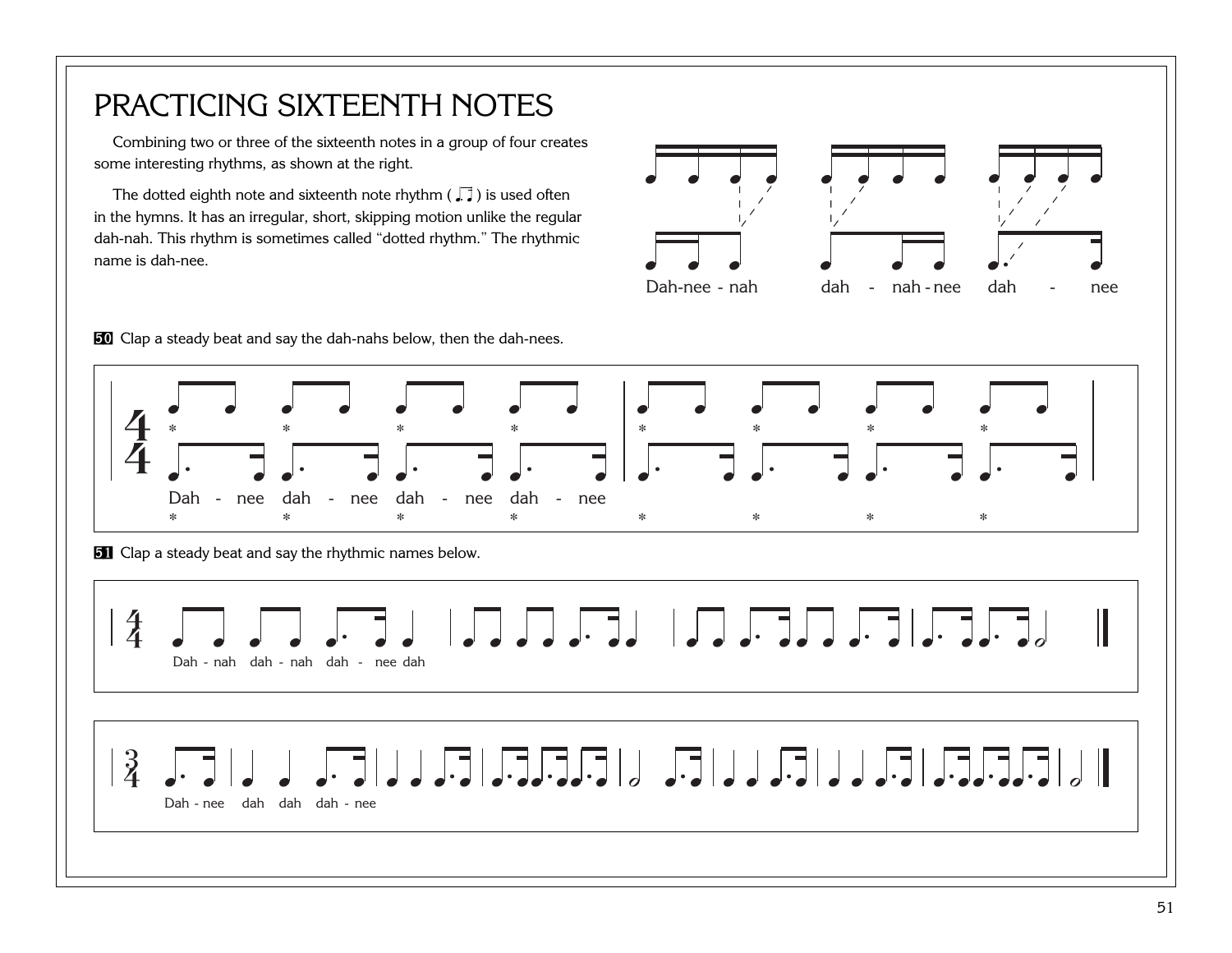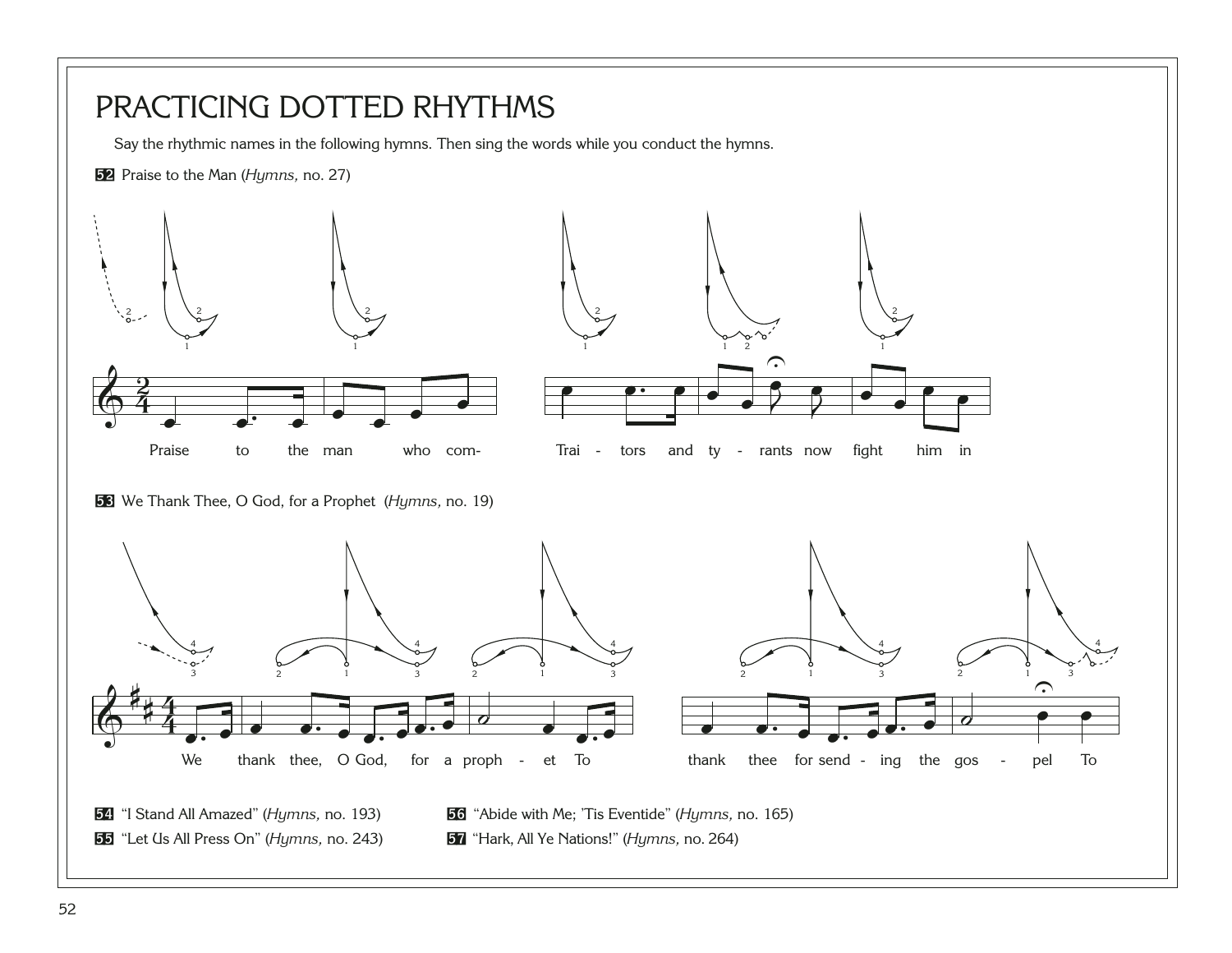## THE  $\frac{6}{8}$  TIME SIGNATURE

You already know that the top number in the [time signature](#page-99-0) shows the number of beats per measure. The bottom number shows the kind of note that carries the [fundamental beat.](#page-92-0) If the bottom number is two, then a half note is the fundamental beat. If the bottom number is four, then a quarter note is the fundamental beat.

So far you have learned to conduct hymns in which the quarter note ( $\int$ ) or the half note ( $\frac{1}{6}$ ) is the fundamental beat. Hymns written in  $\frac{4}{8}$  time have four beats per measure and the eighth note is the fundamental beat. In  $\frac{6}{8}$  time there are six eighth notes per measure.

In  $\frac{4}{4}$ ,  $\frac{3}{4}$ , and  $\frac{2}{4}$  times, the eighth notes are connected in groups of two ( $\sqrt{ }$ ) or four ( $\sqrt{q\sqrt{q}}$ ). In  $\frac{6}{8}$  time, the eighth notes are connected in groups of three  $\left(\sqrt{11}\right)$ . The three notes can be added together or divided in ways you have already learned, but the result must always equal six beats (six eighth notes) per measure.

Study the following examples:

| Here are the rhythmic names for $\frac{6}{3}$ . |                                |             |                    |  |
|-------------------------------------------------|--------------------------------|-------------|--------------------|--|
| Note name                                       | <b>Number</b><br>of beats      | <b>Note</b> | Rhythmic name      |  |
| Eighth note                                     | 1                              |             | lah                |  |
| Quarter note                                    | $\mathcal{P}_{\mathcal{E}}$    |             | lah-ah             |  |
| Dotted quarter                                  | 3                              |             | lah-ah-ah          |  |
| Dotted half note                                | 6                              |             | lah-ah-ah-ah-ah-ah |  |
| Sixteenth note                                  | $\frac{1}{2}$                  |             | kee                |  |
| Dotted eighth,<br>sixteenth                     | $1\frac{1}{2}$ , $\frac{1}{2}$ |             | lah-kee            |  |

[Compare with the chart on page 10.](#page-14-0)

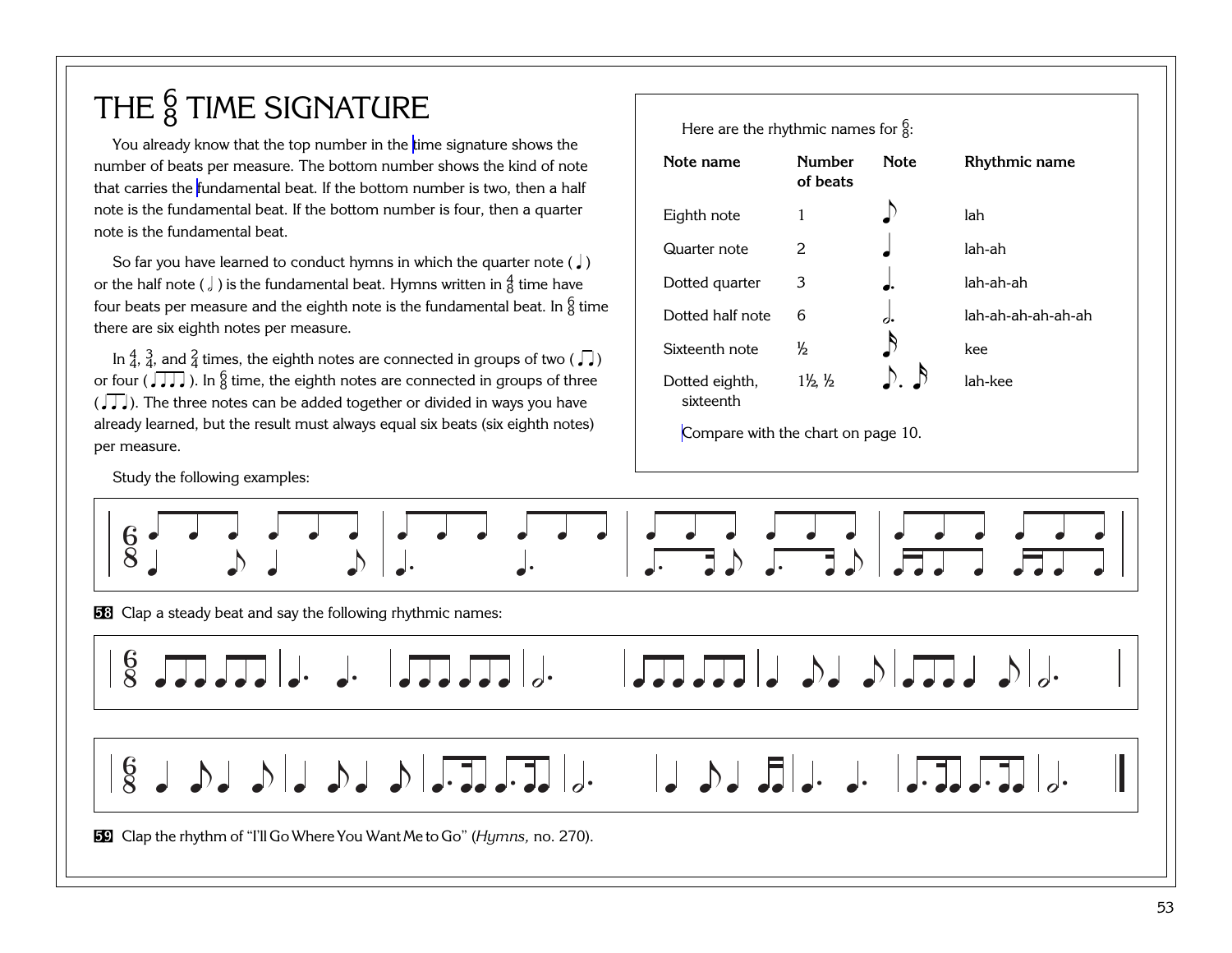## The Six-beat Pattern | Practice conducting these  $\frac{6}{8}$  hymns. Conduct the fermatas and the cutoffs as

shown below and on the following page.

[60](http://broadcast.lds.org/churchmusic/MP3/eng/course/Conducting_60_eng.mp3) Come unto Jesus (*Hymns,* no. 117)

When conducting hymns with the time signature  $^6_8$  or  $^6_4$  you may use the six-beat pattern. Bring your arm down on beat one, go halfway across your body on beat two, the rest of the way across on beat three, back across your body on beat four, further to the right on beat five, and then up on beat six.



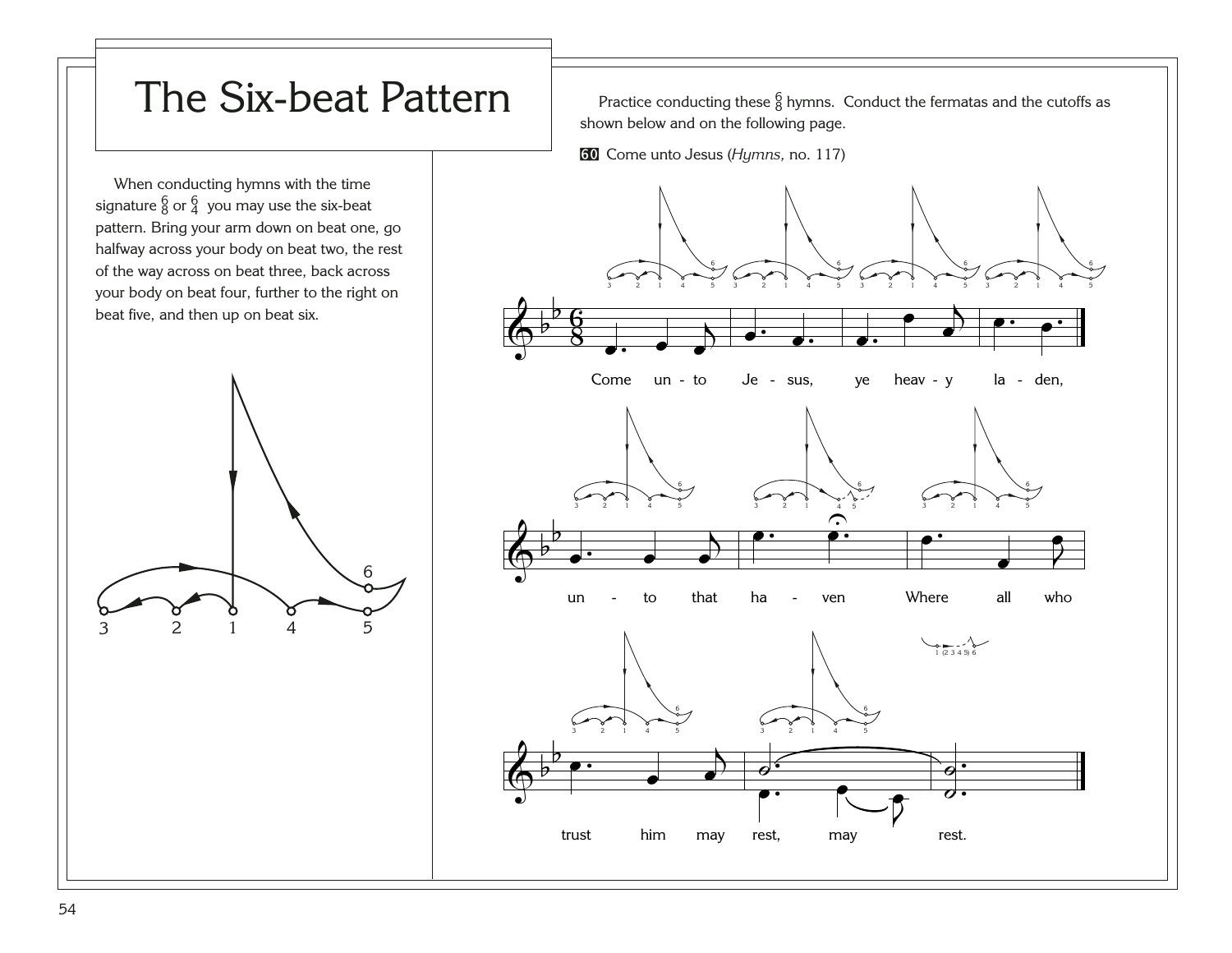<span id="page-59-0"></span>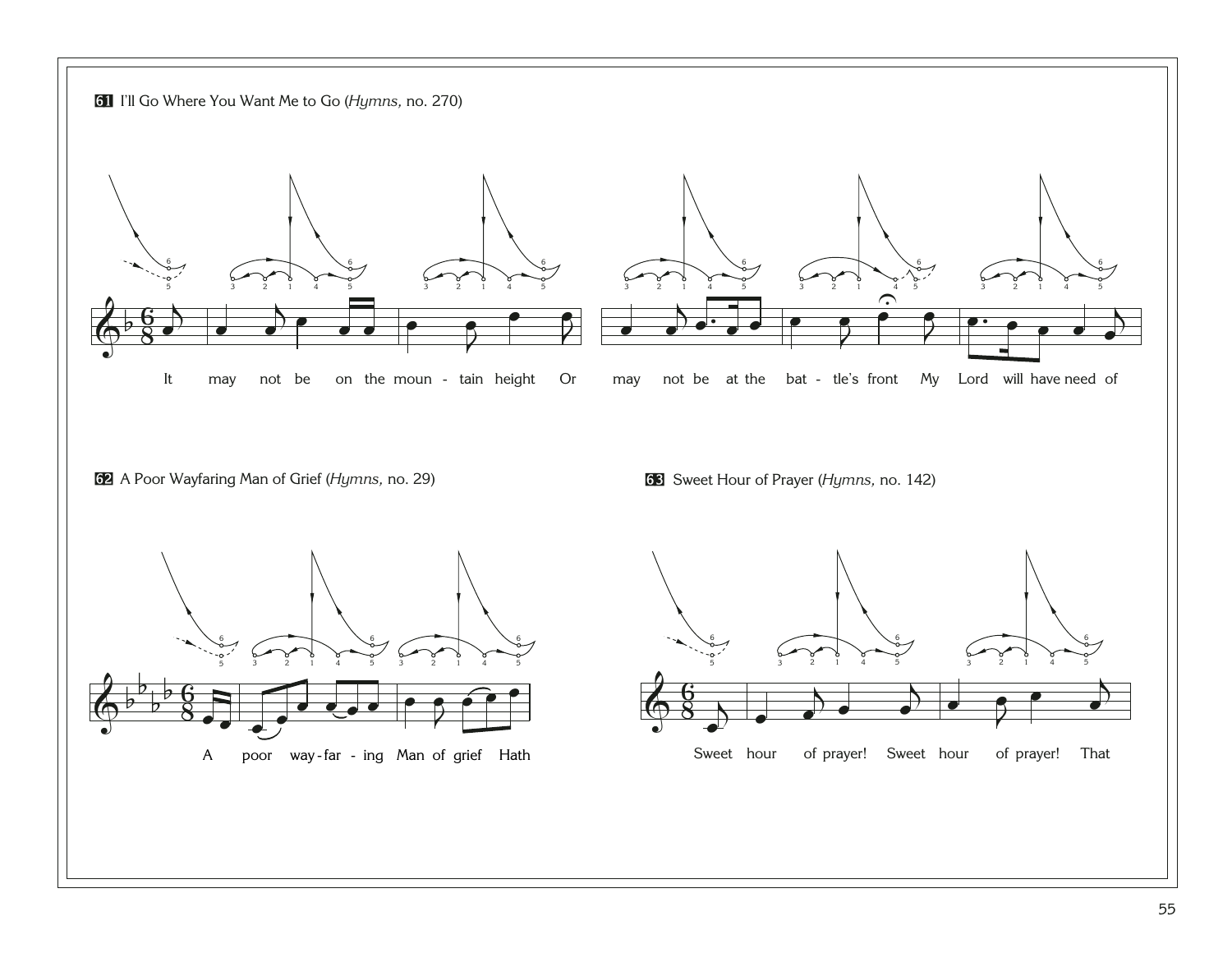#### THE FINAL CUTOFF

The final cutoff for the six-beat pattern is the same as you have learned for all other beat patterns.



Practice the final cutoff by conducting four measures as if concluding a six-beat hymn. On the last measure, hold on beats one through five and do the cutoff on beat six.

Practice this cutoff and use it with the hymns on [page 55.](#page-59-0)

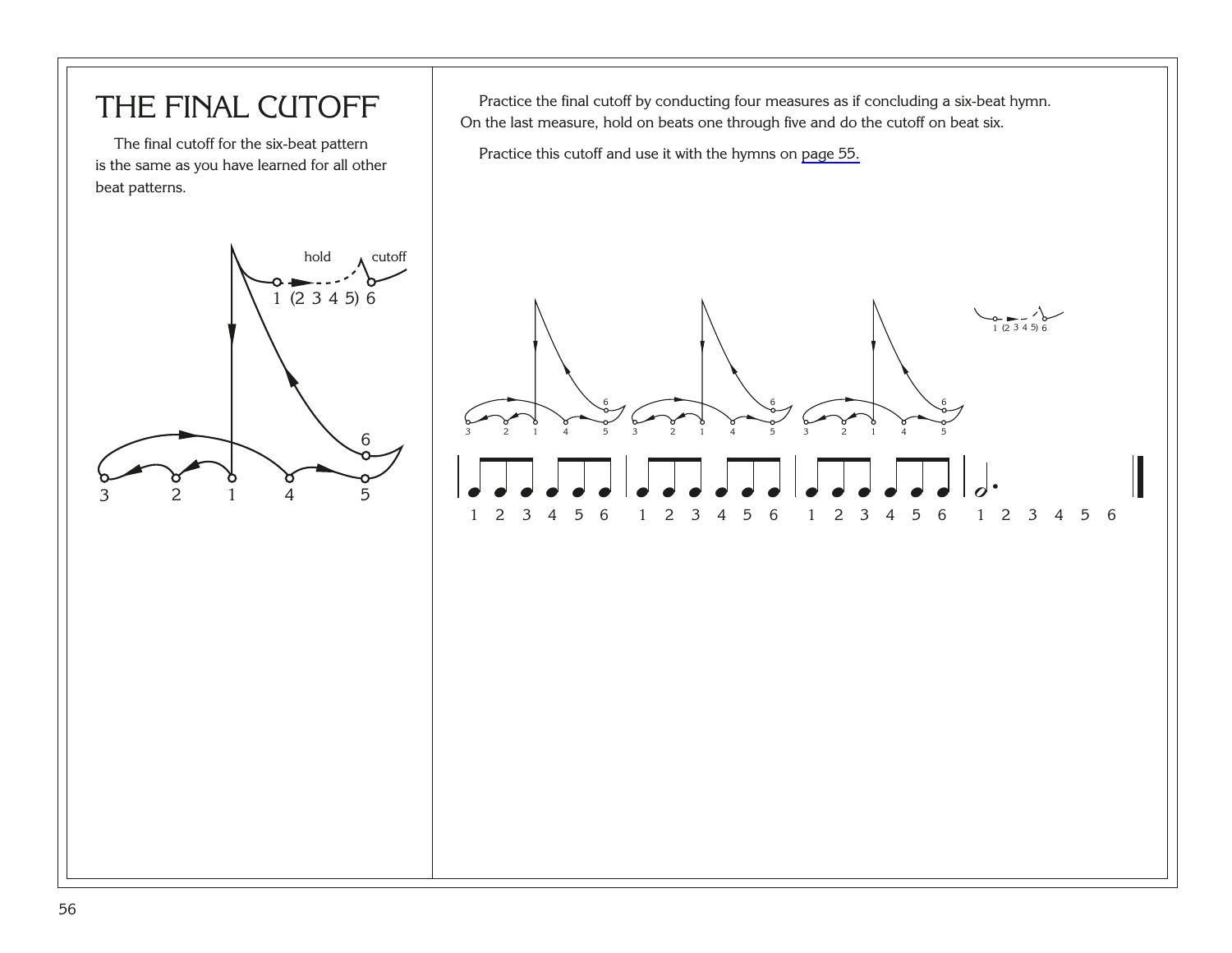#### THE CUTOFF BETWEEN VERSES

The cutoff between verses in six-beat hymns is the same as you have learned for other beat patterns. Practice it by counting and conducting two measures as if ending a verse and two measures as if beginning a new one.

#### THE CUTOFF BETWEEN VERSES IN HYMNS WITH PICKUP BEATS

The cutoff between verses of six-beat hymns with pickup beats is done the same way as in other hymns with pickup beats.

Practice it as shown.

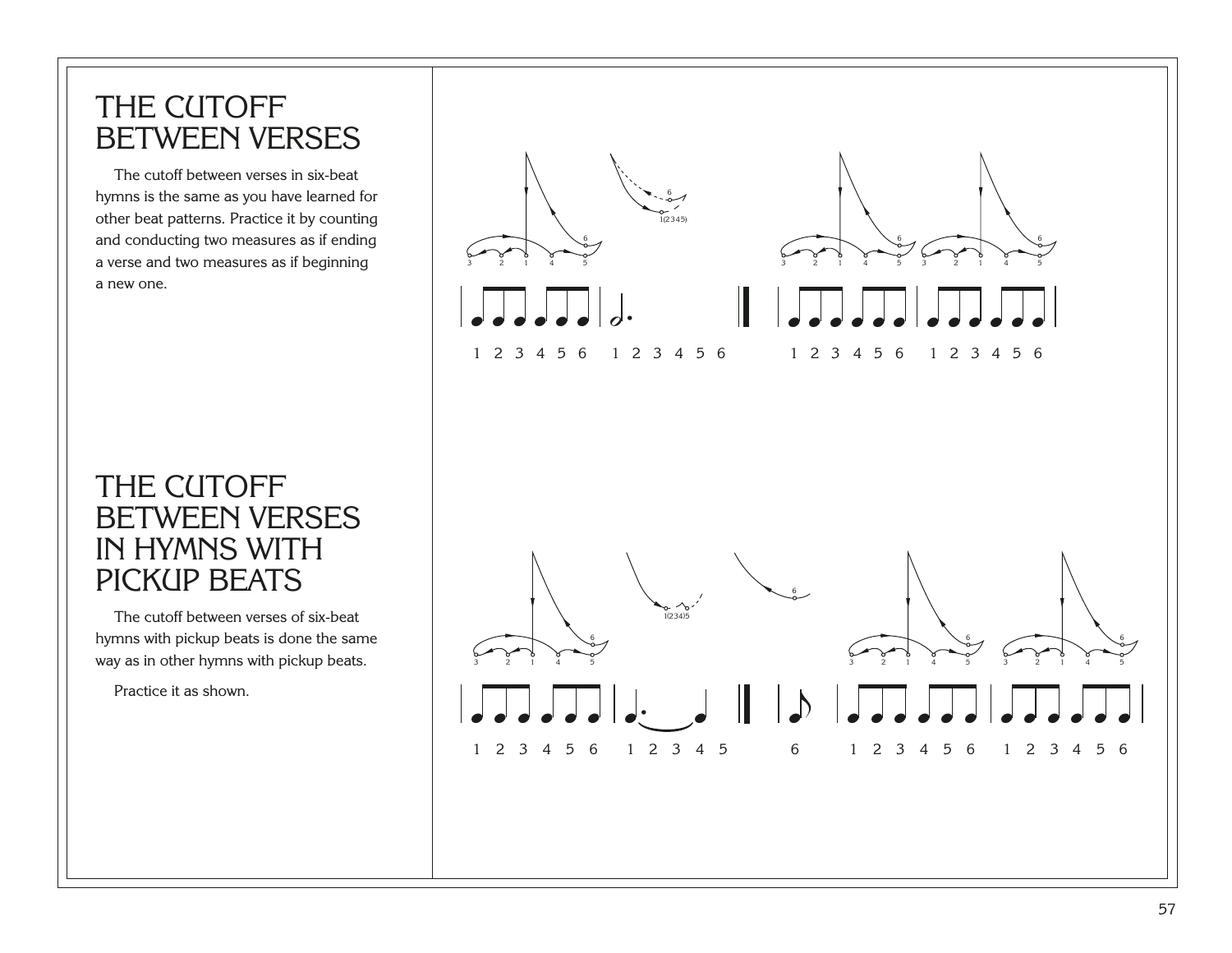# Alternate Six-beat Patterns

You may also use the following alternate six-beat patterns for  $^6_8$  and  $^6_4$  hymns.

#### THE DOUBLE THREE-BEAT PATTERN

This pattern, like the traditional six-beat pattern, is best used with slower hymns. The double three-beat pattern is a large three-beat pattern followed by a smaller one.



Practice this pattern with the following hymns:

[64](http://broadcast.lds.org/churchmusic/MP3/eng/course/Conducting_64_eng.mp3) Come unto Jesus (*Hymns,* no. 117)



[65](http://broadcast.lds.org/churchmusic/MP3/eng/course/Conducting_65_eng.mp3) Love One Another (*Hymns,* no. 308)

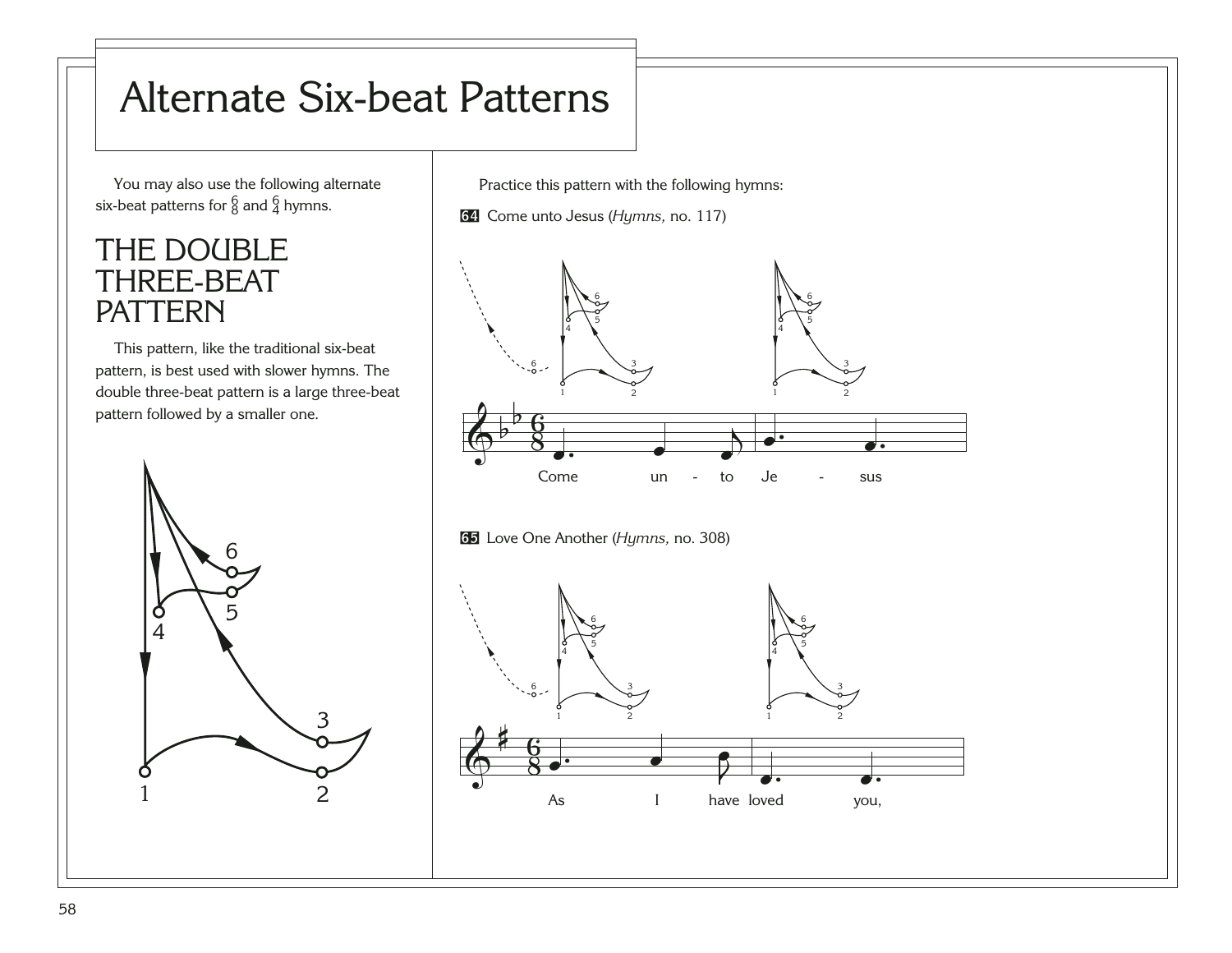#### THE ALTERED FOUR-BEAT PATTERN

This pattern can be used with moderatespeed hymns. Leave out the second and fifth beats of the traditional six-beat pattern and slow down or pause for these omitted beats. The pattern is conducted this way:



Practice this pattern with the following hymns:

[66](http://broadcast.lds.org/churchmusic/MP3/eng/course/Conducting_66_eng.mp3) Sweet Hour of Prayer (*Hymns,* no. 142)



[67](http://broadcast.lds.org/churchmusic/MP3/eng/course/Conducting_67_eng.mp3) I'll Go Where You Want Me to Go (*Hymns,* no. 270)

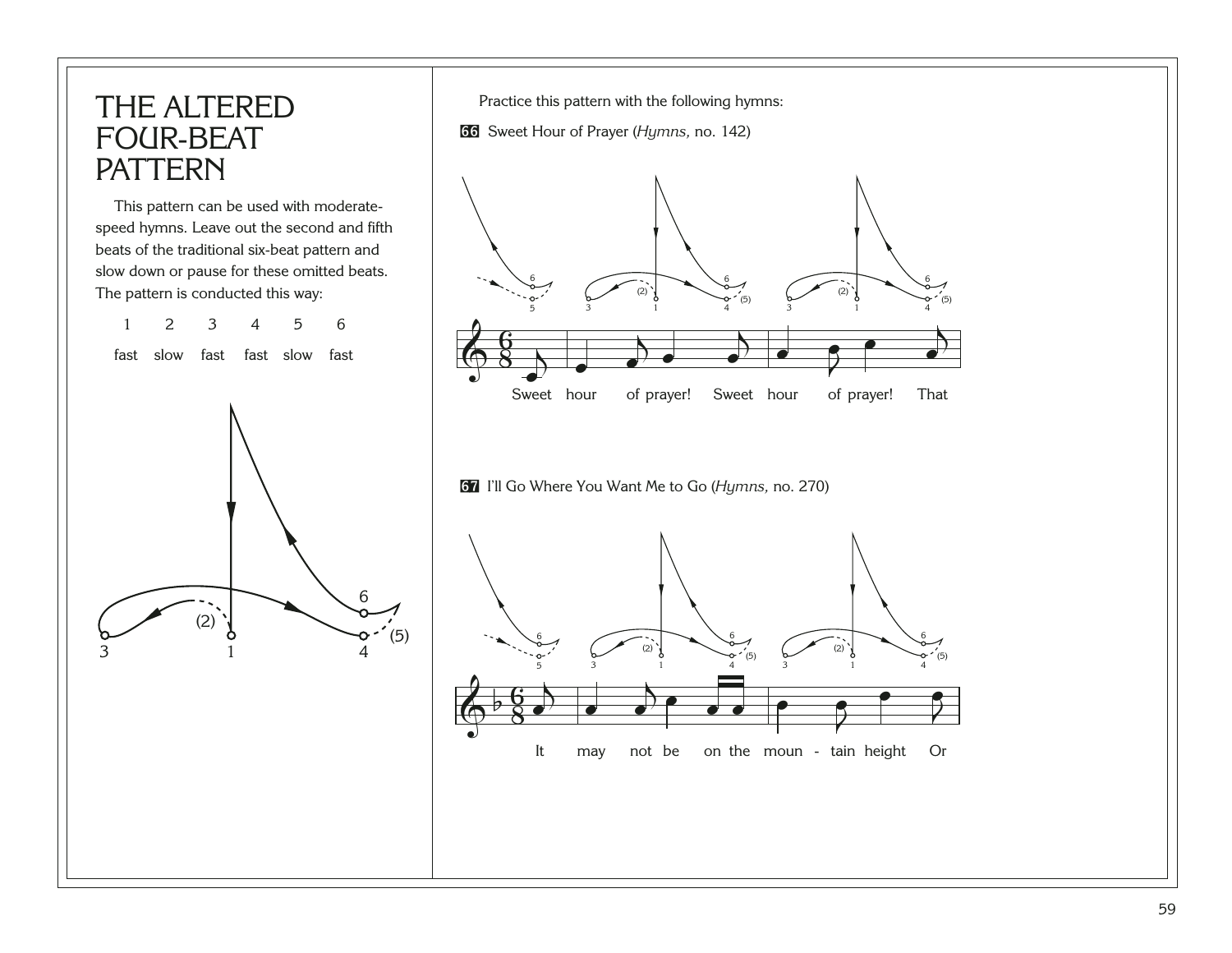#### THE TWO-BEAT PATTERN

The two-beat pattern works well on faster  $^6_8$  hymns. The first three beats are on the downbeat, and the last three beats are on the upbeat.



Practice this pattern with the following hymns:

[68](http://broadcast.lds.org/churchmusic/MP3/eng/course/Conducting_68_eng.mp3) Master, the Tempest Is Raging (*Hymns,* no. 105)

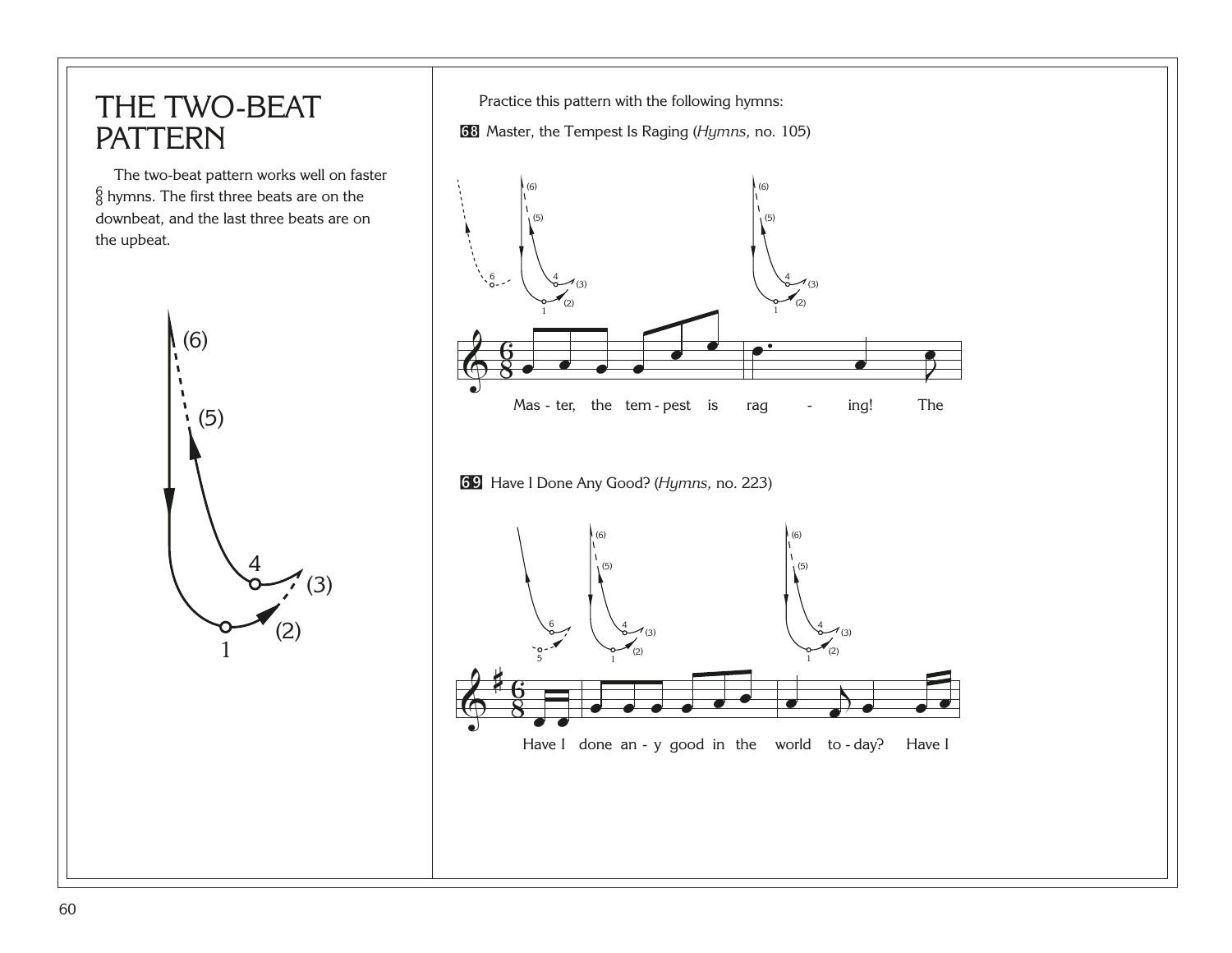## THE  $\frac{6}{4}$  TIME SIGNATURE

Another [time signature](#page-99-0) that has six beats in each measure is  $\frac{6}{4}$ . The [fundamental beat](#page-92-0) is the quarter note (as shown by the 4 on the bottom of the time signature). The notes in each measure must equal the value of six quarter notes. Study the examples below:



Conduct the following  $\frac{6}{4}$  hymns using any of the six-beat patterns you have learned.

**[70](http://broadcast.lds.org/churchmusic/MP3/eng/course/Conducting_70_eng.mp3)** Silent Night (Hymns, no. 204)



**T** 'Tis Sweet to Sing the Matchless Love (*Hymns*, no. 177)

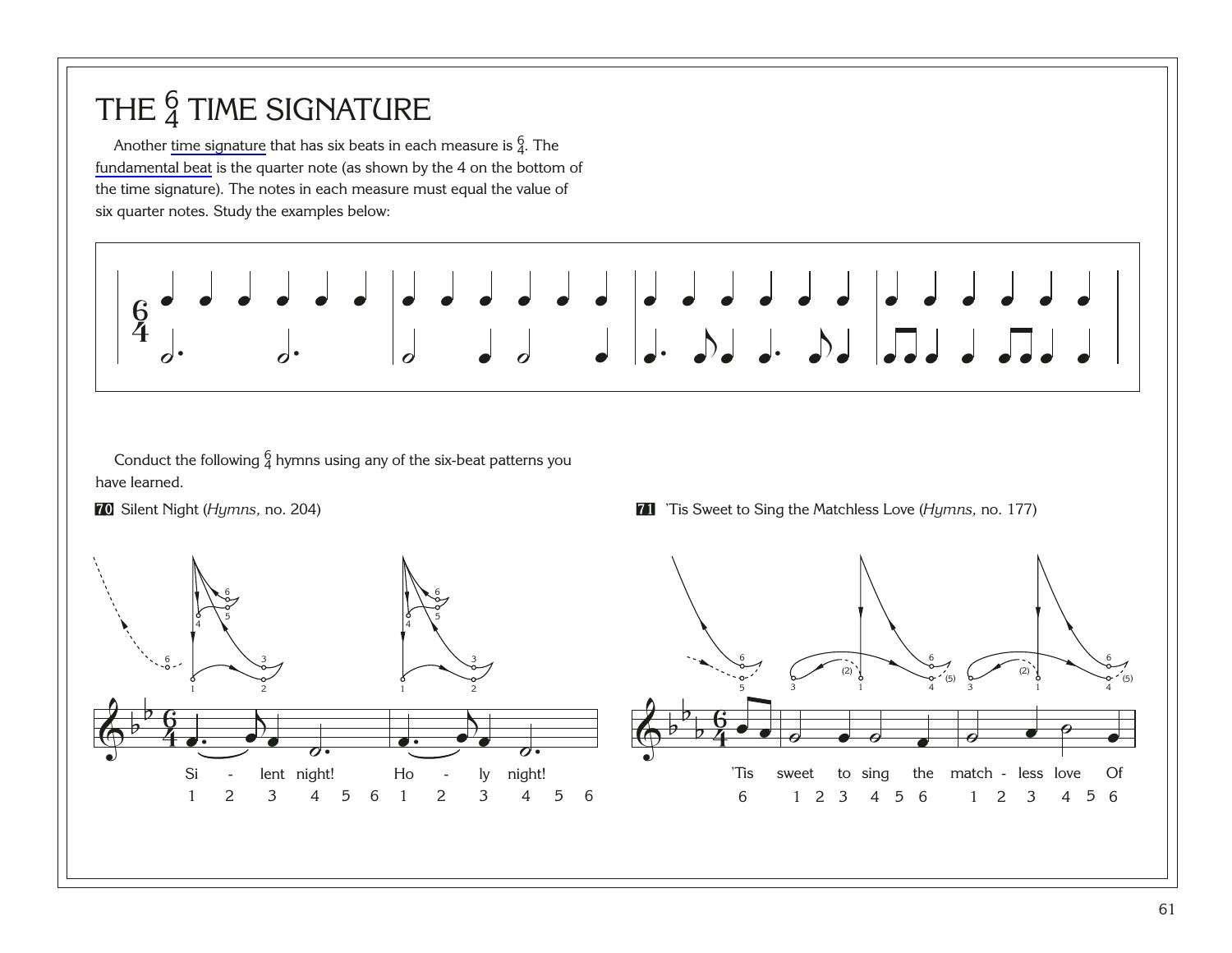# **[Triplets](#page-100-0)**

You have learned that a quarter note ( $\downarrow$ ) can be divided in half (creating two eighth notes) and in half again (creating four sixteenth notes). A triplet ( $\sqrt{ }$ ) is a group of notes that divides the quarter note into thirds. The triplet always has a little three  $(3)$  above or below it and gets one combined beat. The triplet rhythmic name is "trip-a-let" or "lah-mah-nah." The notes in a triplet may be combined, forming figures like these:



The first two measures in the example below are counted like this: one, two, three, four, trip-a-let, two, trip-a-let, four. Clap a steady beat and say the following rhythmic names:



Practice conducting these hymns with triplets:

[72](http://broadcast.lds.org/churchmusic/MP3/eng/course/Conducting_72_eng.mp3) "O My Father" (*Hymns,* no. 292)

[73](http://broadcast.lds.org/churchmusic/MP3/eng/course/Conducting_73_eng.mp3) "More Holiness Give Me" (*Hymns,* no. 131)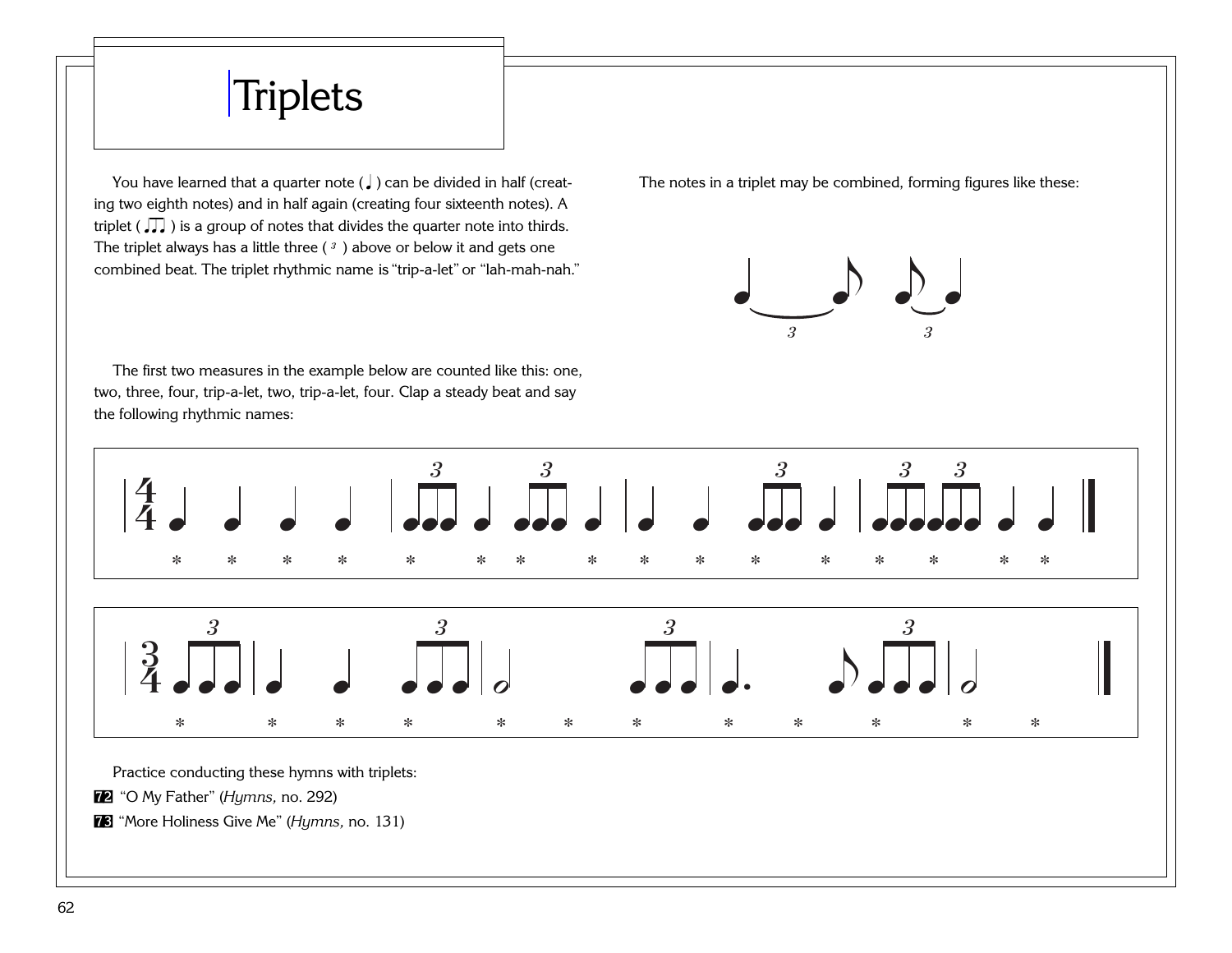# SOME TIPS ON CONDUCTING

Now that you have learned all the patterns and know everything you need to do to direct an entire hymn, you can begin to develop an appropriate conducting style. Here are some tips on how to do this:

- 1. Practice conducting in front of a fulllength mirror. Try to make your arm movements smooth and even. Move only your arm. Don't let your body sway or move in rhythm with the music, but don't hold it stiff either. Be still but relaxed.
- 2. Avoid floppy wrist motions.
- 3. Keep your beat patterns simple. Fancy flourishes and curlicues are unnecessary and can confuse the accompanist and congregation. A good director is easy to follow.
- 4. Don't make your arm motions too large or too small. They should be large enough to be seen from the back of the congregation, yet never exaggerated or uncomfortable for you.
- 5. Look at the congregation as you direct, moving your eyes from one part of the group to another to encourage the group to sing. (Memorizing the hymns frees your eyes from the book.) Eye contact with the congregation is most important at the beginning and end of the hymn and between verses.
- 6. Let the expression on your face reflect the mood of the hymn; be sure it is a pleasant expression.
- 7. Let your arm movements help express the mood of the hymn. Use energetic movements for a joyful hymn and calm movements for a reverent hymn.
- 8. While conducting, if you lose your place in the beat pattern, move your arm in an up-and-down motion in time with the music until you find your place again. Another all-purpose pattern that can be used in any instance is a sideways figure-eight.

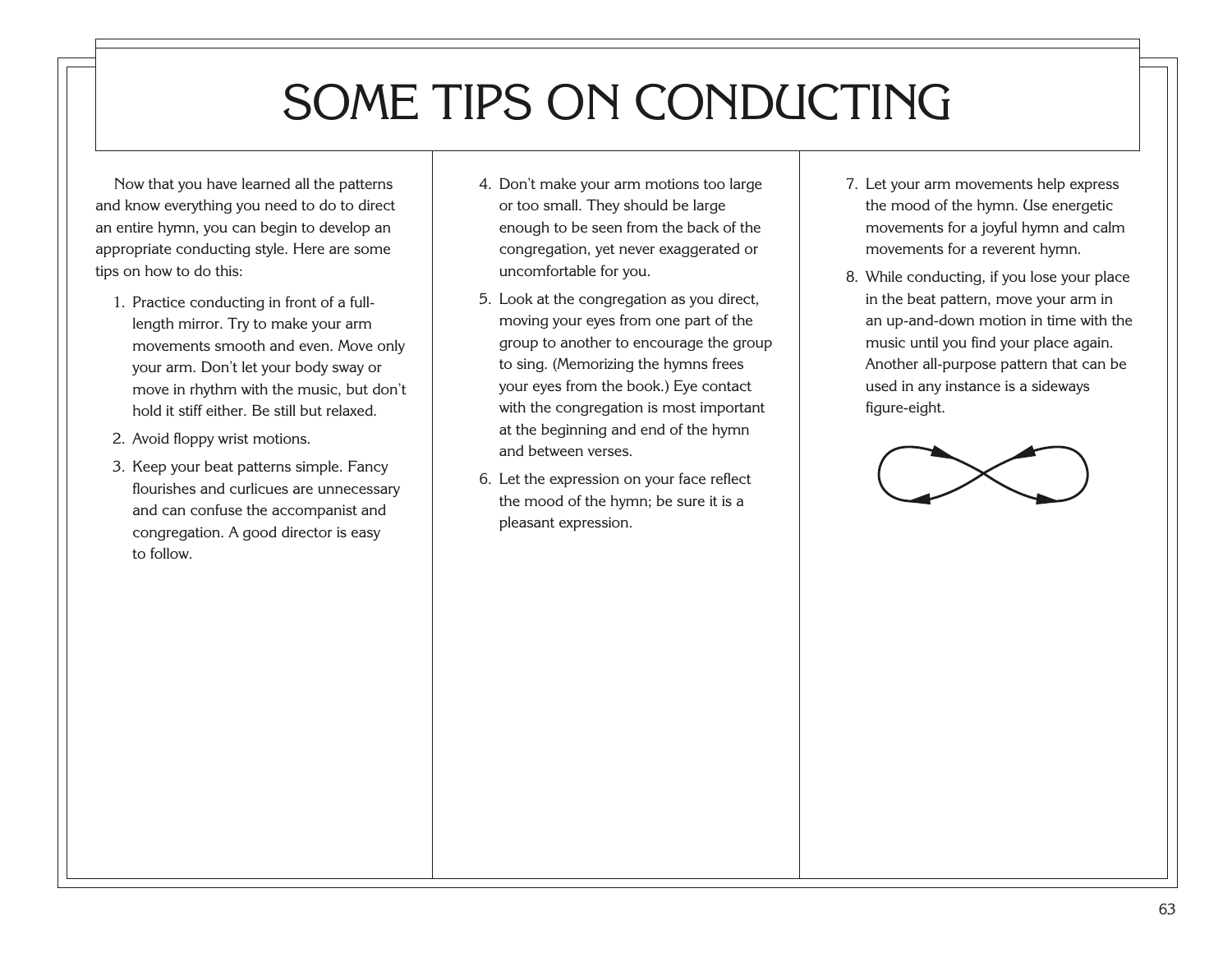# INTERPRETING HYMNS

As a music director, you need to interpret the mood of each hymn and convey that mood through your gestures. When singing hymns, the congregation is worshiping the Lord. Through your conducting style, you can make this worship an ordinary experience or a meaningful one.

To help make hymn singing a meaningful experience for the congregation, you must prepare yourself. Study the hymns before the meeting and decide how you will direct them. Some suggestions about how to do this are listed below.

First, determine what the general feeling or spirit of the hymn is. Each hymn has a mood marking, such as *prayerfully* or *joyfully,* located above the first line of notes. It suggests the tempo or speed of the hymn and how loudly or softly to sing. Read the following mood markings and try to describe how a hymn marked by each word might be sung.

| reverently    | with exultation |
|---------------|-----------------|
| energetically | solemnly        |
| cheerfully    | majesticallu    |
| peacefully    | with conviction |

After reading a hymn's mood marking, read its text and decide what the message is. Is the hymn a prayer, a statement of praise, or some other message of worship? As you read, try to feel what the author felt while writing the words. Read the scriptures referenced below the hymn to help you determine the hymn's message.

The [metronome](#page-95-0) markings that follow the mood markings also tell you how fast to sing the hymn. (A metronome is an instrument that can mark a steady beat at different tempos.) The metronome marking has a small note, which shows the basic beat of the hymn, and numbers, which suggest how many beats to have in one minute. The marking  $\sqrt{\frac{266-88}{5}}$ shows that the tempo should allow between sixty-six and eighty-eight quarter notes in one minute. Since a minute has sixty seconds, a marking of *66* tells you that quarter notes should be a little faster than one per second. Fitting eighty-eight quarter notes in sixty seconds makes the beat even faster.

When you've decided on a mood and tempo, practice conducting the hymn a few times. Set the tempo and reflect the mood of the hymn with your preparatory beat and then keep the same tempo and mood throughout the hymn. Practice with the accompanist so he or she knows what to expect.

As you conduct, show the spirit of the music through facial expressions and arm movements. Be conservative in your expressions. Keep your conducting style simple so that nothing in your manner is distracting. Most important, seek the Spirit as you fulfill your calling. Let it fill you with the joy of true worship so you can communicate that joy to the congregation.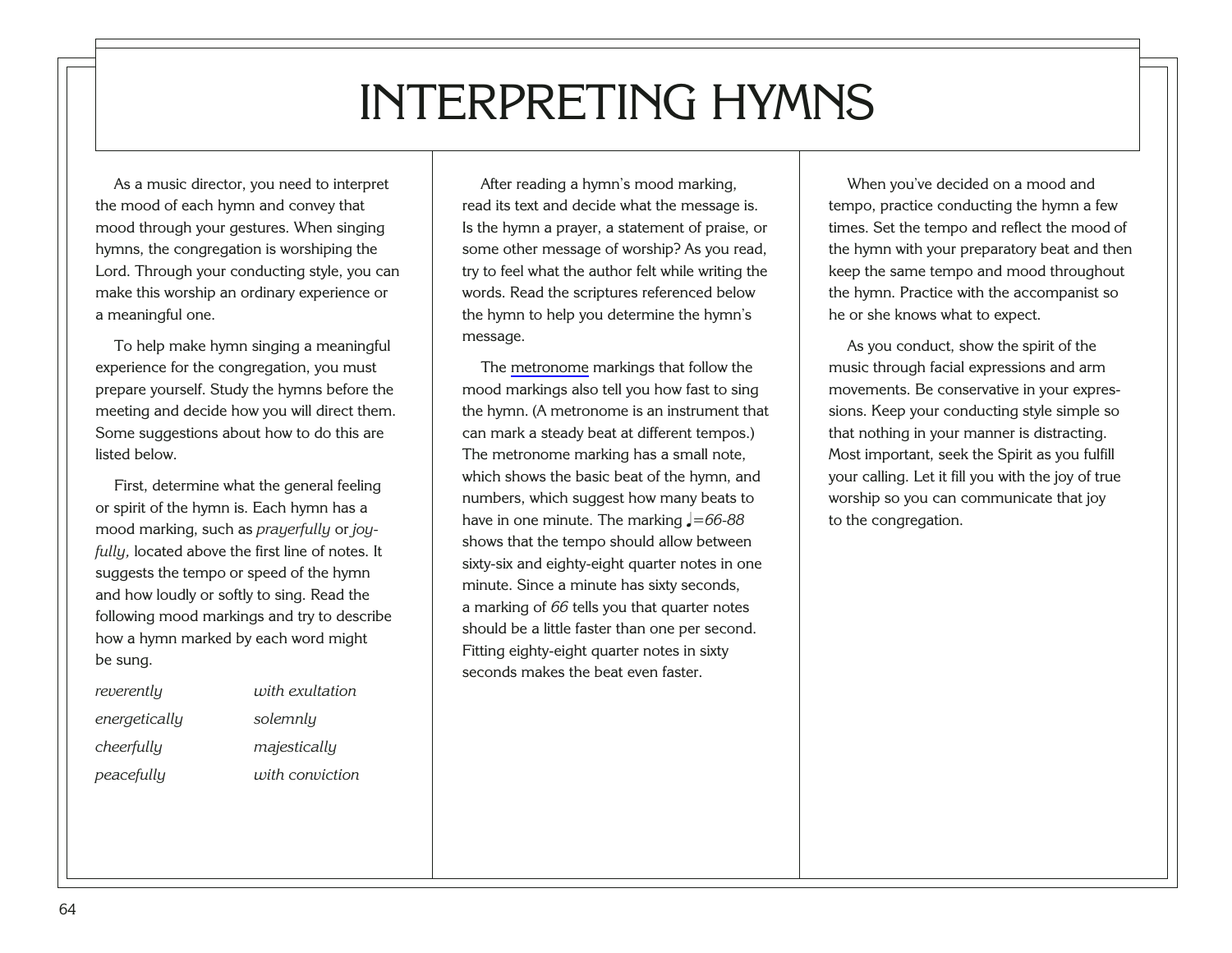# SIGHT SINGING

Sight singing is following a line of notes and singing their pitches. This brief introduction to sight singing will help you gain note-reading skills that will help you learn the melodies of unfamiliar hymns and songs. These skills will be useful in teaching simple note reading to others and in working with choirs.



Written notes move up or down in [pitch](#page-96-0) or they repeat a pitch. With practice, you can become familiar with the distance between two written notes and how far you must raise or lower the pitch of your voice to match the notes. The distance between one note and the next is called an **[interval](#page-93-0)**. The music at the right shows common intervals, beginning with the smallest interval—a unison, or repeated note—and moving to an interval of a second, third, and so on to an eighth, or [octave.](#page-95-0)



[74](http://broadcast.lds.org/churchmusic/MP3/eng/course/Conducting_74_eng.mp3) Listen to the taped examples of these intervals. Sing the intervals (sing "dah, dah") after hearing each one. Look at the table of intervals as you sing, following the notes with your eyes.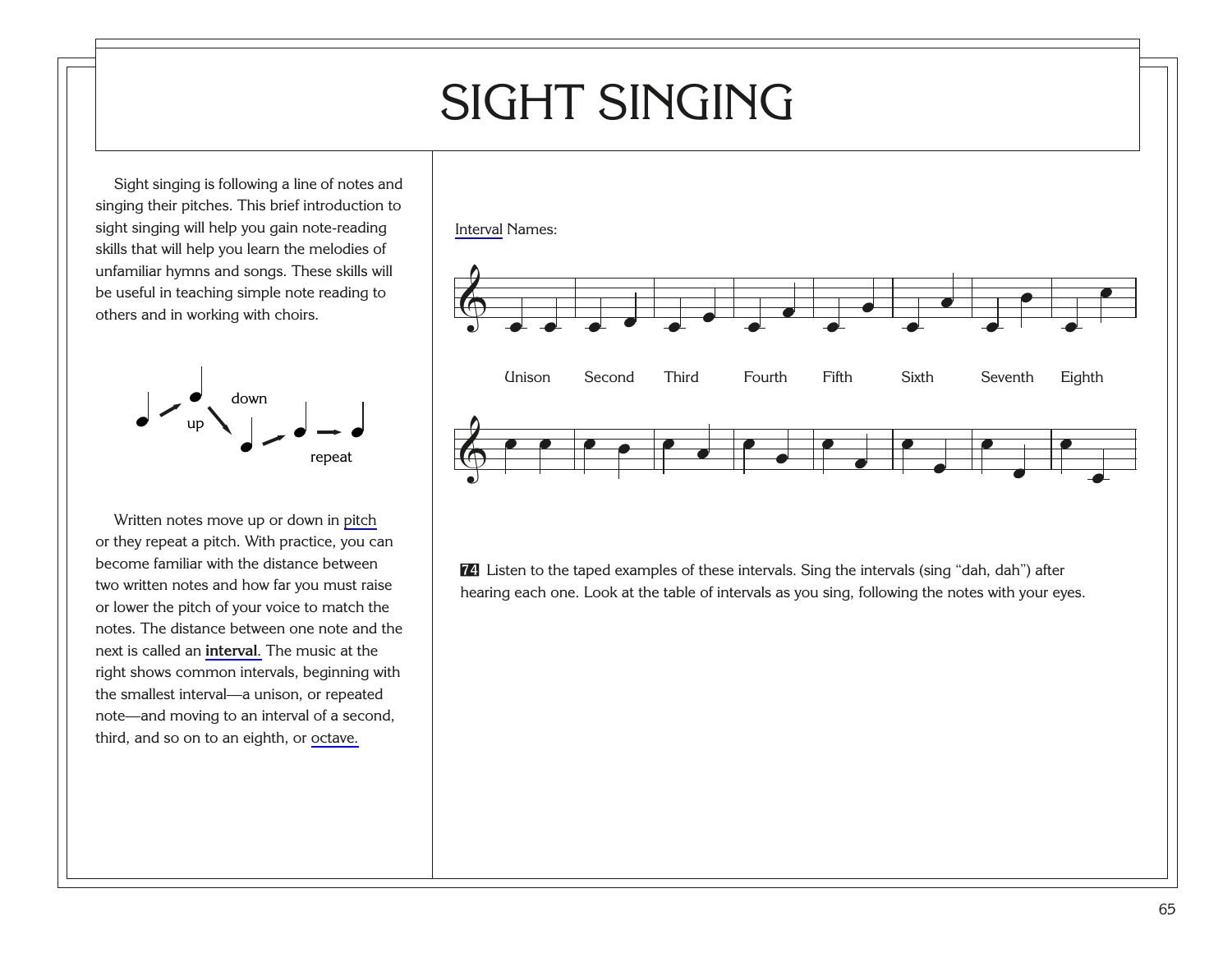To become more familiar with these intervals, associate them with hymn melodies you already know. The common intervals and the hymns they occur in are listed below.

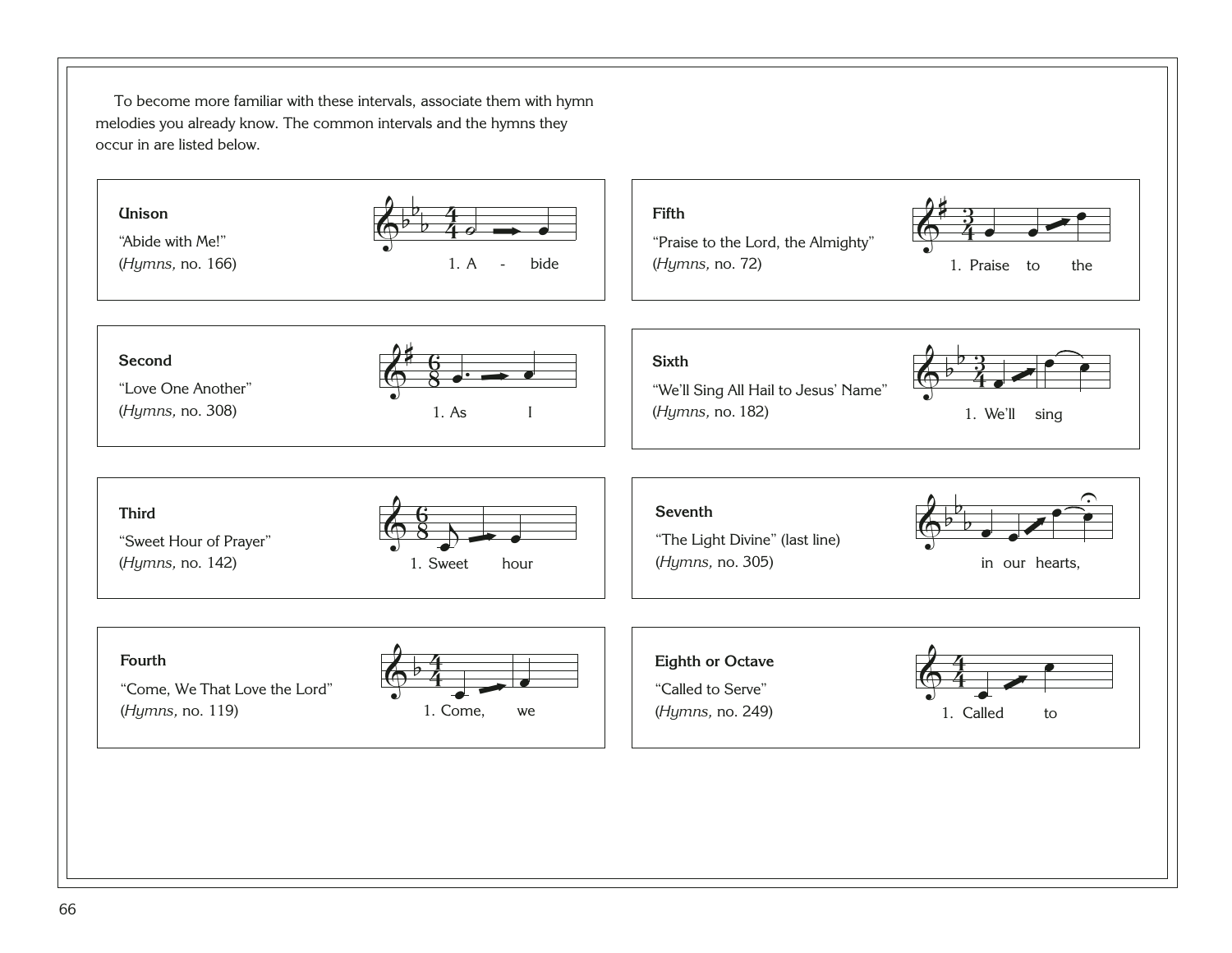# GUIDELINES FOR TEACHERS

The goal of the Basic Music Course is twofold. First, it helps students learn the basic skills of musicianship. Second, it prepares them to teach these skills to others. Students can use the manual and materials to teach themselves, but they usually progress more quickly when a teacher demonstrates techniques, answers questions, and offers encouragement.

Every person who completes the course should be willing to teach it to others. If all students will become teachers of the course, soon there will be many talented musicians able to serve in the home, Church, and community.

These guidelines explain how to set up basic music course programs. They also provide materials to help teachers present the course to individual students or in a classroom.

#### MUSIC ORGANIZATION FOR STAKES AND WARDS



#### HOW TO SET UP BASIC MUSIC COURSE PROGRAMS

#### **In Stakes**

The Basic Music Course may be taught in the ward or stake under the direction of stake priesthood leaders (see the "Music Organization for Stakes and Wards" chart). Stake music chairmen may organize and teach the course or ask others to do so. Members of the stake class might be ward representatives who could in turn teach what they learn to members of their wards.

#### **In Wards**

The ward music chairman should make sure interested ward members receive music instruction. Under the bishopric's direction, the ward music chairman may organize and teach the Basic Music Course or ask others to do so.

#### **In Developing Areas**

In areas of the Church where there are few members and limited resources, each Church unit could sponsor its own class to save time and expense. It may be best to provide training individually or to use the Basic Music Course in the home. Capable members may be called as music specialists to coordinate a Basic Music Course program.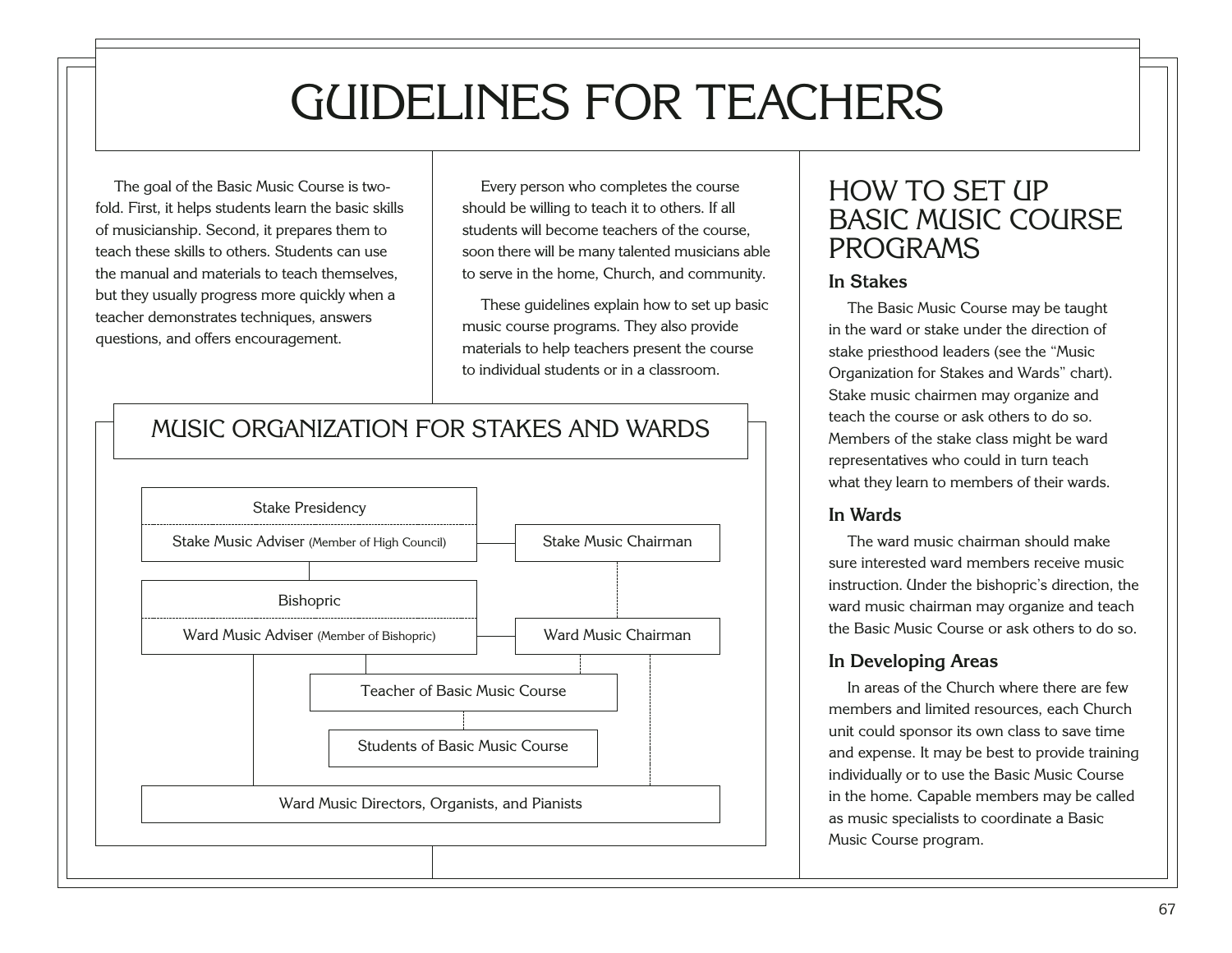#### **In the Home**

Families can use the Basic Music Course in their homes on their own initiative. Even parents who know little about music can use the course successfully in the home.

### BASIC GUIDELINES

Whether you live in a stake, ward, or developing area of the Church, follow these basic guidelines when you set up a Basic Music Course program.

- 1. Keep the organization simple. Work under the direction of local priesthood leaders. Use existing priesthood lines, organizations, and auxiliaries.
- 2. If practical, first teach the course on a stake level to representatives from each ward. These representatives can then become teachers in their own wards.
- 3. Be flexible. Design your Basic Music Course program to meet the unique needs of each stake or ward. Some units of the Church may welcome a full-fledged music program with large classes, weekly sessions, and large commitments of time and resources. Other Church units may choose a smaller program with fewer students, fewer class sessions, and more oneon-one or individual study.
- <span id="page-72-0"></span>4. As with all programs of the Church, the Basic Music Course should meet the needs of people, not the needs of

organizations. Music programs can help people increase their talents and find new ways to serve.

### TO THE TEACHER: GETTING STARTED

Teaching the Basic Music Course is an exciting opportunity. If you have never taught music skills before, you will soon discover the rewards of helping others develop their talents.

Before teaching this course, you should become familiar with the course materials. You will teach from the same materials that your students will use. Preview each of the course manuals and audiocassettes, noting the concepts presented and the order and manner of presentation.

When teaching the Basic Music Course, it is best to begin with the *Conducting Course.* The skills presented in the *Conducting Course* lay a foundation for the skills presented in the *Keyboard Course.* Even students who already know how to conduct music should review the *Conducting Course* and listen to its audiocassette tape before beginning the Keyboard Course.

Once you have a general knowledge of the materials, you are ready to start preparing specific lesson outlines. Writing a lesson outline helps give you confidence as you teach and will be useful when you teach the course again. An outline can be very general—simply a list of the page numbers you want to cover. Or it can

be quite specific—a list of each concept to be taught with the activities and assignments you plan to use. You might want to copy the lesson outline on [page 72](#page-76-0) to help you prepare.

Your students may need more or less time than you have planned to learn the concepts you teach, so do not prepare too many lessons in advance. How much material you cover in each session will be determined by your students' abilities.

The Basic Music Course teaches in a simple way all the concepts and skills necessary to conduct and play church music. You should not need to use any outside materials; these may complicate the concepts or be unavailable to the students. Prepare your lessons to be simple and direct, following the order of the course materials whenever possible.

### IN-CLASS DUTIES

Your in-class duties are to teach musical principles, help students practice skills, and assign homework.

#### **Teaching Musical Principles**

This course provides simple explanations of musical principles. To teach them well, study each principle carefully, finding how it builds on previous principles and leads to future ones. Discover ways to use the chalkboard or other visual aids. Think of ways to clarify the principle and show how it applies to what the students already know.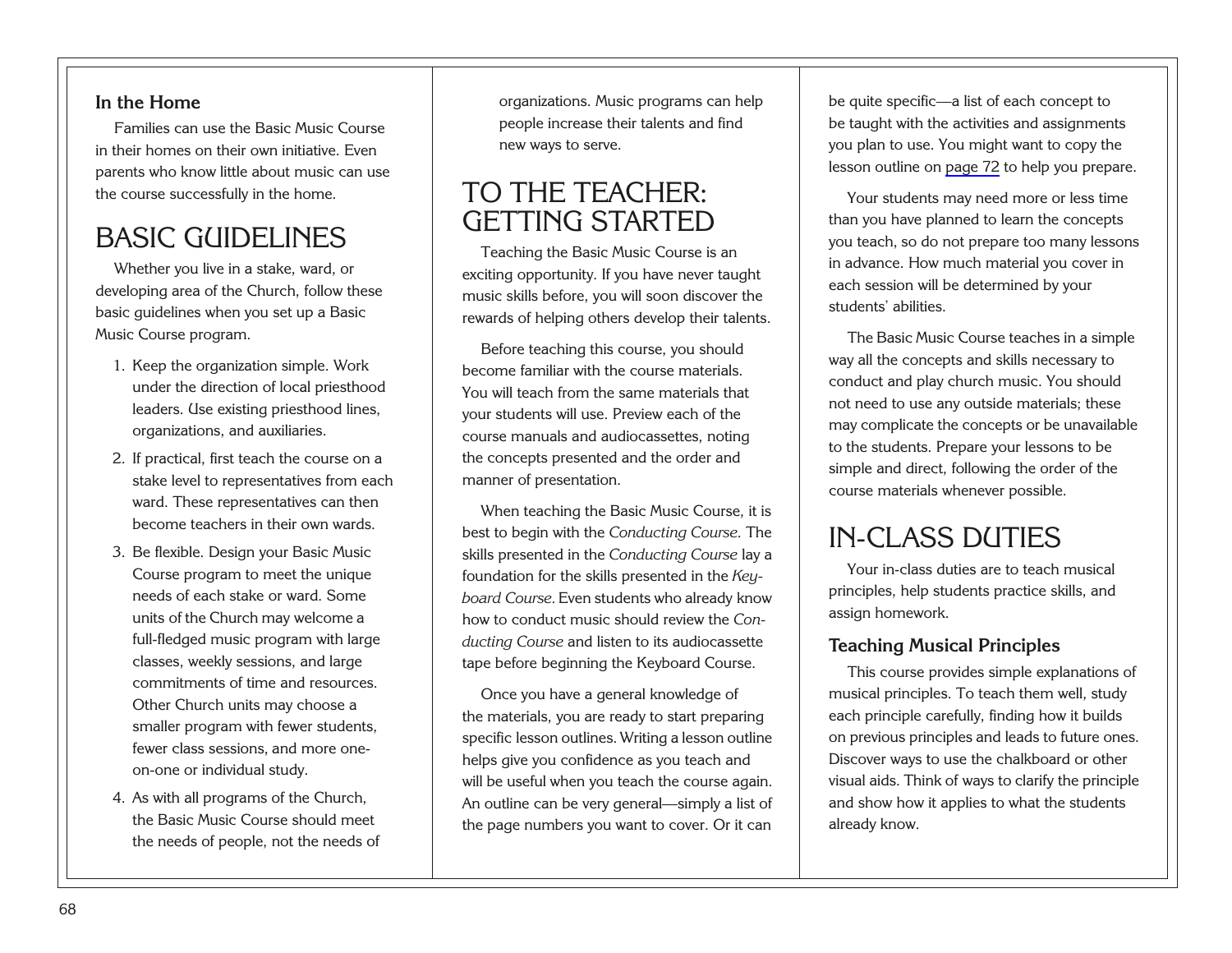Don't spend a lot of class time *talking* about musical principles. Teach the principle in the clearest, quickest way you can, then practice it with the students. If students are confused, you will notice when they try to practice. It is easiest to clear up the confusion at this point.

#### **Practicing Musical Skills**

Practice assignments are given for almost every principle in the Conducting and Keyboard courses. Your job may be as simple as instructing students to practice musical skills, watching and helping where needed, and having them repeat assignments if necessary.

An example of a typical practice assignment is on page 9. The assignment is to listen to music and (1) find the beat of the music, (2) determine the tempo, (3) clap with the beat, (4) count the beat, and (5) determine the time signature. To help students complete this assignment, bring some music. You may want to provide several examples of music that represent a variety of tempos. If students are having problems with an assignment, you may need to demonstrate or give any other help the students may need. Encourage the students to keep practicing until all skills are learned.

<span id="page-73-0"></span>As you preview the course material and prepare your lesson outlines, watch for these practice assignments. They should occupy most of the class time.

#### **Assigning Homework**

To develop musical skills, students must study and practice at home. At the end of each class session, review the material and assign homework. Encourage students to practice at least half an hour each day. Keyboard students can use the cardboard keyboard for home practice. Conducting students should use the audiocassette tape and practice in front of a mirror. Emphasize that the more students practice, the faster they learn.

Homework assignments may be the assignments given in the course materials. You may also create special assignments to help a student strengthen a particular weakness. Try to give enough work to keep the students progressing but not so much that they cannot finish it. Also, try to give assignments in a variety of skills to keep students interested.

Always follow up on homework assignments. At the beginning of each class session review the principles learned in the previous session and ask the students to perform the skills they practiced at home.

#### **Effective Teaching Methods**

1. Involve the students actively as they learn. Because musical skills are physical skills, students learn them best through physical practice. Seeing and hearing are not enough. Students need to touch, do, feel, and move.

The following five-step teaching method will help you involve your students physically in the learning process. Use and adapt these steps for each new skill or concept you teach.

| <b>TFACHER</b>                       | <b>STUDENT</b>       |
|--------------------------------------|----------------------|
| A. Explains                          | Listens              |
| <b>B.</b> Performs                   | Observes             |
| C. Performs,<br>corrects.<br>praises | Performs,<br>adjusts |
| D. Observes                          | Performs             |
| E. Listens                           | <b>Explains</b>      |

Step A: The teacher explains the new principle and describes the skill while the student listens.

Step B: The teacher performs the skill, demonstrating the new principle for the student.

Step C: The student and the teacher perform the new skill together. The teacher praises proper actions and kindly corrects improper ones, helping the student adjust and improve.

Step D: The student performs the skill alone for the teacher.

Step E: The student shows understanding of the principles or skill by explaining it or teaching it back to the teacher or to a student partner.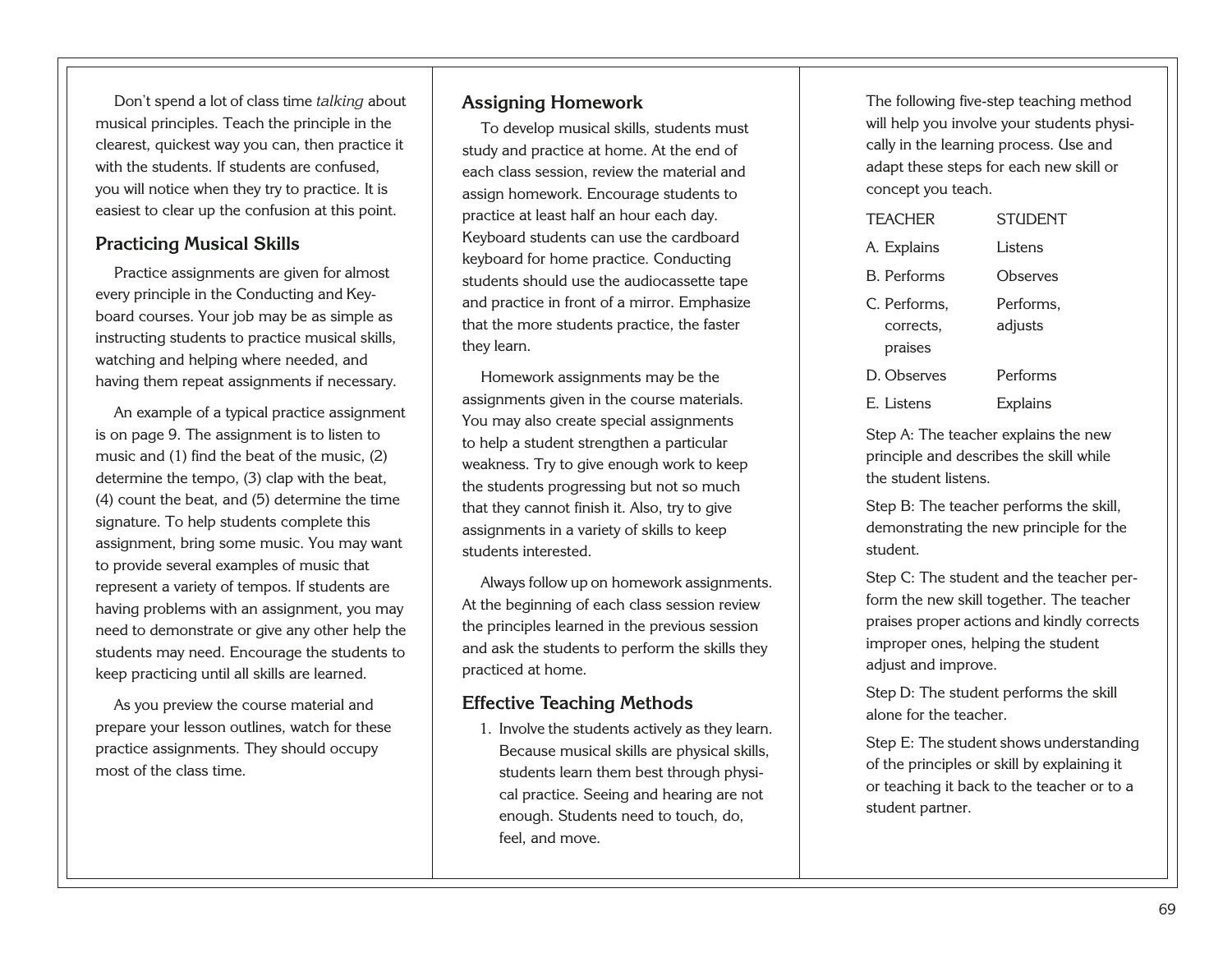If a student ever seems confused as you follow these steps, return to step A and start again, making your explanation simpler and giving more examples.

- 2. As you teach new skills, combine them with skills students already know. This puts the new skills in perspective and helps increase the students' physical coordination.Teach so that each learned skill leads logically to the next new skill. Combine skills in a variety of ways to add diversity and fun to your lessons.Consider using the following activities: (*a*) clapping a steady beat while singing, (*b*) conducting while saying the rhythmic syllables to the notes, (*c*) singing while practicing cutoffs, and (*d*) speeding or slowing the tempo while playing the piano or conducting.
- 3. Be flexible. Each class or student may have different needs. Be sensitive to these needs and adapt your lessons as you go. If the material seems to move too quickly for a student, take more time, allow more practice, or add materials that review or reinforce. If the material moves too slowly for a student, present more principles per class session or give extra assignments to keep quicker students busy.

<span id="page-74-0"></span>Feel free to introduce concepts in a different order than the manuals present them. Always encourage progress, but let the students' abilities set the pace.

4. Review regularly. At the start of each class session spend a few minutes reviewing the principles already covered. You might ask review questions that will focus the students' minds and prepare them to learn something new. Let the students explain what they remember. It is also good to spend a few minutes at the end of class reviewing what was learned that day.

You might also have a longer review every four to six class sessions, covering all of the major principles and skills learned in those sessions. Plan these reviews at natural breaks between principles.

Reviews are best when they are fun. Relay races at the chalkboard, openbook fill-in-the-blank quizzes, games with flash cards, twenty questions, and other fun activities work well.

5. Use memory devices. Memory devices illustrate concepts as well as help the students remember.

A memory device can be a picture, a story, or a key word that represents a principle. For example, to teach about flats and sharps, show the students a picture of a bicycle about to run over a tack in the road. Tell them the tack is sharp; it points up. Sharps go up. Ask them what happens to the bicycle tire when it runs over the tack. It goes flat.

Flats go down. Such memory devices add clarity to your teaching.

- 6. Have fun. Use humor and personality to make the class enjoyable. Lots of encouragement, praise, and enthusiasm will produce results.
- 7. Overcome discouragement. Help students realize that it is natural to have difficulty in learning new skills. Like most skills, musical skills require a lot of time and practice before we can perform them well. Your encouragement and positive attitude are very important in helping students overcome discouragement.
- 8. Be consistent and follow through. Hold class regularly on the same day at the same time and place every week. Keep a record of students' attendance. Be consistent in your teaching methods and always follow through on what you say you will do and on assignments that you give. Make sure that every new principle you teach is consistent with what you have taught in previous lessons. Nurture discipline in your students.
- 9. Recognize that the course has benefits beyond music. Although your students' future service will be a great blessing to the Church, perhaps an even greater blessing will be your students' feelings of accomplishment, personal development, and self-worth. The students will also be more sensitive to beauty and artistic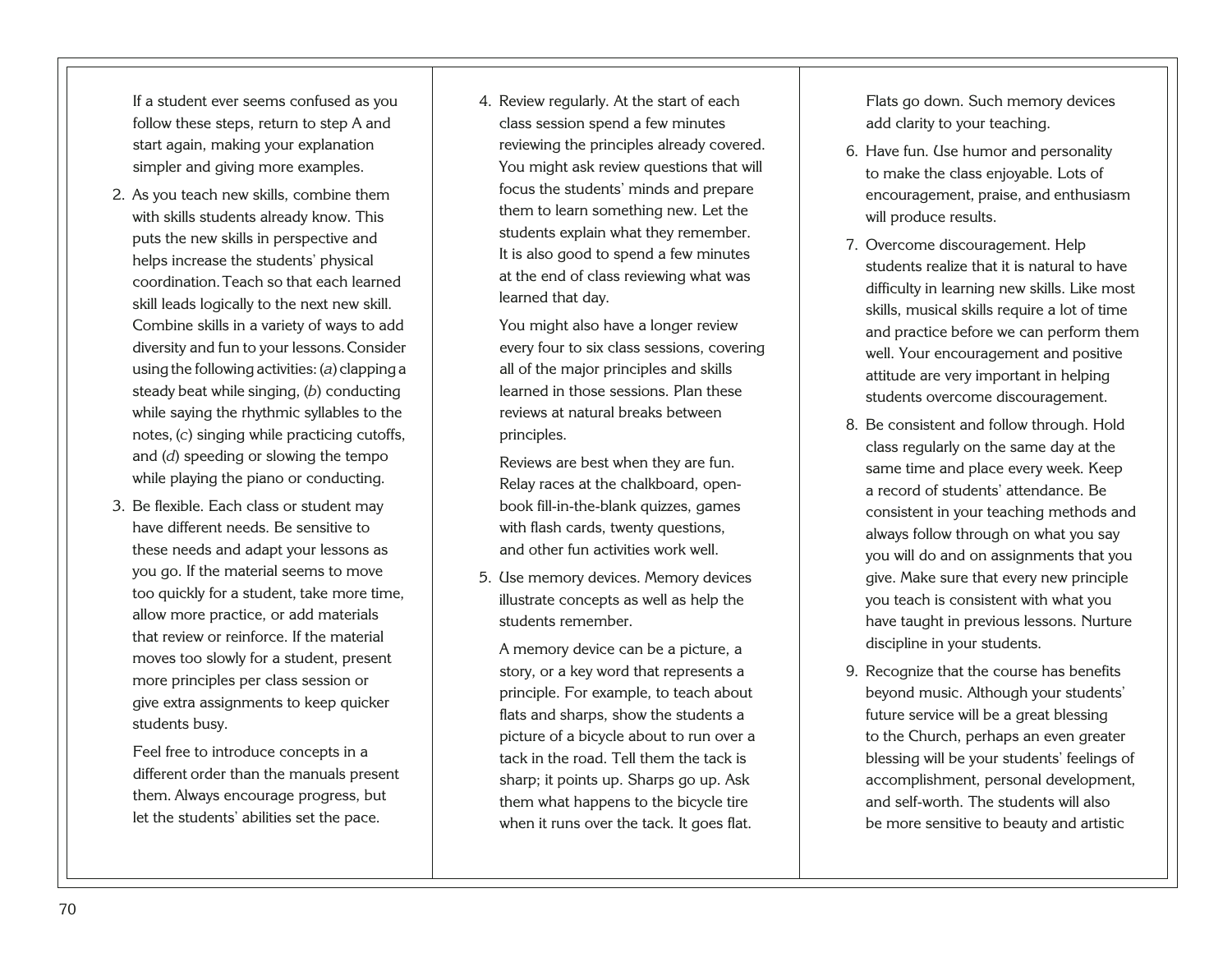expression. One of the world's greatest music teachers, Shinichi Suzuki, said: "Teaching music is not my main purpose. I want to make good citizens. If a child hears fine music from the day of his birth, and learns to play it himself, he develops sensitivity, discipline, and endurance. He gets a beautiful heart."

10. Seek spiritual guidance through prayer, fasting, and scripture study to help you with your teaching assignments.

### TIPS FOR TEACHING THE CONDUCTING COURSE

1. Much of the *Conducting Course* teaches students how to read and perform rhythm. The rhythmic syllables (see page 10) are different from those traditionally used. But they are simple and easy to say in any language. You may choose to use them only briefly, giving more attention to the traditional note names of quarter note and half note. Or you may use them in place of the traditional note names. You could simply point to a row of quarter notes, saying "dah" for each note. Then each quarter note would be known as a "dah." This lets you avoid having to explain what quarter means. The rhythmic syllables can make learning to read and conduct music faster and more fun. You can help

students who want to extend their musical knowledge learn the traditional rhythmic principles outside of class.

- 2. Because learning to conduct music is less difficult than learning to play a keyboard instrument, conducting classes may draw more students than keyboard classes. When teaching a large class, use teaching assistants to help you give personal attention to each student. Teaching assistants may be any qualified people, perhaps students who have progressed further in the Basic Music Course. During class, the assistants could go student to student, giving help where needed. You could also divide the class into smaller groups for learning and for practice activities, with a teaching assistant for each group.
- 3. Arrange for a room large enough to allow the students space to stand and move their conducting arms freely.
- 4. To avoid confusion when teaching conducting patterns, conduct with your back to the students. This way the students' arms will be moving in the same direction as your arm.
- 5. Encourage students to sing the words of the hymns as they conduct. Singing while conducting is a good habit to form.
- <span id="page-75-0"></span>6. As often as possible, let each student conduct in front of the class as if the class were a singing congregation.
- 7. Whenever possible, let the students practice with music provided by a pianist or a tape. When you use a pianist, you can stop the music and begin again without wasting time trying to find the right place on a tape. If a pianist is available, be sure the students practice conducting hymns beginning with an introduction. On the *Conducting Course* tape, instead of an introduction, one full measure of rhythmic clicks is given before the measure that begins the hymn.
	- 8. To best use the time during practice sessions in class, divide the students into pairs. Each student, facing a partner, practices the new skills. Partners work through problems and correct their performance. You can use these short practice sessions with partners whenever you teach a new skill.
	- 9. Help the students feel the spirit of the hymns. Emphasize that in order to be truly effective as conductors, they will need to do more than learn conducting patterns. They will also need to understand and feel the message of each hymn they conduct.
- 10. The videocassette *Music Training* (53042) includes a section on conducting skills. It may be valuable to show it at the beginning of the *Conducting Course* as a preview of conducting skills. Or you could use it later as a review.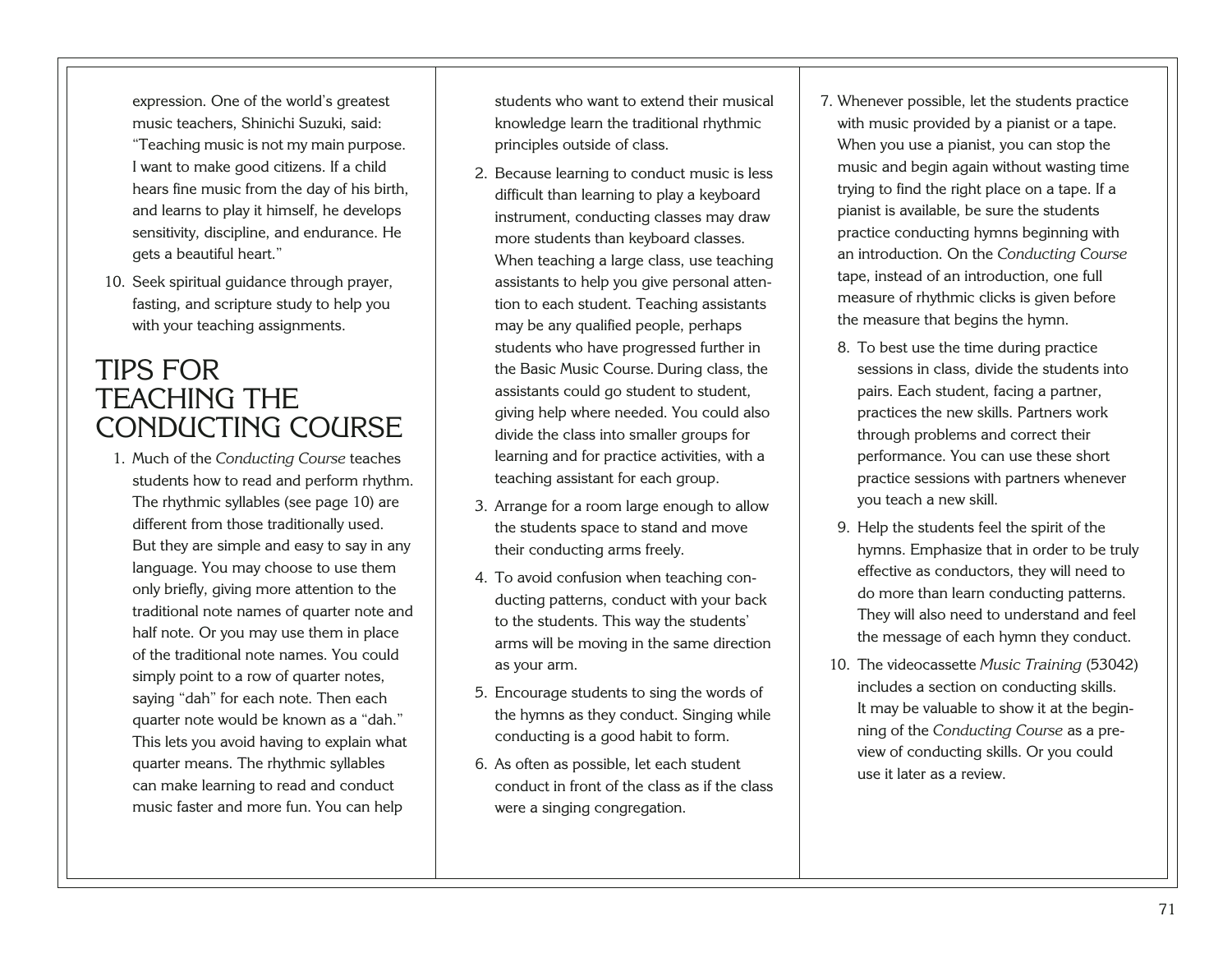<span id="page-76-0"></span>

| <b>BASIC MUSIC COURSE</b><br><b>LESSON OUTLINE</b><br>□ Conducting □ Keyboard<br>Lesson: ______ Pages to be covered: __________<br>B.<br>C.<br>D.<br>Ε.<br><u> 1980 - Jan Barnett, fransk politik (d. 1980)</u><br>G.<br>Special activities: | <b>BASIC MUSIC COURSE</b><br><b>LESSON OUTLINE</b><br>□ Conducting □ Keyboard<br>Lesson: ______ Pages to be covered: __________<br>G. The contract of the contract of the contract of the contract of the contract of the contract of the contract of the contract of the contract of the contract of the contract of the contract of the contract of the contrac<br>Special activities: |
|----------------------------------------------------------------------------------------------------------------------------------------------------------------------------------------------------------------------------------------------|------------------------------------------------------------------------------------------------------------------------------------------------------------------------------------------------------------------------------------------------------------------------------------------------------------------------------------------------------------------------------------------|
| Illustrations and other materials needed:                                                                                                                                                                                                    | Illustrations and other materials needed:                                                                                                                                                                                                                                                                                                                                                |
| Home practice assignments:                                                                                                                                                                                                                   | Home practice assignments:                                                                                                                                                                                                                                                                                                                                                               |
|                                                                                                                                                                                                                                              |                                                                                                                                                                                                                                                                                                                                                                                          |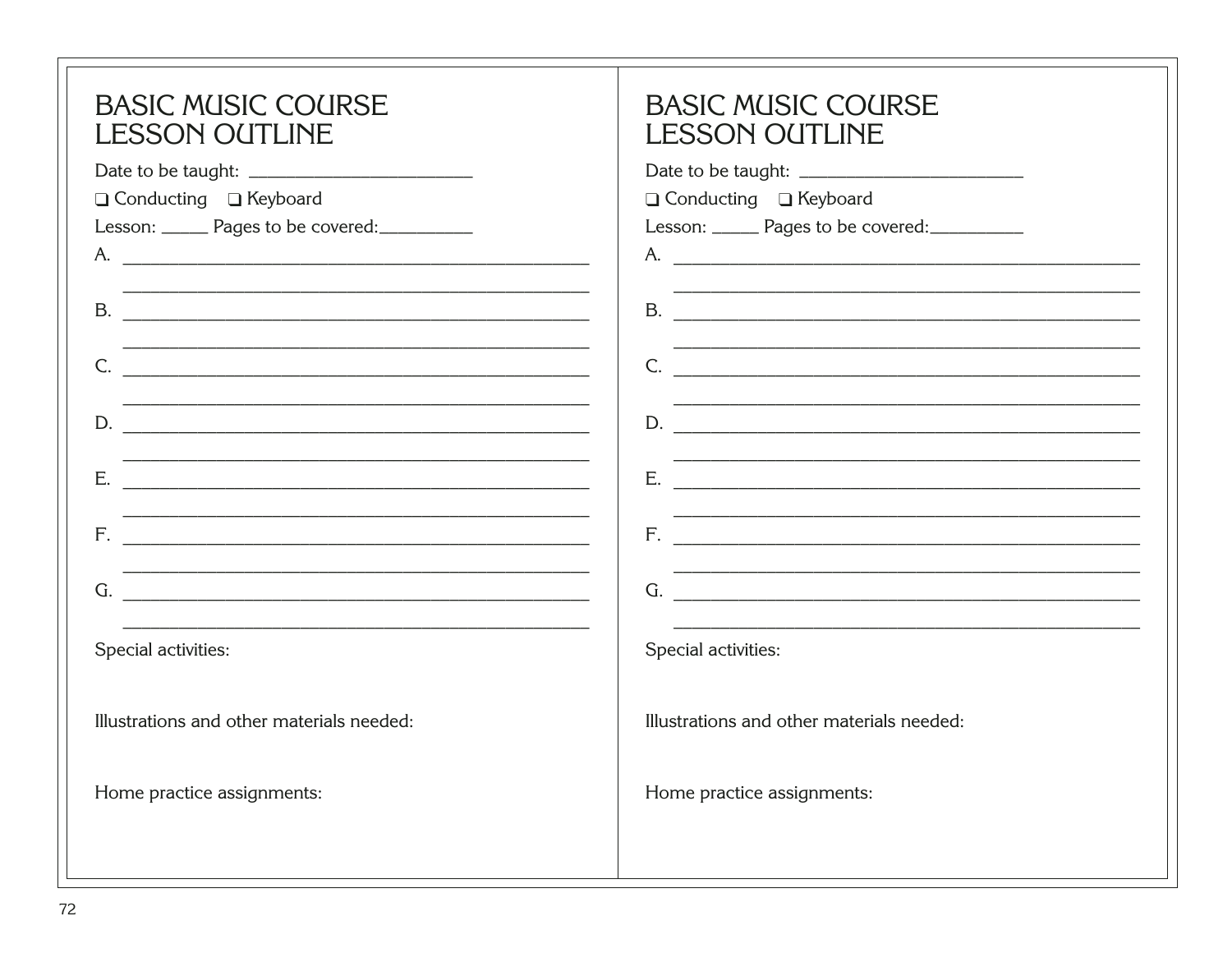# GUIDELINES FOR CHOIR DIRECTORS

This section provides conducting guidelines and skills for choir directors. It includes information on (1) advanced conducting techniques, (2) selecting appropriate music, (3) making simple hymn arrangements, (4) teaching music to a choir and holding effective rehearsals, (5) principles of good singing, and (6) giving successful performances.

## Skills for Conducting a Choir

Whether you conduct a congregation or a choir, your basic duties are the same: keep the singers singing together and help them interpret the music. A choir should sing with greater artistic refinement than a congregation, though, so you must use conducting skills beyond those needed to direct a congregation.

The skills you need to successfully conduct a choir are—

- 1. Effective preparatory beats.
- 2. Meaningful facial expressions.
- 3. Conducting with the left arm.
- <span id="page-77-0"></span>4. Knowing when to use a baton.

Using these skills, you can conduct a variety of tempos, dynamics, and musical styles. The choir can respond to your signals by singing with added feeling, making the music come alive for the listeners.

### THE PREPARATORY BEAT

The preparatory beat and the moments just before it are when you get the music off to a successful start. As you take your place in front of the choir and raise your arms to conduct, make sure every member of the choir and the accompanist are ready to begin. In this brief moment, feel the rhythm and mood of the music. Feel the beat in proper tempo or count a measure of beats to yourself.

When all is ready, conduct the preparatory beat. Let this beat reflect your intentions for tempo, dynamics, and emotion. If the music is slow and solemn, the preparatory beat should be slow and give a feeling of solemnity. If the music is joyful or bold, the preparatory beat should show these moods. The choir can then respond from the very first note, singing with the musical expression you desire.

### FACIAL EXPRESSION AND EYE CONTACT

Facial expression and eye contact are two of your most important tools. Use them constantly. To do this, you must know the music well enough to look away from it much of the time. Use your eyes and face to tell the choir what expression you want them to put in the music. Before the music begins, give an alert and encouraging look. When the music ends, show an expression of appreciation and approval.

### USING THE LEFT ARM AND HAND

The left arm and hand are very important tools in conducting a choir. Here are some ways to use them:

1. Use both arms to give the preparatory beat and downbeat. Continue conducting with both arms for a full measure or more, letting your left arm mirror your right. Then drop your left arm to your side.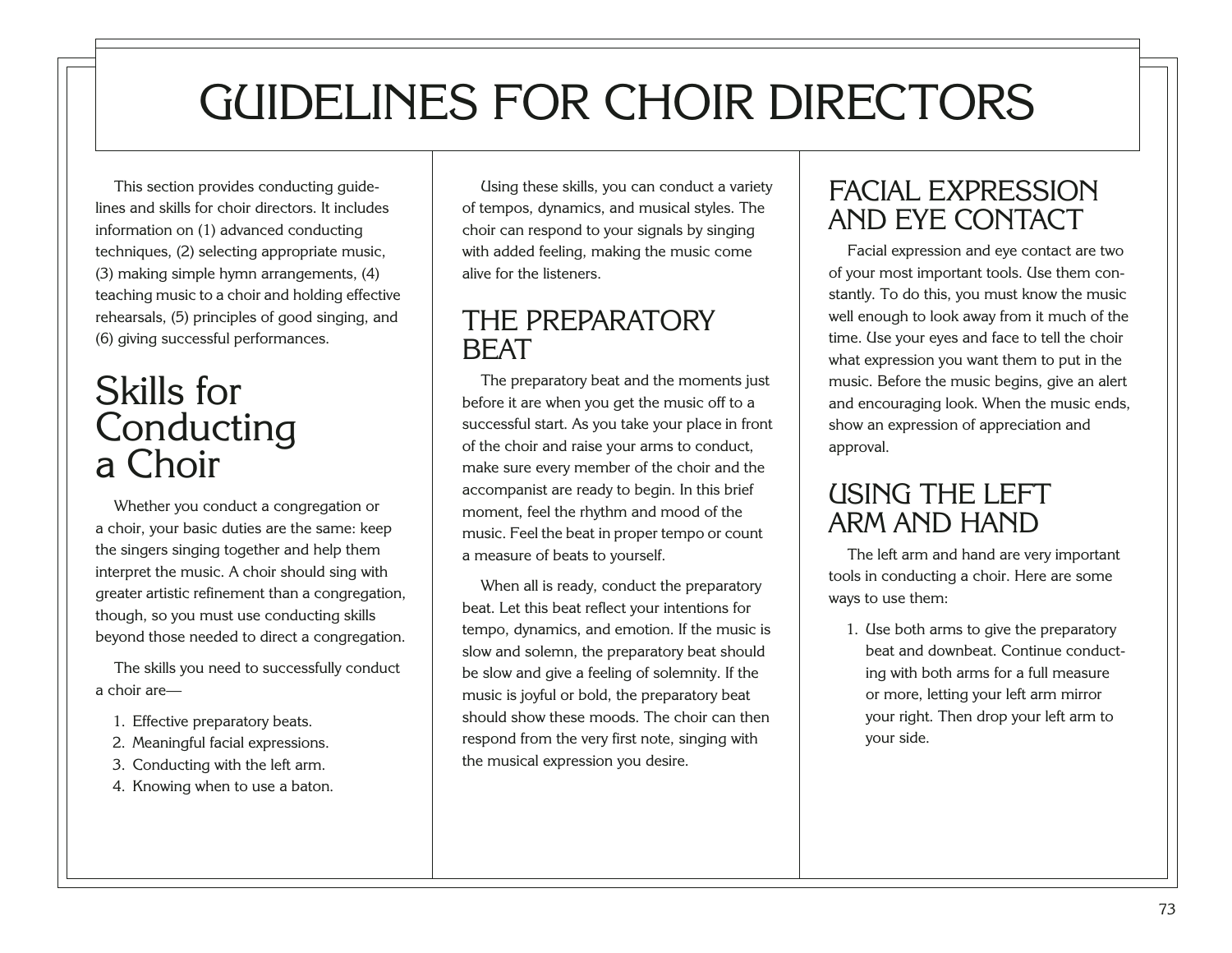- 2. Use both arms for cutoffs and for mirroring the beat pattern for emphasis (especially when slowing or quickening the beat).
- 3. Use your left arm and hand to clarify the style, mood, or phrasing.
- <span id="page-78-0"></span>4. Sometimes one or more vocal parts do something different than what the rest of the choir is doing. Use your left hand to

signal instructions to the choir while your right arm conducts the beat. These hand signals are listed under "Choral Conducting Techniques" on page 75.

Using your left arm and hand can improve your communication with the choir. But don't overuse it. When you only need to conduct the beat, use your right arm, letting your left arm rest at your side.

### USING A BATON

If you are conducting a large choir, a baton helps singers see what you are doing and stay together. But a baton cannot express what the hand can in interpreting the music and is not as useful with smaller groups.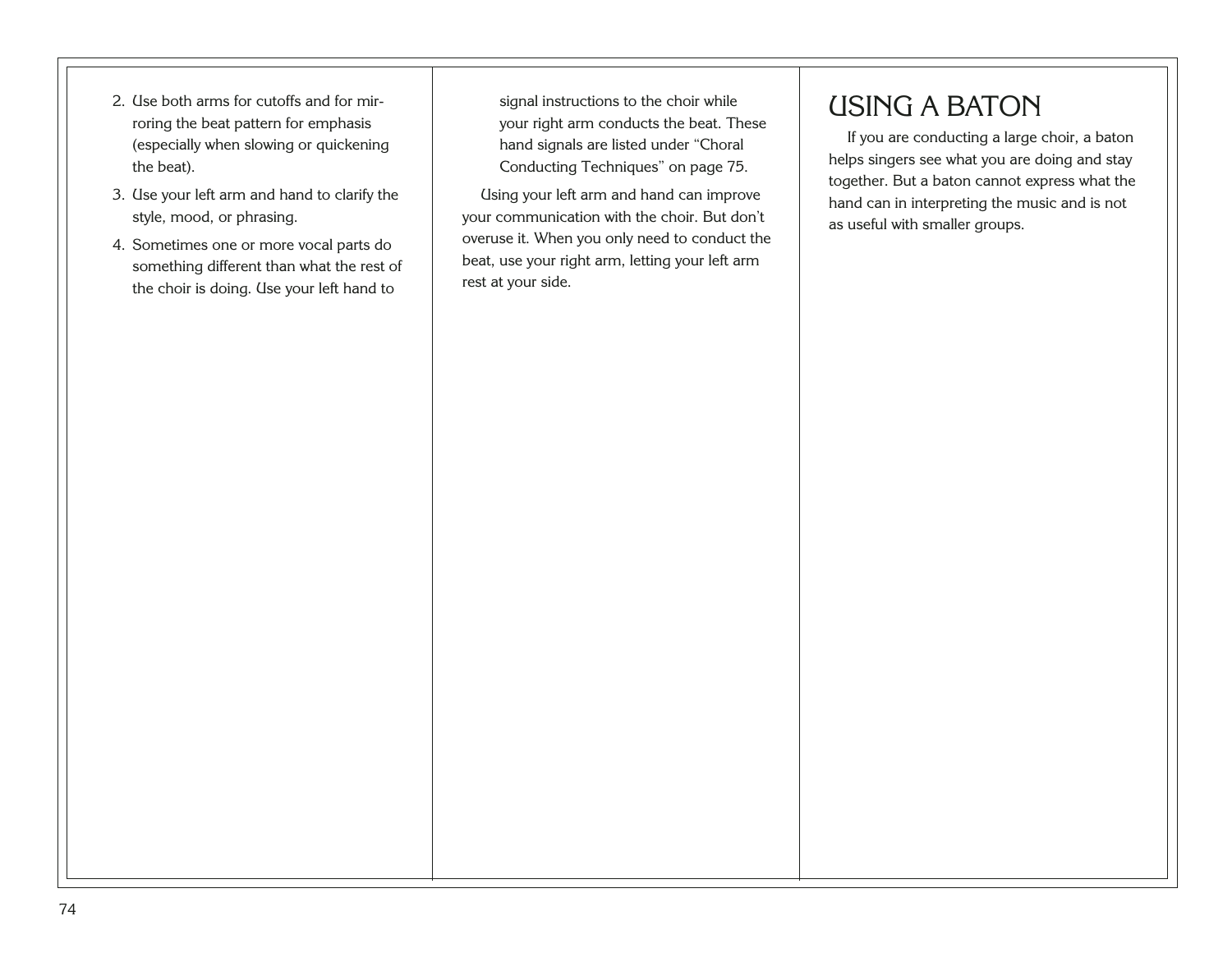## Choral Conducting Techniques

<span id="page-79-0"></span>

| <b>Musical Characteristic</b>                  | <b>Conducting Technique</b>                                                                                                | <b>Musical Characteristic</b>                            | <b>Conducting Technique</b>                                                                                                         |  |
|------------------------------------------------|----------------------------------------------------------------------------------------------------------------------------|----------------------------------------------------------|-------------------------------------------------------------------------------------------------------------------------------------|--|
| Loud (forte or $f$ )                           | Use a large beat pattern, holding arms<br>away from the body. Hold the left palm                                           | Solemn, reverent, or<br>legato                           | Use a smooth, rounded beat pattern with<br>soft bounces on the beat.                                                                |  |
|                                                | up, or let the left arm mirror the beat<br>pattern for emphasis.                                                           | Bright, joyful, or staccato                              | Use an animated, angular beat pattern,<br>with sharp bounces on the beat.                                                           |  |
| Soft (piano or $p$ )                           | Use a small beat pattern, with arms close<br>to the body. Hold left palm down.                                             | One vocal line is more<br>important than the others      | Use the left hand to signal palm up to<br>the important vocal group, palm down to                                                   |  |
| Fast (allegro)                                 | Use a quick beat pattern, with sharp                                                                                       |                                                          | the other groups.                                                                                                                   |  |
| Slow (andante)                                 | motions and crisp bounces on the beats.<br>Use a slow beat pattern, with graceful                                          | One part of the choir sings<br>while the other is silent | Face the group that is to sing.                                                                                                     |  |
|                                                | motions and soft bounces on the beats.                                                                                     | Part of the choir cuts                                   | Before the cutoff, look at the group that                                                                                           |  |
| <b>Getting louder</b><br>(crescendo or cresc.) | Use a beat pattern increasing in size.<br>Hold the left palm up and push it upward,<br>moving the arms away from the body. | off while the other part<br>continues to sing            | is to cut off. Give the cutoff signal with<br>the left hand (the right hand continues the<br>beat pattern), and then face the group |  |
| <b>Getting softer</b>                          | Use a beat pattern decreasing in size.                                                                                     |                                                          | that is to continue singing.                                                                                                        |  |
| (diminuendo or dim.)                           | Hold the left palm down and push it<br>downward, moving the arms closer<br>to the body.                                    | The silent part of the<br>choir joins the singing part   | First look at the singers who are to begin<br>singing; then do a preparatory beat with<br>your left hand and bring them in. Mirror  |  |
| Speeding up<br>(accelerando or accel.)         | Make the beat pattern faster, with motions<br>becoming more crisp and the beat more                                        |                                                          | the beat pattern with your left hand for a<br>measure or more.                                                                      |  |
|                                                | pronounced.                                                                                                                | Part of the choir sustains                               | Hold your left hand, palm up, in the                                                                                                |  |
| Slowing down<br>(ritardando or rit.)           | Make the beat pattern slower, with<br>motions becoming more graceful and<br>the beat less pronounced.                      | a note while the other part<br>sings other notes         | direction of the group that is sustaining.<br>Continue the beat pattern with your<br>right hand.                                    |  |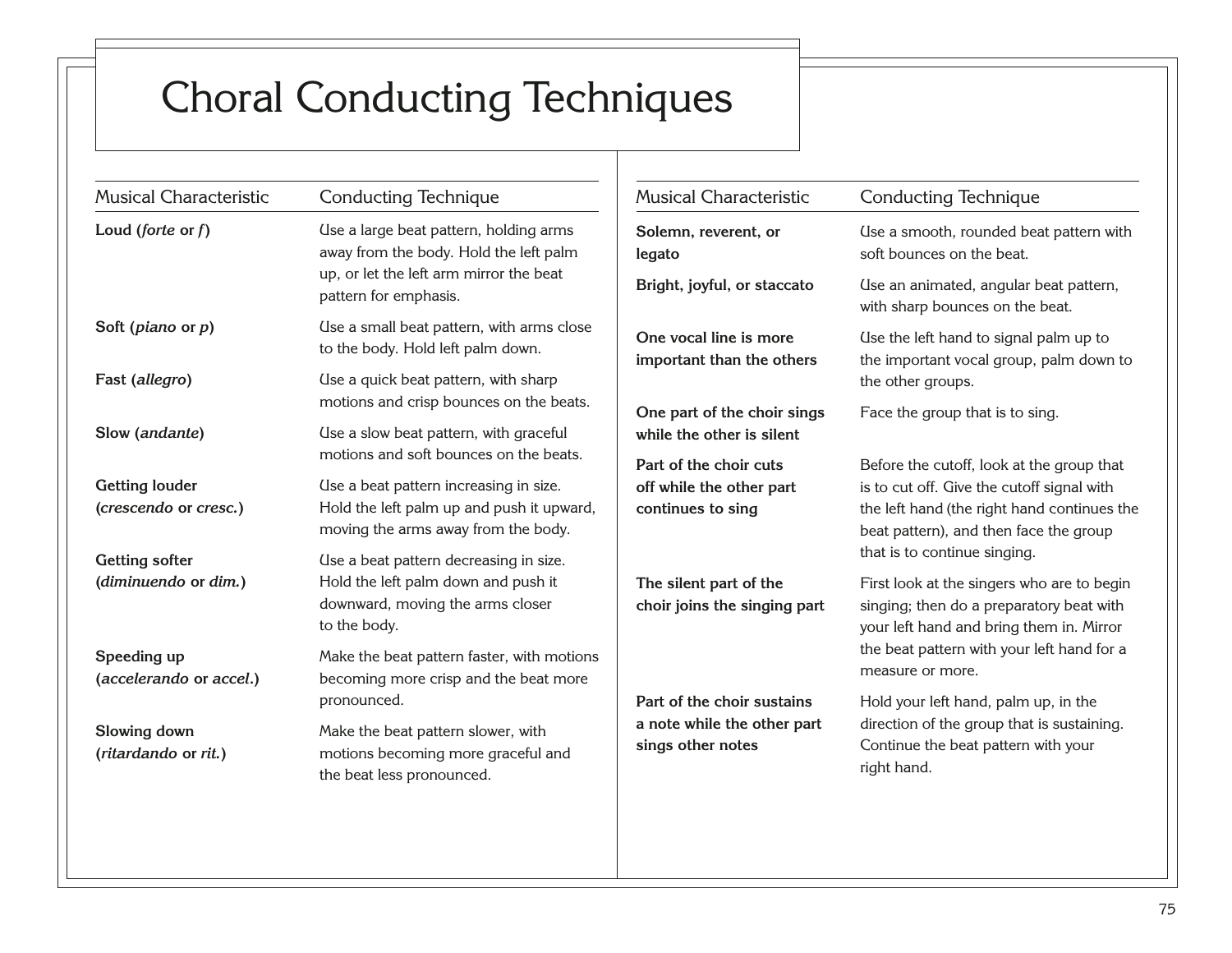## Choosing the Right Music

Choosing the right music means choosing music that is right for the occasion and right for the choir.

### MUSIC THAT IS RIGHT FOR THE OCCASION

Most choir performances will be in sacrament meetings, but there will also be other occasions when a choir might be asked to perform and would need to sing music appropriate for the setting.

#### **Sacrament Meeting**

Sacrament meeting music should enhance the sacred nature of the occasion. Usually music for sacrament meeting should be our Latter-day Saint hymns. When you use other music, choose a text with an appropriate gospel message and music that reflects a religious quality rather than a popular or worldly style. It is better when the pieces are short and uncomplicated. By coordinating with the music chairman and the bishopric, you can choose music to fit the theme of the meeting or the message of the speakers.

#### **Other Occasions**

<span id="page-80-0"></span>A choir might also be asked to sing for stake conferences, firesides, funerals, talent nights or other activities, and community

events. Considering the season, theme, or purpose of the meeting or event will help you choose the best music. Stake conferences and funerals will have the same sacred, spiritual nature that sacrament meetings have. Firesides, too, can be very sacred but they can also concentrate on more seasonal subjects. Activities and community events can give a choir an opportunity to perform popular selections (make sure they adhere to the standards of the Church).

### MUSIC THAT IS RIGHT FOR THE CHOIR

Consider the following when choosing music for the choir.

#### **Size of the Choir**

For a small choir (eight to twelve voices) or for a children's choir, music written in unison or in two parts may be best. For larger choirs, choose unison, two-, three-, or four-part music. If your choir is small, avoid music that needs a big, full sound to be effective. Don't use the Mormon Tabernacle Choir as your guide for choosing music. Music meant for large, welltrained choirs would be difficult for most ward choirs to perform well. You can enhance a small adult choir by occasionally having a group of children or youth sing with them.

#### **Ability of the Singers**

Consider the ability of the singers in your choir. Avoid music with notes that are too high or low for them to sing comfortably. Be cautious about using music with fast-moving notes, difficult rhythms, or musical lines with many wide skips between notes. You may also want to stay away from unusual harmonies or counterpoint (music which has vocal parts moving independently of each other).

#### **Voice Mix**

Consider the number of singers you have for each vocal part. If you have a small number of men, you will weaken their sound by dividing them into bass and tenor sections. It may be better to choose or arrange music that unites the men's voices into one part, usually the bass part.

#### **Variety**

Choose music that brings variety to a choir's rehearsals and performances. Solemn hymns, joyful anthems, music for special occasions, seasonal music, patriotic tunes, and inspirational songs all have a place in a choir's repertoire. Choose music not only that you like but that the choir likes; choir members will be faithful and enthusiastic if they enjoy what they are singing.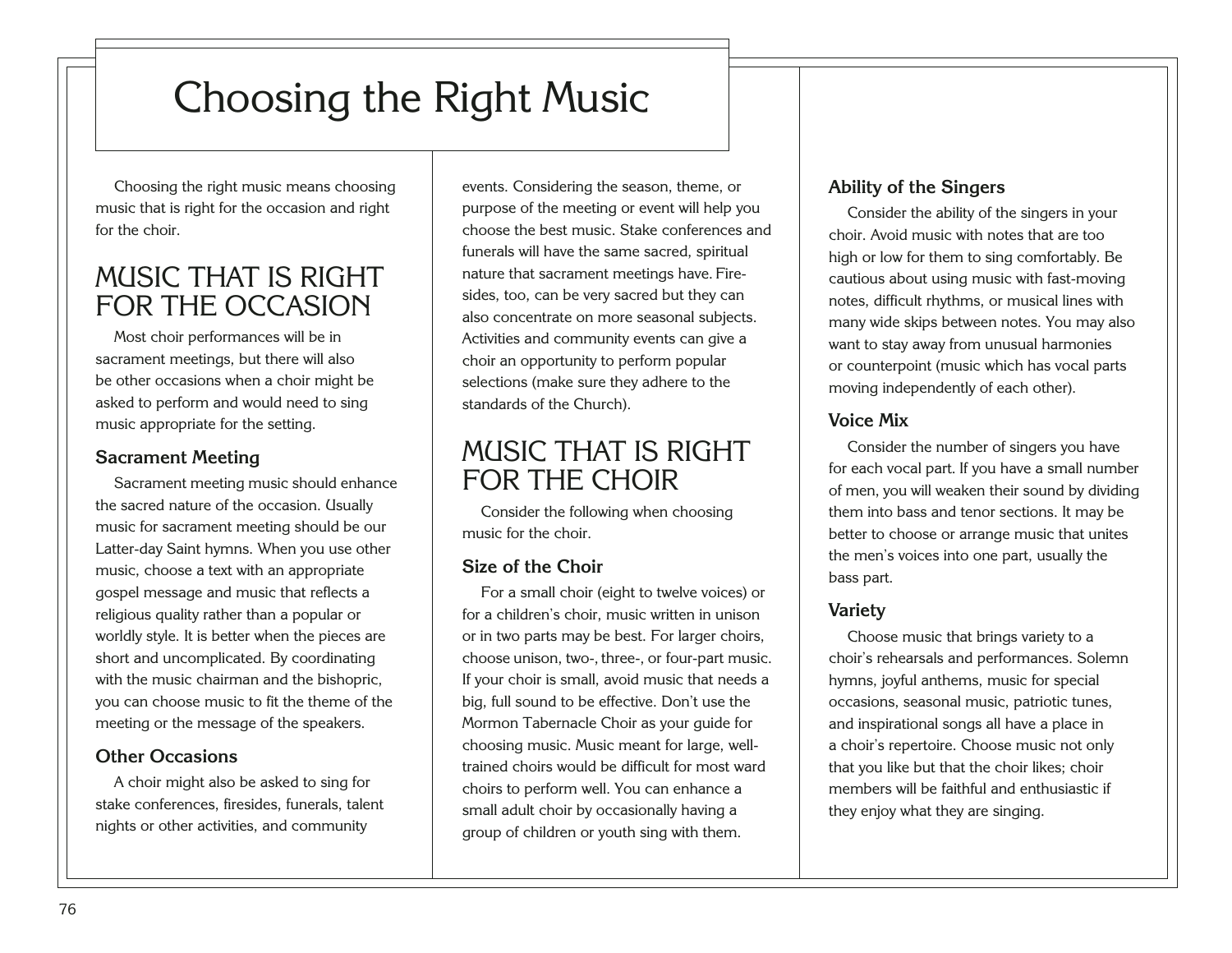#### **Frequency of Rehearsals and Performances**

Choose music that the choir can learn in the time available for rehearsal. If the choir performs often, choose music that is easy to learn. If you choose more challenging music, make sure to rehearse it many weeks before performing it. When you choose music that the choir can learn in the given rehearsal time, singers will be confident enough to add spirit and emotion to their performance.

#### **Ability of the Accompanist**

Be sure your accompanist can play the music that you choose. Allow plenty of time for the accompanist to learn the music before rehearsal.

## Adding Variety to Hymn Singing

Most of the music a choir sings is hymns sung as they appear in the hymnbook. Sometimes, though, varying the way a hymn is sung adds interest for both listener and singer and gives fresh understanding of the hymn. These are some ways to vary how hymns are sung:

- 1. Sing in unison or two parts. Many hymns sound elegant when sung in unison by men, women, or both. Other hymns are better in a two-part combination using the soprano and alto parts. Women or men might sing both parts, or men might sing melody and women sing alto.
- 2. Change the part arrangement from SATB (soprano, alto, tenor, bass) to all men (TTBB) or all women (SSA or SSAA). When changing parts from SATB toTTBB, use the same notes and assign basses the bass part, baritones the melody (at an octave lower), second tenors the tenor part, and first tenors the alto part (at actual pitch rather than an octave lower).

Change SATB to SSA by assigning first sopranos the soprano part, second sopranos the alto part, and altos the tenor part. For SSAA, raise the bass part an octave for the second altos.

<span id="page-81-0"></span>3. Use a solo or a group of voices (*a*) on the melody with piano or organ accompaniment, (*b*) with the choir humming voice parts, or (*c*) without accompaniment.

- 4. Have a children's or youth choir sing with an adult choir or sing a verse or more by themselves.
- 5. Have a quartet (a singer fromeach section or all men or all women) sing a verse.
- 6. Have the congregation join in singing the last verse of the hymn.
- 7. Have a violin or flute play a verse alone, with the choir humming, or play a descant while the choir sings.
- 8. Vary the dynamics, singing one verse louder or softer than the others.
- 9. Vary the tempo by singing a verse slightly faster or slower than the others.
- 10. Use a specially prepared piano or organ accompaniment as the singers sing the melody in unison.
- 11. Sing a verse (usually the last) in a different key, moving up a half or a whole step.
- 12. Combine these suggestions. For example, have the choir sing verse one in unison and verse two in SATB; in verse three have the sopranos sing the first phrase, altos join for the second, tenors for the third, and basses for the last; have a soloist sing verse four; and have SATB again in verse five.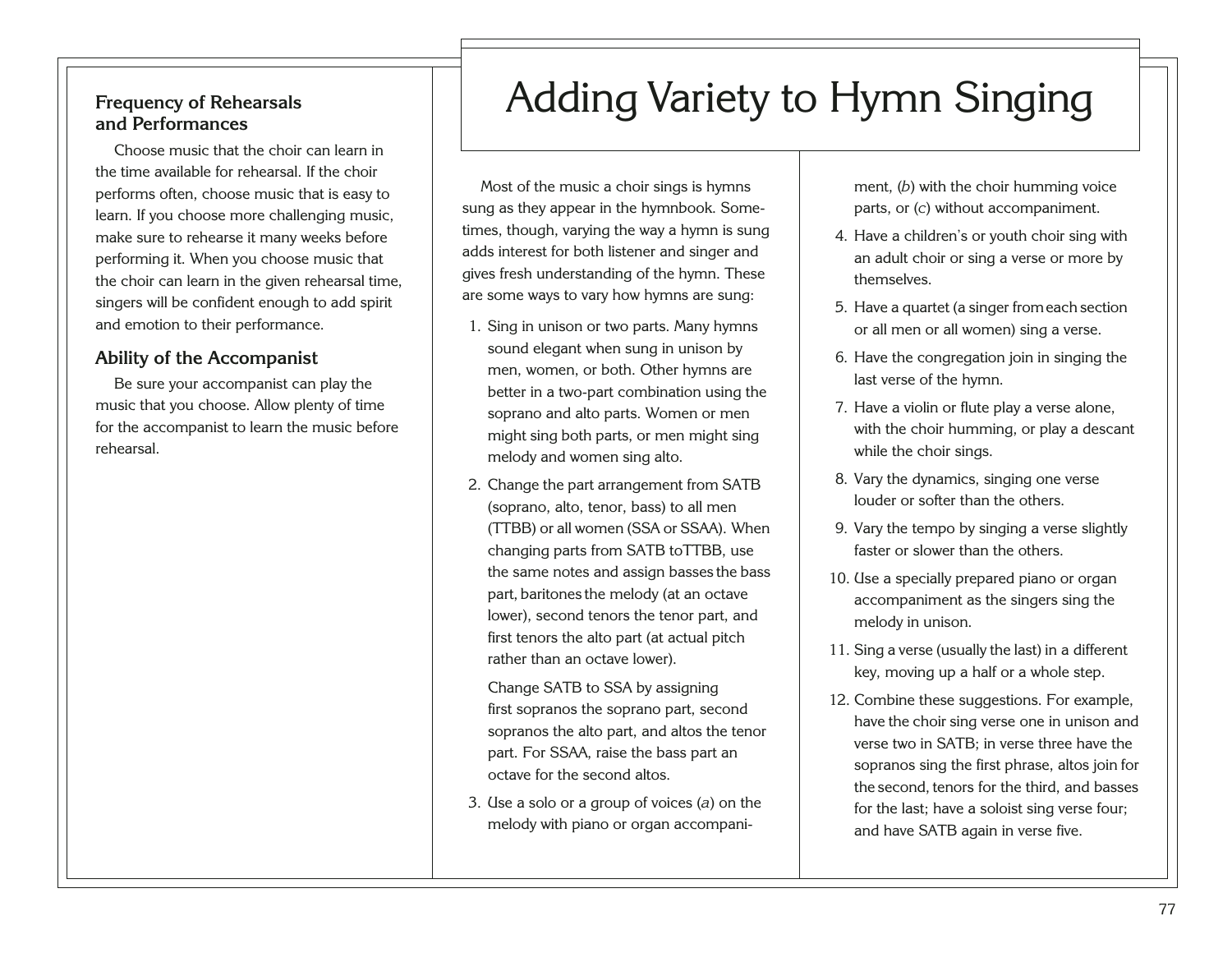## Before the Rehearsal

Before the rehearsal you should prepare yourself, plan the rehearsal, and prepare the rehearsal place.

### PREPARE YOURSELF

To prepare yourself, study the music thoroughly. Decide how to interpret the music and make pencil markings to help you teach and direct it. You need to learn the music well enough so you can look up as you conduct. The following steps will help you prepare:

- 1. Read the text aloud to understand its message and its mood.
- 2. Go through the music, noting the time signature, the tempo markings (how fast or slow), the dynamic markings (how loud or soft), and any other expression marks. You may want to circle or underline them.
- 3. Go through the music again, saying the words in rhythm as you conduct or tap a steady beat.
- <span id="page-82-0"></span>4. Learn the melody line and sing it while conducting, following the tempo and dynamics indicated on the music. Come to a feeling of the style and mood of the music. When adding feeling to the

music, don't overemphasize any one aspect. Keep your interpretation simple.

- 5. Become familiar with each of the vocal parts, circling any notes or rhythms that may be difficult. Difficult passages will need special attention during rehearsals.
- 6. Find places in the music where one vocal line begins or ends independently of the other lines or where one line becomes more important than the others. Mark these places in the music so you can signal the singers at the appropriate time.
- 7. Practice conducting the music from beginning to end, using good technique and expressive gestures. Picture the choir in front of you, visualizing where each section of singers will be seated. Practice facing or gesturing in the direction of the section that will need cues from you. Conducting in front of a mirror may help improve your skills.
- 8. You could meet with the accompanist before the rehearsal to discuss your interpretation of the music and practice conducting with the accompaniment.

### PLAN THE REHEARSAL

To efficiently use your rehearsal time, you need to have a plan. Look at the choir's performance schedule and decide which pieces the choir needs to rehearse. List the titles and page numbers of the pieces and how much time you will spend rehearsing each one. Tell your accompanist what you plan to do. Sometimes pieces will need more time than you planned for; be flexible enough to let rehearsals meet the needs of the choir.

### PREPARE THE REHEARSAL PLACE

Work with your priesthood leaders well in advance to schedule the rehearsal time and place. Make sure choir members know about the rehearsal. Then be sure the building will be unlocked at the scheduled time.

Arrange the seating so that every member of the choir can see you and hear the piano or organ. Usually the sopranos are seated on your left as you face the choir and are near the basses; altos are usually by the tenors. But any arrangement that works for your choir is fine.

Arrive early to make arrangements, lay out the music, and greet members as they arrive.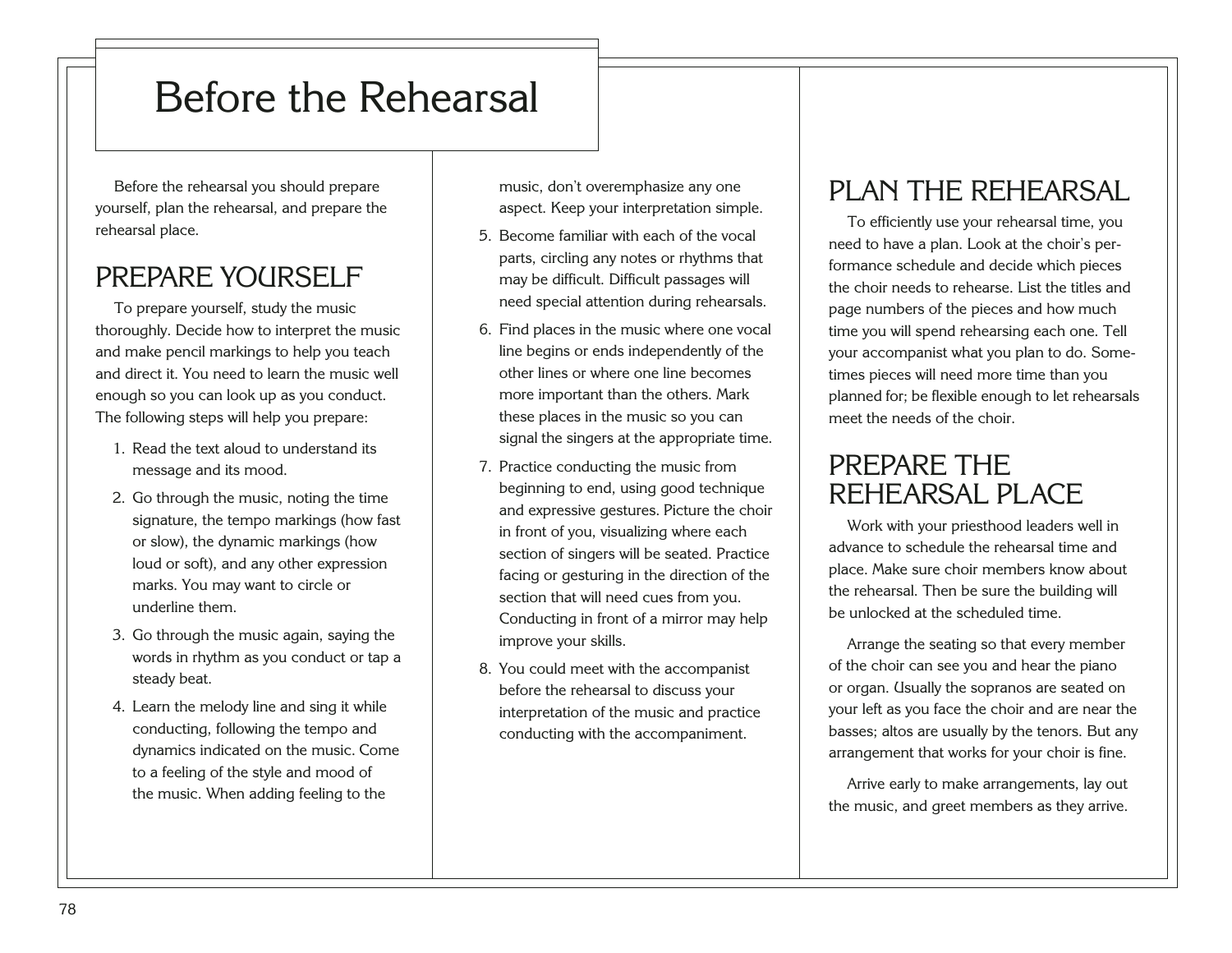## The Rehearsal

Not only are rehearsals a time to prepare for performances, they also help choir members develop the sense of unity and friendship so important for a successful choir. When the rehearsal is positive and enjoyable, members attend faithfully. Since nonmembers and lessactive members may be invited to sing, choir rehearsals can be a time of fellowship and learning. A choir fulfills its purpose when each member experiences personal growth through singing in the choir. You can help this happen through effective, enjoyable rehearsals.

### THE REHEARSAL AGENDA

The following is a typical rehearsal agenda for a ward choir:

- 1. Opening prayer (assigned by the choir president)
- 2. Announcements by the choir president
- 3. Introduction of new members by the choir president
- 4. Other choir business
- <span id="page-83-0"></span>5. Rehearsal time, which usually includes:
	- a. A short warm-up period, using warm-up exercises, a familiar hymn, or another simple piece of music (for example, "I Need Thee Every

Hour" [*Hymns,* no. 98] or "Praise God, from Whom All Blessings Flow" [*Hymns,* no. 242]).

- b. More difficult anthems and other challenging pieces.
- c. New music.
- d. Other music in need of work.
- e. A piece the choir does well.

### HOW TO REHEARSE A NEW PIECE OF MUSIC

Following are some suggested steps for rehearsing a new piece of music. All of these steps do not need to be done in a single rehearsal; the process may be spread over several weeks.

#### **Give an Overview**

The overview gives choir members a general feeling for the music. Read, or have someone in the choir read, the text aloud and briefly discuss its message. Next let the choir sing or hum through the entire piece. Then briefly discuss the unique qualities, interesting elements, and mood and style of the music.

#### **Teach the Notes**

The best way to teach the notes is to divide the singers by vocal group (soprano, alto, tenor, bass) for sectional rehearsals. Sectional rehearsals save time and keep the singers busy learning their parts instead of waiting for their turn to rehearse. Although it is best to send each group to a separate room, it may be more practical to divide the choir into two groups, men and women. An assistant director can help with sectionals. If it is not possible to divide, work with each section of singers in turn while the others hum their notes.

The following are guidelines to help you teach new music to the choir:

- 1. Divide the piece into smaller parts and teach it segment by segment. To divide the piece, find places where natural breaks occur or divide the piece into segments of one or two pages.
- 2. For each segment of music, take each vocal group through its part while the notes are played on the piano or organ. The singers may be able to hear their notes better if the accompanist plays them in octaves. The singers can hum or sing *ah* while learning the notes.
- 3. Teach troublesome rhythms by having the choir clap or say the words in the proper rhythm.
- 4. Teach difficult notes by singing or playing them while the choir listens.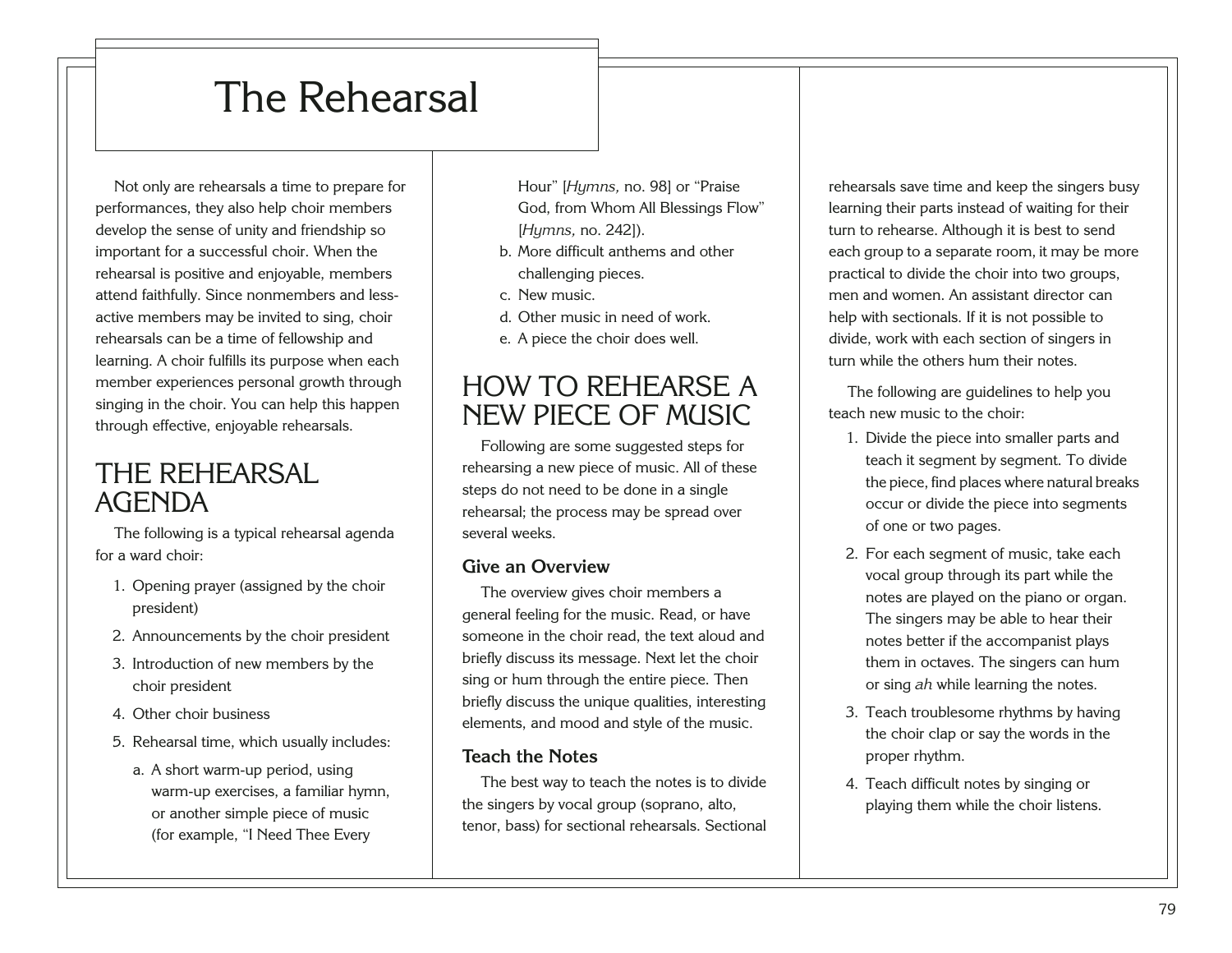Then have the singers repeat what they hear. Try singing a difficult passage five or six times in a row or very slowly.

- 5. While one group learns its notes, have the other groups study theirs or hum them to hear how they harmonize with the rest of the choir.
- 6. While the singers learn the notes, have the accompanist play the vocal lines rather than the accompaniment.To find out how well the singers know their notes, have them sing without the piano or organ.
- 7. When each vocal group can sing the segment of music, join two groups together (the basses and tenors or the sopranos and altos). Add a third group and then the fourth. Listen for wrong notes or other problems, correct them, and move on to the next segment of music.

#### **Put It Together**

When each section knows its notes, put all the elements together. Direct the choir through the entire piece, still listening for problems. Give direction to the singers concerning tempo, dynamics, and interpretation.

<span id="page-84-0"></span>Use most of the time rehearsing those parts of the music that need attention. This is the time to pay attention to the details of the music, making sure the technical aspects are in place.

#### **Polish the Performance**

When the technical elements are worked out, polish the number by focusing on balance, blend, and interpretation. This will add artistic refinement and musical feeling to the choir's performance.

#### **Give a Review**

Before ending a rehearsal in which the choir has learned a new song, have the choir sing the song one last time. Then review the new piece in each rehearsal until the performance because some relearning will be needed.

### GUIDELINES FOR SUCCESSFUL. REHEARSALS

- 1. Repeat only if improvement is needed, making sure choir members understand the purpose of the repetition. Instead of practicing entire pieces, concentrate on strengthening difficult passages.
- 2. Move the rehearsal along. Talk as little as possible, sing a lot, and don't waste time.
- 3. When rehearsing new music, don't stop the choir too often. Constant interruptions exasperate choir members and take time away from practicing. Rather than stop for problems, call instructions to the choir while they sing. Work on

one or two problems and save others for the future. For example, if you decide to perfect the notes, ignore mistakes in pronunciation, breathing, or dynamics. Keep in mind that some problems correct themselves through repeated singing of the piece.

- 4. Keep your instructions short and to the point. When you stop the choir, explain what the problem is, how to solve it, where to resume singing, and then have the accompanist play the note each section begins on.
- 5. Learn to give instructions by referring to page, line, and measure number ("Altos, please sing starting on page two, line three, second measure"). Always use musical terms the choir understands.
- 6. Encourage choir members to ask you for help when they need it.
- 7. Be enthusiastic in praising the choir and positive in pointing out mistakes. Compliment the singers often and let them know you appreciate their hard work. Be tactful when discussing problems; give general criticisms rather than singling out one person. Work hard with the choir, but have fun too. Develop positive leadership qualities that will make the singers want to sing their best for you.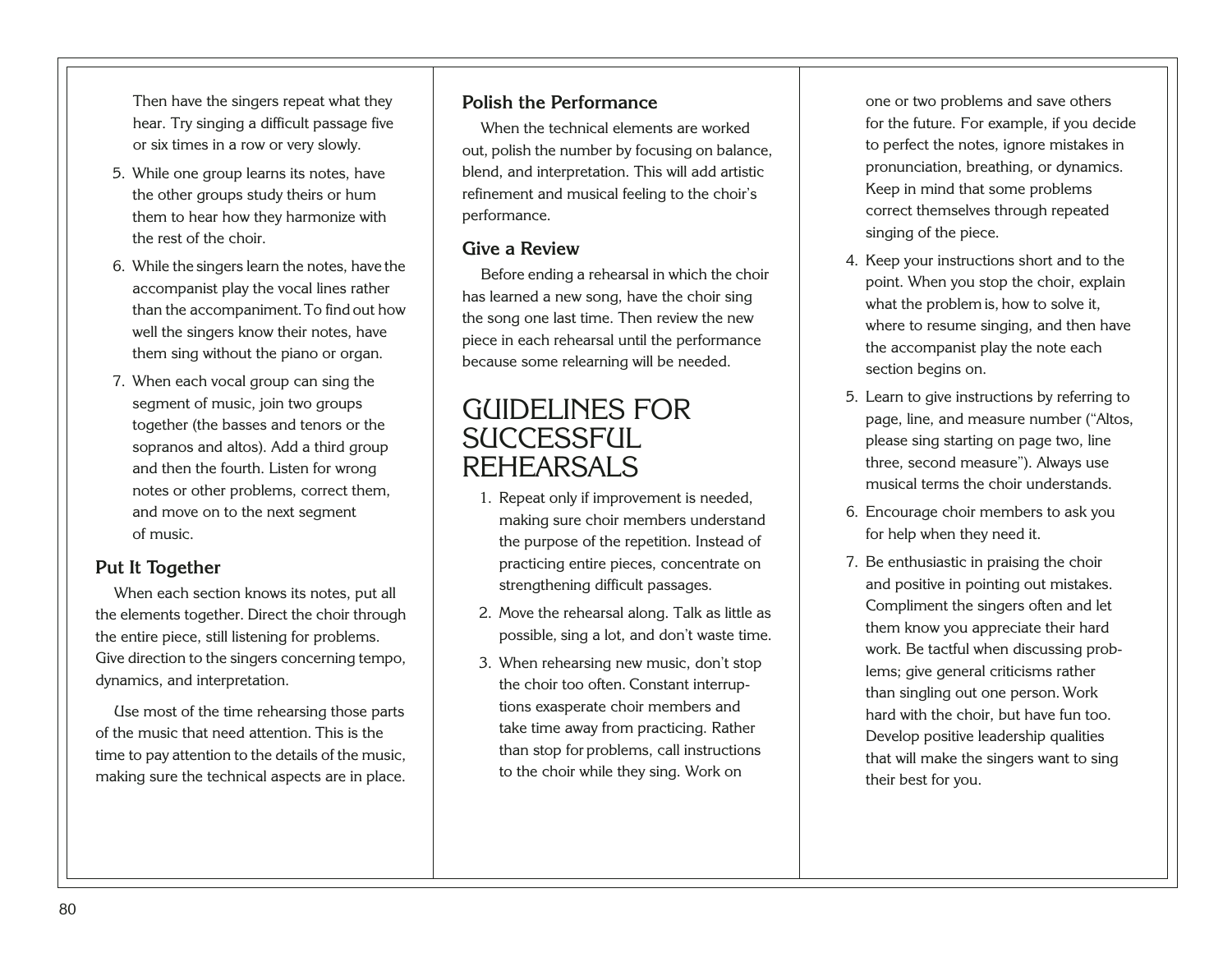81

- 8. Generally you should not sing with the group. Mouth the words noiselessly during rehearsals and performances and listen to the choir.
- 9. From time to time, prepare the choir for performances by having them stand to rehearse.
- 10. Avoid fatigue and vocal strain by taking a short break halfway through the rehearsal. Announcements could be made during this break.
- 11. Set and keep a regular rehearsal schedule. Keeping the same schedule year round is important to the choir's stability. Even though individual members might take vacation, choirs should not.
- <span id="page-85-0"></span>12. Develop an attendance policy for the choir. Members should always ask to be excused when they cannot attend, and only choir members who attend an adequate number of rehearsals should expect to perform. Explain this policy early to avoid misunderstandings.

## Principles of Good Singing

Good singing includes correct posture, breathing, tone quality, blend, balance, and diction. Every director should teach these principles and continually remind the singers of them. When one singer improves, the entire choir improves.

### POST(IRE

The correct posture for singing is standing with feet slightly apart, back comfortably straight, and head held easily erect. The shoulders are back and down, the chest and rib cage are high. Singers should hold the music up, arms away from their bodies, so they can see the director just above it. Singers should stand without stiffness or tension, the body alert but relaxed. If singers are seated, they should sit upright and away from the back of the chair.

When you direct, hold your body in an example of good posture as a reminder to the choir.

### **BREATHING**

Proper breathing is essential to good singing; it helps the singer develop beautiful tone quality, sustain musical phrases, and sing consistently in tune. When singers breathe,

they should open the throat and inhale deeply, filling the lungs to capacity. As they sing, they should let their abdominal muscles support and control air flow. There should never be a tightness in the throat; an open throat is essential for a free, relaxed tone.

As a director you decide where the choir should breathe—usually between phrases or at a comma or period—and the singers breathe together. In longer passages singers should stagger their breathing in order not to break the flow. Singers may want to mark their music with a pencil at the points where they should breathe.

### TONE QUALITY

The sounds singers produce are called *tones.* When singers have poor tone quality, the sound is thin and breathy, has a nasal quality, or is unsteady. Good tone quality sounds resonant, rich, and precise. These are some ways to develop good tone quality:

- 1. Sing with an open, relaxed throat. Think of using body energy to sing and consider the throat only as an open tube.
- 2. Support the breath with a firm diaphragm. This eliminates wasted air that creates a breathy tone.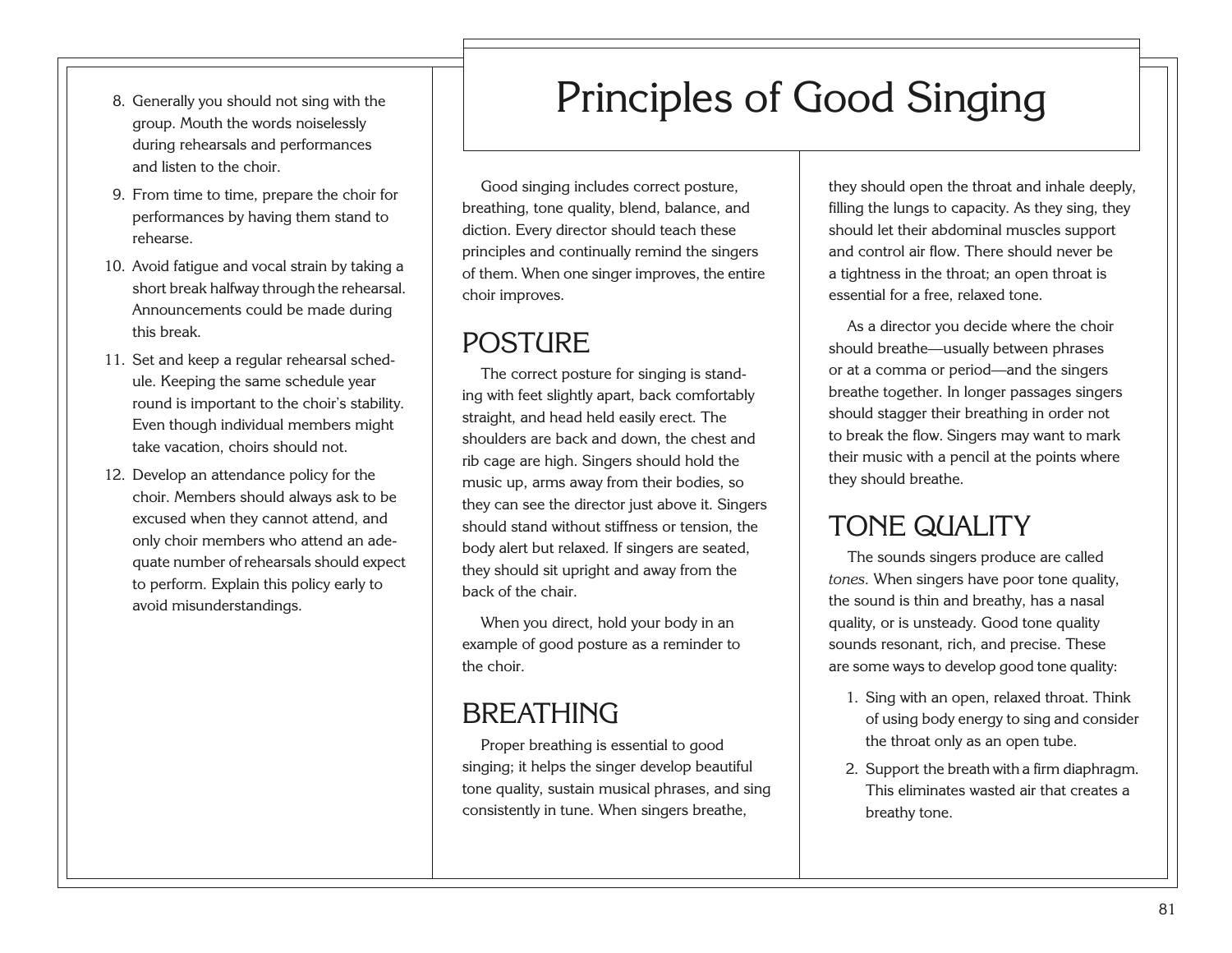- 3. Keep the tone vigorous and firm, even in soft singing.
- 4. Do not think of the vocal tone as coming from the chest or the throat; think of it as coming from high in the head. Try to focus it there for a rich, resonant sound.
- 5. Carefully shape and control the vowel sound. All singers should shape the vowel the same way.

### BLEND AND BALANCE

<span id="page-86-0"></span>When a choir blends well, no individual voice stands out but there is a unified choral sound. When a choir is well-balanced, no

section stands out either. The following are some ways to achieve blend and balance:

- 1. Ask singers to listen carefully to those around them and try to match the sound they hear.
- 2. Stress uniform pronunciation of vowels and words and legato singing.
- 3. Make sure each section is heard clearly and in proper relationship to the others. For example, the altos should not be louder than the other singers unless their part has more importance in the music. The melody is the most important and should always be heard clearly.

4. Notice how the size of each vocal section affects balance. If there are only a few basses, they may need to sing louder or the other sections sing softer to create a balanced sound.

### DICTION

When singers have good diction, they clearly enunciate the words they sing. Good diction is essential for the audience to hear the words and understand the message.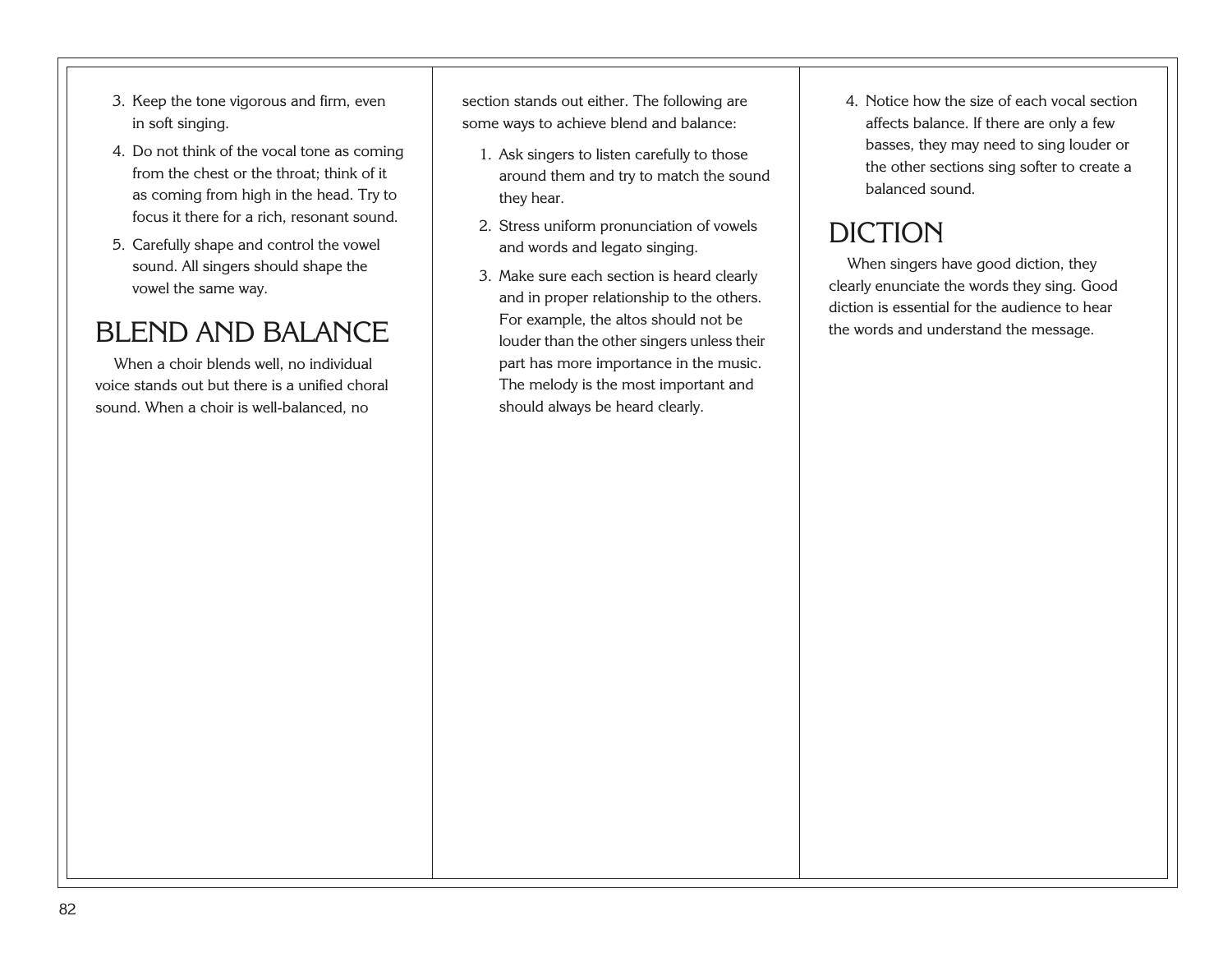## The Performance

The choir spends most of its energy and time rehearsing, but it exists to perform. The best choirs rehearse and perform regularly. Weekly rehearsals and at least two performances a month are suggested for ward choirs. A performance at every sacrament meeting is even better.

Always strive for musical excellence and spirituality. Even with limited talent the choir can be well-balanced, well-blended, and in tune. If each singer focuses on worshiping the Lord and inspiring the listener, the choir can enhance the spirituality of sacrament meetings.

Following are guidelines for successful performances:

<span id="page-87-0"></span>1. Hold a brief warm-up session before the performance. If this is not possible, have the choir sing prelude music for the meeting. This warms the voices and sets a worshipful mood for the meeting.

- 2. Stress good appearance. Singers should wear appropriate dress and avoid making distracting movements while they sing.
- 3. Before the meeting, distribute the music and clarify the order of the numbers.
- 4. When it is time to perform, you and the accompanist take your places. You signal the choir to stand and after the song you signal them to be seated. Then you and the accompanist return to your seats.
- 5. Ignore mistakes during the performance. If a major mistake occurs and the singers cannot continue, stop the music, tell the choir where to start, and begin again at that point.

## Ingredients of a Successful Choir

In summary, these are the ten ingredients of a successful choir:

- 1. Regular rehearsals
- 2. Short, work-intensive rehearsals
- 3. Learnable, enjoyable music
- 4. An enthusiastic, well-prepared director and accompanist
- 5. Dedicated choir officers
- 6. Support from priesthood leaders
- 7. Regular performances
- 8. Growth in vocal skills
- 9. Unity and fellowship
- 10. Spiritual rewards and joy in service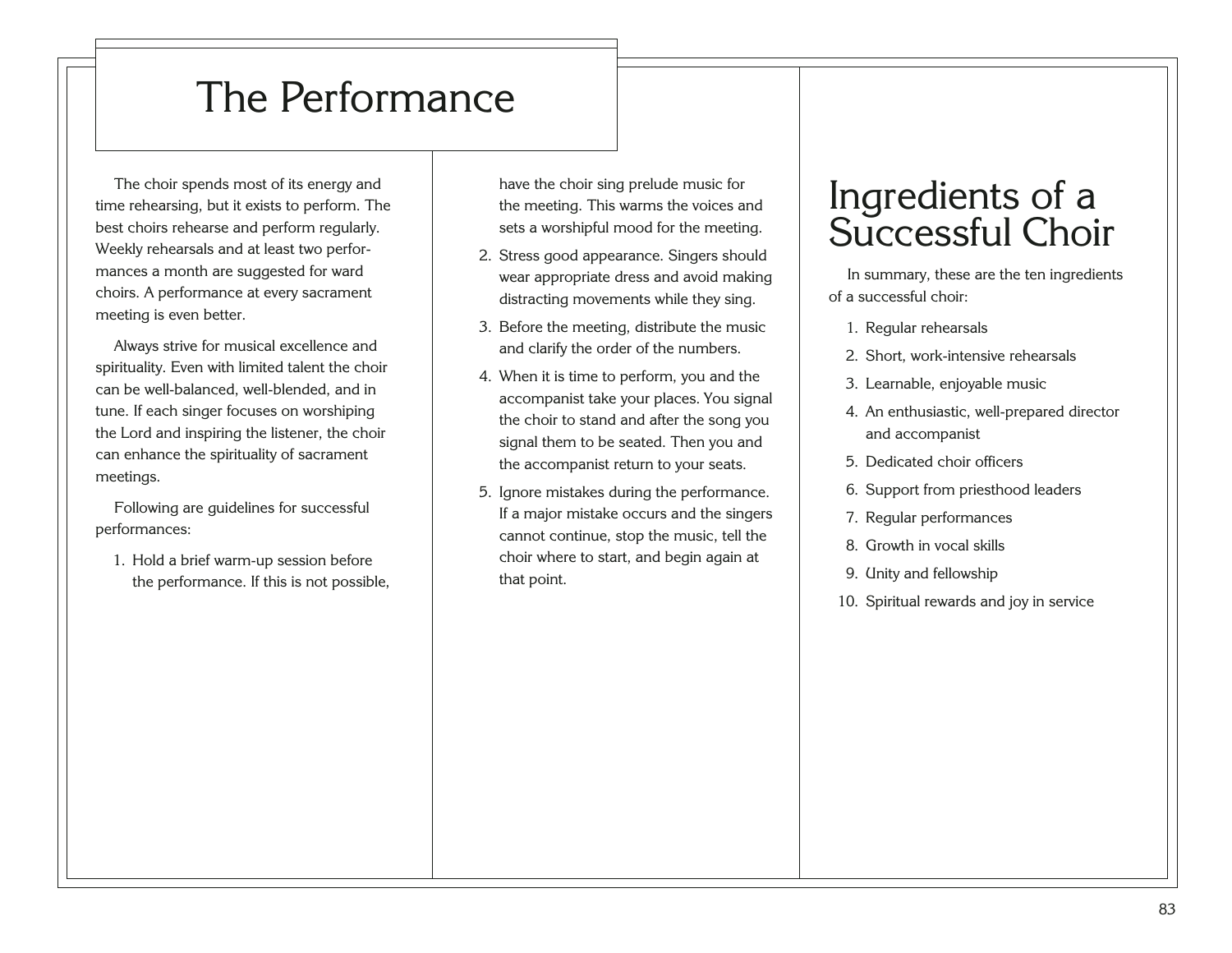## GUIDELINES FOR CONDUCTING CHILDREN'S MUSIC

## Pitch-level Conducting

Pitch-level conducting (pitch refers to how high or low a note sounds) is most useful when teaching a new song to children. It shows the direction the notes take in the melody and also teaches the rhythm of the song.

The best hand position for this type of conducting is a horizontal position, palm down. To conduct, move your hand up when the pitch ascends and down when the pitch descends.



When notes are repeated on the same pitch, keep your hand at the same level but bounce it forward to emphasize the rhythm of each of the melody notes.

<span id="page-88-0"></span>

When children have learned the song and are singing it with confidence, you may replace pitch-level conducting with standard beat patterns if desired.

## Teaching the Music

Usually music for children should be chosen from the *Children's Songbook* or, on appropriate occasions, from the hymnbook. When teaching music to children, do the following:

- 1. Memorize the words and music before teaching the song to the children.
- 2. Teach children to sing freely with a clear tone. Avoid loud, strained singing.
- 3. Teach new music by letting the children hear how the song goes several times before they sing it.
- 4. Help the children memorize the song as quickly as possible.
- 5. Keep the children's interest by selecting different types of songs. Help them learn the songs by asking questions about the words and music; occasionally, actions may be used to illustrate the messages.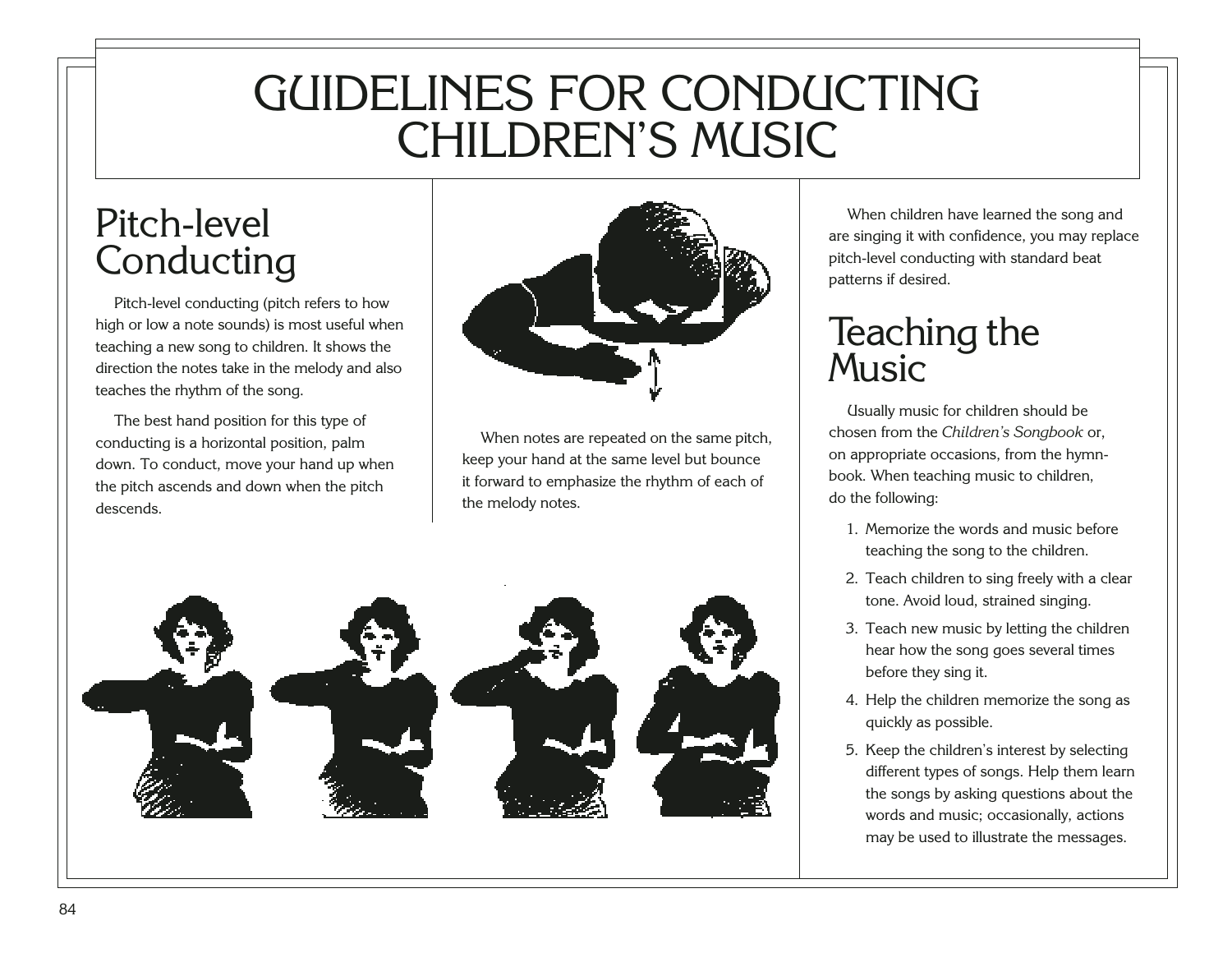# GLOSSARY OF MUSICAL TERMS

#### <span id="page-89-0"></span>**A cappella**

To perform a choral piece without instrumental accompaniment.

#### **Accelerando,** *accel.*

To quicken the tempo gradually.

#### **Accent**

To emphasize one note or one chord by playing it louder or slightly longer.



#### **Accidentals**

Signs that alter musical notes as follows:

- $\frac{1}{2}$  flat: lowers a note by one half step
- # sharp: raises a note by one half step
- **h** natural: cancels a flat or sharp

Accidentals remain in effect throughout the remainder of the measure in which they occur, though they may be written only once. A barline cancels the accidentals from the previous measure.

#### **Accompaniment**

<span id="page-89-1"></span>The musical background that accompanies the melody. The piano or organ provides accompaniment for a solo singer, group, choir, or congregation.

#### **Adagio**

*See* [Tempo markings.](#page-99-0)

#### **Alla breve**

To perform  $\frac{4}{4}$  music briskly, treating the half note rather than the quarter note as the fundamental beat. Also known as *cut time.*

# $\downarrow$

#### **Allargando**

To broaden (slow) the tempo and increase the volume.

#### **Allegretto**

*See* [Tempo markings.](#page-99-0)

#### **Allegro**

*See* [Tempo markings.](#page-99-0)

#### **Alto**

The lower vocal line in the treble clef. *See also* [Vocal ranges.](#page-100-0)

#### **Andante**

*See* [Tempo markings.](#page-99-0)

#### **Anthem**

A musical composition written for choirs.

#### **Arpeggio**

The notes of a chord played one at a time, usually starting with the lowest note and continuing up. Also called a *broken chord.*

#### **A tempo**

To return to the original tempo or rate of speed. This marking usually follows the word *rit.* [\(ritardando,](#page-97-0) or gradually slower) or *accel.* (accelerando, or gradually faster). See the last line of "Count Your Blessings" (*Hymns,* no. 241). *A tempo* can also follow a section of music that is marked slower or faster than the tempo marking at the beginning of the piece. Sometimes this is also indicated by *[tempo I.](#page-99-0)*

#### **Barlines**

Vertical lines that divide measures.

barline

| $\mu$ al III I $\sigma$ | $\mu$ al III I $\sigma$ |  |
|-------------------------|-------------------------|--|
|                         |                         |  |
|                         |                         |  |
|                         |                         |  |
|                         |                         |  |
|                         |                         |  |

barline

measure measure measure

#### **Bass**

The lower vocal line in the bass clef. *See also* [Vocal ranges.](#page-100-0)

#### **Bass staff**

The staff marked with a bass clef sign.

The bass staff is reserved for low musical ? notes and is usually played by the left hand on the keyboard. *[See also](#page-91-0)* Clef.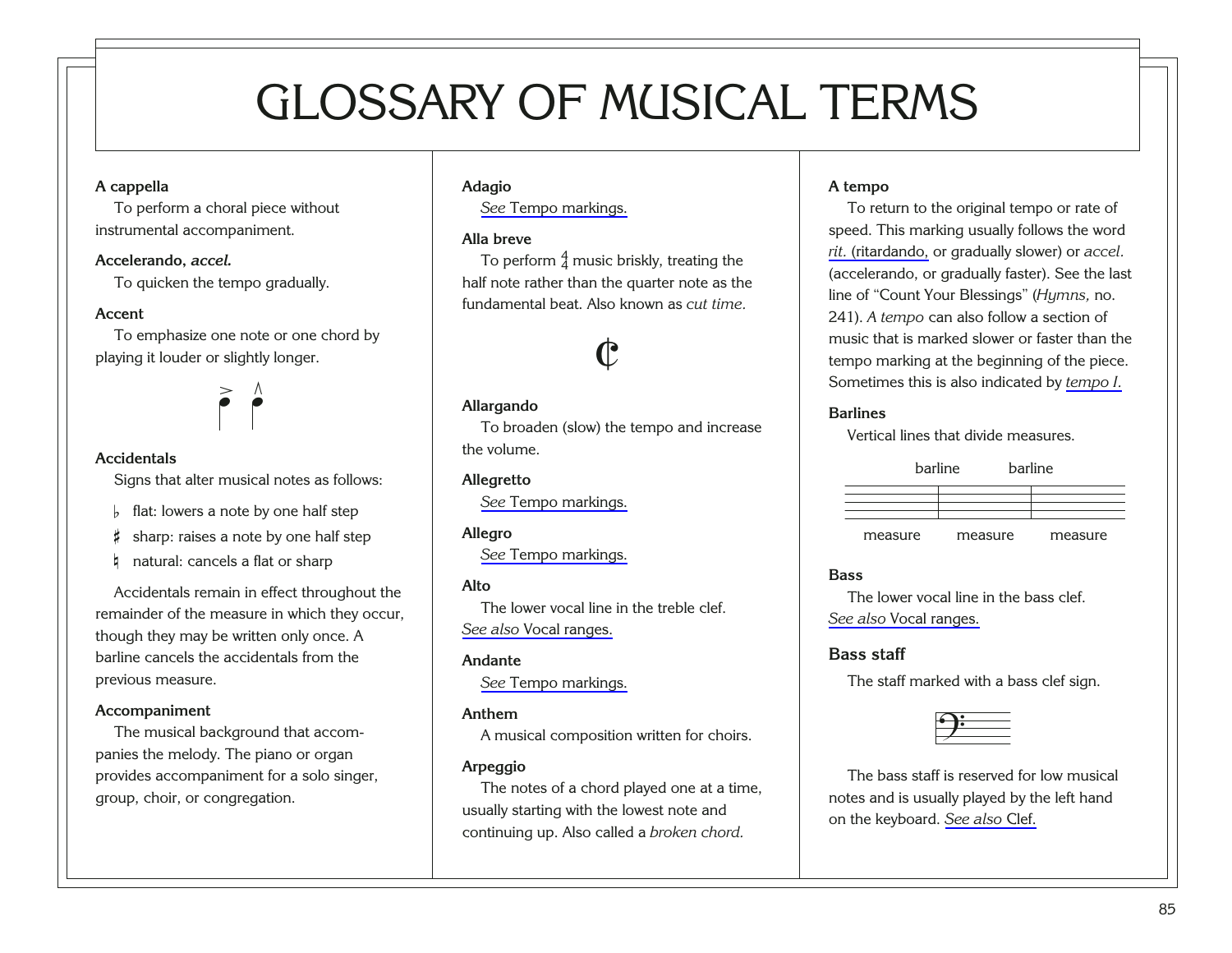#### <span id="page-90-0"></span>**Beat**

Marks the passing of musical time. A regular, even beat, like the ticking of a clock, is the basis for all rhythm in music. *[See also](#page-92-0)* [Fundamental beat.](#page-92-0)

#### **Brace**

The bracket used to connect the two staves of a grand staff. The brace indicates that these two clefs are to be played at the same time.



#### **Cantata**

A work for choir and soloists consisting of a short series of pieces. It is similar to an oratorio but is shorter and is written for fewer performers. The cantata is usually accompanied by a piano or organ, and the oratorio by an orchestra. *[See also](#page-95-0)* Oratorio.

#### **Choir**

<span id="page-90-1"></span>A group of singers that uses several performers for each voice part and usually performs music for church services (*[see also](#page-100-0)* [Vocal ranges\).](#page-100-0) Commonly there are men's choirs, women's choirs, and mixed choirs for men and women. Children's and youth choirs are also common.

#### **Chorale**

A German Lutheran hymn style that had its beginnings in the sixteenth century and played an important historical role in the development of our modern hymn form. "A Mighty Fortress Is Our God" (*Hymns,* no. 68) and "O Savior, Thou Who Wearest a Crown" (*Hymns,* no.197) are examples of the chorale.

#### **Chord**

A group of three or more notes played or sung together, making harmony. A broken chord is a chord whose notes are played one at a time. *[See also](#page-100-0)* Triad.



#### **Chording**

See section five in the *Keyboard Course* manual.

#### **Chord symbols**

See section five in the *Keyboard Course* manual.

#### **Chorus**

1. A group of singers like a choir but not usually associated with a church.

2. A piece of music written for a chorus or a choir.

3. The section of some hymns that is repeated after every verse, also called a *refrain.* The last two lines of "I Need Thee Every Hour" (*Hymns,* no. 98) are an example of a chorus.

#### **Circle of fifths**

A diagram showing the relationships among major keys and their key signatures. The key of C major, which has no sharps or flats, is at the top of the circle. Continuing clockwise, advancing an interval of a fifth and adding a sharp each time, are the keys of G, D, A, E, B, F#, and C#.

The key of C# has the maximum of seven sharps. Beginning at the bottom of the circle with  $C^{\flat}$ , which has the maximum of seven flats, the circle continues clockwise at intervals of a fifth, eliminating one flat each time until C is



reached again at the top. At the bottom of the circle of fifths is an area where sharps and flats overlap, showing that it is possible to write certain scales two ways. In other words, the scales of  $F^*$  and  $G^{\flat}$  contain the same keys when played on the keyboard (*[see also](#page-92-0)* [Enharmonic tones\).](#page-92-0)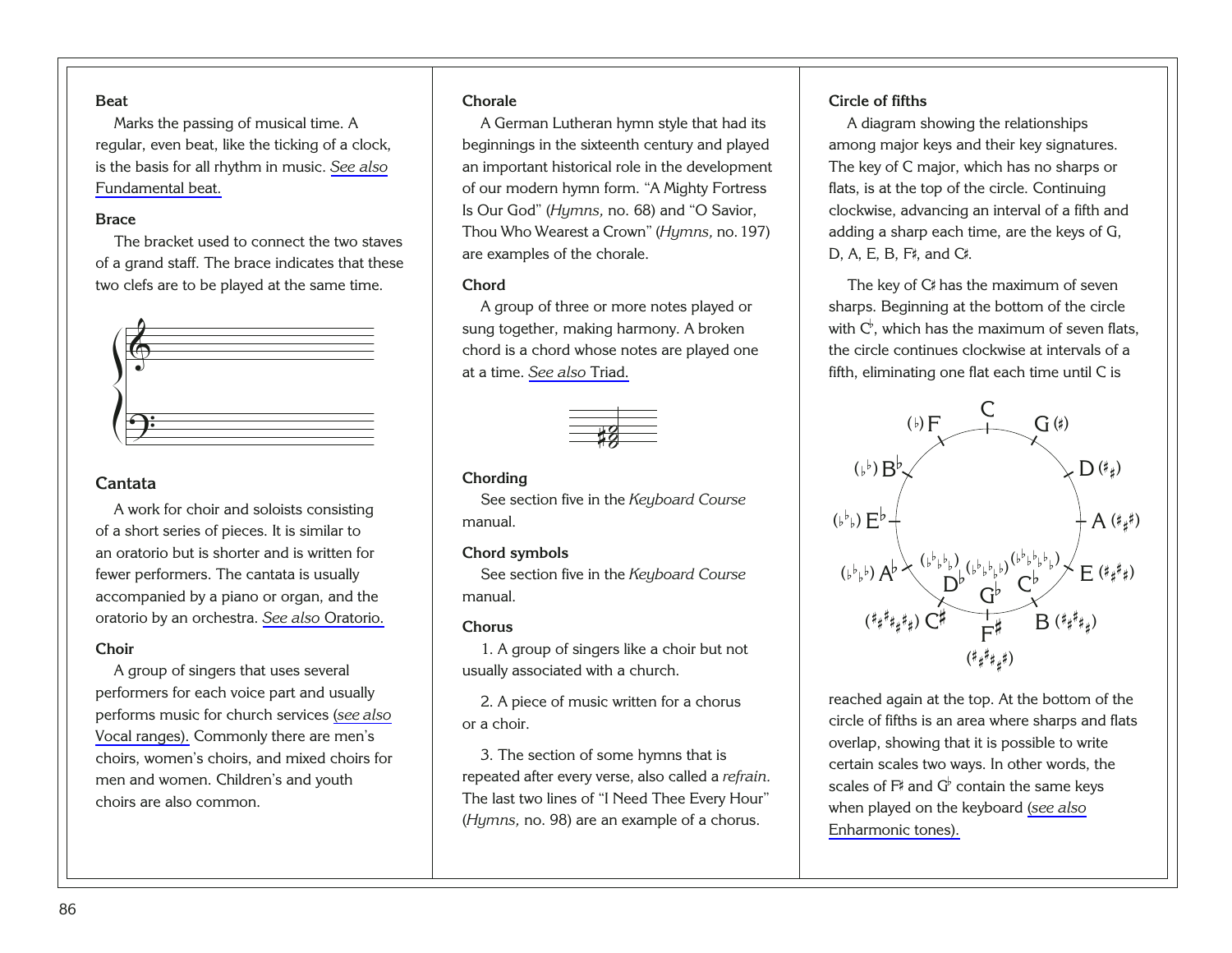#### <span id="page-91-0"></span>**Clef**

A symbol at the beginning of a staff that indicates the pitches of the staff.



The G clef or treble clef curls around G above middle C.

The F clef or bass clef centers on F below middle C.



*See* Tenor clef.

#### **Common notes**

Notes repeated in a different part. For example, if the tenors sing middle C in one chord and in the next chord the altos sing that same note, it would be a common note.



## **Common time** ?

A synonym for  $\frac{4}{4}$  time.



#### **Conductor**

<span id="page-91-1"></span>Someone who directs a choir, congregation, or group of instrumentalists. The conductor, through arm and hand movements, shows the beat, sets the tempo, indicates dynamics, and interprets mood and phrasing.

#### **Couplers**

Organ stops that do not produce a sound of their own but link various organ sounds together.

#### **Crescendo,** *cresc.*

To sing or play gradually louder.

#### **Cue notes**

Small notes in the hymns that are optional. To learn how these notes may be used, see "Cue Notes," *Hymns,* p. 386.

#### **Cut time**

*See* Alla breve.

#### **Da capo,** *D.C.*

To repeat the piece of music from the beginning. *D.C. al fine* means to repeat the piece from the beginning to the place marked *fine* (the end).

#### **Dal segno,** *D.S.*

To repeat the piece of music from the place marked with the sign *%*. *D.S. al fine* means to ritained with the sign *s. D.S. at fine* means<br>repeat from the sign % to the place marked *fine* (the end). %

#### **Damper pedal**

The sustaining pedal.

#### **Decrescendo**

To sing or play gradually softer.

#### **Diapason**

The stop on the organ that is best suited for accompanying congregational singing. It is the fullest sound on the organ and serves as the foundation for organ registration. Another term for *diapason* is *principal.*

#### **Diminuendo,** *dim.*

The same as decrescendo.

#### **Dolce**

To sing or play sweetly and softly.

#### **Dotted note**

When a note has a dot beside it, the dot adds one-half the value of the regular note. Thus, in  $\frac{4}{4}$  time a dotted quarter note (.) gets  $1\frac{1}{2}$  beats instead of 1 beat; a dotted half note  $(\cdot)$ , gets 3 beats instead of 2.

When a note has a dot under it or over it, <sup>œ</sup>. ˙. it is played staccato. *See also* [Staccato.](#page-98-0)



#### **Double bar**

Two closely spaced barlines that mark the end of a section of music. When the right barline is thicker than the left, it marks the end of the piece.

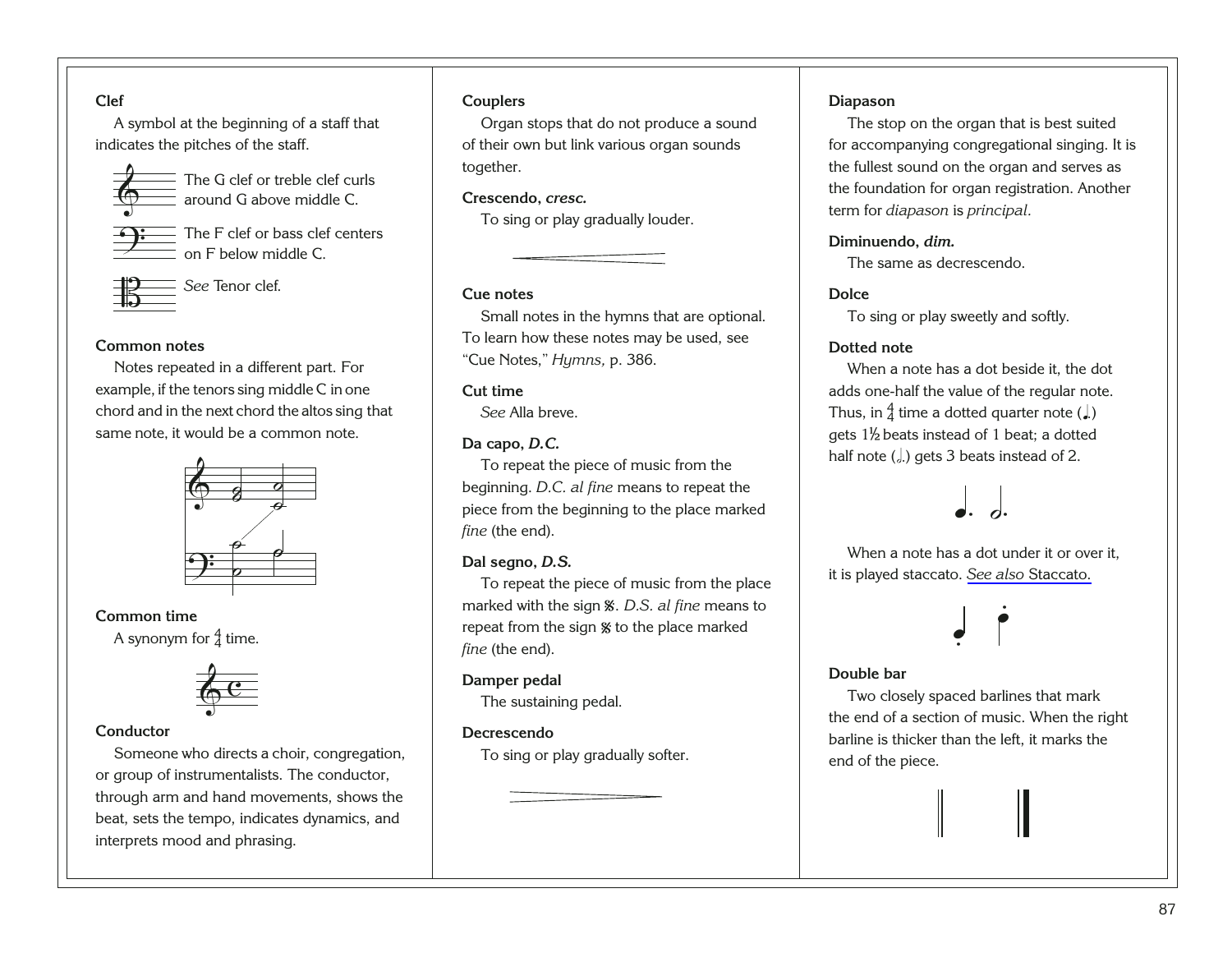#### <span id="page-92-0"></span>**[Downbeat](#page-23-0)**

The first beat of a measure. It is felt more strongly than other beats and is marked by the conductor with a clear downward movement of the arm.

#### **Draw knobs**

*See* [Tabs.](#page-98-0)

#### **Duet**

A musical work for two performers, with or without accompaniment.

#### **Dynamics**

Dynamic markings indicate how loudly or softly a piece should be played or sung. The following dynamic markings are the most common:

- *pp* (pianissimo), very soft
- *p* (piano), soft

*mp (*mezzo piano), medium soft

*mf* (mezzo forte), medium loud

- *f* (forte), loud
- *ff* (fortissimo), very loud

#### **Endings**

Some hymns have different endings for each verse. "That Easter Morn" (*Hymns,* no. 198) and "See the Mighty Priesthood Gathered" (*Hymns,* no. 325) have first endings, second endings, and third endings.

 $12$   $|3$ 

<span id="page-92-1"></span>The first time through hymn no. 198, use the first ending. The second time through, skip

the first ending and use the second ending. The third time, skip the first and second endings and use the third ending.

#### **Enharmonic tones**

Tones that sound the same but, because of their relationship to the key, have different names.  $D^{\sharp}$  and  $E^{\flat}$  are examples of enharmonic tones. In a key with sharps the tone would be called  $D^{\sharp}$ , but in a key with flats it would be  $E^{\flat}$ .



#### **Ensemble**

A small to medium-sized group of performers, usually with no more than one or two musicians to a part. They may perform with or without a conductor.

#### **Expression**

The variations of tempo, dynamics, and phrasing used to add emotional or spiritual meaning to music. A performance without expression is bland and may leave the listener uninvolved and bored. A good musician will go beyond the notes to convey to the listener deeper meanings and expressions of emotion and spirituality.

#### **[Fermata](#page-35-0)**

A hold. The note or rest below the fermata sign ( $\hat{U}$ ) should be held a little longer than its normal duration—sometimes twice as long. The performer or conductor decides how long the hold should be.

**Fine** (pronounced *fee-nay*) The end.

#### **Finger crossing**

In keyboard playing, changing from one finger to another while a key is depressed so there is no audible break in the sound.

#### **Flat**

*See* [Accidentals.](#page-89-0)

#### **Foot**

An organ term that designates the pitch level or register of a rank or a set of pipes. It is indicated by a number, followed by the symbol for foot (') For example, 8' is the same pitch level as the piano, 16' is one octave lower, and 4' is one octave higher.

#### **Foundation stop**

Any 8' stop on an organ. Foundation stops should be used when accompanying congregational singing because the pitch level most closely resembles that of the piano.

#### **Fundamental beat**

The steady measurement of time marked by even beats, the movements of a conductor's arm, tapping the foot, or counting audibly or inaudibly. The bottom number of the time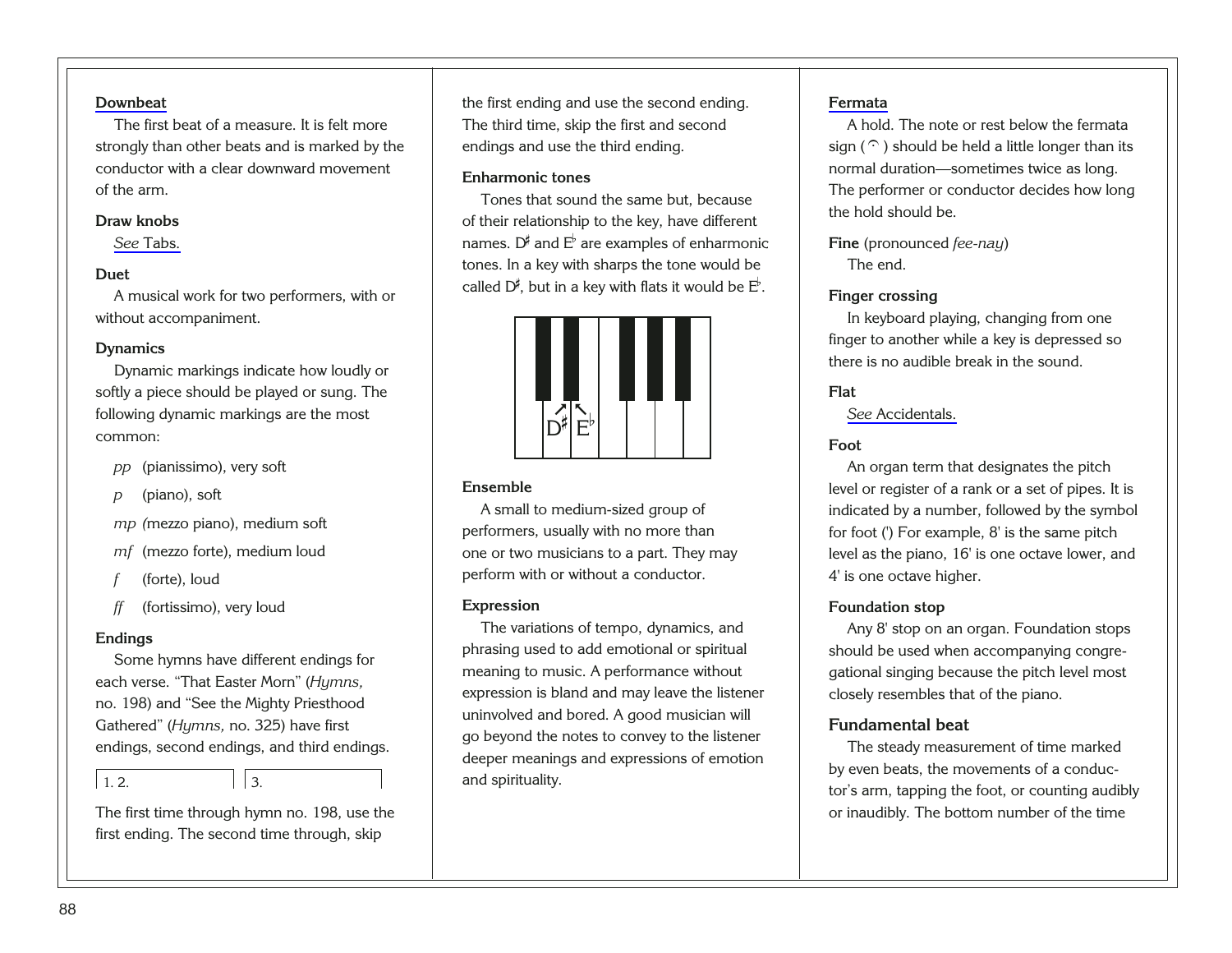<span id="page-93-0"></span>signature shows which kind of note represents the fundamental beat. If the bottom number is 4, the quarter note represents the fundamental beat. If the number is 8, the fundamental beat is the eighth note. *See also* Time signature.

#### **Giocoso**

In a playful or joking style.

#### **Glissando**

In keyboard playing, sliding from one note to another with a thumb or a finger.

**Grave** (pronounced *grah-vey*) In a slow and solemn style.

#### **Grand staff**

A treble clef staff and a bass clef staff connected by a brace. *[See also](#page-98-0)* System.

#### **Great keyboard**

On an organ, one of the two or three keyboards. On a two-keyboard organ, the great is the bottom keyboard; on a three-keyboard organ, it is the middle one. *[See also](#page-94-0)* Manuals and [Swell keyboard.](#page-98-0)

#### **Half step**

The smallest musical interval, formed by playing two adjacent keys on the keyboard.

<span id="page-93-1"></span>

#### **Harmony**

1. The combination of two or more musical notes played or sung in a chord.

2. A signal to switch from singing in unison to singing in parts, as in system five of "For All the Saints" (*Hymns,* no. 82) and system four of "I Know That My Redeemer Lives" (*Hymns,* no.136).

#### **Hold**

The same as *[fermata.](#page-92-0)*

#### **Hybrid**

An organ stop that borrows characteristics from more than one family of organ sounds.

#### **Hymn**

Originally text written in praise of God. This term now includes a broad range of sacred songs. The music added to the text is properly called a *hymn setting,* but in common terms *hymn* refers to the words and music as one.

#### **Ictus**

The point in a conducting pattern where the beat occurs. On written conducting patterns in the hymnbook, it is shown by a tiny circle at the bottom of each curve. A little bounce with the arm and hand at the ictus makes the beat clear and easy to follow. (See *Hymns,* pp. 384–85.)



#### **[Interval](#page-70-0)**

The distance in pitch or space between two tones or notes. Two notes of the same pitch are called a *unison* or *prime.* The space between a note and its neighboring note is the interval of a *second.* The space of a note between two notes is called a *third,* and so on as shown on the staff below.



When an interval is written one note over the other so that both tones are sounded at the same time, it is called a *harmonic interval* (see example above). When one note is followed by the other, as below, it is a *melodic interval.*



#### **Introduction**

Short phrase or phrases played before the hymn begins as a preparation for the congregation or choir. An introduction gives the key or pitch, the tempo, and the mood of the hymn. It serves to remind the singers of how the hymn sounds. (See "Using the Hymnbook," *Hymns,* pp. 379–80.)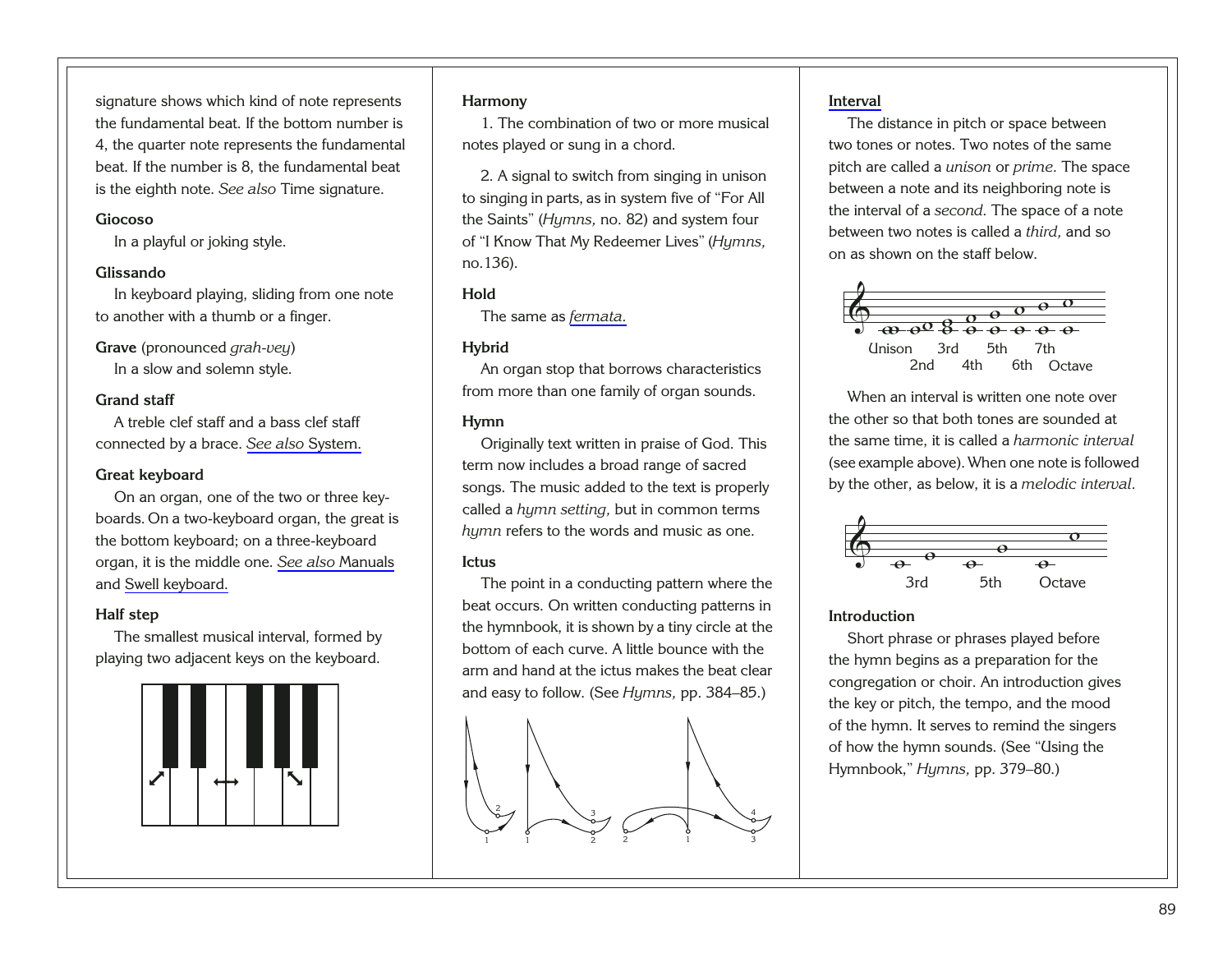#### <span id="page-94-0"></span>**Key**

The tonal center of a piece of music. Each key name is the same name as the home note or home chord.

Every traditional piece of music has a tone that is the basis for all its harmonic progression. For example, a hymn composed in the key of C will usually begin and end with a C chord. Although the harmony may move away from C during the hymn, it will always return to the C chord because it is the home chord.

The key of a hymn can be determined two ways. The first is to examine the key signature. Learning how many sharps or flats each key has will help you discover the key of the hymn. *See also* Key signature and [Circle of fifths.](#page-90-0)

The second way to determine the key of a hymn is to look at the last note of the hymn in the bass voice. If that ending note is a C, then the hymn is probably written in the key of C.

#### **Key signature**

The sharps or flats found between the clef and the time signature at the beginning of a piece of music. The key signature tells the key of the piece.

<span id="page-94-1"></span>

#### **Largo**

*See* [Tempo markings.](#page-99-0)

#### **Legato**

Play or sing smoothly, connecting the notes in a flowing style without breaks or spaces.

#### **Leger lines**

Short lines that represent lines and spaces above or below the limits of the staff.



Leger lines are used to extend the treble staff below middle C and the bass staff above middle C. To name the note, count above or below the middle C line, counting each line and space. See the examples above.

Leger lines are also used to extend above the treble staff and below the bass staff.

#### **Lento**

*See* [Tempo markings.](#page-99-0)

#### **Loco**

*See* [Ottava.](#page-95-0)

#### **Maestoso**

Play or sing in a majestic, dignified style.

#### **Major and minor**

Two general types of keys, scales, or chords. Major keys are based on major scales and usually have an upbeat or happy sound. Minor keys are based on minor scales and usually sound more somber than major scales. *[See also](#page-97-0)* Scale.

#### **Manuals**

On the organ, the keyboards played by the hands. Each keyboard controls a certain set of pipes or ranks. *See also* [Great keyboard](#page-93-0) and [Swell keyboard.](#page-98-0)

#### **Marcato**

A short line above or below a note indicating that it should be played with emphasis (but with less emphasis than an accent mark would indicate).

œ

œ

#### **Measures**

Small divisions in a piece of music. Measures are indicated by barlines and contain the number of beats shown on the top of the time signature. For example, each measure in  $\frac{4}{4}$  time has four beats.

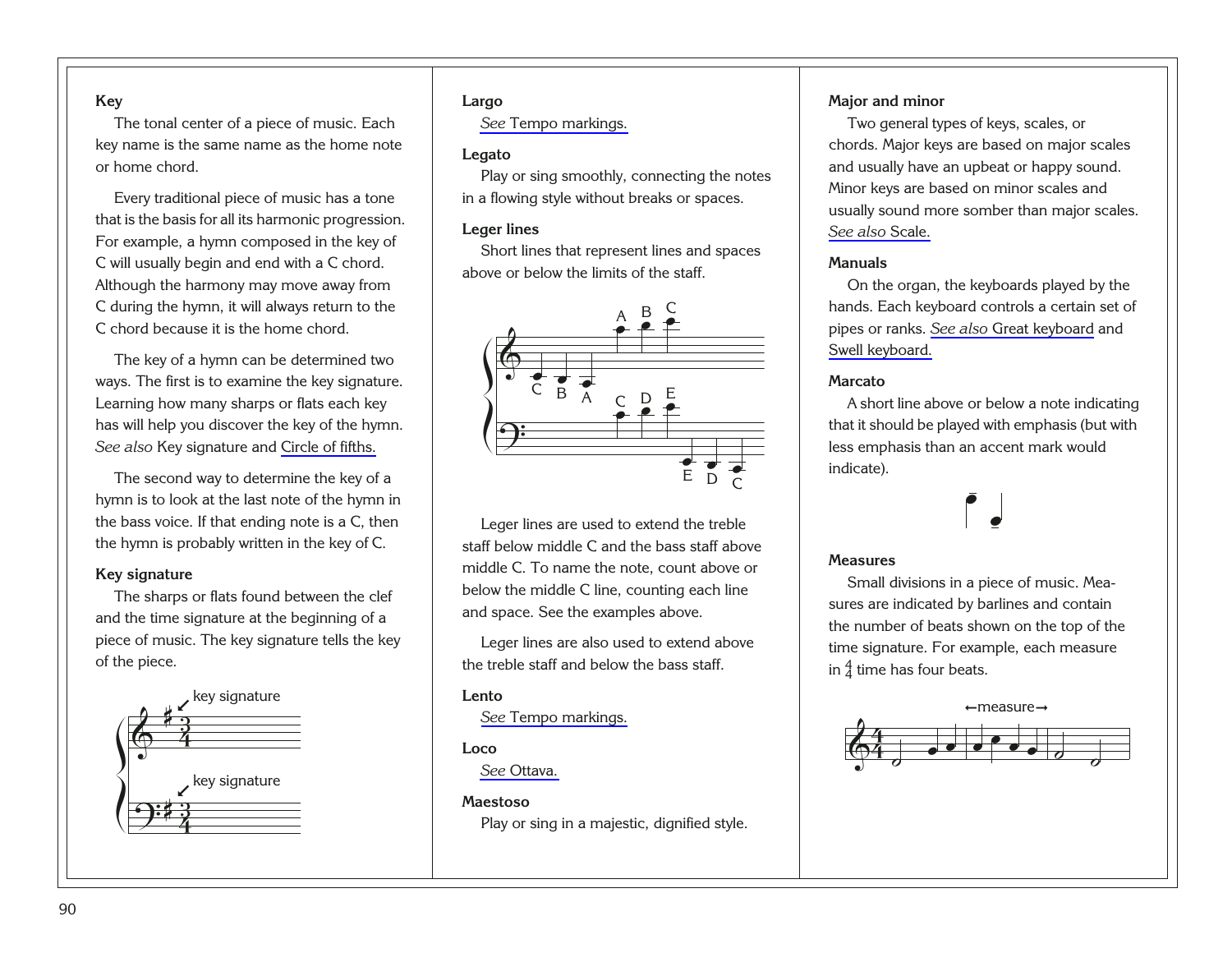#### <span id="page-95-0"></span>**Medley**

A musical work made by connecting a group of tunes or hymns and playing them without pause, as one piece.

#### **Melody**

The succession of notes that gives a piece of music its tune. The melody line is the most prominent line of the music. It is the line you hum or remember most vividly. A hymn gets its identity from its melody. Although a hymn's chords and harmonic movement may be similar to other hymns, its melody will be unique. The hymn melody is usually in the soprano line. The other voices accompany and harmonize with the melody.

#### **Meter**

The way beats are divided into measures. The meter of a musical piece is indicated by the time signature.

A hymn text also has meter, which refers to the number of syllables in each phrase. (*See* "Meters," *Hymns,* p. 405.)

#### **Metronome**

A device that maintains a steady beat at tempos from 40 to 208 beats per minute. A metronome marking is found at the beginning of each hymn in the hymnbook. The note symbol shows the fundamental beat, and the numbers show how many of these beats should occur in one minute.

<span id="page-95-1"></span>If you do not have a metronome, use a watch or clock as a point of reference. A

tempo of 60 would mean one beat per second. A tempo of 120 would mean two beats per second. *[See also](#page-98-0)* Tempo.

#### **Minor**

*See* [Major and minor.](#page-94-0)

#### **Mixtures**

Organ stops that produce a combination of two, three, or four sounds. The tabs or draw knobs are labeled with Roman numerals II, III, and IV in addition to their regular names.

#### **Modulation**

A series of notes or chords that makes a smooth harmonic transition from one key to another.

#### **Molto**

This word means "very." For example, *molto accelerando* means to play much faster.

#### **Mutations**

On the organ, any stop (except a mixture) whose pipes produce tones other than octave intervals measured from the foundation stops (8' stops). All tierce and quint stops and their octaves are mutations; the tab or draw knobs for these stops are labeled with fractions such as 2 2/3', 1 3/5', or 1 1/3'.

#### **Notes**

Notational symbols on a staff that represent musical tones and their durations.

- whole note
- half note
- quarter note
- eighth note
- sixteenth note

#### **Octave**

An interval made by combining a tone with the next higher or lower tone of the same name. *[See also](#page-93-0)* Interval.

#### **Oratorio**

A lengthy work consisting of settings for chorus, soloists, and orchestra. Handel's *Messiah* is a well-known oratorio.

#### **Ottava**

To play a note an octave higher or lower than it is written. The symbol *8va* above a note means to play the note an octave higher. The same symbol below a note means to play it an octave lower. When more than one note is involved, the ottava symbol is followed by a dotted line above or below the affected notes. At the end of an ottava passage, sometimes the word *loco* appears, meaning to play the notes as they are written.



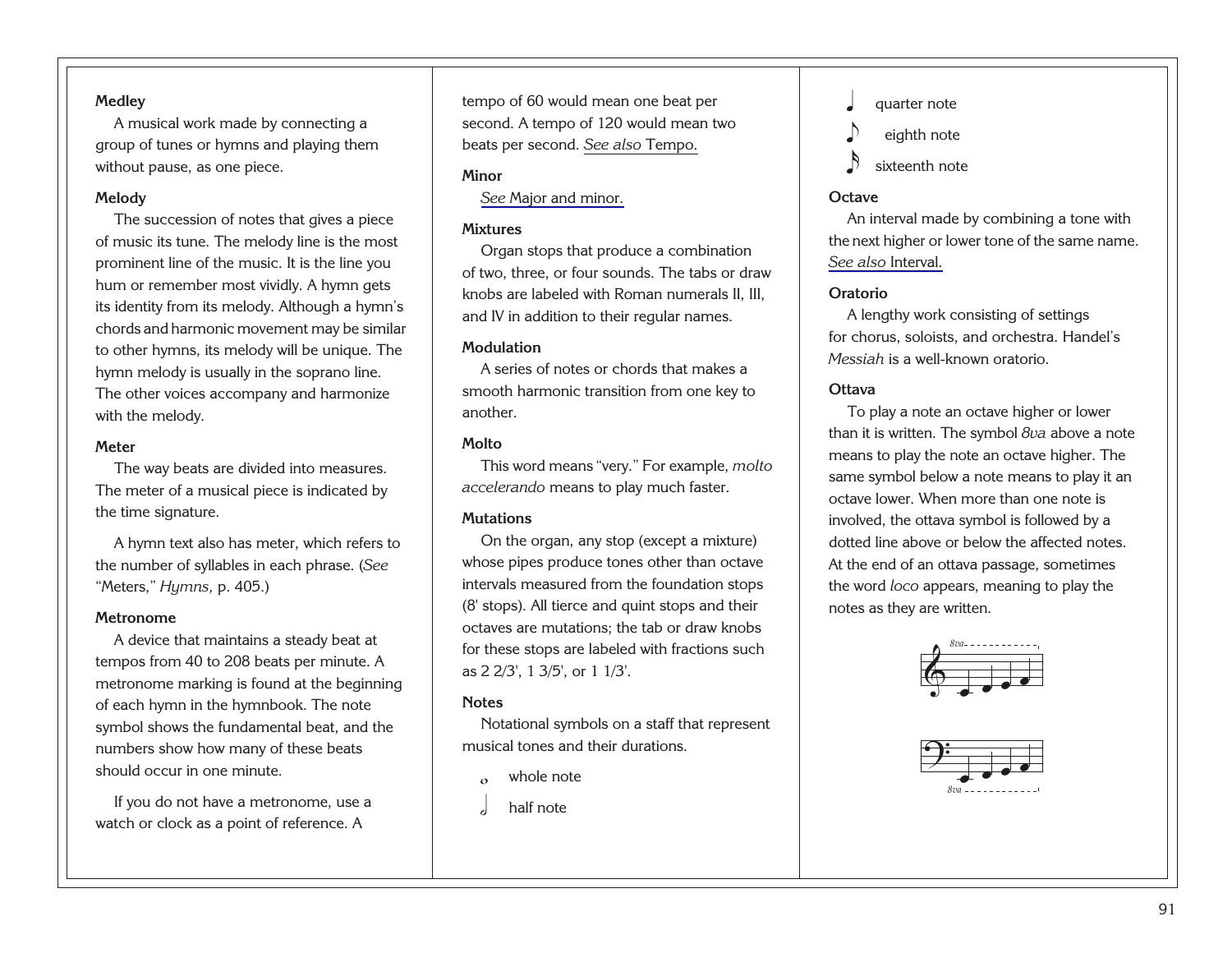#### <span id="page-96-0"></span>**Parallel motion**

Two voice lines whose pitches are moving in the same direction. In contrary motion they move in opposite directions.

#### **Part**

The music for any one voice. Sometimes *line* is used to mean a line of notes that a certain voice sings. Thus *tenor line* and *tenor part* mean the same thing. *See also* [Singing in parts.](#page-97-0)

#### **Pedals**

On the organ, the keyboard played by the feet. On the piano, pressing the right pedal sustains the note and pressing the left pedal makes the piano play more softly.

#### **Phrase**

A series of notes or measures that presents a musical thought. At the end of a phrase, there is sometimes a rest in the music and a comma or period in the text.

Hymns are composed of two or more phrases. "There Is a Green Hill Far Away" (*Hymns,* no. 194) is made up of two phrases of four measures each. "Abide with Me!" (*Hymns,* no. 166) has four phrases of four measures each.

#### **Phrasing**

<span id="page-96-1"></span>Dividing a piece of music into smaller units (phrases) to make it more pleasing. Generally, a phrase has a gentle, natural rise and fall in volume or intensity. Often the last note of a phrase is softened and cut a little short to allow a breath before the next phrase begins.

#### **Pistons**

Round buttons, usually located immediately below the manuals on the organ keyboard, that are used to make quick stop changes. Pistons can be preset with any combination of stops.

#### **Pitch**

The vibration frequency of a sound, or the highness or lowness of a musical tone. A high pitch has many more vibrations per second than a low pitch. When you match your voice to a tone on a piano, you are matching the vibration frequency of the tone, so we say you are "on pitch" (or in tune). If your voice is above or below the tone, you are "off pitch" (or out of tune). *Pitch, tone,* and *note* are sometimes used interchangeably in speaking of a musical sound.

#### **Poco a poco**

Little by little.

#### **Postlude**

Music played at the conclusion of a worship service or meeting. The music should reflect the spirit of the meeting.

#### **Prelude**

Music played before a meeting begins. It should reflect a feeling of worship and encourage reverence and meditation as preparation for the service. Many pieces called "preludes" may not be appropriate for worship. Using the hymns for prelude music is appropriate and is encouraged, but if you choose another piece of music, use good judgment in the selection.

#### **[Preparatory beat](#page-26-0)**

The beat the conductor directs just before the first beat of a song or hymn. It signals that the hymn is beginning, sets the tempo and mood for the hymn, and allows for a quick breath before starting to sing.

#### **Presto**

*See* [Tempo markings.](#page-99-0)

#### **Psalm**

A sacred song of praise. The psalms from the Book of Psalms were traditionally sung rather than read in ancient worship services. They have played an important role in the historical development of sacred music.

#### **Quartet**

Four-part music sung by four voices (all men, all women, or mixed).

#### **Rallentando,** *rall.*

[The same as](#page-97-0) *ritardando.*

#### **Rank**

A full set of organ pipes that produce a particular type of sound. (Electronic organs don't have real pipes, but rather imitate the sounds of a pipe organ.) *See* [Register.](#page-97-0)

#### **Reeds**

Organ stops that imitate the wind and brass instruments of an orchestra.

#### **Refrain**

*See* [Chorus.](#page-90-0)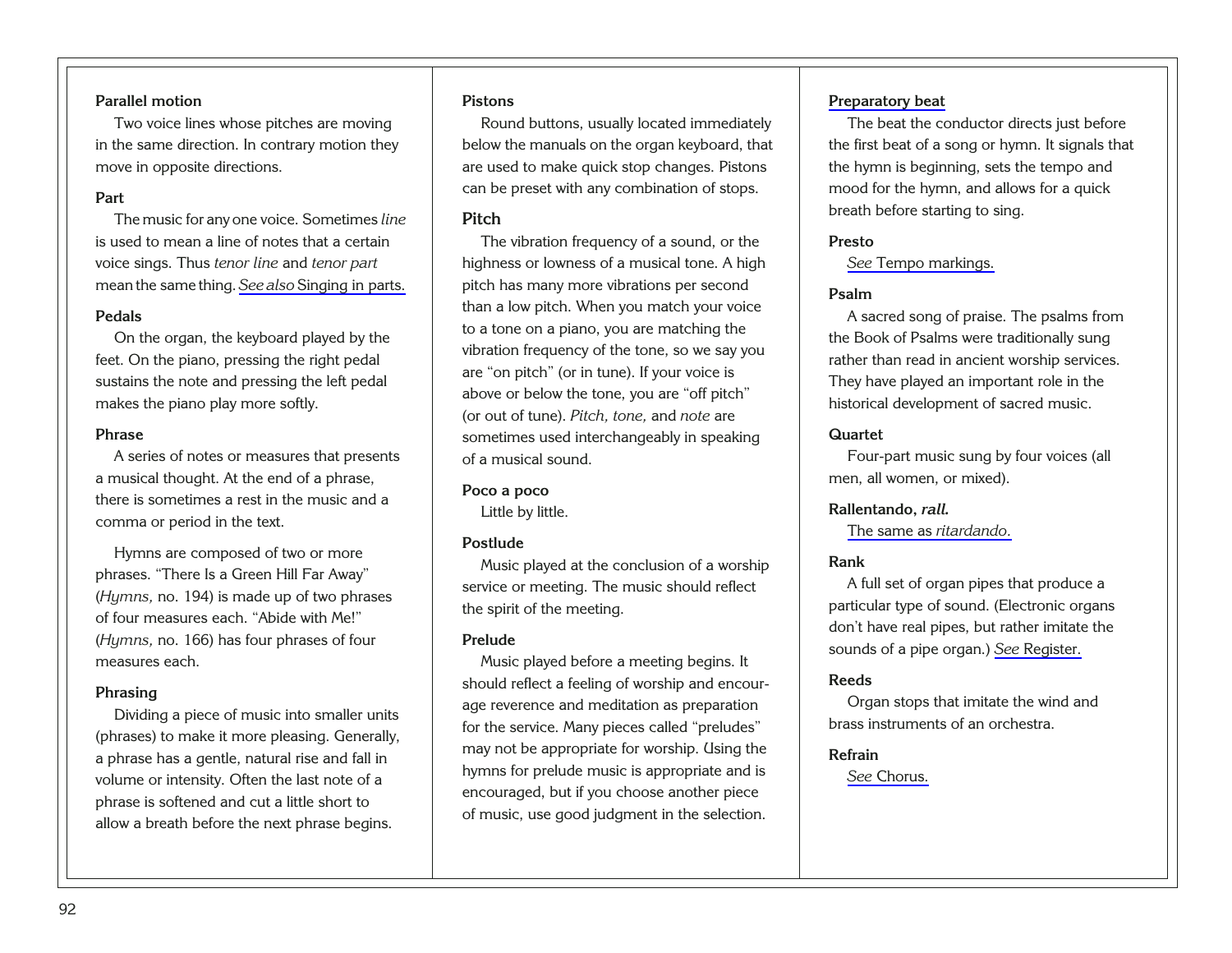#### <span id="page-97-0"></span>**Register**

On the organ, a full set of pipes controlled by one stop. *See* [Rank.](#page-96-0)

#### **Registration**

The combining of organ stops to produce a desired sound, or mixing different famiies of sound to create a particular tone on the organ.

#### **Repeat bars**

A kind of barline that signals a repeat of the music between the repeat bars, using the first and second endings if they exist. (If there is only an ending repeat bar, the music repeats from the beginning of the piece of music.) If no separate endings exist, repeat the section once for every verse of text within that section. If no text is present, repeat only once unless otherwise noted in the music. *See also* [Endings.](#page-92-0)



#### **Rest**

A symbol indicating a certain length of silence. Rests are held for the same number of beats as their respective notes of the same name.

- ∑ whole rest
- half rest
- quarter rest
- eighth rest
- <span id="page-97-1"></span>sixteenth rest

#### **Rhythm**

The way movement is expressed in musical time. The time values of notes grouped in different combinations give an infinite variety of rhythmic movement to music. When you clap the time values of the notes in a hymn, you are clapping the hymn's rhythm.

#### **Ritardando,** *rit.*

A gradual slowing in tempo. It can be used appropriately at the end of a hymn's introduction or at the hymn's closing.

#### **Rubato**

In a free style with flexible rhythm.

#### **Scale**

A series of musical tones. There are three basic types of scales: major, minor, and chromatic. Each major and minor key has a scale that includes all seven fundamental notes of that key. The scale for the key of C major is made of the notes C, D, E, F, G, A, B, and C sounded in that order or the reverse. It is written like this on the staff:



The name of the scale is based on the name of the first and last note. You can play a major scale in any key by beginning on a note and then playing two whole steps, one half step, three whole steps, and one half step. When you follow this pattern, you will automatically play any sharps or flats that belong to the scale in the key.



The most common minor scales have one whole step, one half step, two whole steps, one half step, one whole-and-a-half step, and one half step.

The chromatic scale pattern is twelve half steps. It includes all twelve tones on the keyboard and can begin on any key.

*[See also](#page-93-0)* Half step and [Whole step.](#page-100-0)

#### **Sempre**

Always, continuing. *Sempre crescendo* means to continue increasing volume.

#### **Sharp**

*See* [Accidentals.](#page-89-0)

#### **Singing in parts**

Performing a hymn or song with each voice group (usually [soprano,](#page-98-0) [alto,](#page-89-0) [tenor,](#page-99-0) and [bass\)](#page-89-0) singing its own part or line. This is sometimes referred to as *four-part singing* and produces a melody with full-sounding harmony. Twopart and three-part singing are also common. *[See also](#page-96-0)* Part and [Vocal ranges.](#page-100-0)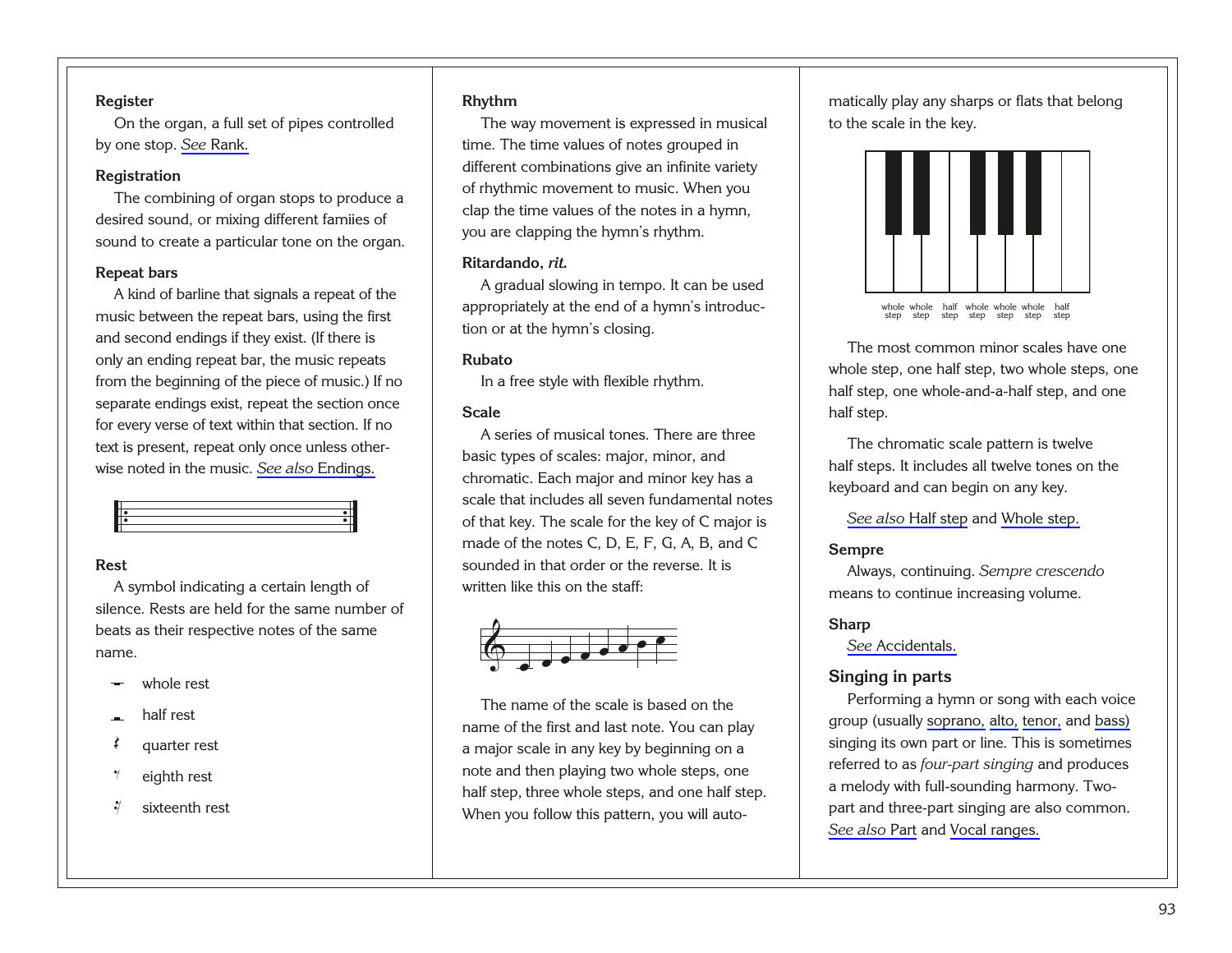#### <span id="page-98-0"></span>**Slur**

A curved line above or below two or more notes. Connect the notes in the slur, playing them in legato style. A slur may also indicate that one syllable is sung on two or more notes.



#### **Solo**

A musical work for one performer or for a solo performer with accompaniment.

#### **Soprano**

The highest vocal line in the treble clef. *See also* [Vocal ranges.](#page-100-0)

#### **Staccato**

A dot above or below a note that indicates it should be played in a short, detached style. Release the key quickly instead of giving the note its full value. The last part of the beat becomes a rest, so the tempo is not quickened.

#### $\overline{a}$ .

#### **Staff**

Five lines and four spaces that provide a graph for musical notation.

œ .

#### **Stanza**

<span id="page-98-1"></span>A group of lines forming a section of text or poetry; a stanza is also called a verse. "Jesus Once of Humble Birth" (*Hymns,* no. 196) has four stanzas or verses.

#### **Stem**

The vertical line attached to a note. A single note in the upper part of the staff will have a stem going downward, and a single note in the bottom part of the staff will have a stem going upward. When a note has two stems, one pointing up and the other pointing down, it is to be sung by both voices. Two or more notes may share a stem when their note values are the same.



#### **Step**

*See* [Whole step.](#page-100-0)

#### **Stops**

Organ tablets or draw knobs that produce various types of sounds and pitch levels. *[See](#page-97-0)* [Register.](#page-97-0)

#### **Strophic**

A musical setting of a text in which all its stanzas or verses are set to the same music. Hymns are strophic.

#### **Swell keyboard**

On an organ, one of the two or three keyboards. The swell keyboard will almost always be the top keyboard. *[See also](#page-93-0)* Great [keyboard](#page-93-0) and [Manuals.](#page-94-0)

#### **System**

A group of staves forming one line of music across the page. "Jesus Once of Humble Birth" (*Hymns,* no. 196) has three systems or lines. "Abide with Me, 'Tis Eventide" (*Hymns,* no.196) has five.

#### **Tabs**

Levers located at either the top or sides of the organ keyboard, also called *tablets* or *draw knobs.* Names of tonal qualities are printed on the tabs. Setting tabs directs the air to a certain rank of pipes.

#### **Tempo**

The rate of speed of a musical piece. *Tempo* refers to the speed of the fundamental beat, not to the speed of individual notes.

The tempo is indicated at the beginning of a musical piece in two ways: either by words (*see* Tempo markings) or by fixing the number of beats per minute with a metronome marking such as q*=66–84* (*see* [Metronome\).](#page-95-0)

The metronome markings in the hymnbook are provided as suggested ranges of proper tempos for the hymns. Music directors may choose an appropriate speed based on these suggestions. The words that accompany the metronome markings help interpret the mood of the hymns.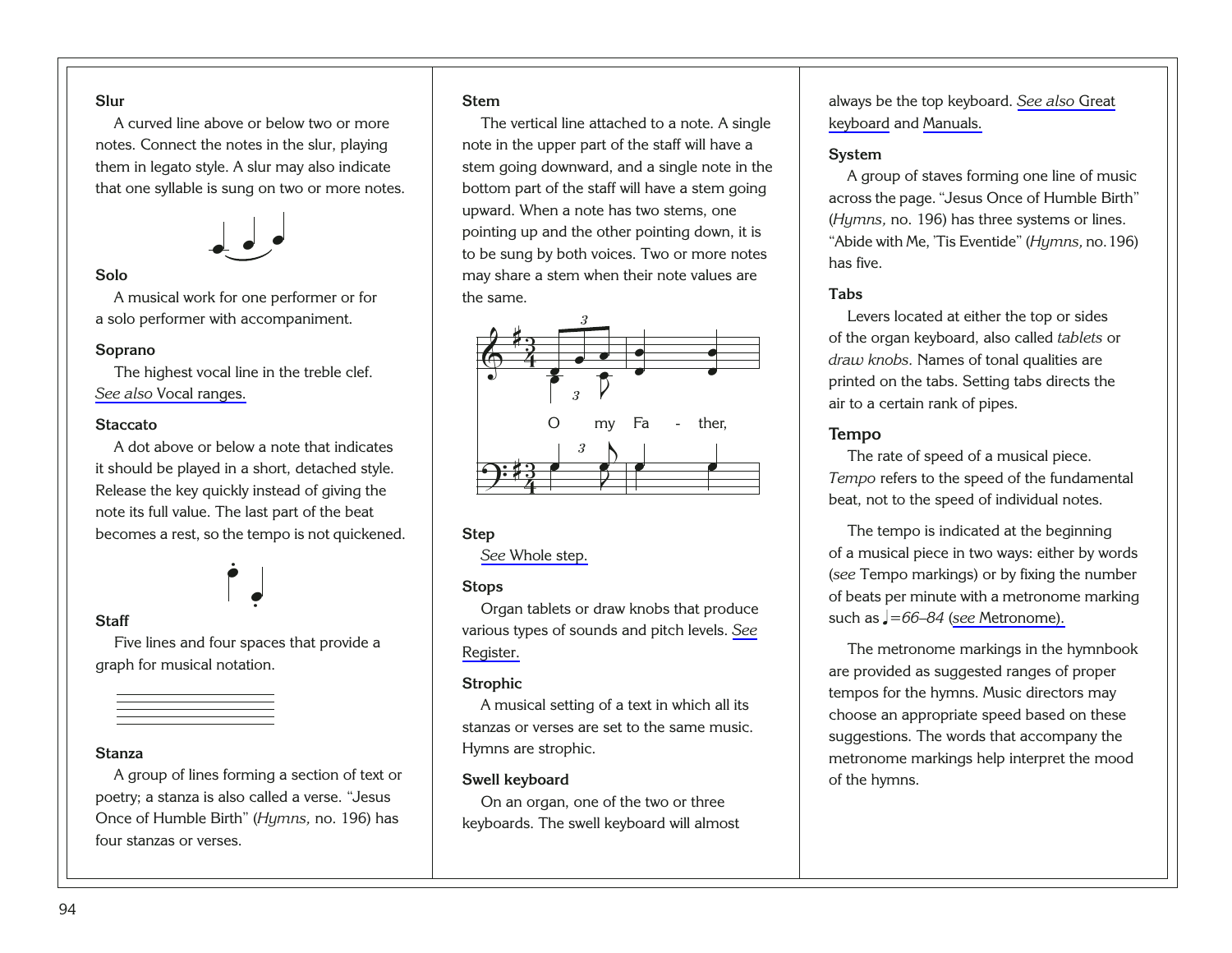#### <span id="page-99-0"></span>**Tempo markings**

Words that set the tempo for a musical piece. These words are often in Italian and are used in most music other than the Churchhymnbook. Arranged from slowest to fastest, the common tempo markings are listed below:

*Largo*—broad

*Lento*—slow

*Adagio*—at ease (slow)

*Andante—*a walking pace

*Moderato—*moderate

*Allegretto, Allegro—*fast

*Vivace*—lively

*Presto*—very fast

*Prestissimo—*as fast as possible

#### **Tempo I**

*See* [A tempo.](#page-89-0)

#### **Tenor**

The highest vocal line in the bass clef. *See also* [Vocal ranges.](#page-100-0)

#### **Tenor clef**

Used in hymn arrangements for men's voices. The notes in the tenor staff are played or sung as if they were treble clef notes, but they are played or sung an octave lower than the treble staff. "Rise Up, O Men of God" (*Hymns,* no. 323) uses the tenor clef.

<span id="page-99-1"></span>

#### **Tie**

A short, curved line connecting two notes of the same pitch. The first note is played or sung and is held for the duration of both notes combined. ﴿ is held for two beats; ﴿ إِنَّ أَنْ مَعْنَ الْمَسْتَقْلَةَ وَإِنَّ الْمَسْتَقْلَةَ وَال held for three.



#### **Time signature**

A symbol made of two numbers, one above the other, found at the beginning of a piece of music that shows the meter for the piece. The bottom number shows which note is the fundamental beat (the note that gets one beat), and the top number shows how many of these fundamental beats occur in one measure.

| Time<br>Signature    | Number of Beats Per Measure<br>Fundamental Beat      |
|----------------------|------------------------------------------------------|
| $\frac{2}{2}$        | 2 beats per measure<br>half note $\binom{1}{q}$      |
| $\frac{2}{4}$        | 2 beats per measure<br>quarter note $\binom{1}{k}$   |
| $\frac{3}{4}$        | 3 beats per measure<br>quarter note $\left(\right)$  |
| $rac{4}{4}$          | 4 beats per measure<br>quarter note $\binom{1}{k}$   |
| <b>§</b>             | 6 beats per measure<br>eighth note $\langle \rangle$ |
| $\frac{9}{8}$        | 9 beats per measure<br>eighth note $\langle \rangle$ |
| $\tilde{\mathbf{z}}$ | 12 beats per measure<br>eighth note $\binom{5}{2}$   |

#### **Tone**

A musical sound.

#### **Transpose**

To change a piece of music to a key other than the one in which it is written by moving all the notes up or down the same number of half steps. Some musicians can transpose on sight, while others may prefer a written transposition. One purpose of transposing a piece might be to place it in a higher or lower key to better suit a performer's voice.

#### **Treble staff**

The staff marked with a treble clef sign. The treble staff is for high notes and is usually played by the right hand on the keyboard. *[See also](#page-91-0)* Clef.



#### **Tremolo, Tremulant**

An organ stop that causes the tone to vibrate. This stop is usually used on solo or prelude music.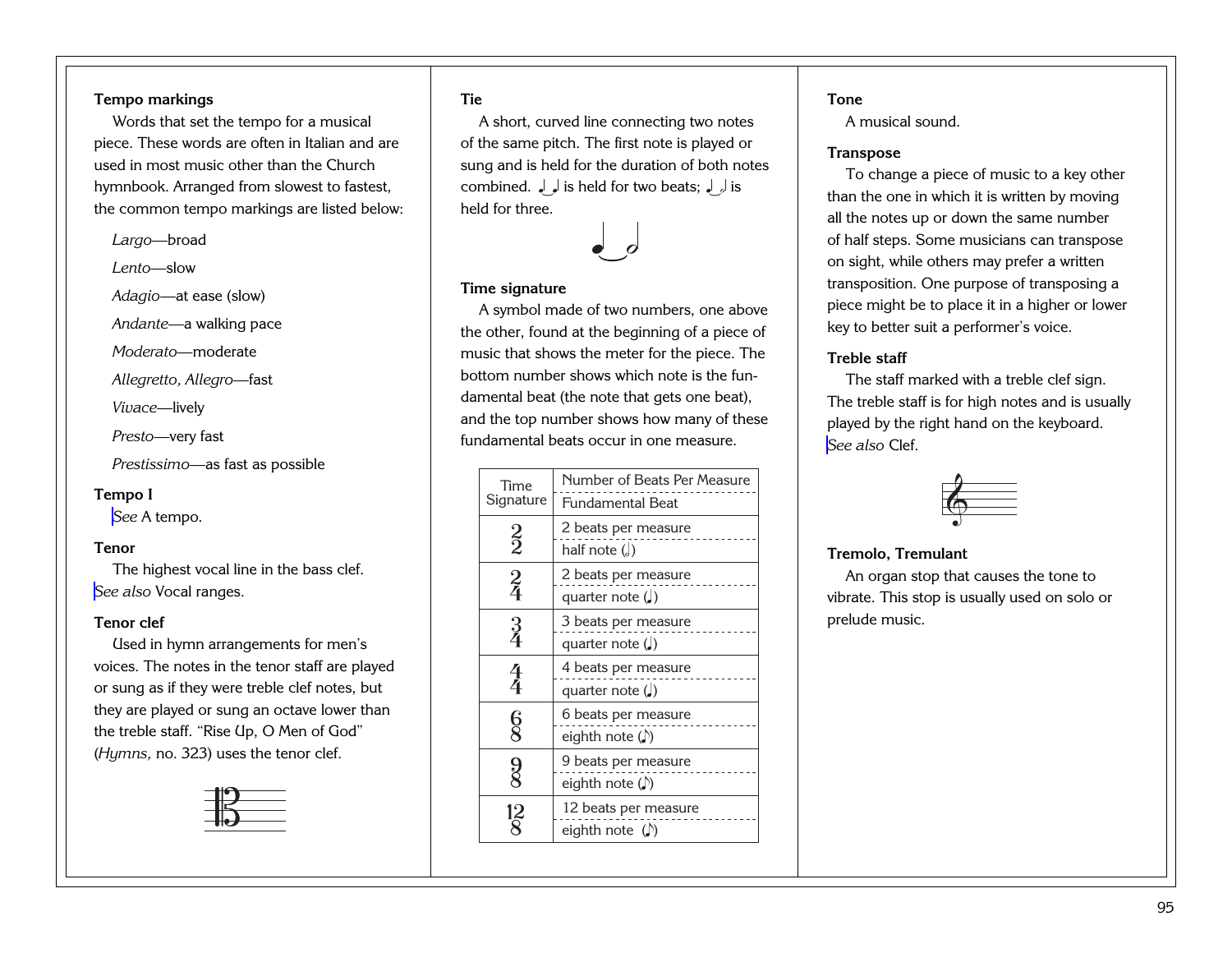#### <span id="page-100-0"></span>**Triad**

A chord of three notes comprising an interval of a third and an interval of a fifth. The three notes of a triad are called the *root, 3rd,* and *5th.*



The three notes of a triad may be used in any order; any combination of C's, E's, and G's will always be a C chord.

#### **Trio**

A piece written for three performers.

#### **Triplet**

A group of three notes performed in the time of one, two, or four beats. The triplet shown here equals the time value of one quarter note. To count this example, say "one, two, trip-a-let, four."



#### **Unison**

<span id="page-100-1"></span>When people sing in unison they all sing the melody line or tune only. Singing in unison can be on the same pitch, as when women sing, or an octave apart, as when men and women sing together. Unison singing is usually accompanied by parts or other accompaniment played on the keyboard.

#### **Upbeat**

The last beat of a measure, signaled in conducting by an upward motion of the arm. Also, one or more notes at the end of a measure that function as the beginning of a hymn or phrase. [\(For more information, see p. 28.\)](#page-32-0)

#### **Value**

The number of beats a note gets in a measure.

#### **Verse**

*See* [Stanza.](#page-98-0)

#### **Vibrato**

*See* [Tremolo.](#page-99-0)

#### **Vivace**

*See* [Tempo markings.](#page-99-0)

#### **Vivo**

Lively.

#### **Vocal ranges**

The four main vocal ranges in hymn and choral singing: [soprano](#page-98-0) (high women's voices), [alto](#page-89-0) (low women's voices), [tenor](#page-99-0) (high men's voices), and [bass](#page-89-0) (low men's voices).



The staves below show the note range that each voice should be able to sing without much strain.





#### **Whole Step**

An interval of two half steps.

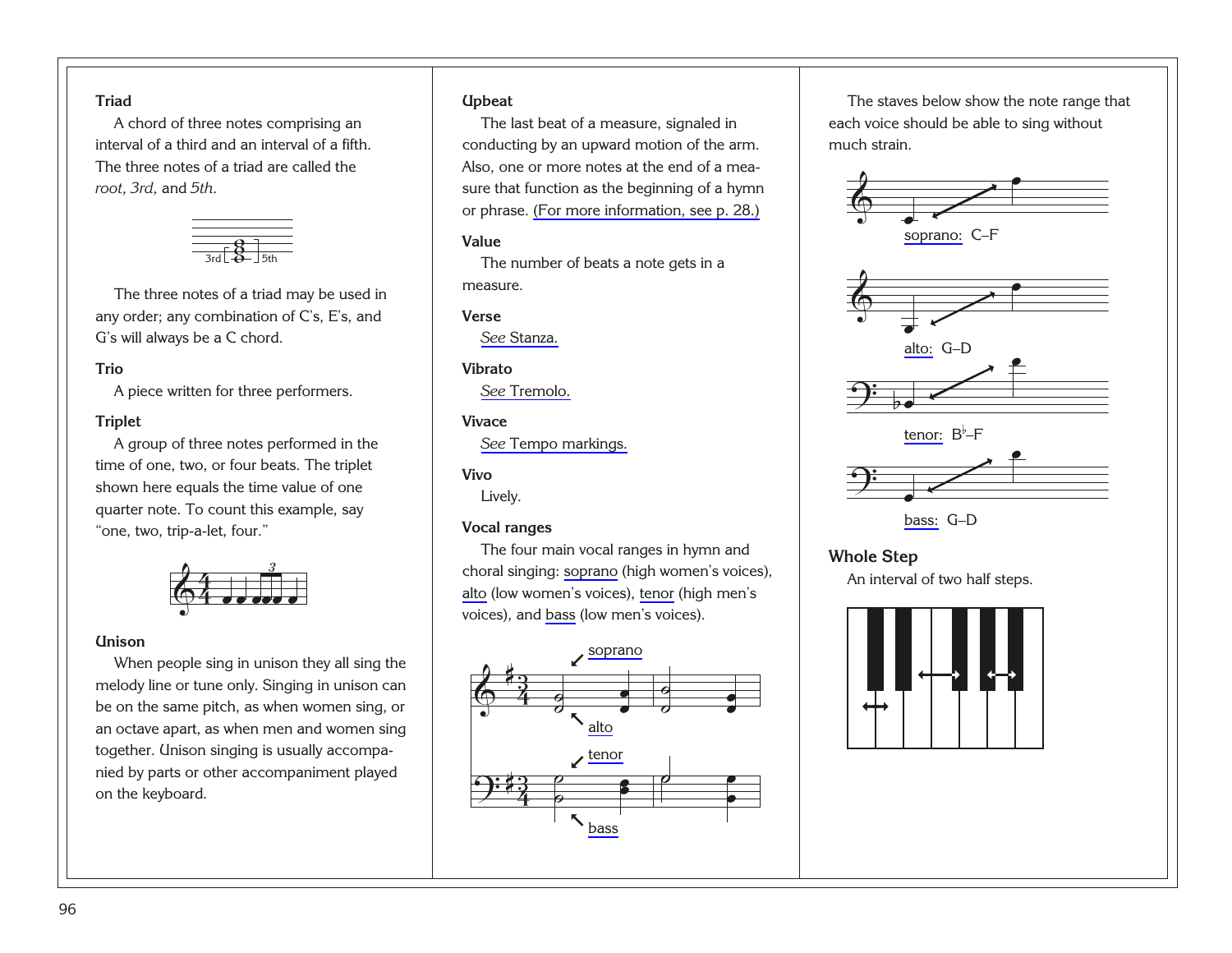Print Certificate

# CERTIFICATE OF ACHIEVEMENT

*This is to certify that*

*has completed the Conducting Course*

<span id="page-101-0"></span>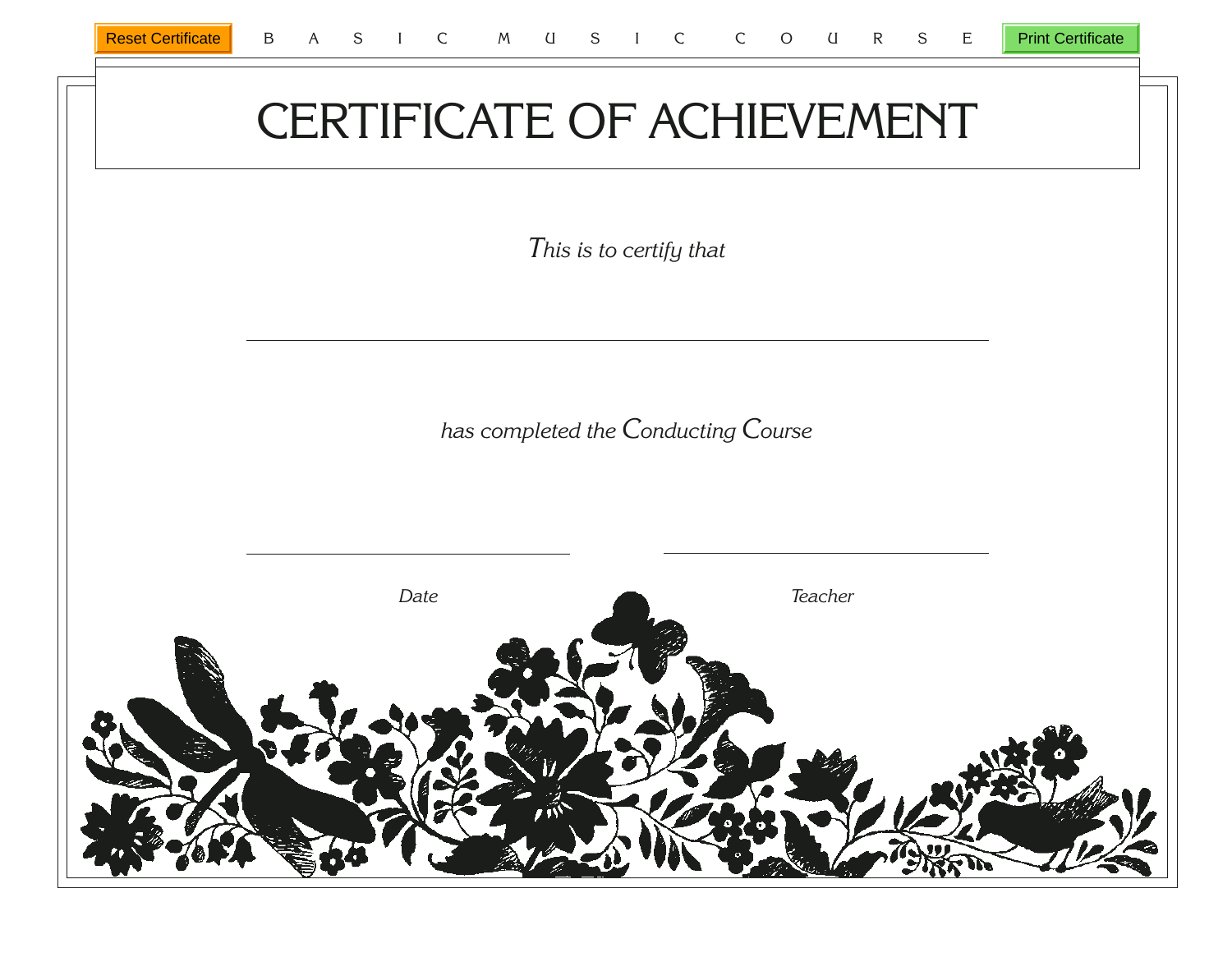#### **Note to teachers of the Basic Music Course:**

When a student completes the Conducting Course, copy the certificate on the other side of this page on special paper, fill in the blanks, and present it to acknowledge the student's accomplishment.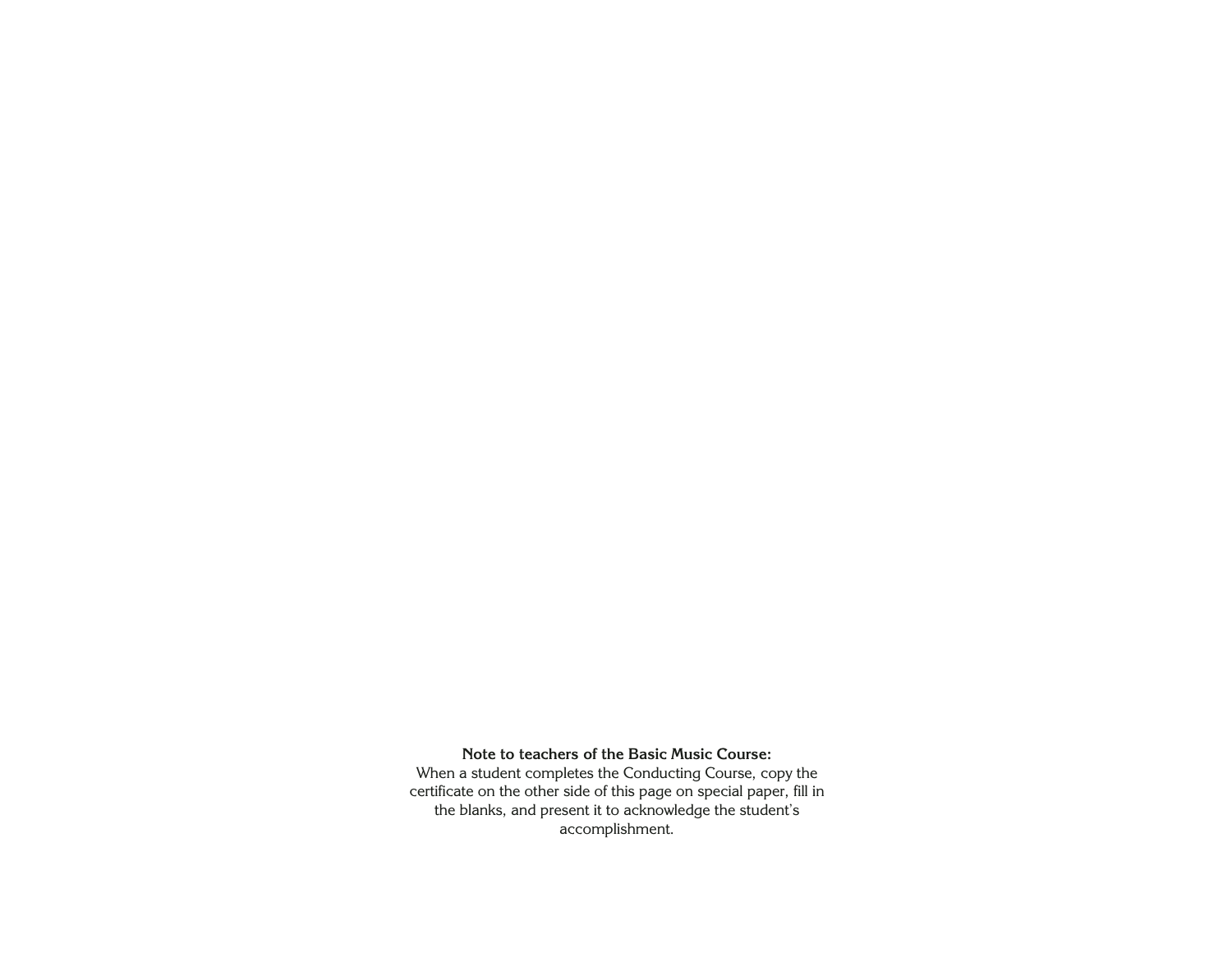## INDEX

#### **A**

**A cappella,** [85](#page-89-1) **Accelerando,** [85](#page-89-1) **Accent,** [85](#page-89-1) **Accidentals,** [85](#page-89-1) **Accompaniment,** [85](#page-89-1) **Adagio,** [85](#page-89-1) **Advice to students,**  [3](#page-7-0) **Alla breve,** [85](#page-89-1) **Allargando,** [85](#page-89-1) **Allegretto,** [85](#page-89-1) **Allegro,** [85](#page-89-1) **Alto,** [17,](#page-21-0) [85](#page-89-1) **Andante,** [85](#page-89-1) **Anthem,** [85](#page-89-1) **Arpeggio,** [85](#page-89-1) **Assistants, Teaching,** [71](#page-75-0) **A tempo,** [45,](#page-49-0) [85](#page-89-1) **Audiocassette tape,** [3,](#page-7-0) [4](#page-8-0)

#### **B**

**Barlines,** [5,](#page-9-0) [12,](#page-16-0) [85](#page-89-1) **Basic music courses** Flexibility in, [68,](#page-72-0) [70](#page-74-0) Materials for, [1,](#page-5-0) [16,](#page-20-0) [68,](#page-72-0) [71](#page-75-0) Setting up, [67](#page-71-0) **Bass,** [17,](#page-21-0) [85](#page-89-1) **Bass clef,** [16,](#page-20-0) [85](#page-89-1) Sign, [16,](#page-20-0) [85](#page-89-1) Staff, [16,](#page-20-0) [85](#page-89-1) **Baton, Using a,** [74](#page-78-0) **Beams,** [32,](#page-36-0) [50](#page-54-0)

**Beat,** [4,](#page-8-0) [6,](#page-10-0) [32,](#page-36-0) [86](#page-90-1) Downbeat, [9,19,](#page-13-0) [88](#page-92-1) Fundamental, [4,](#page-8-0) [7,](#page-11-0) [8,](#page-12-0) [53,](#page-57-0) [88](#page-92-1) Pickup, [28,](#page-32-1) [30](#page-34-0) Preparatory, [22,](#page-26-1) [26–31](#page-30-0), [64,](#page-68-0) [73,](#page-77-0) [92](#page-96-1) **Beat patterns** Four-beat, [18,](#page-22-0) [34,](#page-38-0) [59](#page-63-0) Movements of, [19,](#page-23-1) [20,](#page-24-0) [24,](#page-28-0) [34,](#page-38-0) [44,](#page-48-0) [54,](#page-58-0) [58,](#page-62-0) [59,](#page-63-0) [60,](#page-64-0) [63](#page-67-0) Simplicity of, [63,](#page-67-0) [64](#page-68-0) Six-beat, [18,](#page-22-0) [54,](#page-58-0) [58](#page-62-0) Size of, [63](#page-67-0) Three-beat, [18,](#page-22-0) [20](#page-24-0) Two-beat, [18,](#page-22-0) [60](#page-64-0) **Brace,** [86](#page-90-1) **C Cantata,** [86](#page-90-1) **Certificate,** [97](#page-101-0) **Children's music** Conducting children's choruses, [84](#page-88-0)

Pitch-level conducting, [84](#page-88-0) Teaching music to children, [84](#page-88-0) **Choir,** [86](#page-90-1)

[83](#page-87-0)

Warm-up sessions,

**Choir conducting skills,** [73](#page-77-0)

Using a baton, [74](#page-78-0)

and hand, [73](#page-77-0) **Choir, Ingredients of a successful,** [83](#page-87-0) **Choosing the right music,** [76](#page-80-0) Accompanist's ability, [77](#page-81-0) Choir size, [76](#page-80-0) Occasion, [76](#page-80-0) Singers' ability, [76](#page-80-0) Voice mix, [76](#page-80-0) **Choral conducting techniques (chart),** [75](#page-79-0) **Chorale,** [86](#page-90-1) **Chord,** [86](#page-90-1) **Chording,** [86](#page-90-1) **Chord symbols,** [86](#page-90-1) **Chorus,** [86](#page-90-1) **Circle of fifths,** [86](#page-90-1) **Clef,** [87](#page-91-1) **Combining rhythmic notes,** [12](#page-16-0) **Common notes,** [87](#page-91-1) **Common time,** [87](#page-91-1) **Conducting stance,** [19,](#page-23-1) [22,](#page-26-1) [23](#page-27-0) **Conductor,** [87](#page-91-1) **Couplers,** [87](#page-91-1) **Crescendo,** [87](#page-91-1) **Cue notes,** [87](#page-91-1) **Cutoffs** Between verses, [26,](#page-30-0) [27,](#page-31-0) [30,](#page-34-0) [37,](#page-41-0) [39,](#page-43-0) [41,](#page-45-0) [47,](#page-51-0) [48,](#page-52-0) [57](#page-61-0)

Using the left arm

Final, [24,](#page-28-0) [25,](#page-29-0) [36,](#page-40-0) [41,](#page-45-0) [46,](#page-50-0) [56](#page-60-0) Review for, [41](#page-45-0) **Cut time,** [87](#page-91-1)

**D Da capo,** [87](#page-91-1) **Dal segno,** [87](#page-91-1) **Damper pedal,** [87](#page-91-1) **Decrescendo,** [87](#page-91-1) **Diapason,** [87](#page-91-1) **Diminuendo,** [87](#page-91-1) **Dolce,** [87](#page-91-1) **Dotted half note,** [10,](#page-14-0) [42,](#page-46-0) [53](#page-57-0) **Dotted note,** [42,](#page-46-0) [53,](#page-57-0) [87](#page-91-1) **Dotted rhythm,** [51,](#page-55-0) [52](#page-56-0) **Double bar,** [12,](#page-16-0) [87](#page-91-1) **Double three-beat pattern,** [58](#page-62-0) **Downbeat,** [9,](#page-13-0) [19,](#page-23-1) [88](#page-92-1) **Draw knobs,** [88](#page-92-1) **Duet,** [88](#page-92-1) **Dynamics,** [88](#page-92-1)

#### **E**

**Eighth notes,** [32,](#page-36-0) [42,](#page-46-0) [50,](#page-54-0) [51,](#page-55-0) [53,](#page-57-0) [62](#page-66-0) Dotted eighth, [51,](#page-55-0) [53](#page-57-0) **Endings,** [88](#page-92-1) **Enharmonic tones,** [88](#page-92-1) **Ensemble,** [88](#page-92-1) **Expression,** [88](#page-92-1) **Eye contact,** [63,](#page-67-0) [73](#page-77-0)

**F Facial expression,** [63–64,](#page-67-0) [73](#page-77-0) **Fermatas,** [31,](#page-35-1) [40,](#page-44-0) [49,](#page-53-0) [88](#page-92-1) **Figure-eight pattern,** [63](#page-67-0) **Fine,** [88](#page-92-1) **Finger crossing,** [88](#page-92-1) **Five-step teaching method,** [69](#page-73-0) **Flags,** [32,](#page-36-0) [50](#page-54-0) **Flat,** [88](#page-92-1) **Foot,** [88](#page-92-1) **Foundation stop,** [88](#page-92-1) **Four-beat pattern,** [34–43](#page-38-0) Altered, [59](#page-63-0) **Fundamental beat,** [4,](#page-8-0) [7,](#page-11-0) [8,](#page-12-0) [53,](#page-57-0) [88](#page-92-1)

#### **G**

**Giocoso,** [89](#page-93-1) **Glissando,** [89](#page-93-1) **Glossary,** [3,](#page-7-0) [85](#page-89-1) **Goal of the conducting course,** [3,](#page-7-0) [67](#page-71-0) **Grand staff,** [89](#page-93-1) **Grave,** [89](#page-93-1) **Great keyboard,** [89](#page-93-1) **Guidelines for** Choir directors, [73–83](#page-77-0) Conducting children's music,[84](#page-88-0) Performances, [83](#page-87-0)

Setting up basic music courses, [67](#page-71-0) **Successful** rehearsals, [80](#page-84-0) Teachers, [67–71](#page-71-0)

#### **H**

**Half note,** [10](#page-14-0) **Half step,** [89](#page-93-1) **Harmony,** [89](#page-93-1) **Hold,** [89](#page-93-1) **Homework,** [69](#page-73-0) **"How to Conduct a Hymn" videocassette segment,** [1,](#page-5-0) [71](#page-75-0) **Hybrid,** [89](#page-93-1) **Hymn,** [89](#page-93-1) **Hymnbook, Use of,** [3,](#page-7-0) [16–17](#page-20-0) **Hymn number,** [16](#page-20-0) **Hymn singing, Variety in,** [77](#page-81-0) **Hymn text,** [16,](#page-20-0) [28,](#page-32-1) [64](#page-68-0)

#### **I**

**Ictus,** [20,](#page-24-0) [44,](#page-48-0) [89](#page-93-1) **Interpretation,** [64,](#page-68-0) [74](#page-78-0) **Interval,** [65–66,](#page-69-0) [89](#page-93-1) **Introduction brackets,** [16](#page-20-0) **Introductions,** [22,](#page-26-1) [71,](#page-75-0) [89](#page-93-1)

#### **K**

**Key,** [90](#page-94-1) **Key signature,**[16,](#page-20-0) [90](#page-94-1)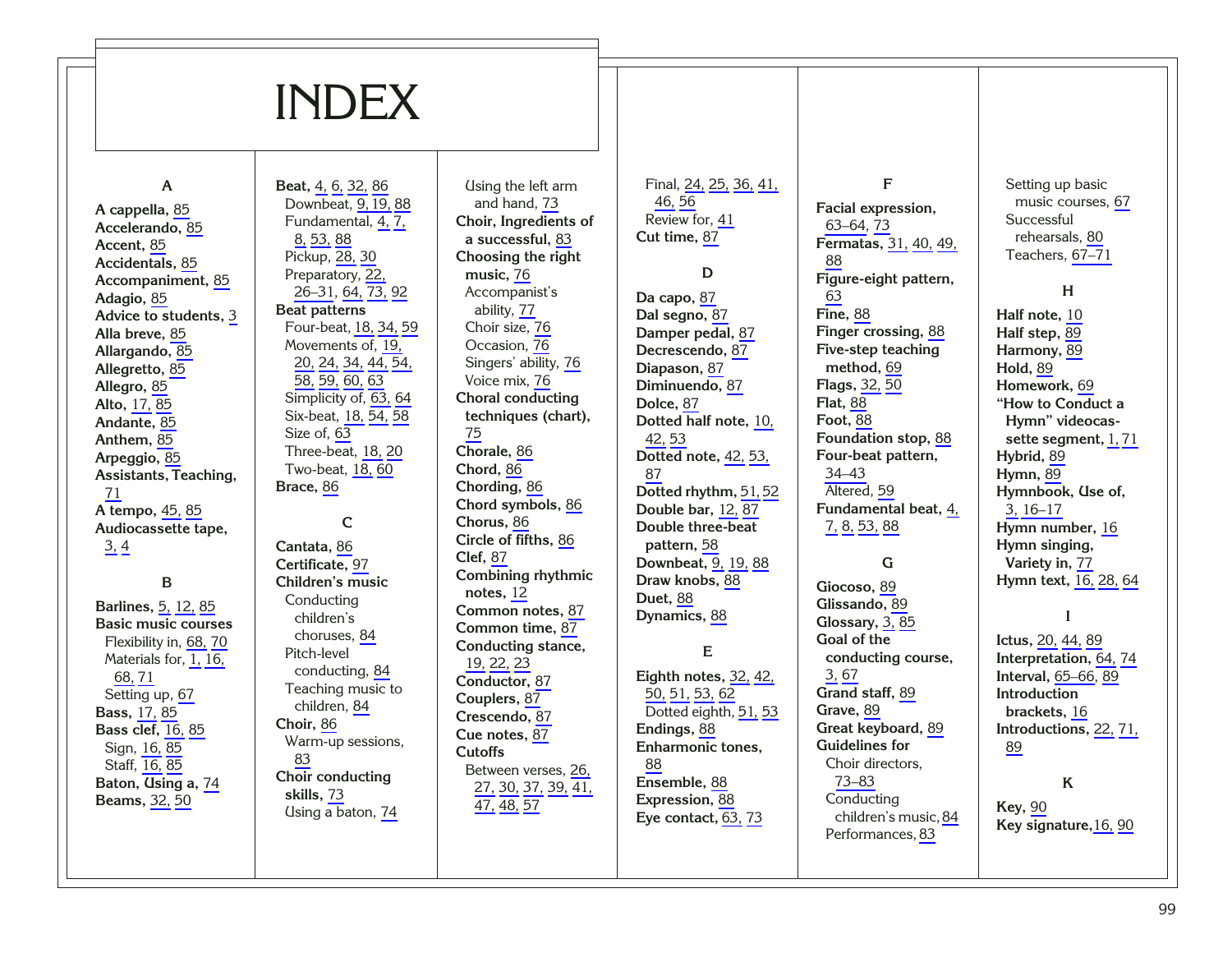| L<br>Largo, 90<br>Left arm and hand,<br><b>Using, 73-74</b><br>Legato, 90<br>Leger lines, 90<br>Lento, 90<br>Lesson outline, 68, 72<br>Loco, 90<br>M<br>Maestoso, 90<br>Major and minor, 90<br>Manuals, 90<br>Marcato, 90<br>Materials, Course, 1,<br>16, 68, 71<br>Measures, 5, 12, 90<br>Medley, 91<br>Melody, 91<br>Memorizing, 63, 84<br>Memory devices, 70<br>Meter, 91<br>Metronome, 64, 91<br>Minor, 91 | ${\bf N}$<br>Note reading, 1, 10,<br>13, 65 - 66<br><b>Notes</b> , 10, 91<br>Beams, 32, 50<br>Dotted, 42, 51, 52,<br>53, 87<br>Dotted eighth,<br>$51 - 53$<br>Dotted half, 10, 42,<br>53<br>Dotted quarter, 42,<br>53<br>Eighth, 32, 42, 50,<br>53, 62<br><b>Half</b> , 10<br>Quarter, 10, 42, 53,<br>61, 62<br>Sixteenth, 50, 53, 62<br>Stems, 32, 94<br>Triplets, 62<br>Whole, 10<br><b>Note value, 10, 42</b><br>$\mathbf O$ | Phrase, 92<br>Phrasing, 92<br>Pickup beats, 28, 29,<br>30, 38, 39, 48<br>Pistons, 92<br>Pitch, 65, 92<br>Pitch-level<br>conducting, 84<br>Poco a poco, 92<br>Postlude, 92<br><b>Practice</b><br>assignments, 3, 69<br>Prelude, 92<br>Preparation, 64<br>Preparatory beat, 22,<br>37, 64, 73, 92<br>With downbeat, 26,<br>27, 37, 47<br>With pickup beat,<br>28, 29, 30, 39, 48<br>Presto, 92<br>Principles, Musical,<br>68<br>Principles of good<br>singing, $81-82$<br>Blend and balance, | $\mathbf R$<br>Rallentando, 92<br><b>Rank</b> , 92<br>Reeds, 92<br><b>Refrain</b> , 16, 92<br>Register, 93<br>Registration, 93<br>Rehearsals, 78-81<br>Agenda, 79<br>Attendance policy, 81<br>Guidelines for, 80-81<br>Maintaining rehearsal<br>schedule, 81<br>Polishing, 80<br>Preparing for, 78<br>Preparing the<br>rehearsal place, 78<br>Rehearsing new<br>music, 79-80<br>Repeat bars, 93<br><b>Rest, 93</b><br>Review, Classroom,<br>70<br>Rhythm, 1, 4, 10, 12,<br>51, 71, 93<br>Combining rhythmic | Sharp, 93<br>Sight singing, 65-66<br>Singing in parts, 93<br>Six-beat pattern,<br>54-57<br>Altered, 58-60<br>$\frac{6}{8}$ time signature, 53<br>$_4^6$ time signature, 61<br>Sixteenth notes, 50,<br>53<br>Skills, Musical, 69-70<br><b>Slur, 94</b><br><b>Solo</b> , 94<br>Soprano, 17, 94<br>Staccato, 94<br>Staff, 94<br><b>Stanza</b> , 16, 94<br>Stem, 32, 94<br>Step, 94<br>Stops, 94<br>Strophic, 94<br><b>Style</b> , 63, 64<br>Swell keyboard, 94<br>System, 94<br>T | Three-beat pattern,<br>$20 - 33$<br><b>Tie</b> , 95<br>Time signature, 7, 9,<br>10, 95<br><b>Tone, 95</b><br>Transpose, 95<br>Treble clef, 16, 95<br>Sign, 16, 95<br>Staff, 16, 95<br>Tremolo, Tremulant,<br>95<br>Triad, 96<br>Trio, 96<br>Triplets, 62, 96<br>Two-beat pattern,<br>44-49<br>U<br><b>Unison</b> , 96<br>Upbeat, 96<br>V<br>Value, 96<br>Variety in hymn |
|----------------------------------------------------------------------------------------------------------------------------------------------------------------------------------------------------------------------------------------------------------------------------------------------------------------------------------------------------------------------------------------------------------------|---------------------------------------------------------------------------------------------------------------------------------------------------------------------------------------------------------------------------------------------------------------------------------------------------------------------------------------------------------------------------------------------------------------------------------|--------------------------------------------------------------------------------------------------------------------------------------------------------------------------------------------------------------------------------------------------------------------------------------------------------------------------------------------------------------------------------------------------------------------------------------------------------------------------------------------|-------------------------------------------------------------------------------------------------------------------------------------------------------------------------------------------------------------------------------------------------------------------------------------------------------------------------------------------------------------------------------------------------------------------------------------------------------------------------------------------------------------|--------------------------------------------------------------------------------------------------------------------------------------------------------------------------------------------------------------------------------------------------------------------------------------------------------------------------------------------------------------------------------------------------------------------------------------------------------------------------------|--------------------------------------------------------------------------------------------------------------------------------------------------------------------------------------------------------------------------------------------------------------------------------------------------------------------------------------------------------------------------|
|                                                                                                                                                                                                                                                                                                                                                                                                                |                                                                                                                                                                                                                                                                                                                                                                                                                                 |                                                                                                                                                                                                                                                                                                                                                                                                                                                                                            |                                                                                                                                                                                                                                                                                                                                                                                                                                                                                                             |                                                                                                                                                                                                                                                                                                                                                                                                                                                                                |                                                                                                                                                                                                                                                                                                                                                                          |
|                                                                                                                                                                                                                                                                                                                                                                                                                |                                                                                                                                                                                                                                                                                                                                                                                                                                 |                                                                                                                                                                                                                                                                                                                                                                                                                                                                                            |                                                                                                                                                                                                                                                                                                                                                                                                                                                                                                             |                                                                                                                                                                                                                                                                                                                                                                                                                                                                                |                                                                                                                                                                                                                                                                                                                                                                          |
|                                                                                                                                                                                                                                                                                                                                                                                                                |                                                                                                                                                                                                                                                                                                                                                                                                                                 |                                                                                                                                                                                                                                                                                                                                                                                                                                                                                            |                                                                                                                                                                                                                                                                                                                                                                                                                                                                                                             |                                                                                                                                                                                                                                                                                                                                                                                                                                                                                |                                                                                                                                                                                                                                                                                                                                                                          |
|                                                                                                                                                                                                                                                                                                                                                                                                                |                                                                                                                                                                                                                                                                                                                                                                                                                                 |                                                                                                                                                                                                                                                                                                                                                                                                                                                                                            |                                                                                                                                                                                                                                                                                                                                                                                                                                                                                                             |                                                                                                                                                                                                                                                                                                                                                                                                                                                                                |                                                                                                                                                                                                                                                                                                                                                                          |
|                                                                                                                                                                                                                                                                                                                                                                                                                |                                                                                                                                                                                                                                                                                                                                                                                                                                 |                                                                                                                                                                                                                                                                                                                                                                                                                                                                                            |                                                                                                                                                                                                                                                                                                                                                                                                                                                                                                             |                                                                                                                                                                                                                                                                                                                                                                                                                                                                                |                                                                                                                                                                                                                                                                                                                                                                          |
|                                                                                                                                                                                                                                                                                                                                                                                                                |                                                                                                                                                                                                                                                                                                                                                                                                                                 |                                                                                                                                                                                                                                                                                                                                                                                                                                                                                            |                                                                                                                                                                                                                                                                                                                                                                                                                                                                                                             |                                                                                                                                                                                                                                                                                                                                                                                                                                                                                |                                                                                                                                                                                                                                                                                                                                                                          |
|                                                                                                                                                                                                                                                                                                                                                                                                                |                                                                                                                                                                                                                                                                                                                                                                                                                                 |                                                                                                                                                                                                                                                                                                                                                                                                                                                                                            |                                                                                                                                                                                                                                                                                                                                                                                                                                                                                                             |                                                                                                                                                                                                                                                                                                                                                                                                                                                                                |                                                                                                                                                                                                                                                                                                                                                                          |
|                                                                                                                                                                                                                                                                                                                                                                                                                |                                                                                                                                                                                                                                                                                                                                                                                                                                 |                                                                                                                                                                                                                                                                                                                                                                                                                                                                                            |                                                                                                                                                                                                                                                                                                                                                                                                                                                                                                             |                                                                                                                                                                                                                                                                                                                                                                                                                                                                                |                                                                                                                                                                                                                                                                                                                                                                          |
|                                                                                                                                                                                                                                                                                                                                                                                                                |                                                                                                                                                                                                                                                                                                                                                                                                                                 |                                                                                                                                                                                                                                                                                                                                                                                                                                                                                            |                                                                                                                                                                                                                                                                                                                                                                                                                                                                                                             |                                                                                                                                                                                                                                                                                                                                                                                                                                                                                |                                                                                                                                                                                                                                                                                                                                                                          |
|                                                                                                                                                                                                                                                                                                                                                                                                                |                                                                                                                                                                                                                                                                                                                                                                                                                                 |                                                                                                                                                                                                                                                                                                                                                                                                                                                                                            |                                                                                                                                                                                                                                                                                                                                                                                                                                                                                                             |                                                                                                                                                                                                                                                                                                                                                                                                                                                                                |                                                                                                                                                                                                                                                                                                                                                                          |
|                                                                                                                                                                                                                                                                                                                                                                                                                |                                                                                                                                                                                                                                                                                                                                                                                                                                 |                                                                                                                                                                                                                                                                                                                                                                                                                                                                                            |                                                                                                                                                                                                                                                                                                                                                                                                                                                                                                             |                                                                                                                                                                                                                                                                                                                                                                                                                                                                                |                                                                                                                                                                                                                                                                                                                                                                          |
|                                                                                                                                                                                                                                                                                                                                                                                                                |                                                                                                                                                                                                                                                                                                                                                                                                                                 |                                                                                                                                                                                                                                                                                                                                                                                                                                                                                            |                                                                                                                                                                                                                                                                                                                                                                                                                                                                                                             |                                                                                                                                                                                                                                                                                                                                                                                                                                                                                |                                                                                                                                                                                                                                                                                                                                                                          |
|                                                                                                                                                                                                                                                                                                                                                                                                                |                                                                                                                                                                                                                                                                                                                                                                                                                                 |                                                                                                                                                                                                                                                                                                                                                                                                                                                                                            |                                                                                                                                                                                                                                                                                                                                                                                                                                                                                                             |                                                                                                                                                                                                                                                                                                                                                                                                                                                                                |                                                                                                                                                                                                                                                                                                                                                                          |
|                                                                                                                                                                                                                                                                                                                                                                                                                |                                                                                                                                                                                                                                                                                                                                                                                                                                 |                                                                                                                                                                                                                                                                                                                                                                                                                                                                                            |                                                                                                                                                                                                                                                                                                                                                                                                                                                                                                             |                                                                                                                                                                                                                                                                                                                                                                                                                                                                                |                                                                                                                                                                                                                                                                                                                                                                          |
|                                                                                                                                                                                                                                                                                                                                                                                                                |                                                                                                                                                                                                                                                                                                                                                                                                                                 |                                                                                                                                                                                                                                                                                                                                                                                                                                                                                            |                                                                                                                                                                                                                                                                                                                                                                                                                                                                                                             |                                                                                                                                                                                                                                                                                                                                                                                                                                                                                |                                                                                                                                                                                                                                                                                                                                                                          |
|                                                                                                                                                                                                                                                                                                                                                                                                                |                                                                                                                                                                                                                                                                                                                                                                                                                                 |                                                                                                                                                                                                                                                                                                                                                                                                                                                                                            |                                                                                                                                                                                                                                                                                                                                                                                                                                                                                                             |                                                                                                                                                                                                                                                                                                                                                                                                                                                                                |                                                                                                                                                                                                                                                                                                                                                                          |
|                                                                                                                                                                                                                                                                                                                                                                                                                |                                                                                                                                                                                                                                                                                                                                                                                                                                 |                                                                                                                                                                                                                                                                                                                                                                                                                                                                                            |                                                                                                                                                                                                                                                                                                                                                                                                                                                                                                             |                                                                                                                                                                                                                                                                                                                                                                                                                                                                                |                                                                                                                                                                                                                                                                                                                                                                          |
|                                                                                                                                                                                                                                                                                                                                                                                                                |                                                                                                                                                                                                                                                                                                                                                                                                                                 |                                                                                                                                                                                                                                                                                                                                                                                                                                                                                            |                                                                                                                                                                                                                                                                                                                                                                                                                                                                                                             |                                                                                                                                                                                                                                                                                                                                                                                                                                                                                |                                                                                                                                                                                                                                                                                                                                                                          |
|                                                                                                                                                                                                                                                                                                                                                                                                                |                                                                                                                                                                                                                                                                                                                                                                                                                                 |                                                                                                                                                                                                                                                                                                                                                                                                                                                                                            |                                                                                                                                                                                                                                                                                                                                                                                                                                                                                                             |                                                                                                                                                                                                                                                                                                                                                                                                                                                                                |                                                                                                                                                                                                                                                                                                                                                                          |
|                                                                                                                                                                                                                                                                                                                                                                                                                |                                                                                                                                                                                                                                                                                                                                                                                                                                 |                                                                                                                                                                                                                                                                                                                                                                                                                                                                                            |                                                                                                                                                                                                                                                                                                                                                                                                                                                                                                             |                                                                                                                                                                                                                                                                                                                                                                                                                                                                                |                                                                                                                                                                                                                                                                                                                                                                          |
|                                                                                                                                                                                                                                                                                                                                                                                                                |                                                                                                                                                                                                                                                                                                                                                                                                                                 |                                                                                                                                                                                                                                                                                                                                                                                                                                                                                            |                                                                                                                                                                                                                                                                                                                                                                                                                                                                                                             |                                                                                                                                                                                                                                                                                                                                                                                                                                                                                |                                                                                                                                                                                                                                                                                                                                                                          |
|                                                                                                                                                                                                                                                                                                                                                                                                                |                                                                                                                                                                                                                                                                                                                                                                                                                                 |                                                                                                                                                                                                                                                                                                                                                                                                                                                                                            |                                                                                                                                                                                                                                                                                                                                                                                                                                                                                                             |                                                                                                                                                                                                                                                                                                                                                                                                                                                                                |                                                                                                                                                                                                                                                                                                                                                                          |
| Mixtures, 91                                                                                                                                                                                                                                                                                                                                                                                                   | Octave, 91                                                                                                                                                                                                                                                                                                                                                                                                                      | 82                                                                                                                                                                                                                                                                                                                                                                                                                                                                                         |                                                                                                                                                                                                                                                                                                                                                                                                                                                                                                             |                                                                                                                                                                                                                                                                                                                                                                                                                                                                                | singing, 77                                                                                                                                                                                                                                                                                                                                                              |
| Modulation, 91                                                                                                                                                                                                                                                                                                                                                                                                 | Oratorio, 91                                                                                                                                                                                                                                                                                                                                                                                                                    | Breathing, 81                                                                                                                                                                                                                                                                                                                                                                                                                                                                              | notes, 12                                                                                                                                                                                                                                                                                                                                                                                                                                                                                                   | Tabs, 94                                                                                                                                                                                                                                                                                                                                                                                                                                                                       | Verses, 16, 27, 28, 96                                                                                                                                                                                                                                                                                                                                                   |
| Molto, 91                                                                                                                                                                                                                                                                                                                                                                                                      | Organization for                                                                                                                                                                                                                                                                                                                                                                                                                | Diction, 82                                                                                                                                                                                                                                                                                                                                                                                                                                                                                | Dotted, 51, 52                                                                                                                                                                                                                                                                                                                                                                                                                                                                                              | Teaching                                                                                                                                                                                                                                                                                                                                                                                                                                                                       | Vibrato, 96                                                                                                                                                                                                                                                                                                                                                              |
| Mood, 63, 64, 73                                                                                                                                                                                                                                                                                                                                                                                               | stakes and wards,                                                                                                                                                                                                                                                                                                                                                                                                               |                                                                                                                                                                                                                                                                                                                                                                                                                                                                                            | Rhythmic names, 10,                                                                                                                                                                                                                                                                                                                                                                                                                                                                                         | Assistants, 71                                                                                                                                                                                                                                                                                                                                                                                                                                                                 | Videocassette, Music                                                                                                                                                                                                                                                                                                                                                     |
| Markings, 16, 64                                                                                                                                                                                                                                                                                                                                                                                               | Music, 67                                                                                                                                                                                                                                                                                                                                                                                                                       | Posture, 81                                                                                                                                                                                                                                                                                                                                                                                                                                                                                | 11, 32, 42, 50, 53,                                                                                                                                                                                                                                                                                                                                                                                                                                                                                         | Five-step method of,                                                                                                                                                                                                                                                                                                                                                                                                                                                           | Training, 1, 71                                                                                                                                                                                                                                                                                                                                                          |
|                                                                                                                                                                                                                                                                                                                                                                                                                |                                                                                                                                                                                                                                                                                                                                                                                                                                 | Tone quality, 81                                                                                                                                                                                                                                                                                                                                                                                                                                                                           | 62,71                                                                                                                                                                                                                                                                                                                                                                                                                                                                                                       | 69                                                                                                                                                                                                                                                                                                                                                                                                                                                                             |                                                                                                                                                                                                                                                                                                                                                                          |
| Musical principles, 68                                                                                                                                                                                                                                                                                                                                                                                         | <b>Organizing basic</b>                                                                                                                                                                                                                                                                                                                                                                                                         | Psalm, 92                                                                                                                                                                                                                                                                                                                                                                                                                                                                                  | Ritardando, 45, 93                                                                                                                                                                                                                                                                                                                                                                                                                                                                                          | In-class duties for, 68                                                                                                                                                                                                                                                                                                                                                                                                                                                        | Vivace, 96                                                                                                                                                                                                                                                                                                                                                               |
| Musical skills, 69-70                                                                                                                                                                                                                                                                                                                                                                                          | music courses, 67                                                                                                                                                                                                                                                                                                                                                                                                               | Purpose of the con-                                                                                                                                                                                                                                                                                                                                                                                                                                                                        | Rubato, 93                                                                                                                                                                                                                                                                                                                                                                                                                                                                                                  | Music to children, 84                                                                                                                                                                                                                                                                                                                                                                                                                                                          | Vivo, 96                                                                                                                                                                                                                                                                                                                                                                 |
| <b>Music organization</b>                                                                                                                                                                                                                                                                                                                                                                                      | Ottava, 91                                                                                                                                                                                                                                                                                                                                                                                                                      | ducting course, 1                                                                                                                                                                                                                                                                                                                                                                                                                                                                          |                                                                                                                                                                                                                                                                                                                                                                                                                                                                                                             | Reviewing as part of,                                                                                                                                                                                                                                                                                                                                                                                                                                                          | Vocal ranges, 96                                                                                                                                                                                                                                                                                                                                                         |
| for stakes and                                                                                                                                                                                                                                                                                                                                                                                                 |                                                                                                                                                                                                                                                                                                                                                                                                                                 |                                                                                                                                                                                                                                                                                                                                                                                                                                                                                            | ${\bf S}$                                                                                                                                                                                                                                                                                                                                                                                                                                                                                                   | 70                                                                                                                                                                                                                                                                                                                                                                                                                                                                             |                                                                                                                                                                                                                                                                                                                                                                          |
| wards, 67                                                                                                                                                                                                                                                                                                                                                                                                      | $\mathbf P$                                                                                                                                                                                                                                                                                                                                                                                                                     | $\bf Q$                                                                                                                                                                                                                                                                                                                                                                                                                                                                                    |                                                                                                                                                                                                                                                                                                                                                                                                                                                                                                             | Tips, 71                                                                                                                                                                                                                                                                                                                                                                                                                                                                       | W                                                                                                                                                                                                                                                                                                                                                                        |
| <b>Music training</b>                                                                                                                                                                                                                                                                                                                                                                                          | Parallel motion, 92                                                                                                                                                                                                                                                                                                                                                                                                             |                                                                                                                                                                                                                                                                                                                                                                                                                                                                                            | Scale, 93                                                                                                                                                                                                                                                                                                                                                                                                                                                                                                   |                                                                                                                                                                                                                                                                                                                                                                                                                                                                                | Warm-up sessions,                                                                                                                                                                                                                                                                                                                                                        |
| videocassette, 1, 71                                                                                                                                                                                                                                                                                                                                                                                           |                                                                                                                                                                                                                                                                                                                                                                                                                                 | Quarter note, 10, 42,                                                                                                                                                                                                                                                                                                                                                                                                                                                                      | Sempre, 93                                                                                                                                                                                                                                                                                                                                                                                                                                                                                                  | Tempo, 8, 64, 94                                                                                                                                                                                                                                                                                                                                                                                                                                                               |                                                                                                                                                                                                                                                                                                                                                                          |
| Mutations, 91                                                                                                                                                                                                                                                                                                                                                                                                  | Part, 92                                                                                                                                                                                                                                                                                                                                                                                                                        | 53, 61, 62                                                                                                                                                                                                                                                                                                                                                                                                                                                                                 | Setting up basic                                                                                                                                                                                                                                                                                                                                                                                                                                                                                            | Markings, 16, 64, 95                                                                                                                                                                                                                                                                                                                                                                                                                                                           | 83                                                                                                                                                                                                                                                                                                                                                                       |
|                                                                                                                                                                                                                                                                                                                                                                                                                | Pedals, 92                                                                                                                                                                                                                                                                                                                                                                                                                      | Dotted quarter, 42,                                                                                                                                                                                                                                                                                                                                                                                                                                                                        |                                                                                                                                                                                                                                                                                                                                                                                                                                                                                                             | Tempo I, 95                                                                                                                                                                                                                                                                                                                                                                                                                                                                    | Whole note, 10                                                                                                                                                                                                                                                                                                                                                           |
|                                                                                                                                                                                                                                                                                                                                                                                                                | Performance                                                                                                                                                                                                                                                                                                                                                                                                                     | 53                                                                                                                                                                                                                                                                                                                                                                                                                                                                                         | music courses, 67                                                                                                                                                                                                                                                                                                                                                                                                                                                                                           | Tenor, 17, 95                                                                                                                                                                                                                                                                                                                                                                                                                                                                  | Whole step, 96                                                                                                                                                                                                                                                                                                                                                           |
|                                                                                                                                                                                                                                                                                                                                                                                                                | guidelines, 83                                                                                                                                                                                                                                                                                                                                                                                                                  |                                                                                                                                                                                                                                                                                                                                                                                                                                                                                            | Guidelines for, 67                                                                                                                                                                                                                                                                                                                                                                                                                                                                                          |                                                                                                                                                                                                                                                                                                                                                                                                                                                                                |                                                                                                                                                                                                                                                                                                                                                                          |
|                                                                                                                                                                                                                                                                                                                                                                                                                |                                                                                                                                                                                                                                                                                                                                                                                                                                 | Quartet, 92                                                                                                                                                                                                                                                                                                                                                                                                                                                                                | Program flexibility,                                                                                                                                                                                                                                                                                                                                                                                                                                                                                        | Tenor clef, 95                                                                                                                                                                                                                                                                                                                                                                                                                                                                 | Worshiping through                                                                                                                                                                                                                                                                                                                                                       |
|                                                                                                                                                                                                                                                                                                                                                                                                                |                                                                                                                                                                                                                                                                                                                                                                                                                                 |                                                                                                                                                                                                                                                                                                                                                                                                                                                                                            | 68,70                                                                                                                                                                                                                                                                                                                                                                                                                                                                                                       | Sign, 95                                                                                                                                                                                                                                                                                                                                                                                                                                                                       | music, 64                                                                                                                                                                                                                                                                                                                                                                |
|                                                                                                                                                                                                                                                                                                                                                                                                                |                                                                                                                                                                                                                                                                                                                                                                                                                                 |                                                                                                                                                                                                                                                                                                                                                                                                                                                                                            |                                                                                                                                                                                                                                                                                                                                                                                                                                                                                                             |                                                                                                                                                                                                                                                                                                                                                                                                                                                                                |                                                                                                                                                                                                                                                                                                                                                                          |
|                                                                                                                                                                                                                                                                                                                                                                                                                |                                                                                                                                                                                                                                                                                                                                                                                                                                 |                                                                                                                                                                                                                                                                                                                                                                                                                                                                                            |                                                                                                                                                                                                                                                                                                                                                                                                                                                                                                             |                                                                                                                                                                                                                                                                                                                                                                                                                                                                                |                                                                                                                                                                                                                                                                                                                                                                          |
|                                                                                                                                                                                                                                                                                                                                                                                                                |                                                                                                                                                                                                                                                                                                                                                                                                                                 |                                                                                                                                                                                                                                                                                                                                                                                                                                                                                            |                                                                                                                                                                                                                                                                                                                                                                                                                                                                                                             |                                                                                                                                                                                                                                                                                                                                                                                                                                                                                |                                                                                                                                                                                                                                                                                                                                                                          |